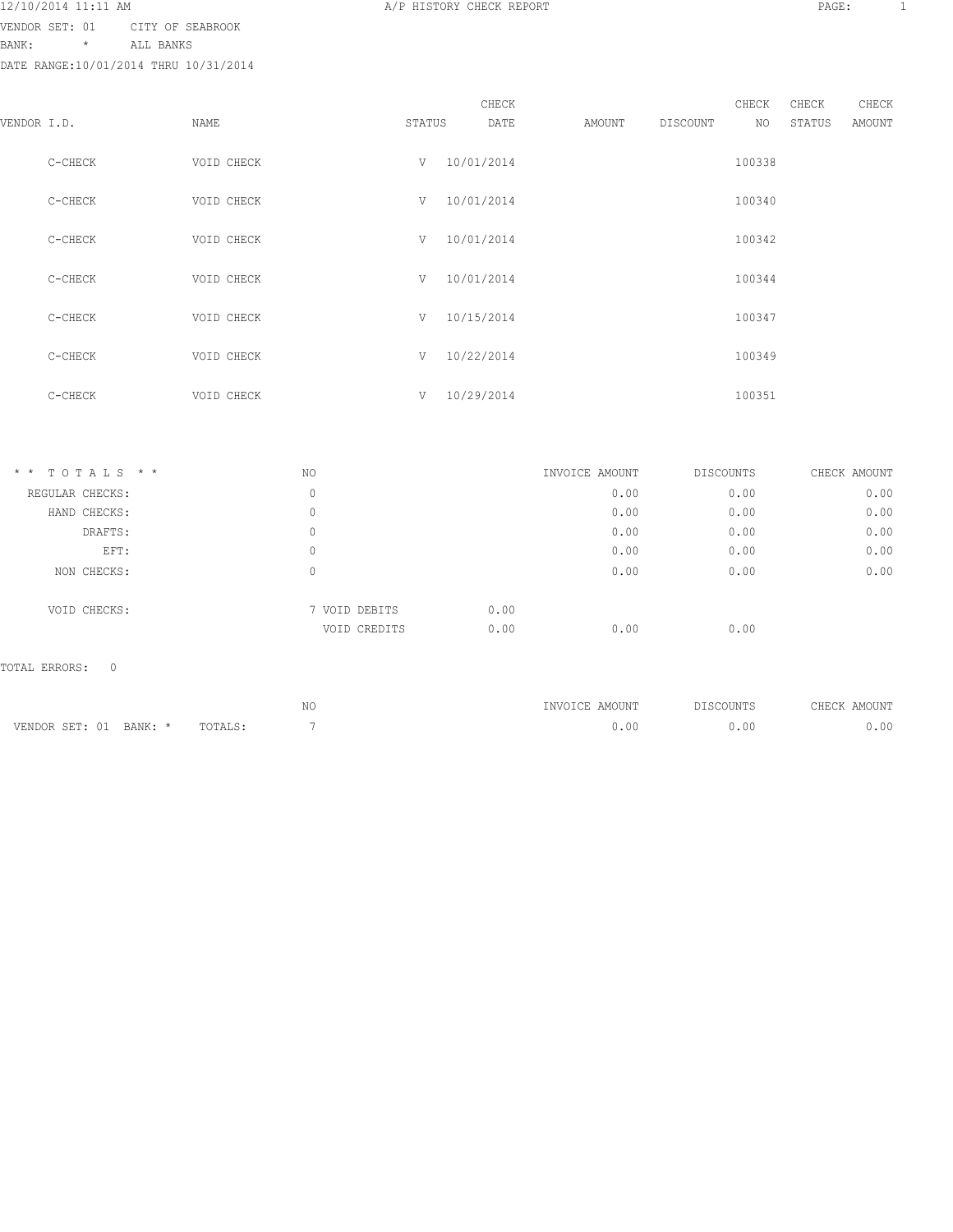| 12/10/2014 11:11 AM |
|---------------------|
|---------------------|

VENDOR SET: 99 CITY OF SEABROOK

BANK: \* ALL BANKS

DATE RANGE:10/01/2014 THRU 10/31/2014

|             | DATE RANGE:10/01/2014 THRU 10/31/2014 |                                             |        |        |                     |        |          |        |        |             |
|-------------|---------------------------------------|---------------------------------------------|--------|--------|---------------------|--------|----------|--------|--------|-------------|
|             |                                       |                                             |        |        | CHECK               |        |          | CHECK  | CHECK  | CHECK       |
| VENDOR I.D. |                                       | NAME                                        |        | STATUS | DATE                | AMOUNT | DISCOUNT | NO     | STATUS | AMOUNT      |
| 1           |                                       | MELISSA MORRIS                              | UNPOST |        |                     |        |          |        |        |             |
|             | C-CHECK                               | MELISSA MORRIS                              |        |        | UNPOST V 10/01/2014 |        |          | 119089 |        | 566.00CR    |
| 1           |                                       | MELISSA MORRIS                              | UNPOST |        |                     |        |          |        |        |             |
|             | M-CHECK                               | MELISSA MORRIS                              | UNPOST |        | V 10/02/2014        |        |          | 119089 |        | 566.00CR    |
|             | C-CHECK                               | VOID CHECK                                  |        |        | $V = 10/15/2014$    |        |          | 119169 |        |             |
| 1101        |                                       | ROSS BANKS MAY CRON & CAVIN                 |        |        |                     |        |          |        |        |             |
|             | C-CHECK                               | ROSS BANKS MAY CRON & CAUNPOST V 10/15/2014 |        |        |                     |        |          | 119210 |        | 24,273.22CR |
| 1101        |                                       | ROSS BANKS MAY CRON & CAVIN                 |        |        |                     |        |          |        |        |             |
|             | M-CHECK                               | ROSS BANKS MAY CRON & CAUNPOST V 10/20/2014 |        |        |                     |        |          | 119210 |        | 24,273.22CR |
|             | C-CHECK                               | VOID CHECK                                  |        |        | $V = 10/15/2014$    |        |          | 119211 |        |             |
| 2389        |                                       | EMERGENCY COMMUNICATION SERVIC              |        |        |                     |        |          |        |        |             |
|             | C-CHECK                               | EMERGENCY COMMUNICATION UNPOST V 10/22/2014 |        |        |                     |        |          | 119256 |        | 8,299.20CR  |
|             | C-CHECK                               | VOID CHECK                                  |        |        | $V = 10/29/2014$    |        |          | 119340 |        |             |
|             | C-CHECK                               | VOID CHECK                                  |        |        | $V = 10/29/2014$    |        |          | 119341 |        |             |
|             | C-CHECK                               | VOID CHECK                                  |        |        | $V = 10/29/2014$    |        |          | 119342 |        |             |

| $*$ * TOTALS * * | NO |               | INVOICE AMOUNT |             | DISCOUNTS | CHECK AMOUNT |
|------------------|----|---------------|----------------|-------------|-----------|--------------|
| REGULAR CHECKS:  | 0  |               |                | 0.00        | 0.00      | 0.00         |
| HAND CHECKS:     | 0  |               |                | 0.00        | 0.00      | 0.00         |
| DRAFTS:          | 0  |               |                | 0.00        | 0.00      | 0.00         |
| EFT:             | 0  |               |                | 0.00        | 0.00      | 0.00         |
| NON CHECKS:      | 0  |               |                | 0.00        | 0.00      | 0.00         |
| VOID CHECKS:     |    | 8 VOID DEBITS | 0.00           |             |           |              |
|                  |    | VOID CREDITS  | 57,977.64CR    | 57,977.64CR | 0.00      |              |

TOTAL ERRORS: 0

|                        |         |         | NO. | INVOICE AMOUNT | DISCOUNTS | CHECK AMOUNT |
|------------------------|---------|---------|-----|----------------|-----------|--------------|
| VENDOR SET: 99 BANK: * |         | TOTALS: |     | 57,977.64CR    | 0.00      | 0.00         |
| BANK: *                | TOTALS: |         | 15  | 57,977.64CR    | 0.00      | 0.00         |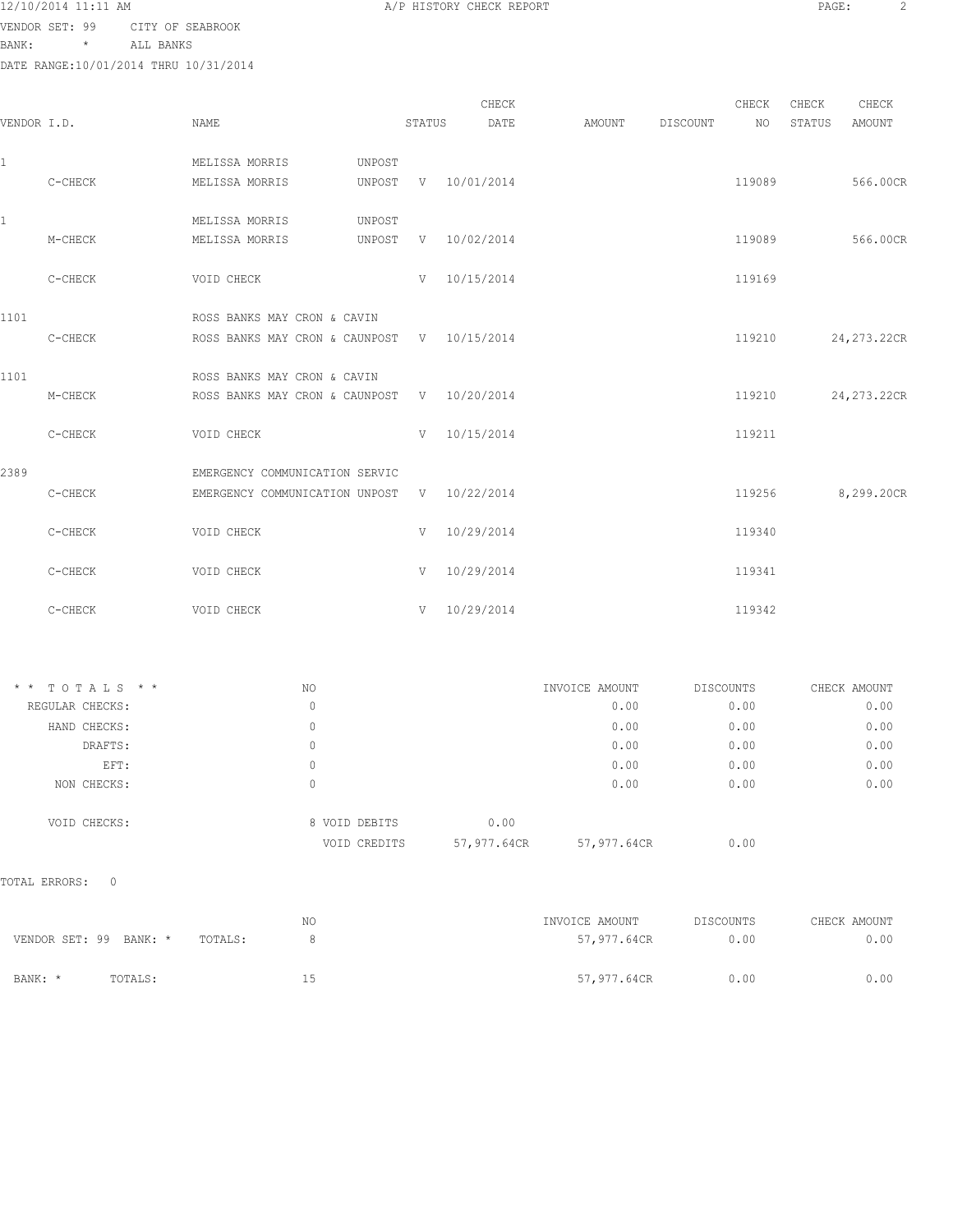|      | 12/10/2014 11:11 AM                   |                                                                | A/P HISTORY CHECK REPORT |                                |                       | PAGE:<br>3       |
|------|---------------------------------------|----------------------------------------------------------------|--------------------------|--------------------------------|-----------------------|------------------|
|      | VENDOR SET: 70                        | CITY OF SEABROOK                                               |                          |                                |                       |                  |
|      | SEDC <sub>2</sub><br>BANK: 70         |                                                                |                          |                                |                       |                  |
|      | DATE RANGE:10/01/2014 THRU 10/31/2014 |                                                                |                          |                                |                       |                  |
|      |                                       |                                                                |                          |                                |                       |                  |
|      |                                       |                                                                | CHECK                    |                                | CHECK                 | CHECK CHECK      |
|      | VENDOR I.D.                           | NAME                                                           | STATUS<br>DATE           |                                | AMOUNT DISCOUNT<br>NO | STATUS<br>AMOUNT |
| 0130 |                                       | ANDERSON ADVERTISING & DESIGN                                  |                          |                                |                       |                  |
|      | I-14082                               | RESTAURANT GUIDE                                               | R 10/15/2014             |                                | 004527                |                  |
|      | 70 707-5010                           | ADVERTISING                                                    |                          | RESTAURANT GUIDE 1,122.06      |                       | 1,122.06         |
|      |                                       |                                                                |                          | *** VENDOR TOTALS ***          | 1 CHECKS              | 1,122.06         |
| 0023 |                                       | BAY AREA HOUSTON                                               |                          |                                |                       |                  |
|      | $I - 25746$                           | JULY-SEPT14 MEMBERSHIP R 10/29/2014                            |                          |                                | 004531                |                  |
|      |                                       | 70 707-5227 PROF FEES-CONSULTANT JULY-SEPT14 MEMBERSH 5,000.00 |                          |                                |                       | 5,000.00         |
|      |                                       |                                                                |                          | *** VENDOR TOTALS ***          | 1 CHECKS              | 5,000.00         |
| 0120 |                                       | BUSINESS CARD P/C                                              |                          |                                |                       |                  |
|      | I-201409309169                        | SEPT14 STATEMENT R 10/01/2014                                  |                          |                                | 004526                |                  |
|      | 70 707-5300                           | TRAINING & CONFERENCE                                          |                          | SEPT14 STATEMENT 73.63         |                       | 73.63            |
|      |                                       |                                                                |                          | *** VENDOR TOTALS *** 1 CHECKS |                       | 73.63            |
|      |                                       |                                                                |                          |                                |                       |                  |
| 0060 |                                       | ECONOMIC ALLIANCE HOUSTON PORT                                 |                          |                                |                       |                  |
|      | $I - 4545$                            | 2014 ANNUAL BANQUET                                            | R 10/29/2014             |                                | 004532                |                  |
|      | 70 707-5300                           | TRAINING & CONFERENCE 2014 ANNUAL BANQUET 1,000.00             |                          |                                |                       | 1,000.00         |
|      |                                       |                                                                |                          | *** VENDOR TOTALS *** 1 CHECKS |                       | 1,000.00         |
| 0125 |                                       | K O SAILING                                                    |                          |                                |                       |                  |
|      | I-6994                                | ADVERTISING                                                    | R 10/22/2014             |                                | 004530                |                  |
|      | 70 707-5010                           | ADVERTISING                                                    | ADVERTISING              | 10,000.00                      |                       | 10,000.00        |
|      |                                       |                                                                |                          | *** VENDOR TOTALS *** 1 CHECKS |                       | 10,000.00        |
| 0026 |                                       | ROSS, BANKS, MAY, CRON & CAVIN                                 |                          |                                |                       |                  |
|      |                                       | I-129029 LEGAL SERVICES                                        | R 10/15/2014             |                                | 004528                |                  |
|      | 70 707-5220                           | PROF FEES - LEGAL                                              | LEGAL SERVICES 1,665.00  |                                |                       | 1,665.00         |
|      |                                       |                                                                |                          | *** VENDOR TOTALS ***          | 1 CHECKS              | 1,665.00         |
|      |                                       |                                                                |                          |                                |                       |                  |
|      | * * TOTALS * *                        | NO                                                             |                          | INVOICE AMOUNT                 | DISCOUNTS             | CHECK AMOUNT     |
|      | REGULAR CHECKS:                       | 6                                                              |                          | 18,860.69                      | 0.00                  | 18,860.69        |
|      | HAND CHECKS:                          | $\mathbf{0}$                                                   |                          | 0.00                           | 0.00                  | 0.00             |
|      | DRAFTS:                               | 0                                                              |                          | 0.00                           | 0.00                  | 0.00             |
|      | EFT:                                  | $\circ$                                                        |                          | 0.00                           | 0.00                  | 0.00             |

 VOID CHECKS: 0 VOID DEBITS 0.00 VOID CREDITS 0.00 0.00 0.00

NON CHECKS: 0 0.00 0.00 0.00

TOTAL ERRORS: 0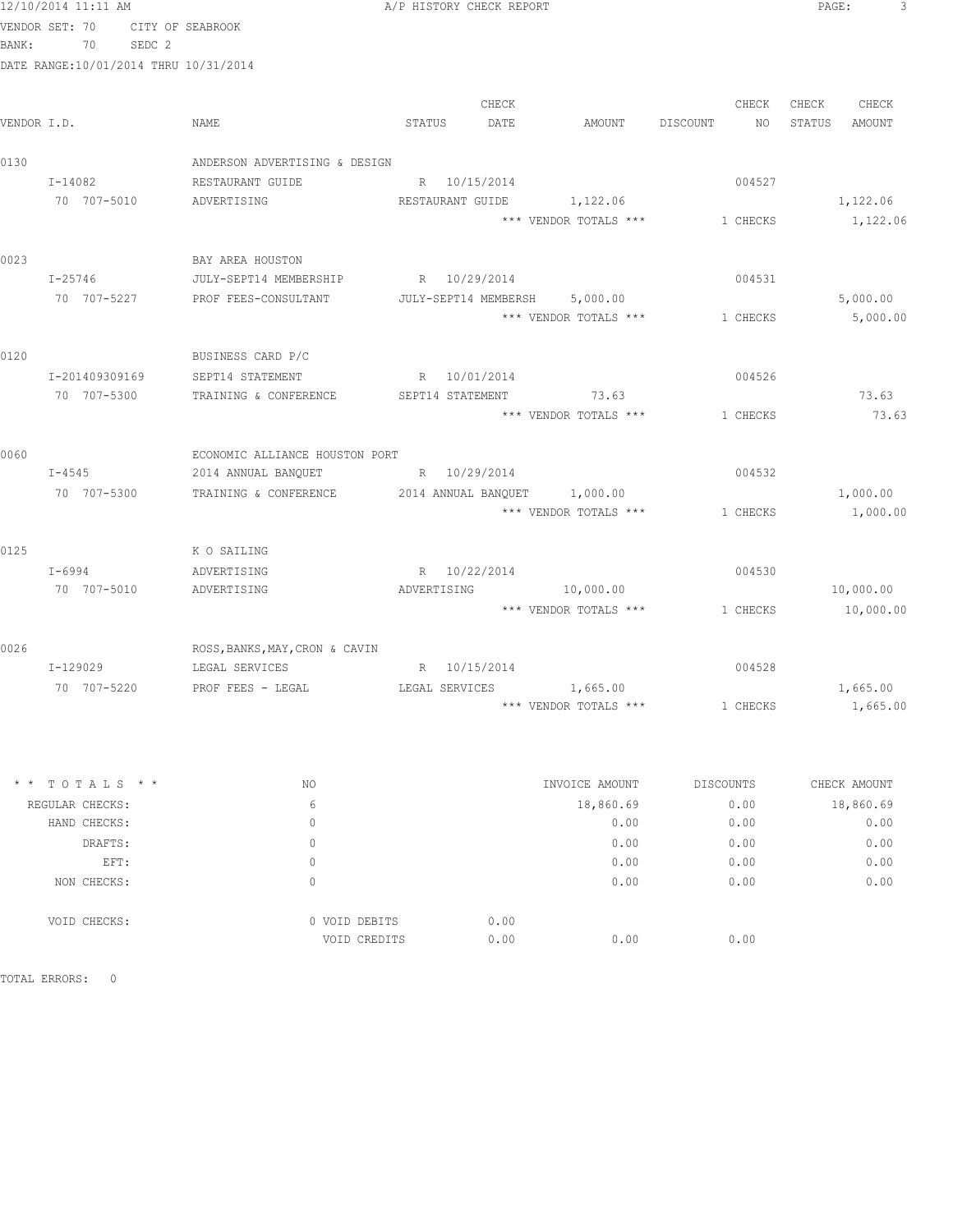DATE RANGE:10/01/2014 THRU 10/31/2014

|                         | G/L ACCOUNT    | NAME                  | AMOUNT         |           |              |
|-------------------------|----------------|-----------------------|----------------|-----------|--------------|
|                         |                |                       |                |           |              |
|                         | 70 707-5010    | ADVERTISING           | 11,122.06      |           |              |
|                         | 70 707-5220    | PROF FEES - LEGAL     | 1,665.00       |           |              |
|                         | 70 707-5227    | PROF FEES-CONSULTANT  | 5,000.00       |           |              |
|                         | 707-5300<br>70 | TRAINING & CONFERENCE | 1,073.63       |           |              |
|                         |                | *** FUND TOTAL ***    | 18,860.69      |           |              |
|                         |                | NO.                   | INVOICE AMOUNT | DISCOUNTS | CHECK AMOUNT |
|                         |                |                       |                |           |              |
| VENDOR SET: 70 BANK: 70 | TOTALS:        | 6                     | 18,860.69      | 0.00      | 18,860.69    |
| BANK: 70<br>TOTALS:     |                | 6                     | 18,860.69      | 0.00      | 18,860.69    |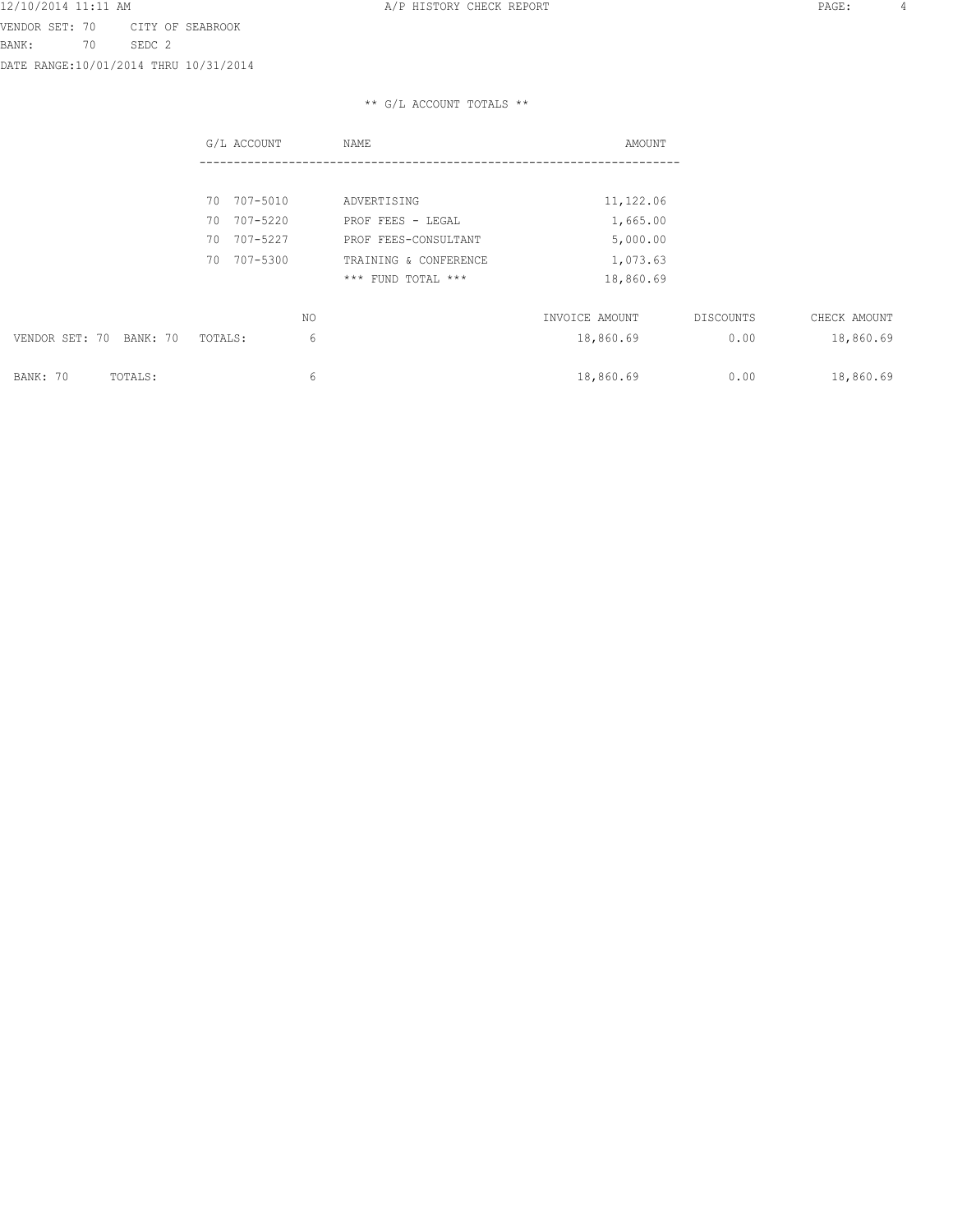| 12/10/2014 11:11 AM                   |                 |     |                      | A/P HISTORY CHECK REPORT |                      |       |                       |          |           | PAGE:  | 5            |
|---------------------------------------|-----------------|-----|----------------------|--------------------------|----------------------|-------|-----------------------|----------|-----------|--------|--------------|
| VENDOR SET: 72                        |                 |     | CITY OF SEABROOK     |                          |                      |       |                       |          |           |        |              |
| BANK:                                 | 72              | EDA |                      |                          |                      |       |                       |          |           |        |              |
| DATE RANGE:10/01/2014 THRU 10/31/2014 |                 |     |                      |                          |                      |       |                       |          |           |        |              |
|                                       |                 |     |                      |                          |                      | CHECK |                       |          | CHECK     | CHECK  | CHECK        |
| VENDOR I.D.                           |                 |     | NAME                 | STATUS                   |                      | DATE  | AMOUNT                | DISCOUNT | NO.       | STATUS | AMOUNT       |
| 0002                                  |                 |     | COBB FENDLEY         |                          |                      |       |                       |          |           |        |              |
| $I - 245755$                          |                 |     | ENGINEERING SERVICES | R                        | 10/22/2014           |       |                       |          | 004529    |        |              |
|                                       | 72 720-5215     |     | PROF FEES - ENGR     |                          | ENGINEERING SERVICES |       | 7,608.32              |          |           |        | 7,608.32     |
|                                       |                 |     |                      |                          |                      |       | *** VENDOR TOTALS *** |          | 1 CHECKS  |        | 7,608.32     |
|                                       |                 |     |                      |                          |                      |       |                       |          |           |        |              |
| $\star$ $\star$                       | TOTALS * *      |     | NO.                  |                          |                      |       | INVOICE AMOUNT        |          | DISCOUNTS |        | CHECK AMOUNT |
|                                       | REGULAR CHECKS: |     |                      |                          |                      |       | 7,608.32              |          | 0.00      |        | 7,608.32     |

| HAND CHECKS: | 0             |      | 0.00 | 0.00 | 0.00 |
|--------------|---------------|------|------|------|------|
| DRAFTS:      | 0             |      | 0.00 | 0.00 | 0.00 |
| EFT:         | $\Omega$      |      | 0.00 | 0.00 | 0.00 |
| NON CHECKS:  | 0             |      | 0.00 | 0.00 | 0.00 |
| VOID CHECKS: | 0 VOID DEBITS | 0.00 |      |      |      |
|              | VOID CREDITS  | 0.00 | 0.00 | 0.00 |      |
|              |               |      |      |      |      |

TOTAL ERRORS: 0

|                            | G/L ACCOUNT | NAME               | AMOUNT         |           |              |
|----------------------------|-------------|--------------------|----------------|-----------|--------------|
|                            | 72 720-5215 | PROF FEES - ENGR   | 7,608.32       |           |              |
|                            |             | *** FUND TOTAL *** | 7,608.32       |           |              |
|                            |             | ΝO                 | INVOICE AMOUNT | DISCOUNTS | CHECK AMOUNT |
| VENDOR SET: 72 BANK: 72    | TOTALS:     |                    | 7,608.32       | 0.00      | 7,608.32     |
| <b>BANK: 72</b><br>TOTALS: |             |                    | 7,608.32       | 0.00      | 7,608.32     |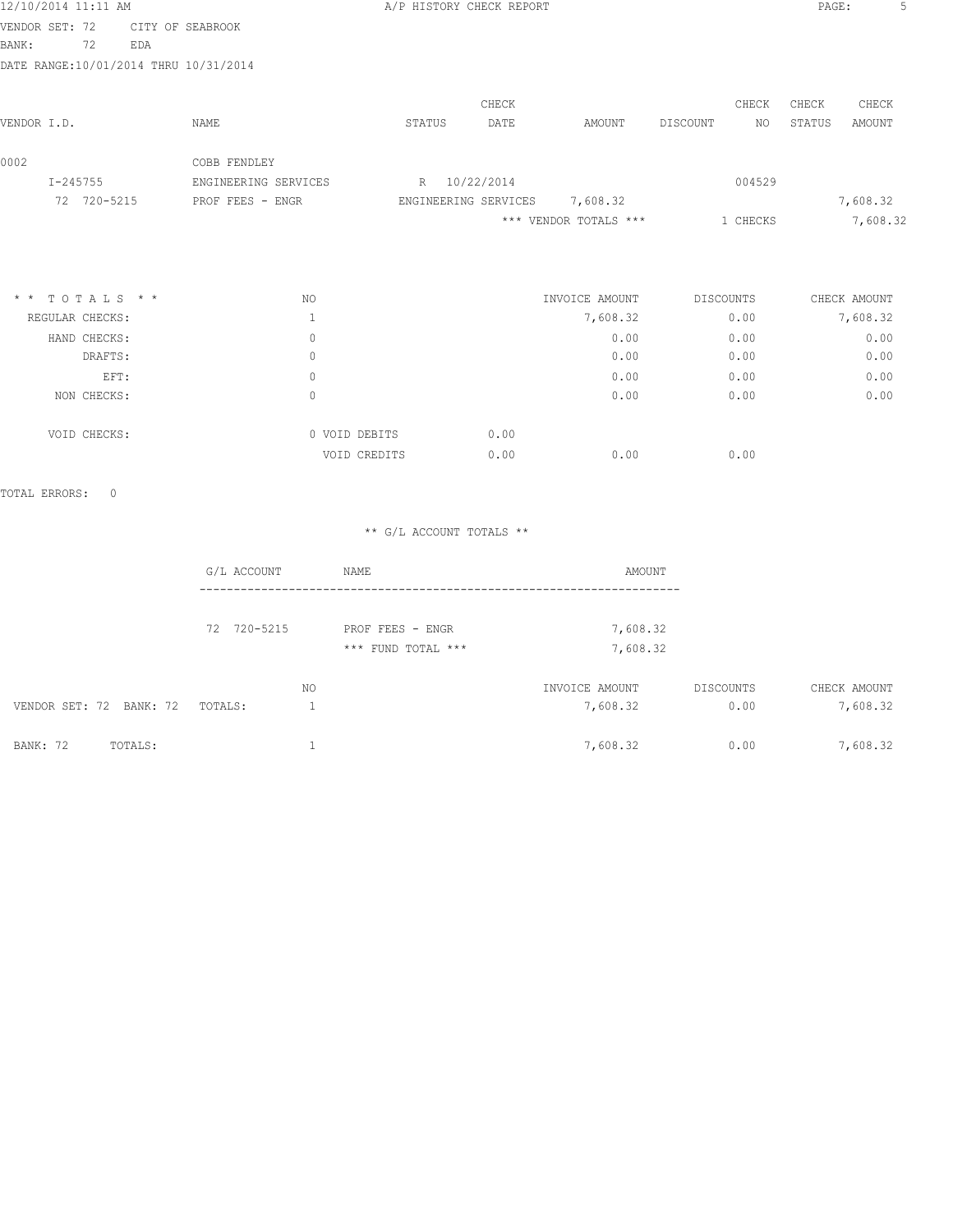12/10/2014 11:11 AM A/P HISTORY CHECK REPORT PAGE: 6

VENDOR SET: 99 CITY OF SEABROOK BANK: AP ACCTS PAYABLE DISBURSEMEN

|             |                |                                                         | CHECK          |                           |             | CHECK    | CHECK  | CHECK     |
|-------------|----------------|---------------------------------------------------------|----------------|---------------------------|-------------|----------|--------|-----------|
| VENDOR I.D. |                | NAME                                                    | DATE<br>STATUS | AMOUNT                    | DISCOUNT NO |          | STATUS | AMOUNT    |
| 1750        |                | A & L AUTOMOTIVE                                        |                |                           |             |          |        |           |
|             | I-12597        | P17 REPAIR                                              | R 10/01/2014   |                           |             | 119055   |        |           |
|             | 01 200-5110    | MAINT-AUTOS & EQUIPMENT P17 REPAIR                      |                | 161.85                    |             |          |        |           |
|             | I-12627        | P24 REPAIR                                              | R 10/01/2014   |                           |             | 119055   |        |           |
|             | 01 200-5110    | MAINT-AUTOS & EQUIPMENT P24 REPAIR                      |                | 60.00                     |             |          |        |           |
|             | I-201409309175 | P23 REPAIR                                              | R 10/01/2014   |                           |             | 119055   |        |           |
|             | 01 200-5110    | MAINT-AUTOS & EQUIPMENT P23 REPAIR                      |                | 210.21                    |             |          |        |           |
|             | I-201409309176 | P7 OIL CHANGE                                           | R 10/01/2014   |                           |             | 119055   |        |           |
|             | 01 200-5110    | MAINT-AUTOS & EQUIPMENT P7 OIL CHANGE                   |                | 26.95                     |             |          |        | 459.01    |
| 1750        |                | A & L AUTOMOTIVE                                        |                |                           |             |          |        |           |
|             | I-12709        | P45 REPAIR                                              | R 10/08/2014   |                           |             | 119104   |        |           |
|             | 01 200-5110    | MAINT-AUTOS & EQUIPMENT                                 | P45 REPAIR     | 125.00                    |             |          |        |           |
|             | I-201410079200 | P2 REPAIR                                               | R 10/08/2014   |                           |             | 119104   |        |           |
|             | 01 200-5110    | MAINT-AUTOS & EQUIPMENT P2 REPAIR                       |                | 475.00                    |             |          |        | 600.00    |
| 1750        |                | A & L AUTOMOTIVE                                        |                |                           |             |          |        |           |
|             | I-12761        | P31 ALTERNATOR                                          | R 10/29/2014   |                           |             | 119287   |        |           |
|             | 01 200-5110    | MAINT-AUTOS & EQUIPMENT P31 ALTERNATOR                  |                | 97.50                     |             |          |        |           |
|             | I-12773        | OIL CHANGE                                              | R 10/29/2014   |                           |             | 119287   |        |           |
|             | 01 200-5110    | MAINT-AUTOS & EQUIPMENT OIL CHANGE                      |                | 27.00                     |             |          |        |           |
|             | I-12777        | P4 OIL CHANGE                                           | R 10/29/2014   |                           |             | 119287   |        |           |
|             | 01 200-5110    | MAINT-AUTOS & EQUIPMENT P4 OIL CHANGE                   |                | 29.00                     |             |          |        | 153.50    |
|             |                |                                                         |                | *** VENDOR TOTALS ***     |             | 3 CHECKS |        | 1,212.51  |
| 0003        |                | AAA FLEXIBLE PIPE CLEANING CO                           |                |                           |             |          |        |           |
|             | I-201409125    | B-10 COMB UNIT                                          | R 10/08/2014   |                           |             | 119105   |        |           |
|             | 20 912-6100    | SEWER SYSTEM-REPAIR/MAINT B-10 COMB UNIT 12,561.00      |                |                           |             |          |        | 12,561.00 |
| 0003        |                | AAA FLEXIBLE PIPE CLEANING CO                           |                |                           |             |          |        |           |
|             | I-201410040    | B-10 COMB UNIT                                          | R 10/29/2014   |                           |             | 119288   |        |           |
|             |                | 20 912-5459 CLEAN TV/SEWER SYSTEM B-10 COMB UNIT 780.00 |                |                           |             |          |        | 780.00    |
|             |                |                                                         |                | *** VENDOR TOTALS ***     |             | 2 CHECKS |        | 13,341.00 |
| 2394        |                | ACCOUNTEMPS                                             |                |                           |             |          |        |           |
|             | I-41261184     | SHANNON BROWN                                           | R 10/01/2014   |                           |             | 119056   |        |           |
|             | 01 600-3015    | CONTRACT LABOR                                          | SHANNON BROWN  | 10.77                     |             |          |        |           |
|             | I-41288136     | SHANNON BROWN                                           | R 10/01/2014   |                           |             | 119056   |        |           |
|             | 01 600-3015    | CONTRACT LABOR                                          | SHANNON BROWN  | 1,137.20                  |             |          |        | 1,147.97  |
|             |                |                                                         |                | *** VENDOR TOTALS ***     |             | 1 CHECKS |        | 1,147.97  |
| 1749        |                | ADMIRAL GLASS & MIRROR                                  |                |                           |             |          |        |           |
|             | I-88151        | SEQUOIA WINDSHIELD                                      | R 10/01/2014   |                           |             | 119057   |        |           |
|             | 01 200-5110    | MAINT-AUTOS & EQUIPMENT                                 |                | SEQUOIA WINDSHIELD 200.63 |             |          |        | 200.63    |
|             |                |                                                         |                | *** VENDOR TOTALS ***     |             | 1 CHECKS |        | 200.63    |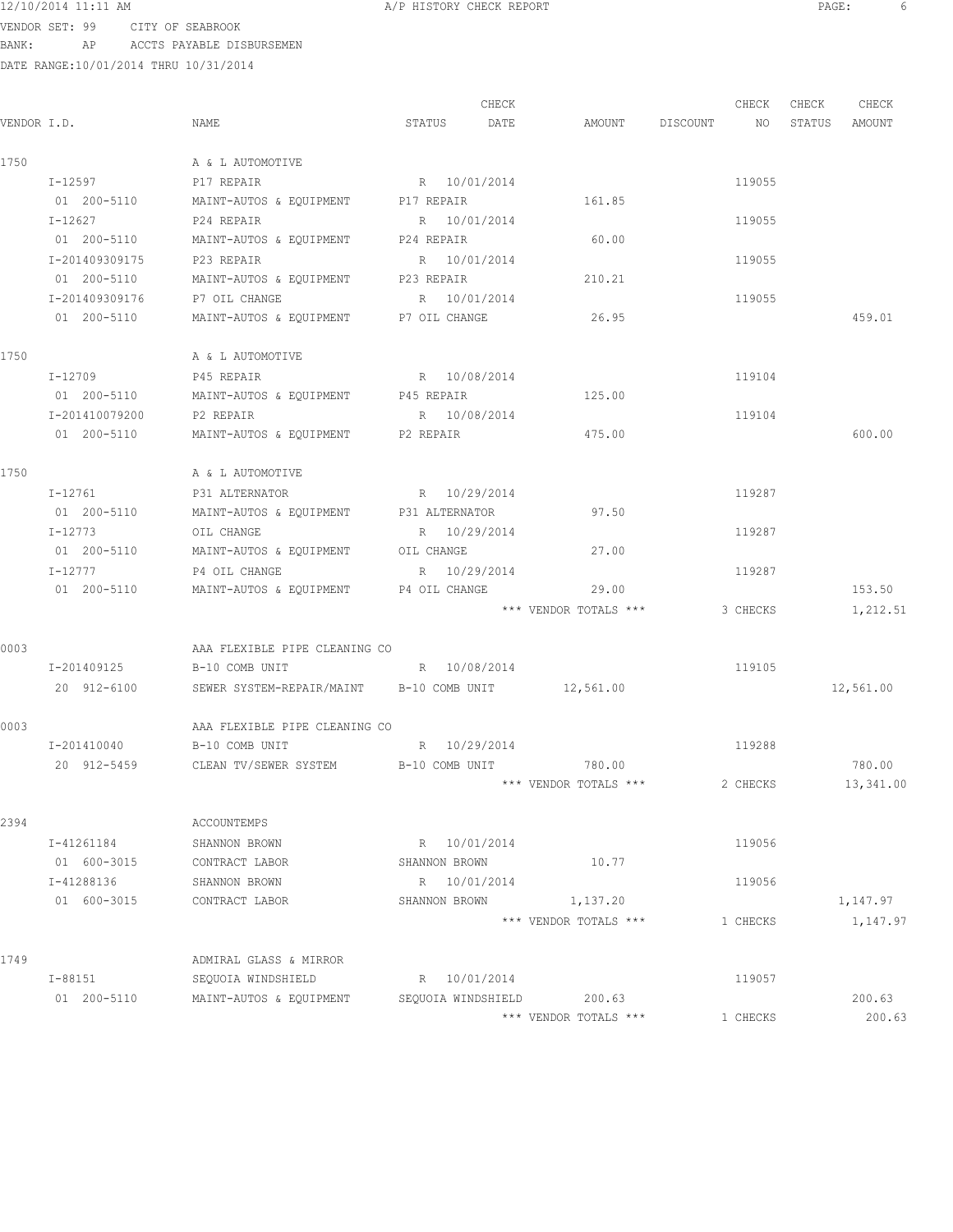VENDOR SET: 99 CITY OF SEABROOK BANK: AP ACCTS PAYABLE DISBURSEMEN

|      |             |                                                              |               | CHECK |                         | CHECK    | CHECK | CHECK         |
|------|-------------|--------------------------------------------------------------|---------------|-------|-------------------------|----------|-------|---------------|
|      | VENDOR I.D. | NAME                                                         | STATUS DATE   |       | AMOUNT DISCOUNT NO      |          |       | STATUS AMOUNT |
| 0005 |             | ADMIRAL LINEN & UNIFORM                                      |               |       |                         |          |       |               |
|      | I-SE43343   | LINEN SERVICE                                                | R 10/01/2014  |       |                         | 119058   |       |               |
|      | 41 410-5030 | RENTALS & SERVICE AGREEMENTS LINEN SERVICE                   |               |       | 111.25                  |          |       | 111.25        |
| 0005 |             | ADMIRAL LINEN & UNIFORM                                      |               |       |                         |          |       |               |
|      | I-OC53514   | LINEN SERVICE                                                | R 10/15/2014  |       |                         | 119168   |       |               |
|      | 41 410-5030 | RENTALS & SERVICE AGREEMENTS LINEN SERVICE                   |               |       | 199.25                  |          |       |               |
|      | I-OC63670   | LINEN SERVICE                                                | R 10/15/2014  |       |                         | 119168   |       |               |
|      |             | 41 410-5030 RENTALS & SERVICE AGREEMENTS LINEN SERVICE       |               |       | 104.15                  |          |       |               |
|      |             | I-SE12153 LINEN SERVICE                                      | R 10/15/2014  |       |                         | 119168   |       |               |
|      |             | 50 501-5340 DETENTION SUPPLIES LINEN SERVICE                 |               |       | 117.00                  |          |       |               |
|      | I-SE22365   | LINEN SERVICE                                                | R 10/15/2014  |       |                         | 119168   |       |               |
|      |             | 50 501-5340 DETENTION SUPPLIES                               | LINEN SERVICE |       | 127.40                  |          |       |               |
|      | I-SE32691   | LINEN SERVICE                                                | R 10/15/2014  |       |                         | 119168   |       |               |
|      | 50 501-5340 | DETENTION SUPPLIES                                           | LINEN SERVICE |       | 122.20                  |          |       |               |
|      | I-SE42836   | LINEN SERVICE                                                | R 10/15/2014  |       |                         | 119168   |       |               |
|      | 50 501-5340 | DETENTION SUPPLIES                                           | LINEN SERVICE |       | 117.00                  |          |       |               |
|      | I-SE53002   | LINEN SERVICE                                                | R 10/15/2014  |       |                         | 119168   |       |               |
|      | 50 501-5340 | DETENTION SUPPLIES                                           | LINEN SERVICE |       | 122.20                  |          |       | 909.20        |
| 0005 |             | ADMIRAL LINEN & UNIFORM                                      |               |       |                         |          |       |               |
|      |             | I-OC73861 LINEN SERVICE                                      | R 10/22/2014  |       |                         | 119226   |       |               |
|      |             | 41 410-5030 RENTALS & SERVICE AGREEMENTS LINEN SERVICE 49.15 |               |       |                         |          |       | 149.15        |
|      |             |                                                              |               |       | *** VENDOR TOTALS ***   | 3 CHECKS |       | 1,169.60      |
| 2053 |             | ADT SECURITY SERVICES INC                                    |               |       |                         |          |       |               |
|      | I-524152490 | SECURITY SERVICES                                            | R 10/22/2014  |       |                         | 119227   |       |               |
|      |             | 41 410-5030 RENTALS & SERVICE AGREEMENTS SECURITY SERVICES   |               |       | 68.28                   |          |       | 68.28         |
|      |             |                                                              |               |       | *** VENDOR TOTALS ***   | 1 CHECKS |       | 68.28         |
| 0006 |             | AFLAC                                                        |               |       |                         |          |       |               |
|      |             | I-855539 SEPT14 PREMIUM                                      | R 10/01/2014  |       |                         | 119059   |       |               |
|      | 01 001-1030 | AFLAC INSURANCE DEDUCTS                                      |               |       | SEPT14 PREMIUM 2,135.26 |          |       | 2,135.26      |
| 0006 |             | AFLAC                                                        |               |       |                         |          |       |               |
|      | I-286873    | OCT14 PREMIUM                                                | R 10/29/2014  |       |                         | 119289   |       |               |
|      | 01 001-1030 | AFLAC INSURANCE DEDUCTS                                      | OCT14 PREMIUM |       | 2,135.26                |          |       | 2,135.26      |
|      |             |                                                              |               |       | *** VENDOR TOTALS ***   | 2 CHECKS |       | 4,270.52      |
| 1528 |             | ALL-PUMP & EQUIP CO INC                                      |               |       |                         |          |       |               |
|      | I-AI058263  | MIXER REPAIR                                                 | E 10/01/2014  |       |                         | 999999   |       |               |
|      | 20 912-6100 | SEWER SYSTEM-REPAIR/MAINT                                    | MIXER REPAIR  |       | 7,456.89                |          |       | 7,456.89      |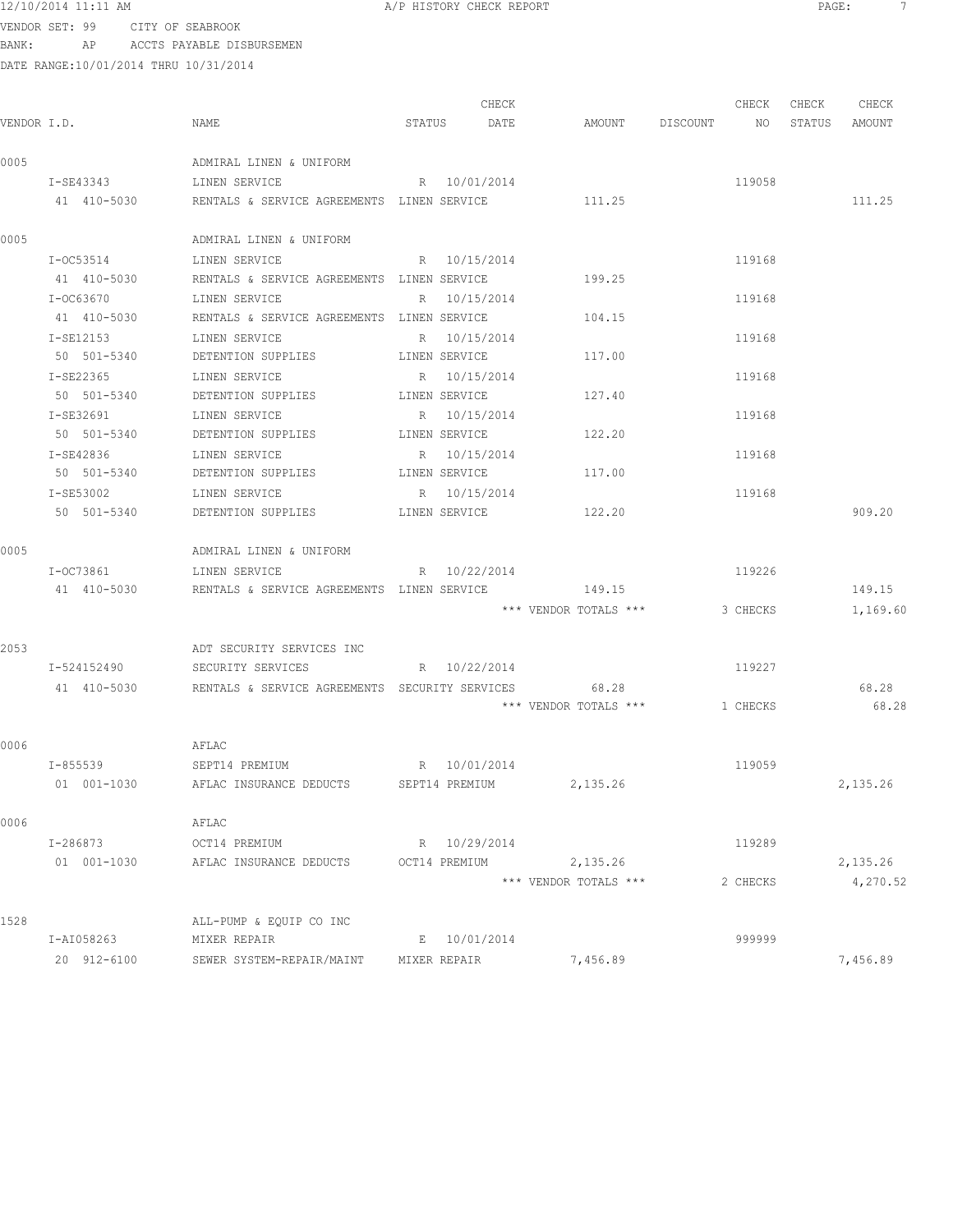| BANK:       | VENDOR SET: 99<br>ΑP          | CITY OF SEABROOK                      | ACCTS PAYABLE DISBURSEMEN                                  |              |                                      |          |                                 |          |          |        |                  |
|-------------|-------------------------------|---------------------------------------|------------------------------------------------------------|--------------|--------------------------------------|----------|---------------------------------|----------|----------|--------|------------------|
|             |                               | DATE RANGE:10/01/2014 THRU 10/31/2014 |                                                            |              |                                      |          |                                 |          |          |        |                  |
|             |                               |                                       |                                                            |              |                                      |          |                                 |          |          |        |                  |
|             |                               |                                       |                                                            |              | CHECK                                |          |                                 |          | CHECK    | CHECK  | CHECK            |
| VENDOR I.D. |                               | NAME                                  |                                                            | STATUS       | DATE                                 |          | AMOUNT                          | DISCOUNT | NO       | STATUS | AMOUNT           |
| 1528        |                               |                                       | ALL-PUMP & EQUIP CO INC                                    |              |                                      |          |                                 |          |          |        |                  |
|             | I-AI058273                    |                                       | LIFT STATION REPAIRS                                       |              | E 10/29/2014                         |          |                                 |          | 999999   |        |                  |
|             | 20 912-5120                   |                                       | MAINT-SEWER SYSTEM MINOR                                   |              | LIFT STATION REPAIRS                 |          | 448.00                          |          |          |        | 448.00           |
|             |                               |                                       |                                                            |              |                                      |          | *** VENDOR TOTALS ***           |          | 2 CHECKS |        | 7,904.89         |
|             |                               |                                       |                                                            |              |                                      |          |                                 |          |          |        |                  |
| 2067        |                               | AMAZON                                |                                                            |              |                                      |          |                                 |          |          |        |                  |
|             | I-201410219254                |                                       | SEPT14 STATEMENT                                           |              | R 10/22/2014                         |          |                                 |          | 119228   |        |                  |
|             | 38 380-5465                   |                                       | MISC EXPENSE                                               |              | SEPT14 STATEMENT                     |          | 534.00                          |          |          |        |                  |
|             | 01 500-4150<br>20 902-4150    |                                       | SMALL TOOLS & EQUIP                                        |              | SEPT14 STATEMENT<br>SEPT14 STATEMENT |          | 508.17<br>508.18                |          |          |        |                  |
|             | 20 912-4150                   |                                       | SMALL EQUIPMENT OR TOOLS<br>SMALL EQUIPMENT OR TOLLS       |              | SEPT14 STATEMENT                     |          | 508.17                          |          |          |        |                  |
|             | 01 107-4150                   |                                       | SMALL EQUIPMENT                                            |              | SEPT14 STATEMENT                     |          | 109.98                          |          |          |        |                  |
|             | 01 200-4150                   |                                       | SMALL TOOLS & EQUIP                                        |              | SEPT14 STATEMENT                     |          | 292.14                          |          |          |        |                  |
|             | 01 103-4150                   |                                       | SMALL TOOLS & EQUIPMENT                                    |              | SEPT14 STATEMENT                     |          | 157.79                          |          |          |        | 2,618.43         |
|             |                               |                                       |                                                            |              |                                      |          | *** VENDOR TOTALS ***           |          | 1 CHECKS |        | 2,618.43         |
|             |                               |                                       |                                                            |              |                                      |          |                                 |          |          |        |                  |
| 0392        |                               |                                       | AMERICAN FENCE & SUPPLY                                    |              |                                      |          |                                 |          |          |        |                  |
|             | I-000127864                   |                                       | FENCE SUPPLIES                                             |              | R 10/29/2014                         |          |                                 |          | 119290   |        |                  |
|             | 20 912-5120                   |                                       | MAINT-SEWER SYSTEM MINOR                                   |              | FENCE SUPPLIES                       |          | 18.91                           |          |          |        | 18.91            |
|             |                               |                                       |                                                            |              |                                      |          | *** VENDOR TOTALS ***           |          | 1 CHECKS |        | 18.91            |
|             |                               |                                       |                                                            |              |                                      |          |                                 |          |          |        |                  |
| 1611        | I-27525                       |                                       | AMERICAN JANITORIAL SERVICES L<br>OCT14 JANITORIAL SERVICE |              | R 10/15/2014                         |          |                                 |          | 119170   |        |                  |
|             | 01 107-5175                   |                                       | JANITORIAL SERVICES                                        |              | OCT14 JANITORIAL SER                 |          | 850.00                          |          |          |        |                  |
|             | 01 200-5175                   |                                       | JANITORIAL SERVICES                                        |              | OCT14 JANITORIAL SER                 |          | 875.00                          |          |          |        |                  |
|             | I-27526                       |                                       | SPET14 JANITORIAL SERVICE                                  |              | R 10/15/2014                         |          |                                 |          | 119170   |        |                  |
|             | 01 107-5175                   |                                       | JANITORIAL SERVICES                                        |              | SPET14 JANITORIAL SE                 |          | 850.00                          |          |          |        |                  |
|             | 01 200-5175                   |                                       | JANITORIAL SERVICES                                        |              | SPET14 JANITORIAL SE                 |          | 875.00                          |          |          |        |                  |
|             | $I - 27685$                   |                                       | JANITORIAL SUPPLIES                                        |              | R 10/15/2014                         |          |                                 |          | 119170   |        |                  |
|             | 01 107-5175                   |                                       | JANITORIAL SERVICES                                        |              | JANITORIAL SUPPLIES                  |          | 115.95                          |          |          |        | 3,565.95         |
|             |                               |                                       |                                                            |              |                                      |          | *** VENDOR TOTALS ***           |          | 1 CHECKS |        | 3,565.95         |
|             |                               |                                       |                                                            |              |                                      |          |                                 |          |          |        |                  |
| 1609        |                               |                                       | JESSICA M ANCIRA                                           |              |                                      |          |                                 |          |          |        |                  |
|             | I-201410149253<br>01 700-5300 |                                       | TRAVEL EXPENSES                                            |              | R 10/15/2014                         |          |                                 |          | 119171   |        |                  |
|             |                               |                                       | TRAINING & CONFERENCE                                      |              | TRAVEL EXPENSES                      |          | 522.95<br>*** VENDOR TOTALS *** |          | 1 CHECKS |        | 522.95<br>522.95 |
|             |                               |                                       |                                                            |              |                                      |          |                                 |          |          |        |                  |
| 2382        |                               |                                       | ANDERSON ADVERTISING & DESIGN                              |              |                                      |          |                                 |          |          |        |                  |
|             | I-14100                       |                                       | NEWS LETTERS                                               |              | R 10/01/2014                         |          |                                 |          | 119060   |        |                  |
|             | 01 107-5010                   |                                       | ADVERTISING                                                | NEWS LETTERS |                                      |          | 2,544.26                        |          |          |        |                  |
|             | 01 107-4011                   |                                       | POSTAGE                                                    | NEWS LETTERS |                                      |          | 1,469.85                        |          |          |        | 4,014.11         |
|             |                               |                                       |                                                            |              |                                      |          |                                 |          |          |        |                  |
| 2382        |                               |                                       | ANDERSON ADVERTISING & DESIGN                              |              |                                      |          |                                 |          |          |        |                  |
|             | I-14083                       |                                       | ADVERTISING                                                |              | R 10/22/2014                         |          |                                 |          | 119230   |        |                  |
|             | 15 150-5010                   |                                       | ADVERTISING                                                | ADVERTISING  |                                      | 3,475.60 |                                 |          |          |        | 3,475.60         |
|             |                               |                                       |                                                            |              |                                      |          | *** VENDOR TOTALS ***           |          | 2 CHECKS |        | 7,489.71         |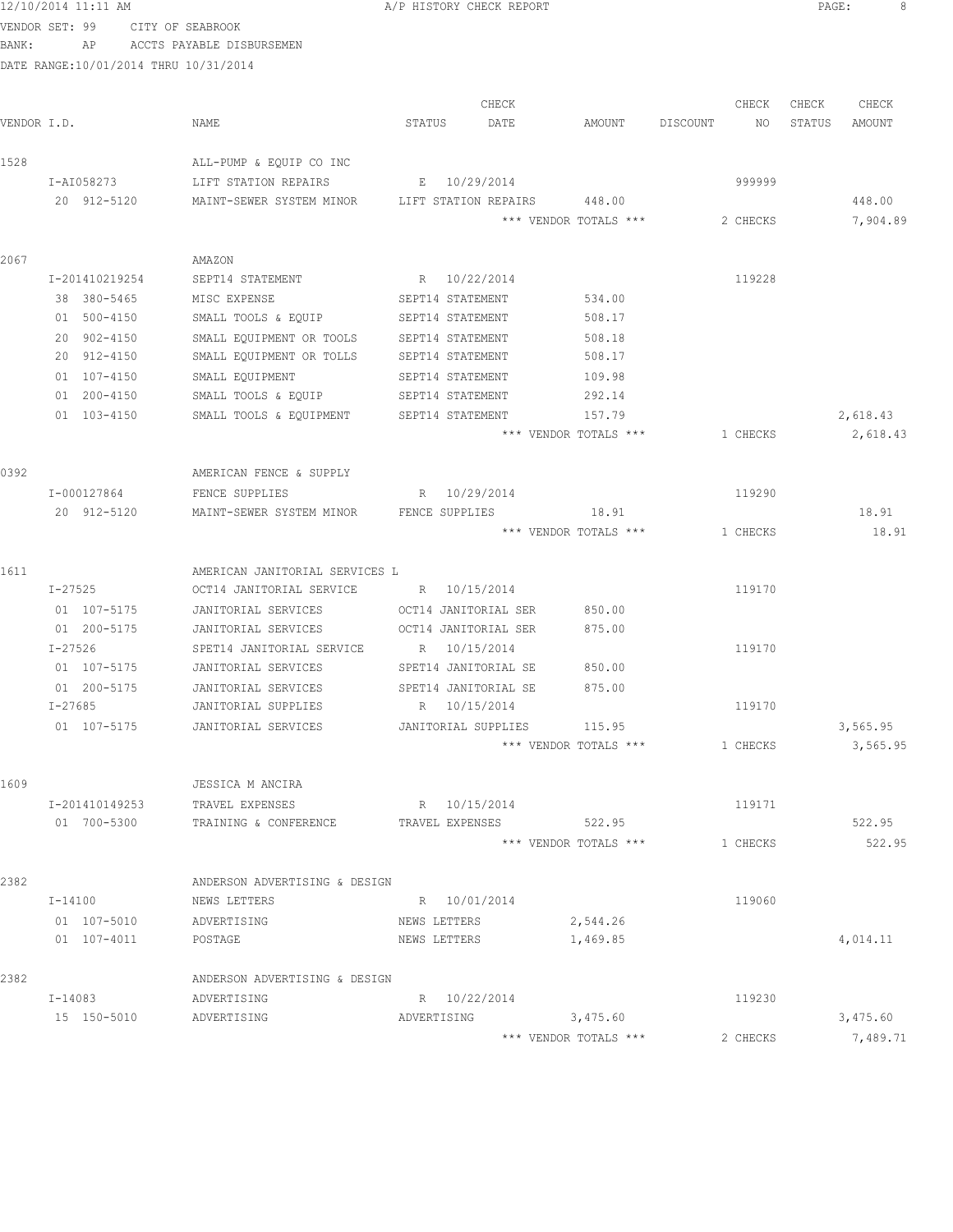|             | 12/10/2014 11:11 AM                   |                                    | A/P HISTORY CHECK REPORT    |                                |                | PAGE:<br>9       |
|-------------|---------------------------------------|------------------------------------|-----------------------------|--------------------------------|----------------|------------------|
|             | VENDOR SET: 99                        | CITY OF SEABROOK                   |                             |                                |                |                  |
| BANK:       | AP                                    | ACCTS PAYABLE DISBURSEMEN          |                             |                                |                |                  |
|             | DATE RANGE:10/01/2014 THRU 10/31/2014 |                                    |                             |                                |                |                  |
|             |                                       |                                    | CHECK                       |                                | CHECK          | CHECK<br>CHECK   |
| VENDOR I.D. |                                       | NAME                               | STATUS<br>DATE              | AMOUNT                         | DISCOUNT<br>NO | AMOUNT<br>STATUS |
|             |                                       |                                    |                             |                                |                |                  |
| 0836        |                                       | APOLLO TIRE & WHEEL                |                             |                                |                |                  |
|             | I-201409309174                        | INNER TUBE                         | R 10/01/2014                |                                | 119061         |                  |
|             | 20 902-5110                           | MAINT-AUTOS & EQUIPMENT INNER TUBE |                             | 35.00                          |                | 35.00            |
| 0836        |                                       | APOLLO TIRE & WHEEL                |                             |                                |                |                  |
|             | I-201410219260                        | PATCH                              | R 10/22/2014                |                                | 119231         |                  |
|             | 01 400-5110                           | MAINT-AUTOS & EQUIPMENT            | PATCH                       | 15.00                          |                | 15.00            |
|             |                                       |                                    |                             | *** VENDOR TOTALS ***          | 2 CHECKS       | 50.00            |
| 0169        |                                       | ARC                                |                             |                                |                |                  |
|             | I-23943004                            | PLOTTER LEASE                      | R 10/22/2014                |                                | 119232         |                  |
|             | 01 600-5030                           | RENTALS & SERVICE AGRMTS           | PLOTTER LEASE 266.24        |                                |                | 266.24           |
|             |                                       |                                    |                             | *** VENDOR TOTALS ***          | 1 CHECKS       | 266.24           |
|             |                                       |                                    |                             |                                |                |                  |
| 1906        |                                       | RUBEN ARELLENO                     |                             |                                |                |                  |
|             | I-201410219261                        | SAFETY BOOTS                       | R 10/22/2014                |                                | 119233         |                  |
|             | 01 107-5295                           | SAFETY COMMITTEE                   | SAFETY BOOTS                | 88.31                          |                | 88.31            |
|             |                                       |                                    |                             | *** VENDOR TOTALS ***          | 1 CHECKS       | 88.31            |
|             |                                       |                                    |                             |                                |                |                  |
| 0016        | I-16031                               | ARMSTRONG WATER<br>ORTHOPHOSPHATE  | R 10/15/2014                |                                | 119172         |                  |
|             | 20 912-5280                           | CHEMICAL SUPPLIES                  | ORTHOPHOSPHATE              | 1,490.00                       |                | 1,490.00         |
|             |                                       |                                    |                             | *** VENDOR TOTALS *** 1 CHECKS |                | 1,490.00         |
|             |                                       |                                    |                             |                                |                |                  |
| 2436        |                                       | CNH/CRA PAYMENT CENTER             |                             |                                |                |                  |
|             | I-C45424                              | HYDRAULIC PUMP PARTS               | R 10/29/2014                |                                | 119292         |                  |
|             | 01 400-5110                           | MAINT-AUTOS & EQUIPMENT            | HYDRAULIC PUMP PARTS 476.50 |                                |                |                  |
|             | 01 500-5110                           | MAINT-AUTOS & EQUIP                | HYDRAULIC PUMP PARTS        | 476.49                         |                |                  |
|             | 20 902-5110                           | MAINT-AUTOS & EQUIPMENT            | HYDRAULIC PUMP PARTS        | 476.49                         |                |                  |
|             | 20 912-5110                           | MAINT-AUTOS & EQUIPMENT            | HYDRAULIC PUMP PARTS        | 476.49                         |                | 1,905.97         |
|             |                                       |                                    |                             | *** VENDOR TOTALS ***          | 1 CHECKS       | 1,905.97         |
| 1443        |                                       | AT&T                               |                             |                                |                |                  |
|             | I-201410079199                        | TELEPHONE                          | R 10/08/2014                |                                | 119107         |                  |
|             | 41 410-5400                           | TELEPHONE                          | TELEPHONE                   | 57.90                          |                | 57.90            |
| 1443        |                                       | AT&T                               |                             |                                |                |                  |
|             | I-201410219258                        | TELEPHONE                          | R 10/22/2014                |                                | 119234         |                  |
|             | 01 210-5400                           | TELEPHONE                          | TELEPHONE                   | 54.38                          |                |                  |
|             | 01 500-5400                           | TELEPHONE                          | TELEPHONE                   | 49.59                          |                |                  |
|             | 20 902-5400                           | TELEPHONE                          | TELEPHONE                   | 49.59                          |                |                  |
|             | 20 912-5400                           | TELEPHONE                          | TELEPHONE                   | 49.59                          |                | 203.15           |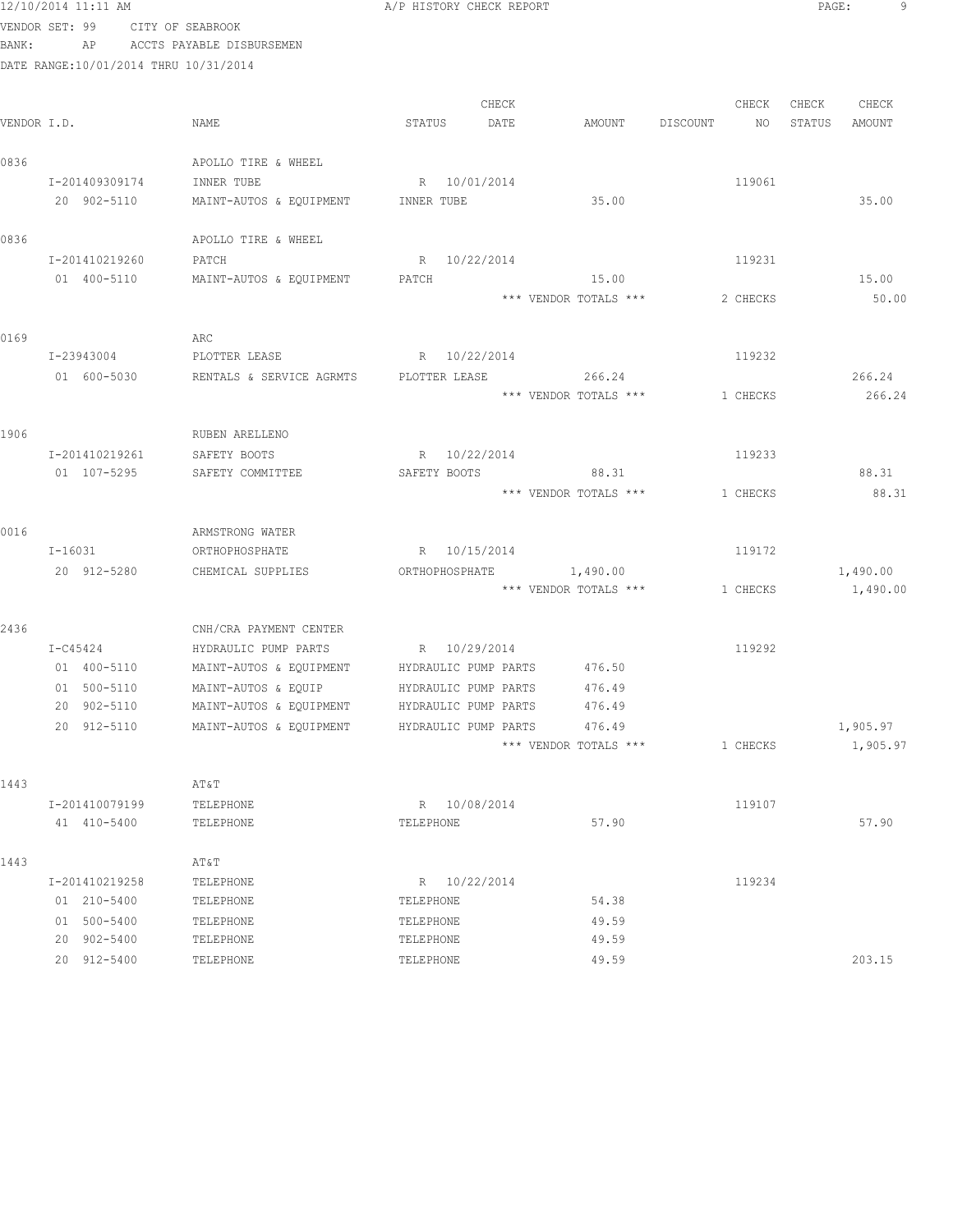|             | 12/10/2014 11:11 AM                   |                                                   | A/P HISTORY CHECK REPORT |                                |                 | PAGE:<br>10      |
|-------------|---------------------------------------|---------------------------------------------------|--------------------------|--------------------------------|-----------------|------------------|
|             | VENDOR SET: 99                        | CITY OF SEABROOK                                  |                          |                                |                 |                  |
| BANK:       | AP                                    | ACCTS PAYABLE DISBURSEMEN                         |                          |                                |                 |                  |
|             | DATE RANGE:10/01/2014 THRU 10/31/2014 |                                                   |                          |                                |                 |                  |
|             |                                       |                                                   |                          |                                |                 |                  |
|             |                                       |                                                   | CHECK                    |                                | CHECK           | CHECK<br>CHECK   |
| VENDOR I.D. |                                       | NAME                                              | STATUS<br>DATE           | AMOUNT                         | DISCOUNT<br>NO. | STATUS<br>AMOUNT |
| 1443        |                                       | AT&T                                              |                          |                                |                 |                  |
|             | I-201410219259                        | TELEPHONE                                         | R 10/22/2014             |                                | 119235          |                  |
|             | 01 400-5400                           | TELEPHONE                                         | TELEPHONE                | 177.78                         |                 | 177.78           |
|             |                                       |                                                   |                          |                                |                 |                  |
| 1443        |                                       | AT&T                                              |                          |                                |                 |                  |
|             | I-201410219262                        | TELEPHONE                                         | R 10/22/2014             |                                | 119236          |                  |
|             | 01 107-5400                           | TELEPHONE                                         | TELEPHONE                | 75.12                          |                 | 75.12            |
|             |                                       |                                                   |                          | *** VENDOR TOTALS ***          | 4 CHECKS        | 513.95           |
|             |                                       |                                                   |                          |                                |                 |                  |
| 0914        |                                       | AUTO ZONE COMMERCIAL                              |                          |                                |                 |                  |
|             | I-1491219113                          | TRAILER BULB                                      | R 10/01/2014             |                                | 119062          |                  |
|             | 50 501-5110                           | MAINT - VEHICLES                                  | TRAILER BULB             | 8.98                           |                 |                  |
|             | I-1491219273                          | P2 FUSES                                          | R 10/01/2014             |                                | 119062          |                  |
|             | 01 200-5110                           | MAINT-AUTOS & EQUIPMENT                           | P2 FUSES                 | 3.59                           |                 |                  |
|             | I-1491220888                          | P2 PARTS                                          | R 10/01/2014             |                                | 119062          |                  |
|             | 01 200-5110                           | MAINT-AUTOS & EQUIPMENT                           | P2 PARTS                 | 15.42                          |                 | 27.99            |
| 0914        |                                       | AUTO ZONE COMMERCIAL                              |                          |                                |                 |                  |
|             | I-1491224101                          | BATTERY                                           | R 10/08/2014             |                                | 119108          |                  |
|             | 01 210-5110                           | MAINT- AUTOS & EQUIP                              | BATTERY                  | 188.98                         |                 | 188.98           |
|             |                                       |                                                   |                          |                                |                 |                  |
| 0914        |                                       | AUTO ZONE COMMERCIAL                              |                          |                                |                 |                  |
|             | I-1491233022                          | PARTS                                             | R 10/15/2014             |                                | 119173          |                  |
|             | 01 400-5110                           | MAINT-AUTOS & EQUIPMENT                           | PARTS                    | 10.27                          |                 | 10.27            |
|             |                                       |                                                   |                          | *** VENDOR TOTALS ***          | 3 CHECKS        | 227.24           |
|             |                                       |                                                   |                          |                                |                 |                  |
| 1673        |                                       | BAKERCORP                                         |                          |                                |                 |                  |
|             | I-14714770001                         | SUCTION HOSE                                      | R 10/01/2014             |                                | 119063          |                  |
|             | 20 902-4150                           | SMALL EQUIPMENT OR TOOLS                          | SUCTION HOSE             | 690.72                         |                 | 690.72           |
|             |                                       |                                                   |                          | *** VENDOR TOTALS ***          | 1 CHECKS        | 690.72           |
|             |                                       |                                                   |                          |                                |                 |                  |
| 1249        |                                       | BARRETT'S HEATING & AIR                           |                          |                                |                 |                  |
|             | I-79655                               | CAROTHERS A/C SERVICE                             | R 10/15/2014             |                                | 119174          |                  |
|             | 41 410-5030                           | RENTALS & SERVICE AGREEMENTS CAROTHERS A/C SERVIC |                          | 225.00                         |                 | 225.00           |
|             |                                       |                                                   |                          | *** VENDOR TOTALS ***          | 1 CHECKS        | 225.00           |
| 0282        |                                       | CRAIG BARTON                                      |                          |                                |                 |                  |
|             | I-201410079225                        | REIMBURSEMENT                                     | R 10/08/2014             |                                | 119109          |                  |
|             | 01 200-4030                           | GAS & OIL/OUTSIDE SUPPLY                          | REIMBURSEMENT            | 20.00                          |                 |                  |
|             | 01 200-4005                           | SUPPLIES-POLICE OPERATION                         | REIMBURSEMENT            | 6.00                           |                 | 26.00            |
|             |                                       |                                                   |                          | *** VENDOR TOTALS ***          | 1 CHECKS        | 26.00            |
|             |                                       |                                                   |                          |                                |                 |                  |
| 1980        |                                       | BAY ACCESS INC                                    |                          |                                |                 |                  |
|             | I-BALYC 2014                          | RACE SERIES SPONSORSHIP                           | R 10/15/2014             |                                | 119175          |                  |
|             | 15 150-5466                           | EVENTS                                            |                          | RACE SERIES SPONSORS 25,000.00 |                 |                  |
|             | $I-J/FEST2014$                        | 2015 REGATTA SPONSORSHIP                          | R 10/15/2014             |                                | 119175          |                  |
|             | 15 150-5466                           | EVENTS                                            |                          | 2015 REGATTA SPONSOR 15,000.00 |                 | 40,000.00        |
|             |                                       |                                                   |                          | *** VENDOR TOTALS ***          | 1 CHECKS        | 40,000.00        |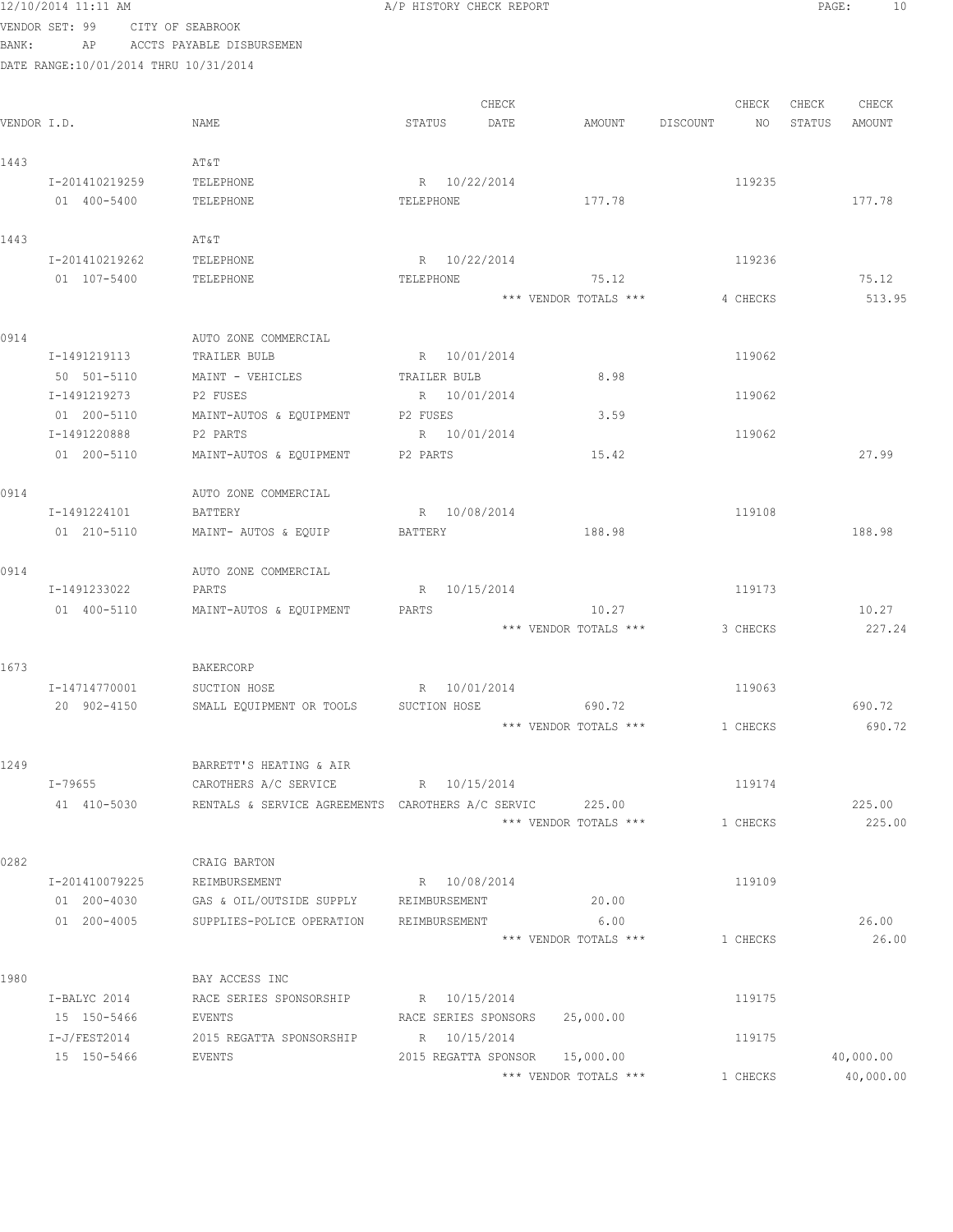|             | 12/10/2014 11:11 AM                   |                                               | A/P HISTORY CHECK REPORT                   |                                 |          |          | PAGE:  | 11               |
|-------------|---------------------------------------|-----------------------------------------------|--------------------------------------------|---------------------------------|----------|----------|--------|------------------|
|             | VENDOR SET: 99 CITY OF SEABROOK       |                                               |                                            |                                 |          |          |        |                  |
| BANK:       |                                       | AP ACCTS PAYABLE DISBURSEMEN                  |                                            |                                 |          |          |        |                  |
|             | DATE RANGE:10/01/2014 THRU 10/31/2014 |                                               |                                            |                                 |          |          |        |                  |
|             |                                       |                                               |                                            |                                 |          |          |        |                  |
|             |                                       |                                               | CHECK                                      |                                 |          | CHECK    | CHECK  | CHECK            |
| VENDOR I.D. |                                       | NAME                                          | STATUS<br>DATE                             | AMOUNT                          | DISCOUNT | NO.      | STATUS | AMOUNT           |
|             |                                       |                                               |                                            |                                 |          |          |        |                  |
| 0025        |                                       | BAY AREA ELECTRIC INC                         |                                            |                                 |          |          |        |                  |
|             | I-11233<br>41 410-5180                | ELECTRICIAN SERVICE<br>MAINT-BLDG AND GROUNDS | E 10/15/2014<br>ELECTRICIAN SERVICE 669.72 |                                 |          | 999999   |        | 669.72           |
|             |                                       |                                               |                                            |                                 |          |          |        |                  |
| 0025        |                                       | BAY AREA ELECTRIC INC                         |                                            |                                 |          |          |        |                  |
|             | I-11243                               | SERVICE CALL                                  | E 10/22/2014                               |                                 |          | 999999   |        |                  |
|             | 01 107-5180                           | MAINT-BLDGS & GROUNDS                         | SERVICE CALL                               | 100.00                          |          |          |        | 100.00           |
|             |                                       |                                               |                                            | *** VENDOR TOTALS ***           |          | 2 CHECKS |        | 769.72           |
|             |                                       |                                               |                                            |                                 |          |          |        |                  |
| 1064        |                                       | BAY AREA RENTALS INC                          |                                            |                                 |          |          |        |                  |
|             | $I-10109$                             | CONCRETE                                      | R 10/01/2014                               |                                 |          | 119064   |        |                  |
|             | 20 902-5130                           | MAINT-WATER SYSTEM MINOR                      | CONCRETE                                   | 171.95                          |          |          |        | 171.95           |
|             |                                       |                                               |                                            | *** VENDOR TOTALS ***           |          | 1 CHECKS |        | 171.95           |
|             |                                       |                                               |                                            |                                 |          |          |        |                  |
| 1297        |                                       | BAYTEC SERVICE CO                             |                                            |                                 |          |          |        |                  |
|             | $I - 12298$                           | 330 GAL TANK                                  | R 10/22/2014                               |                                 |          | 119237   |        |                  |
|             | 20 912-5120                           | MAINT-SEWER SYSTEM MINOR                      | 330 GAL TANK                               | 299.95                          |          |          |        |                  |
|             | I-12300                               | 330 GAL TANK                                  | R 10/22/2014                               |                                 |          | 119237   |        |                  |
|             | 20 912-5120                           | MAINT-SEWER SYSTEM MINOR                      | 330 GAL TANK                               | 700.00<br>*** VENDOR TOTALS *** |          |          |        | 999.95<br>999.95 |
|             |                                       |                                               |                                            |                                 |          | 1 CHECKS |        |                  |
| 1220        |                                       | BIRCH COMMUNICATIONS INC                      |                                            |                                 |          |          |        |                  |
|             | I-201410149230                        | TELEPHONE                                     | E 10/15/2014                               |                                 |          | 999999   |        |                  |
|             | 01 107-5400                           | TELEPHONE                                     | TELEPHONE                                  | 0.98                            |          |          |        |                  |
|             | 01 200-5400                           | TELEPHONE                                     | TELEPHONE                                  | 0.97                            |          |          |        |                  |
|             | 01 400-5400                           | TELEPHONE                                     | TELEPHONE                                  | 156.55                          |          |          |        |                  |
|             | 01 106-5400                           | TELEPHONE                                     | TELEPHONE                                  | 669.77                          |          |          |        |                  |
|             | 01 500-5400                           | TELEPHONE                                     | TELEPHONE                                  | 51.27                           |          |          |        |                  |
|             | 20 902-5400                           | TELEPHONE                                     | TELEPHONE                                  | 74.36                           |          |          |        |                  |
|             | 20 912-5400                           | TELEPHONE                                     | TELEPHONE                                  | 120.53                          |          |          |        | 1,074.43         |
|             |                                       |                                               |                                            | *** VENDOR TOTALS ***           |          | 1 CHECKS |        | 1,074.43         |
|             |                                       |                                               |                                            |                                 |          |          |        |                  |
| 0043        |                                       | BOSONE, INC                                   |                                            |                                 |          |          |        |                  |
|             | I-0126902                             | SPORT TRAC REPAIR                             | E 10/01/2014                               |                                 |          | 999999   |        |                  |
|             | 01 600-5110                           | MAINT-AUTOS & EQUIP                           | SPORT TRAC REPAIR                          | 620.31                          |          |          |        | 620.31           |
|             |                                       |                                               |                                            | *** VENDOR TOTALS ***           |          | 1 CHECKS |        | 620.31           |
| 2312        |                                       | BRAZOS TECHNOLOGY CORP                        |                                            |                                 |          |          |        |                  |
|             | I-20082                               | TICKET WRITER MAINTENANCE                     | R 10/15/2014                               |                                 |          | 119176   |        |                  |
|             | 01 200-5030                           | RENTALS & SERVICE AGRMTS                      | TICKET WRITER MAINTE                       | 650.00                          |          |          |        | 650.00           |
|             |                                       |                                               |                                            | *** VENDOR TOTALS ***           |          | 1 CHECKS |        | 650.00           |
|             |                                       |                                               |                                            |                                 |          |          |        |                  |
| 1875        |                                       | <b>JOSE BRIONES</b>                           |                                            |                                 |          |          |        |                  |
|             | I-201410289288                        | SAFETY BOOTS                                  | R 10/29/2014                               |                                 |          | 119294   |        |                  |
|             | 01 107-5295                           | SAFETY COMMITTEE                              | SAFETY BOOTS                               | 100.00                          |          |          |        | 100.00           |

\*\*\* VENDOR TOTALS \*\*\* 1 CHECKS 100.00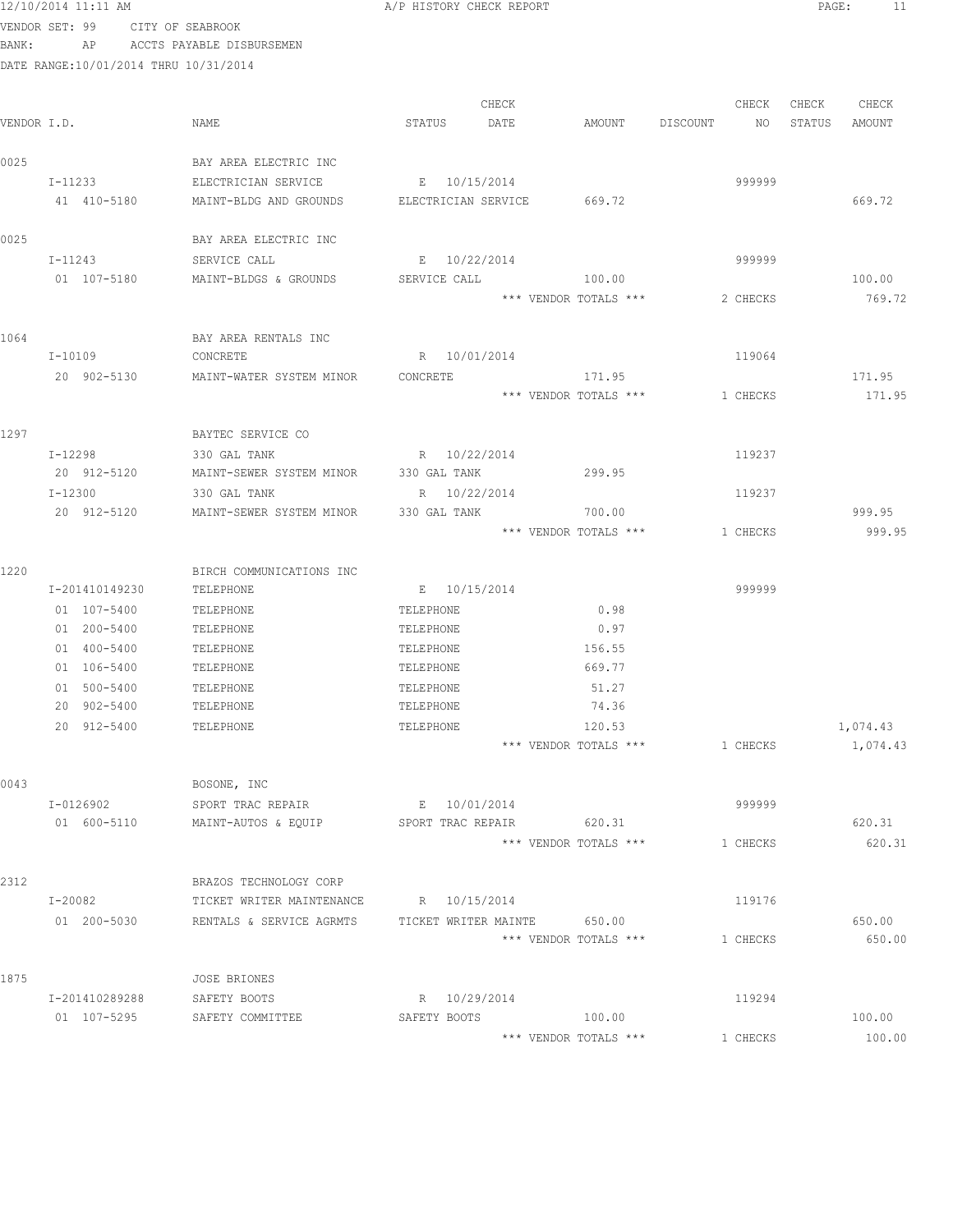|      | 12/10/2014 11:11 AM                   |                                       |        | A/P HISTORY CHECK REPORT             |                                |          |          | PAGE:  | 12       |
|------|---------------------------------------|---------------------------------------|--------|--------------------------------------|--------------------------------|----------|----------|--------|----------|
|      | VENDOR SET: 99 CITY OF SEABROOK       |                                       |        |                                      |                                |          |          |        |          |
|      | BANK:                                 | AP ACCTS PAYABLE DISBURSEMEN          |        |                                      |                                |          |          |        |          |
|      | DATE RANGE:10/01/2014 THRU 10/31/2014 |                                       |        |                                      |                                |          |          |        |          |
|      |                                       |                                       |        |                                      |                                |          |          |        |          |
|      |                                       |                                       |        | CHECK                                |                                |          | CHECK    | CHECK  | CHECK    |
|      | VENDOR I.D.                           | NAME                                  | STATUS | DATE                                 | AMOUNT                         | DISCOUNT | NO       | STATUS | AMOUNT   |
| 0428 |                                       | BROOKSIDE EQUIPMENT SALES             |        |                                      |                                |          |          |        |          |
|      | I-IL62492                             | PARTS                                 |        | R 10/08/2014                         |                                |          | 119111   |        |          |
|      | 01 500-5110                           | MAINT-AUTOS & EQUIP                   | PARTS  |                                      | 117.39                         |          |          |        | 117.39   |
|      |                                       |                                       |        |                                      | *** VENDOR TOTALS ***          |          | 1 CHECKS |        | 117.39   |
|      |                                       |                                       |        |                                      |                                |          |          |        |          |
| 2266 |                                       | ELIZABETH BURGESS                     |        |                                      |                                |          |          |        |          |
|      | I-201410079202                        | REFUND                                |        | R 10/08/2014                         |                                |          | 119112   |        |          |
|      | 01 200-5300                           | TRAINING & CONFERENCE                 | REFUND |                                      | 157.82                         |          |          |        | 157.82   |
|      |                                       |                                       |        |                                      | *** VENDOR TOTALS ***          |          | 1 CHECKS |        | 157.82   |
|      |                                       |                                       |        |                                      |                                |          |          |        |          |
| 1552 |                                       | BUSINESS CARD M/G                     |        |                                      |                                |          |          |        |          |
|      | I-201410079205                        | SEPT14 STATEMENT                      |        | R 10/08/2014                         |                                |          | 119113   |        |          |
|      | 01 600-5300                           | TRAINING & CONFERENCE                 |        |                                      | SEPT14 STATEMENT 295.00        |          |          |        | 295.00   |
|      |                                       |                                       |        |                                      | *** VENDOR TOTALS ***          |          | 1 CHECKS |        | 295.00   |
|      |                                       |                                       |        |                                      |                                |          |          |        |          |
| 1550 |                                       | BUSINESS CARD A/C                     |        |                                      |                                |          |          |        |          |
|      | I-201409309180                        | SEPT14 STATEMENT                      |        | R 10/01/2014                         |                                |          | 119065   |        |          |
|      | 20 902-5300<br>01 400-5465            | TRAINING & CONFERENCE<br>MISC EXPENSE |        | SEPT14 STATEMENT<br>SEPT14 STATEMENT | 111.00<br>95.64                |          |          |        | 206.64   |
|      |                                       |                                       |        |                                      | *** VENDOR TOTALS ***          |          | 1 CHECKS |        | 206.64   |
|      |                                       |                                       |        |                                      |                                |          |          |        |          |
| 2115 |                                       | BUSINESS CARD G/C                     |        |                                      |                                |          |          |        |          |
|      | I-201409309182                        | SEPT14 STATEMENT                      |        | R 10/01/2014                         |                                |          | 119066   |        |          |
|      | 01 102-5300                           | TRAINING & CONFERENCE                 |        | SEPT14 STATEMENT                     | 295.00                         |          |          |        | 295.00   |
|      |                                       |                                       |        |                                      | *** VENDOR TOTALS *** 1 CHECKS |          |          |        | 295.00   |
|      |                                       |                                       |        |                                      |                                |          |          |        |          |
| 1816 |                                       | BUSINESS CARD G/S                     |        |                                      |                                |          |          |        |          |
|      | I-201409309177                        | SEPT14 STATEMENT                      |        | R 10/01/2014                         |                                |          | 119067   |        |          |
|      | 33 330-4150                           | SMALL TOOLS & EQUIP                   |        | SEPT14 STATEMENT                     | 848.75                         |          |          |        |          |
|      | 01 103-4150                           | SMALL TOOLS & EQUIPMENT               |        | SEPT14 STATEMENT                     | 135.14                         |          |          |        |          |
|      | 38 380-5465                           | MISC EXPENSE                          |        | SEPT14 STATEMENT                     | 139.00                         |          |          |        |          |
|      | 01 107-4150                           | SMALL EQUIPMENT                       |        | SEPT14 STATEMENT                     | 374.40                         |          |          |        | 1,497.29 |
|      |                                       |                                       |        |                                      | *** VENDOR TOTALS ***          |          | 1 CHECKS |        | 1,497.29 |
| 2169 |                                       | BUSINESS CARD L/D                     |        |                                      |                                |          |          |        |          |
|      | I-201410079204                        | SEPT14 STATEMENT                      |        | R 10/08/2014                         |                                |          | 119114   |        |          |
|      | 15 150-5010                           | ADVERTISING                           |        | SEPT14 STATEMENT                     | 685.03                         |          |          |        |          |
|      | 01 100-5465                           | MISC EXPENDITURES                     |        | SEPT14 STATEMENT                     | 33.70                          |          |          |        |          |
|      | 83 830-4150                           | SMALL TOOLS & EQUIP                   |        | SEPT14 STATEMENT                     | 75.76                          |          |          |        |          |
|      | 01 001-0507                           | DUE FROM EDC                          |        | SEPT14 STATEMENT                     | 29.00                          |          |          |        |          |
|      | 01 107-5465                           | MISC EXPENSE                          |        | SEPT14 STATEMENT                     | 58.13                          |          |          |        |          |
|      | 15 150-4010                           | OFFICE SUPPLIES                       |        | SEPT14 STATEMENT                     | 27.04                          |          |          |        |          |
|      | 15 150-5465                           | MISCELLANEOUS                         |        | SEPT14 STATEMENT                     | 3.00                           |          |          |        | 911.66   |
|      |                                       |                                       |        |                                      | *** VENDOR TOTALS ***          |          | 1 CHECKS |        | 911.66   |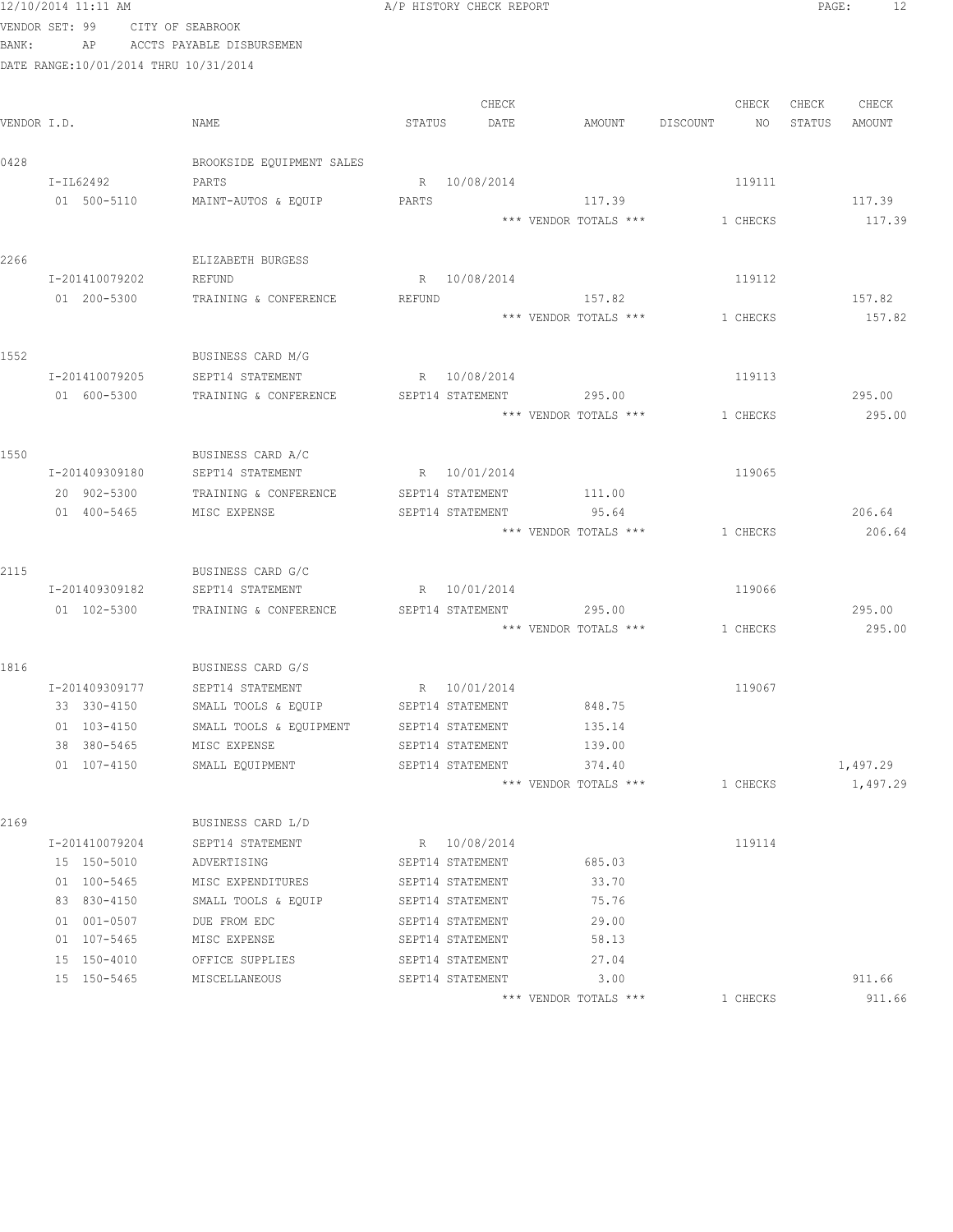|             | 12/10/2014 11:11 AM                   |                                                |         | A/P HISTORY CHECK REPORT |                       |          |          | PAGE:  | 13       |
|-------------|---------------------------------------|------------------------------------------------|---------|--------------------------|-----------------------|----------|----------|--------|----------|
|             | VENDOR SET: 99                        | CITY OF SEABROOK                               |         |                          |                       |          |          |        |          |
| BANK:       | AP                                    | ACCTS PAYABLE DISBURSEMEN                      |         |                          |                       |          |          |        |          |
|             | DATE RANGE:10/01/2014 THRU 10/31/2014 |                                                |         |                          |                       |          |          |        |          |
|             |                                       |                                                |         | CHECK                    |                       |          | CHECK    | CHECK  | CHECK    |
| VENDOR I.D. |                                       | NAME                                           | STATUS  | DATE                     | AMOUNT                | DISCOUNT | NO       | STATUS | AMOUNT   |
| 2114        |                                       | BUSINESS CARD P/L                              |         |                          |                       |          |          |        |          |
|             | I-201409309179                        | SEPT14 STATEMENT                               |         | R 10/01/2014             |                       |          | 119068   |        |          |
|             | 01 102-5020                           | DUES & SUBSCRIPTIONS                           |         | SEPT14 STATEMENT         | 103.35                |          |          |        | 103.35   |
|             |                                       |                                                |         |                          | *** VENDOR TOTALS *** |          | 1 CHECKS |        | 103.35   |
| 1693        |                                       | BUSINESS CARD S/L                              |         |                          |                       |          |          |        |          |
|             | I-201409309178                        | SEPT14 STATEMENT                               |         | R 10/01/2014             |                       |          | 119069   |        |          |
|             | 01 600-5240                           | CONTRACT SVCS-MOWING/DEMOLITIOSEPT14 STATEMENT |         |                          | 134.72                |          |          |        |          |
|             | 01 600-5300                           | TRAINING & CONFERENCE                          |         | SEPT14 STATEMENT         | 189.00                |          |          |        |          |
|             | 01 600-5465                           | MISC EXPENDITURES                              |         | SEPT14 STATEMENT         | 35.00                 |          |          |        |          |
|             | 01 600-4011                           | POSTAGE                                        |         | SEPT14 STATEMENT         | 5.75                  |          |          |        | 364.47   |
|             |                                       |                                                |         |                          | *** VENDOR TOTALS *** |          | 1 CHECKS |        | 364.47   |
| 2357        |                                       | BUSINESS CARD S/R                              |         |                          |                       |          |          |        |          |
|             | I-201409309181                        | SEPT14 STATEMENT                               |         | R 10/01/2014             |                       |          | 119070   |        |          |
|             | 41 410-5180                           | MAINT-BLDG AND GROUNDS                         |         | SEPT14 STATEMENT         | 861.00                |          |          |        | 861.00   |
|             |                                       |                                                |         |                          | *** VENDOR TOTALS *** |          | 1 CHECKS |        | 861.00   |
| 2390        |                                       | BUSINESS CARD S/W                              |         |                          |                       |          |          |        |          |
|             | I-201410079226                        | SEPT14 STATEMENT                               |         | R 10/08/2014             |                       |          | 119115   |        |          |
|             | 01 200-5465                           | MISC EXPENSE                                   |         | SEPT14 STATEMENT         | 164.06                |          |          |        | 164.06   |
|             |                                       |                                                |         |                          | *** VENDOR TOTALS *** |          | 1 CHECKS |        | 164.06   |
| 2328        |                                       | C & K MECHANICAL                               |         |                          |                       |          |          |        |          |
|             | $I-4299$                              | HEATER                                         |         | R 10/22/2014             |                       |          | 119238   |        |          |
|             | 01 500-5180                           | MAINT-BLDGS & GROUNDS                          | HEATER  |                          | 933.34                |          |          |        |          |
|             | 20 902-5180                           | MAINT-BLDGS & GROUNDS                          | HEATER  |                          | 933.33                |          |          |        |          |
|             | 20 912-5180                           | MAINT-BLDGS & GROUNDS                          | HEATER  |                          | 933.33                |          |          |        | 2,800.00 |
|             |                                       |                                                |         |                          | *** VENDOR TOTALS *** |          | 1 CHECKS |        | 2,800.00 |
| 1893        |                                       | J R CANO                                       |         |                          |                       |          |          |        |          |
|             | I-201410289293                        | SAFETY BOOTS                                   |         | R 10/29/2014             |                       |          | 119295   |        |          |
|             | 01 107-5295                           | SAFETY COMMITTEE                               |         | SAFETY BOOTS             | 100.00                |          |          |        | 100.00   |
|             |                                       |                                                |         |                          | *** VENDOR TOTALS *** |          | 1 CHECKS |        | 100.00   |
| 1882        |                                       | JOE CAPETILLO                                  |         |                          |                       |          |          |        |          |
|             | I-201410289294                        | SAFETY BOOTS                                   |         | R 10/29/2014             |                       |          | 119296   |        |          |
|             | 01 107-5295                           | SAFETY COMMITTEE                               |         | SAFETY BOOTS             | 100.00                |          |          |        | 100.00   |
|             |                                       |                                                |         |                          | *** VENDOR TOTALS *** |          | 1 CHECKS |        | 100.00   |
| 1397        |                                       | CDW GOVERNMENT, INC.                           |         |                          |                       |          |          |        |          |
|             | C-NP74607                             | RETURNED BATTERY                               |         | R 10/22/2014             |                       |          | 119239   |        |          |
|             | 01 103-4150                           | SMALL TOOLS & EQUIPMENT                        |         | RETURNED BATTERY         | 203.93CR              |          |          |        |          |
|             | I-NR09105                             | BATTERY                                        |         | R 10/22/2014             |                       |          | 119239   |        |          |
|             | 01 103-4150                           | SMALL TOOLS & EQUIPMENT                        | BATTERY |                          | 203.93                |          |          |        |          |
|             | I-QC20316                             | ANTIVIRUS LICENSE                              |         | R 10/22/2014             |                       |          | 119239   |        |          |
|             | 01 001-0710                           | PREPAID EXPENSE                                |         | ANTIVIRUS LICENSE        | 2,625.00              |          |          |        |          |
|             | 01 107-5030                           | RENTALS & SERVICE AGRMTS                       |         | ANTIVIRUS LICENSE        | 1,312.50              |          |          |        | 3,937.50 |

\*\*\* VENDOR TOTALS \*\*\* 1 CHECKS 3,937.50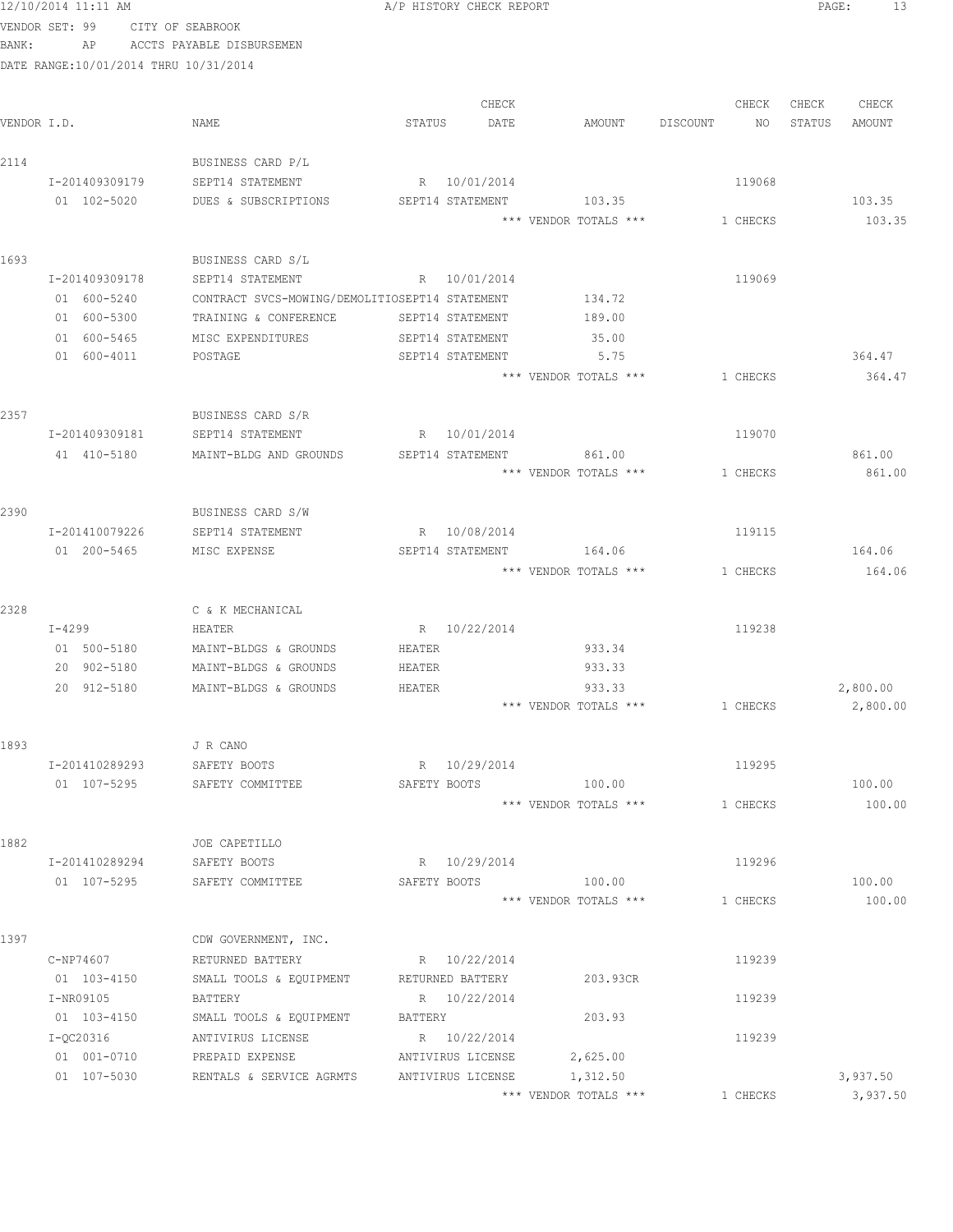| 12/10/2014 11:11 AM |  |
|---------------------|--|
|                     |  |

A/P HISTORY CHECK REPORT PAGE: 14

VENDOR SET: 99 CITY OF SEABROOK BANK: AP ACCTS PAYABLE DISBURSEMEN

| VENDOR I.D. |                                                 | NAME                                   | STATUS                  | CHECK<br>DATE | AMOUNT                         | DISCOUNT | CHECK<br>NO | CHECK<br>STATUS | CHECK<br>AMOUNT |
|-------------|-------------------------------------------------|----------------------------------------|-------------------------|---------------|--------------------------------|----------|-------------|-----------------|-----------------|
| 1053        |                                                 | CENTERPOINT ENERGY                     |                         |               |                                |          |             |                 |                 |
|             | I-201410149233<br>01 400-5410                   | UTILITY<br>UTILITIES                   | R 10/15/2014<br>UTILITY |               | 19.15                          |          | 119177      |                 | 19.15           |
| 1053        |                                                 | CENTERPOINT ENERGY                     |                         |               |                                |          |             |                 |                 |
|             | I-201410149235<br>01 107-5410                   | UTILITY<br>UTILITIES                   | R 10/15/2014<br>UTILITY |               | 15.52                          |          | 119178      |                 | 15.52           |
| 1053        |                                                 | CENTERPOINT ENERGY                     |                         |               |                                |          |             |                 |                 |
|             | I-201410149236<br>01 107-5410                   | UTILITY<br>UTILITIES                   | R 10/15/2014<br>UTILITY |               | 24.22                          |          | 119179      |                 | 24.22           |
| 1053        |                                                 | CENTERPOINT ENERGY                     |                         |               |                                |          |             |                 |                 |
|             | I-201410219263<br>20 902-5410                   | UTILITY<br>UTILITIES                   | R 10/22/2014<br>UTILITY |               | 16.97                          |          | 119240      |                 | 16.97           |
| 1053        |                                                 | CENTERPOINT ENERGY                     |                         |               |                                |          |             |                 |                 |
|             | I-201410219264<br>20 902-5410                   | UTILITY<br>UTILITIES                   | R 10/22/2014<br>UTILITY |               | 22.88                          |          | 119241      |                 | 22.88           |
| 1053        |                                                 | CENTERPOINT ENERGY                     |                         |               |                                |          |             |                 |                 |
|             | I-201410219265                                  | UTILITY                                | R 10/22/2014            |               |                                |          | 119242      |                 |                 |
|             | 01 500-5410                                     | UTILITIES                              | UTILITY                 |               | 5.18                           |          |             |                 |                 |
|             | 20 902-5410<br>20 912-5410                      | UTILITIES<br>UTILITIES                 | UTILITY<br>UTILITY      |               | 5.17<br>5.17                   |          |             |                 | 15.52           |
| 1053        |                                                 | CENTERPOINT ENERGY                     |                         |               |                                |          |             |                 |                 |
|             | I-201410219266                                  | UTILITY                                | R 10/22/2014            |               |                                |          | 119243      |                 |                 |
|             | 20 902-5410                                     | UTILITIES                              | UTILITY                 |               | 38.03                          |          |             |                 | 38.03           |
| 1053        |                                                 | CENTERPOINT ENERGY                     |                         |               |                                |          |             |                 |                 |
|             | I-201410219267                                  | UTILITY                                | R 10/22/2014            |               |                                |          | 119244      |                 |                 |
|             | 20 902-5410                                     | UTILITIES                              | UTILITY                 |               | 50.59                          |          |             |                 | 50.59           |
| 1053        |                                                 | CENTERPOINT ENERGY                     |                         |               |                                |          |             |                 |                 |
|             | I-201410219268 UTILITY                          |                                        | R 10/22/2014            |               |                                |          | 119245      |                 |                 |
|             | 01 400-5410 UTILITIES                           |                                        | UTILITY                 |               | 19.15<br>*** VENDOR TOTALS *** |          | 9 CHECKS    |                 | 19.15<br>222.03 |
|             |                                                 |                                        |                         |               |                                |          |             |                 |                 |
| 1486        |                                                 | CHILD SUPPORT, HARRIS                  |                         |               |                                |          |             |                 |                 |
|             | I-CS3201410079222 CHILD SUPPORT                 |                                        | D 10/07/2014            |               |                                |          | 000000      |                 |                 |
|             | 01  001-1032<br>I-CS7201410079222 CHILD SUPPORT | OTHER PAYROLL DEDUCTIONS CHILD SUPPORT | D 10/07/2014            |               | 300.00                         |          | 000000      |                 |                 |
|             | 01 001-1032                                     | OTHER PAYROLL DEDUCTIONS CHILD SUPPORT |                         |               | 230.77                         |          |             |                 | 530.77          |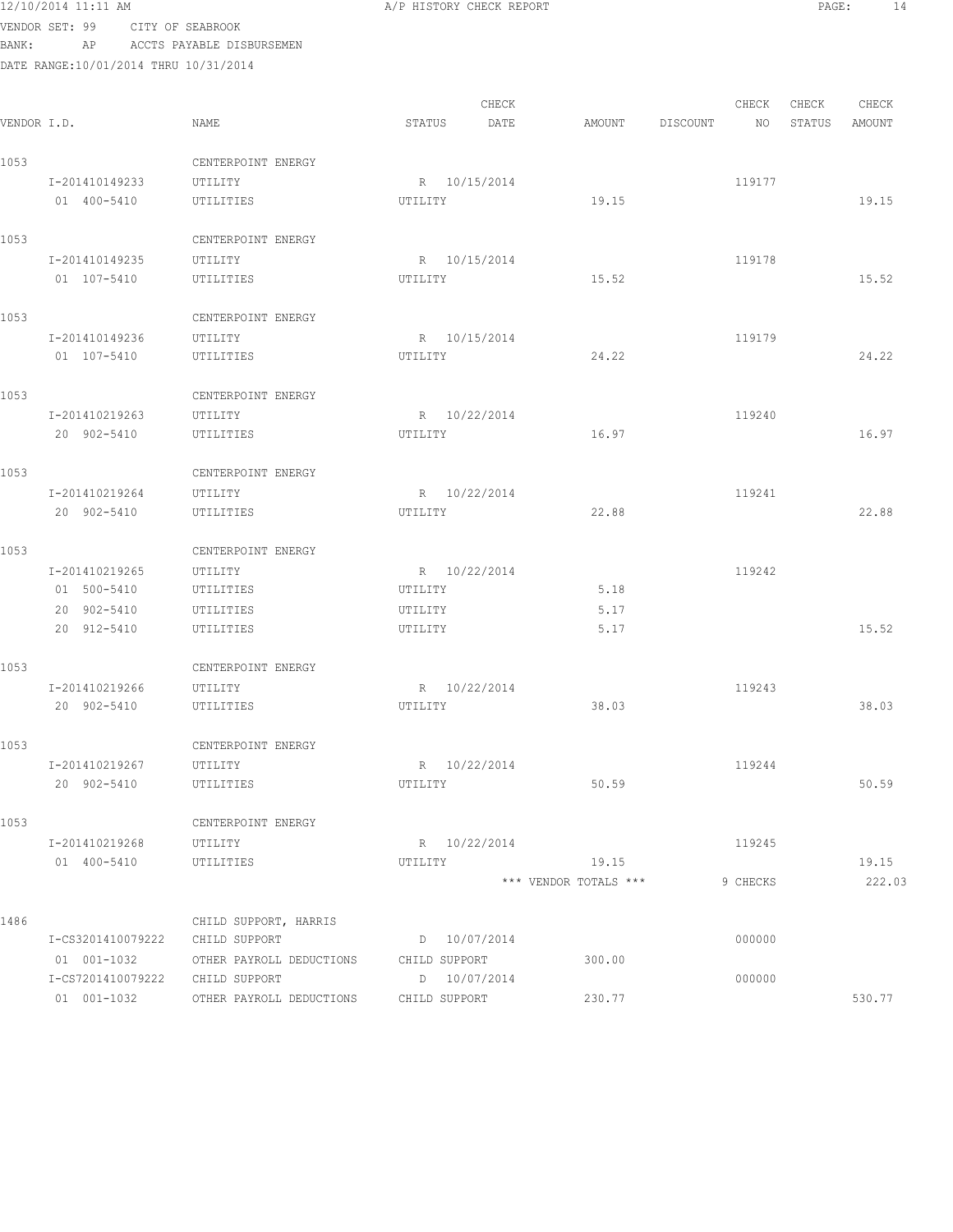| BANK: | VENDOR SET: 99<br>ΑP                  | CITY OF SEABROOK<br>ACCTS PAYABLE DISBURSEMEN |                   |                                |                 |                  |
|-------|---------------------------------------|-----------------------------------------------|-------------------|--------------------------------|-----------------|------------------|
|       | DATE RANGE:10/01/2014 THRU 10/31/2014 |                                               |                   |                                |                 |                  |
|       |                                       |                                               |                   |                                |                 |                  |
|       |                                       |                                               | CHECK             |                                | CHECK           | CHECK<br>CHECK   |
|       | VENDOR I.D.                           | NAME                                          | STATUS<br>DATE    | AMOUNT                         | DISCOUNT<br>NO. | STATUS<br>AMOUNT |
|       |                                       |                                               |                   |                                |                 |                  |
| 1486  | I-CS3201410219279                     | CHILD SUPPORT, HARRIS<br>CHILD SUPPORT        | D 10/21/2014      |                                | 000000          |                  |
|       | 01 001-1032                           | OTHER PAYROLL DEDUCTIONS                      | CHILD SUPPORT     | 300.00                         |                 |                  |
|       | I-CS7201410219279                     | CHILD SUPPORT                                 | 10/21/2014<br>D   |                                | 000000          |                  |
|       | 01 001-1032                           | OTHER PAYROLL DEDUCTIONS                      | CHILD SUPPORT     | 230.77                         |                 | 530.77           |
|       |                                       |                                               |                   | *** VENDOR TOTALS ***          | 2 CHECKS        | 1,061.54         |
|       |                                       |                                               |                   |                                |                 |                  |
| 0056  |                                       | CITY OF PASADENA-WTR DEPT                     |                   |                                |                 |                  |
|       | I-201410079223                        | WATER                                         | R 10/08/2014      |                                | 119116          |                  |
|       | 20 902-5451                           | PASADENA WATER SUPPLY                         | WATER             | 30,783.85                      |                 |                  |
|       | I-201410079224                        | WATER                                         | R 10/08/2014      |                                | 119116          |                  |
|       | 20 902-5451                           | PASADENA WATER SUPPLY                         | <b>WATER</b>      | 14,631.21                      |                 | 45, 415.06       |
|       |                                       |                                               |                   | *** VENDOR TOTALS ***          | 1 CHECKS        | 45,415.06        |
| 0057  |                                       | CITY OF SEABROOK                              |                   |                                |                 |                  |
|       | I-201409309186                        | WATER BILL                                    | R 10/01/2014      |                                | 119072          |                  |
|       | 01 107-5410                           | UTILITIES                                     | WATER BILL        | 399.14                         |                 |                  |
|       | 01 200-5410                           | UTILITIES                                     | WATER BILL        | 9.68                           |                 |                  |
|       | 01 400-5410                           | UTILITIES                                     | WATER BILL        | 954.64                         |                 |                  |
|       | 41 410-5410                           | UTILITIES                                     | WATER BILL        | 931.09                         |                 |                  |
|       | 20 912-5410                           | UTILITIES                                     | WATER BILL        | 3,173.63                       |                 |                  |
|       | 01 500-5410                           | UTILITIES                                     | WATER BILL        | 70.58                          |                 | 5,538.76         |
| 0057  |                                       | CITY OF SEABROOK                              |                   |                                |                 |                  |
|       | I-201410079208                        | CITY DUMPSTERS                                | R 10/08/2014      |                                | 119117          |                  |
|       | 01 107-5410                           | UTILITIES                                     | CITY DUMPSTERS    | 325.60                         |                 |                  |
|       | 01 400-5410                           | UTILITIES                                     | CITY DUMPSTERS    | 1,245.70                       |                 |                  |
|       | 01 500-5410                           | UTILITIES                                     | CITY DUMPSTERS    | 46.09                          |                 |                  |
|       | 20 902-5410                           | UTILITIES                                     | CITY DUMPSTERS    | 46.09                          |                 |                  |
|       | 20 912-5410                           | UTILITIES                                     | CITY DUMPSTERS    | 152.54                         |                 | 1,816.02         |
|       |                                       |                                               |                   | *** VENDOR TOTALS ***          | 2 CHECKS        | 7,354.78         |
| 0060  |                                       | CLEAR LAKE EMERGENCY MED CORPS                |                   |                                |                 |                  |
|       | I-201410289284                        | OCT14 AMBULANCE CONTRACT                      | E 10/29/2014      |                                | 999999          |                  |
|       | 01 107-5230                           | CONTRACT-AMBULANCE SERV                       |                   | OCT14 AMBULANCE CONT 17,845.60 |                 | 17,845.60        |
|       |                                       |                                               |                   | *** VENDOR TOTALS ***          | 1 CHECKS        | 17,845.60        |
| 1327  |                                       | CLEAR LAKE GENERAL CONTRACTORS                |                   |                                |                 |                  |
|       | I-201410149234                        | DRYWALL REPAIR                                | R 10/15/2014      |                                | 119180          |                  |
|       | 01 107-5180                           | MAINT-BLDGS & GROUNDS                         | DRYWALL REPAIR    | 100.00                         |                 | 100.00           |
|       |                                       |                                               |                   | *** VENDOR TOTALS ***          | 1 CHECKS        | 100.00           |
| 1898  |                                       | CMRS/POC                                      |                   |                                |                 |                  |
|       | I-201410289285                        | POSTAGE FOR METER                             | E 10/29/2014      |                                | 999999          |                  |
|       | 01 107-4011                           | POSTAGE                                       | POSTAGE FOR METER | 1,000.00                       |                 | 1,000.00         |
|       |                                       |                                               |                   | *** VENDOR TOTALS ***          | 1 CHECKS        | 1,000.00         |

12/10/2014 11:11 AM **Proved Contains A** A PHISTORY CHECK REPORT **PAGE:** 15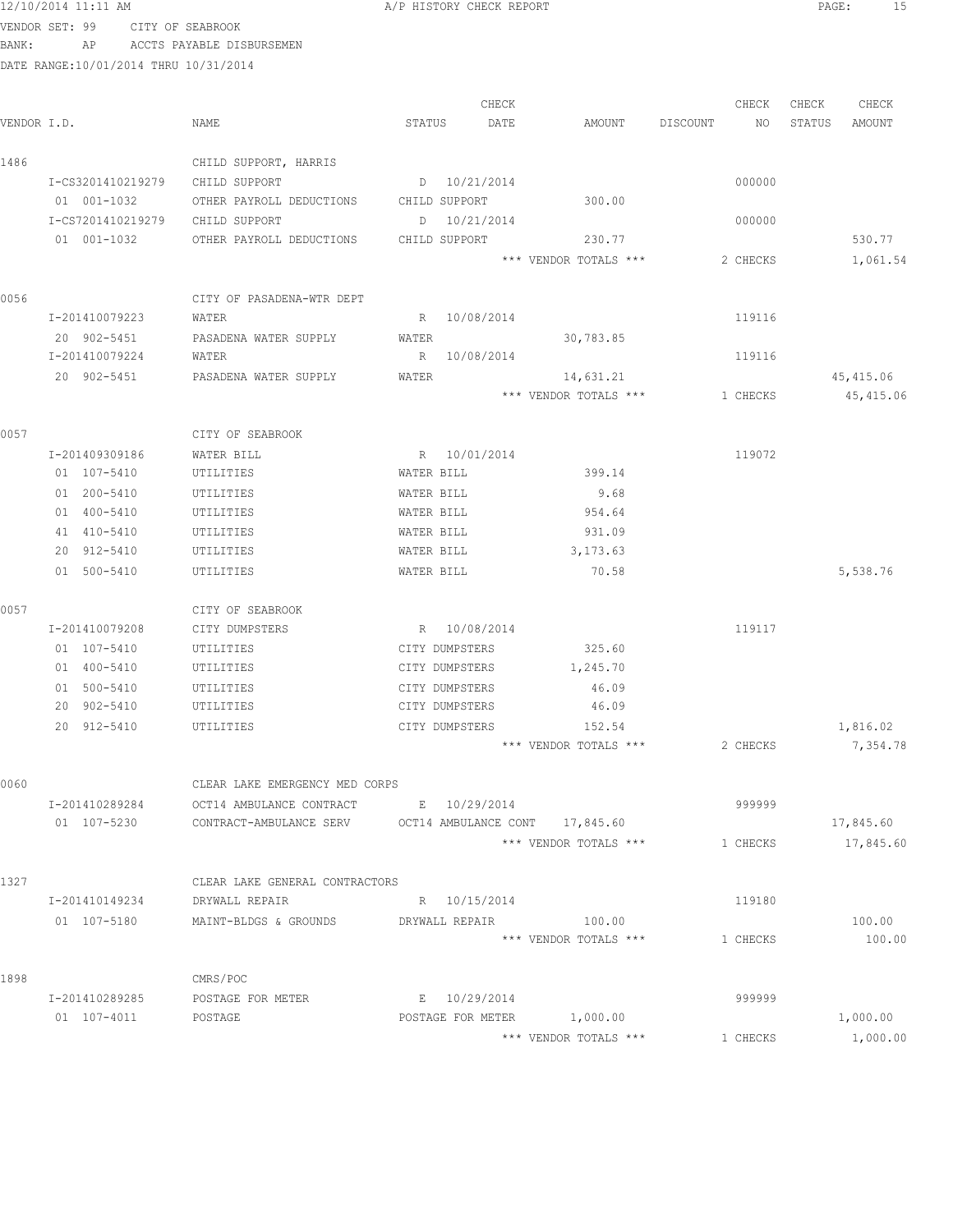VENDOR SET: 99 CITY OF SEABROOK BANK: AP ACCTS PAYABLE DISBURSEMEN

| VENDOR I.D. |                | NAME                                                  | STATUS                        | CHECK<br>DATE | AMOUNT                | DISCOUNT | CHECK<br>NO . | CHECK<br>STATUS | CHECK<br>AMOUNT |
|-------------|----------------|-------------------------------------------------------|-------------------------------|---------------|-----------------------|----------|---------------|-----------------|-----------------|
| 1293        |                | COBB, FENDLEY & ASSOC INC.                            |                               |               |                       |          |               |                 |                 |
|             | I-245760       | ENGINEERING SERVICES                                  | R 10/22/2014                  |               |                       |          | 119246        |                 |                 |
|             | 01 107-5215    | PROF FEES-ENGINEERING ENGINEERING SERVICES 7,019.13   |                               |               |                       |          |               |                 | 7,019.13        |
| 1293        |                | COBB, FENDLEY & ASSOC INC.                            |                               |               |                       |          |               |                 |                 |
|             | I-245761       | ENGINEERING SERVICES                                  | R 10/22/2014                  |               |                       |          | 119247        |                 |                 |
|             | 01 500-5215    | PROF FEES - ENGR                                      | ENGINEERING SERVICES 2,289.00 |               |                       |          |               |                 | 2,289.00        |
| 1293        |                | COBB, FENDLEY & ASSOC INC.                            |                               |               |                       |          |               |                 |                 |
|             | I-245762       | ENGINEERING SERVICES                                  | R 10/22/2014                  |               |                       |          | 119248        |                 |                 |
|             | 19 929-5215    | PROF FEES-ENGINEERING ENGINEERING SERVICES 2,085.00   |                               |               |                       |          |               |                 | 2,085.00        |
| 1293        |                | COBB, FENDLEY & ASSOC INC.                            |                               |               |                       |          |               |                 |                 |
|             | I-245763       | ENGINEERING SERVICES                                  | R 10/22/2014                  |               |                       |          | 119249        |                 |                 |
|             | 20 912-6101    | SEWER PLANT SCREEN & ENGR ENGINEERING SERVICES 990.00 |                               |               |                       |          |               |                 | 990.00          |
| 1293        |                | COBB, FENDLEY & ASSOC INC.                            |                               |               |                       |          |               |                 |                 |
|             | I-245764       | ENGINEERING SERVICES                                  | R 10/22/2014                  |               |                       |          | 119250        |                 |                 |
|             | 13 130-6070    | LAND ACQUISITIONS                                     | ENGINEERING SERVICES 1,087.00 |               |                       |          |               |                 | 1,087.00        |
|             |                |                                                       |                               |               | *** VENDOR TOTALS *** |          | 5 CHECKS      |                 | 13,470.13       |
| 1588        |                | COMCAST                                               |                               |               |                       |          |               |                 |                 |
|             | I-201409309183 | CABLE SERVICE                                         | R 10/01/2014                  |               |                       |          | 119074        |                 |                 |
|             | 01 200-5030    | RENTALS & SERVICE AGRMTS CABLE SERVICE                |                               |               | 237.53                |          |               |                 | 237.53          |
| 1588        |                | COMCAST                                               |                               |               |                       |          |               |                 |                 |
|             | I-201409309185 | CABLE SERVICE                                         | R 10/01/2014                  |               |                       |          | 119075        |                 |                 |
|             | 01 107-5030    | RENTALS & SERVICE AGRMTS                              | CABLE SERVICE                 |               | 24.46                 |          |               |                 | 24.46           |
| 1588        |                | COMCAST                                               |                               |               |                       |          |               |                 |                 |
|             | I-201409309187 | CABLE SERVICE                                         | R 10/01/2014                  |               |                       |          | 119076        |                 |                 |
|             | 01 107-5030    | RENTALS & SERVICE AGRMTS                              | CABLE SERVICE                 |               | 658.35                |          |               |                 | 658.35          |
| 1588        |                | COMCAST                                               |                               |               |                       |          |               |                 |                 |
|             | I-201410079206 | CABLE SERVICE                                         | R 10/08/2014                  |               |                       |          | 119118        |                 |                 |
|             | 20 912-5030    | RENTALS & SERVICE AGRMTS                              | CABLE SERVICE                 |               | 80.38                 |          |               |                 | 80.38           |
| 1588        |                | COMCAST                                               |                               |               |                       |          |               |                 |                 |
|             | I-201410149231 | CABLE SERVICE                                         | R 10/15/2014                  |               |                       |          | 119181        |                 |                 |
|             | 01 500-5030    | RENTALS & SERVICE AGRMTS                              | CABLE SERVICE                 |               | 25.13                 |          |               |                 |                 |
|             | 20 902-5030    | RENTALS & SERVICE AGRMTS                              | CABLE SERVICE                 |               | 25.14                 |          |               |                 |                 |
|             | 20 912-5030    | RENTALS & SERVICE AGRMTS                              | CABLE SERVICE                 |               | 25.13                 |          |               |                 | 75.40           |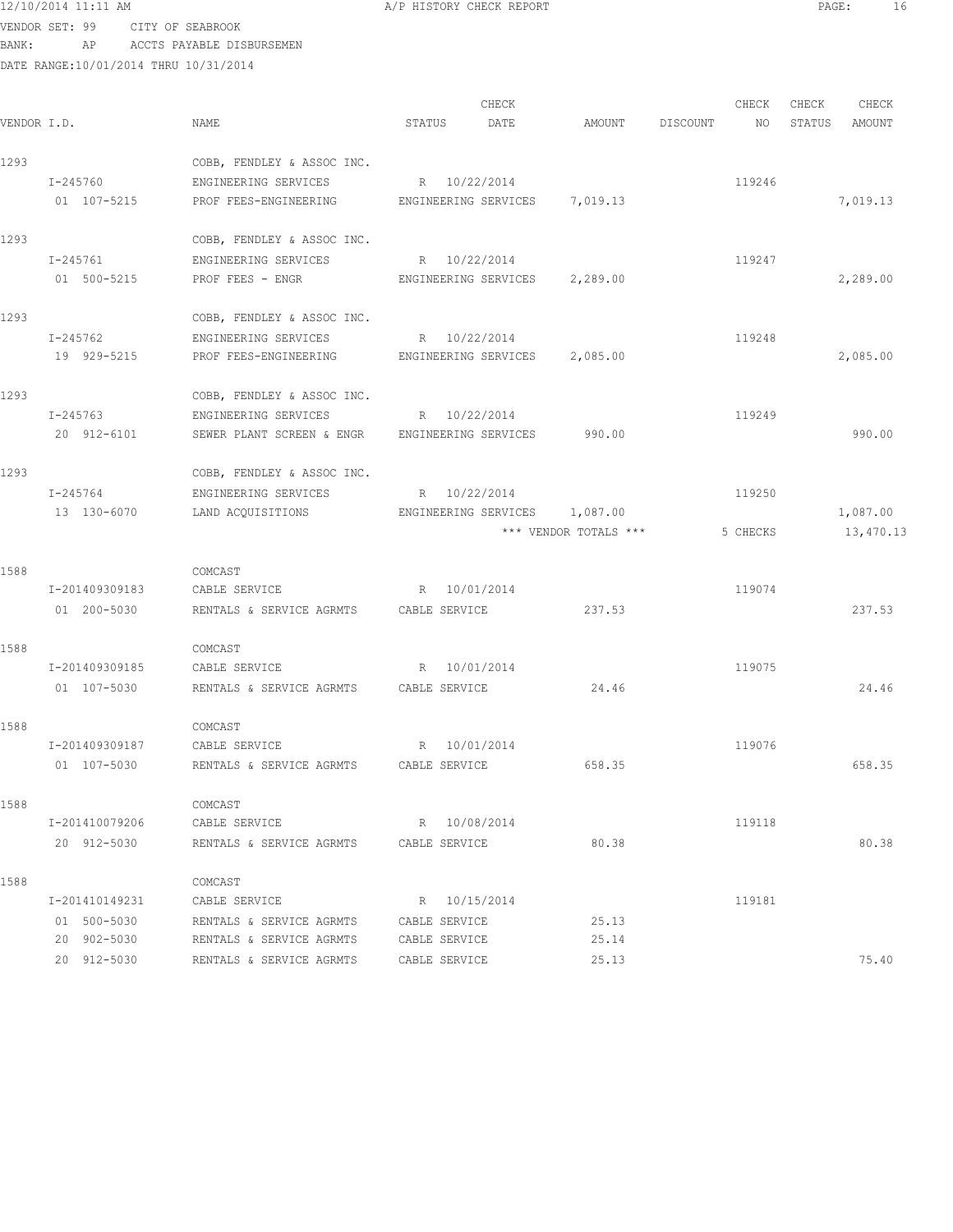|       | 12/10/2014 11:11 AM                   |                                        | A/P HISTORY CHECK REPORT |                       |                | PAGE:<br>17      |
|-------|---------------------------------------|----------------------------------------|--------------------------|-----------------------|----------------|------------------|
|       | VENDOR SET: 99                        | CITY OF SEABROOK                       |                          |                       |                |                  |
| BANK: |                                       | AP ACCTS PAYABLE DISBURSEMEN           |                          |                       |                |                  |
|       | DATE RANGE:10/01/2014 THRU 10/31/2014 |                                        |                          |                       |                |                  |
|       |                                       |                                        |                          |                       |                |                  |
|       |                                       |                                        | CHECK                    |                       | CHECK          | CHECK<br>CHECK   |
|       | VENDOR I.D.                           | NAME                                   | STATUS<br>DATE           | AMOUNT                | DISCOUNT<br>NO | STATUS<br>AMOUNT |
| 1588  |                                       | COMCAST                                |                          |                       |                |                  |
|       | I-201410149232                        | CABLE SERVICE                          | R 10/15/2014             |                       | 119182         |                  |
|       | 01 400-5030                           | RENTALS & SERVICE AGRMTS CABLE SERVICE |                          | 138.40                |                | 138.40           |
|       |                                       |                                        |                          |                       |                |                  |
| 1588  |                                       | COMCAST                                |                          |                       |                |                  |
|       | I-201410289290                        | CABLE SERVICE                          | R 10/29/2014             |                       | 119297         |                  |
|       | 01 107-5030                           | RENTALS & SERVICE AGRMTS               | CABLE SERVICE            | 658.35                |                | 658.35           |
| 1588  |                                       | COMCAST                                |                          |                       |                |                  |
|       | I-201410289291                        | CABLE SERVICE                          | R 10/29/2014             |                       | 119298         |                  |
|       | 01 200-5030                           | RENTALS & SERVICE AGRMTS               | CABLE SERVICE            | 240.80                |                | 240.80           |
|       |                                       |                                        |                          | *** VENDOR TOTALS *** | 8 CHECKS       | 2, 113.67        |
|       |                                       |                                        |                          |                       |                |                  |
| 2431  |                                       | COMMERCIAL LIGHTING                    |                          |                       |                |                  |
|       | I-113628                              | LIGHTS                                 | R 10/15/2014             |                       | 119183         |                  |
|       | 01 107-5180                           | MAINT-BLDGS & GROUNDS                  | LIGHTS                   | 580.96                |                | 580.96           |
|       |                                       |                                        |                          | *** VENDOR TOTALS *** | 1 CHECKS       | 580.96           |
| 2326  |                                       | CONSTELLATION NEWENERGY INC            |                          |                       |                |                  |
|       | I-0017943123                          | UTILITY                                | R 10/01/2014             |                       | 119077         |                  |
|       | 01 107-5410                           | UTILITIES                              | UTILITY                  | 3,850.95              |                |                  |
|       | 01 107-5466                           | FIRE STATION EXPENSE                   | UTILITY                  | 1,450.77              |                |                  |
|       | 01 400-5410                           | UTILITIES                              | UTILITY                  | 2,324.19              |                |                  |
|       | 41 410-5410                           | UTILITIES                              | UTILITY                  | 560.21                |                |                  |
|       | 01 500-5410                           | UTILITIES                              | UTILITY                  | 217.68                |                |                  |
|       | 01 210-5410                           | UTILITIES                              | UTILITY                  | 307.86                |                |                  |
|       | 01 500-5411                           | UTILITIES - STREET LIGHTS              | UTILITY                  | 15,430.13             |                |                  |
|       | 01 200-5410                           | UTILITIES                              | UTILITY                  | 209.56                |                |                  |
|       | 20 912-5410                           | UTILITIES                              | UTILITY                  | 9,069.83              |                |                  |
|       | 20 902-5410                           | UTILITIES                              | UTILITY                  | 2,164.99              |                | 35,586.17        |
| 2326  |                                       | CONSTELLATION NEWENERGY INC            |                          |                       |                |                  |
|       | I-0019138693                          | UTILITY                                | R 10/29/2014             |                       | 119299         |                  |
|       | 01 107-5410                           | UTILITIES                              | UTILITY                  | 3,566.22              |                |                  |
|       | 01 107-5466                           | FIRE STATION EXPENSE                   | UTILITY                  | 1,238.41              |                |                  |
|       | 01 400-5410                           | UTILITIES                              | UTILITY                  | 1,960.32              |                |                  |
|       | 41 410-5410                           | UTILITIES                              | UTILITY                  | 471.09                |                |                  |
|       | 01 500-5410                           | UTILITIES                              | UTILITY                  | 191.88                |                |                  |
|       | 01 210-5410                           | UTILITIES                              | UTILITY                  | 258.95                |                |                  |
|       | 01 500-5411                           | UTILITIES - STREET LIGHTS              | UTILITY                  | 15,428.76             |                |                  |
|       | 01 200-5410                           | UTILITIES                              | UTILITY                  | 189.51                |                |                  |
|       | 20 912-5410                           | UTILITIES                              | UTILITY                  | 9,064.79              |                |                  |
|       | 20 902-5410                           | UTILITIES                              | UTILITY                  | 2,302.32              |                | 34,672.25        |
|       |                                       |                                        |                          | *** VENDOR TOTALS *** | 2 CHECKS       | 70,258.42        |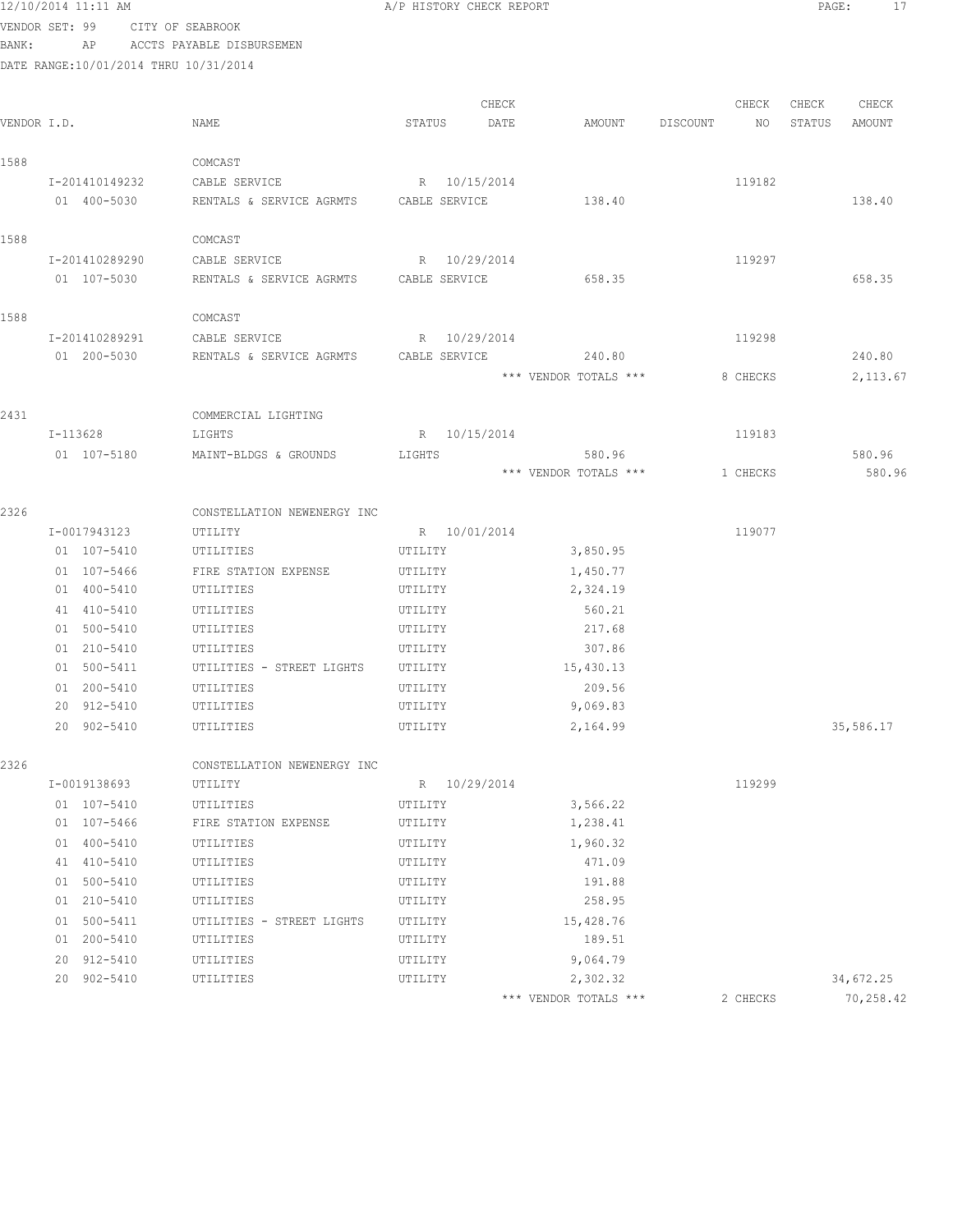| 12/10/2014 11:11 AM |
|---------------------|
|---------------------|

A/P HISTORY CHECK REPORT **PAGE:** 18

VENDOR SET: 99 CITY OF SEABROOK BANK: AP ACCTS PAYABLE DISBURSEMEN

| VENDOR I.D. |                | NAME                                                          | STATUS DATE      | CHECK | AMOUNT DISCOUNT NO STATUS      |          | CHECK    | CHECK | CHECK<br>AMOUNT |
|-------------|----------------|---------------------------------------------------------------|------------------|-------|--------------------------------|----------|----------|-------|-----------------|
| 1885        |                | MAGDALENO CORENO                                              |                  |       |                                |          |          |       |                 |
|             | I-201410289289 | MEADOR PARK REFUND R 10/29/2014                               |                  |       |                                |          | 119300   |       |                 |
|             | 01 001-1525    | COMMUNITY HOUSE DEPOSITS MEADOR PARK REFUND                   |                  |       | 50.00                          |          |          |       |                 |
|             | I-201410289292 | SAFETY BOOTS                                                  | R 10/29/2014     |       |                                |          | 119300   |       |                 |
|             | 01 107-5295    | SAFETY COMMITTEE                                              |                  |       | SAFETY BOOTS 100.00            |          |          |       | 150.00          |
|             |                |                                                               |                  |       | *** VENDOR TOTALS ***          |          | 1 CHECKS |       | 150.00          |
| 1881        |                | SEVERIANO CORENO                                              |                  |       |                                |          |          |       |                 |
|             | I-201410079207 | SAFETY BOOTS                                                  | R 10/08/2014     |       |                                |          | 119119   |       |                 |
|             | 01 107-5295    | SAFETY COMMITTEE                                              | SAFETY BOOTS     |       | 100.00                         |          |          |       | 100.00          |
|             |                |                                                               |                  |       | *** VENDOR TOTALS ***          |          | 1 CHECKS |       | 100.00          |
| 2058        |                | DAHILL                                                        |                  |       |                                |          |          |       |                 |
|             | I-IN52576      | COPIER USAGE                                                  | R 10/15/2014     |       |                                |          | 119185   |       |                 |
|             | 01 107-5030    | RENTALS & SERVICE AGRMTS  COPIER USAGE                        |                  |       | 86.24                          |          |          |       | 86.24           |
|             |                |                                                               |                  |       | *** VENDOR TOTALS ***          | 1 CHECKS |          |       | 86.24           |
| 2116        |                | DEPT OF INFORMATION RESOURCES                                 |                  |       |                                |          |          |       |                 |
|             | I-14080959N    | TELEPHONE                                                     | R 10/01/2014     |       |                                |          | 119078   |       |                 |
|             | 01 200-5400    | TELEPHONE                                                     | TELEPHONE        |       | 296.54                         |          |          |       | 296.54          |
| 2116        |                | DEPT OF INFORMATION RESOURCES                                 |                  |       |                                |          |          |       |                 |
|             | I-15090959N    | TELEPHONE                                                     | R 10/29/2014     |       |                                |          | 119303   |       |                 |
|             | 01 200-5400    | TELEPHONE                                                     | TELEPHONE        |       | 296.54                         |          |          |       | 296.54          |
|             |                |                                                               |                  |       | *** VENDOR TOTALS ***          |          | 2 CHECKS |       | 593.08          |
| 1232        |                | DISA INC.                                                     |                  |       |                                |          |          |       |                 |
|             | I-778100       | DRUG TESTING                                                  | R 10/08/2014     |       |                                |          | 119120   |       |                 |
|             | 01 107-3145    | DRUG TESTING                                                  |                  |       | DRUG TESTING 119.00            |          |          |       | 119.00          |
|             |                |                                                               |                  |       | *** VENDOR TOTALS *** 1 CHECKS |          |          |       | 119.00          |
| 2432        |                | RICHARD F DOLE JR                                             |                  |       |                                |          |          |       |                 |
|             | I-201410219269 | PROTECTIVE ORDER                                              | R 10/22/2014     |       |                                |          | 119252   |       |                 |
|             | 01 200-5210    | CIVIL SERVICE EXP                                             | PROTECTIVE ORDER |       | 110.00                         |          |          |       | 110.00          |
|             |                |                                                               |                  |       | *** VENDOR TOTALS ***          |          | 1 CHECKS |       | 110.00          |
| 0068        |                | DXI INDUSTRIES, INC                                           |                  |       |                                |          |          |       |                 |
|             | I-DE0500359214 | CYLINDER DEMURRAGE                                            | R 10/22/2014     |       |                                |          | 119253   |       |                 |
|             |                | 20 902-5030 RENTALS & SERVICE AGRMTS CYLINDER DEMURRAGE 48.00 |                  |       |                                |          |          |       | 48.00           |
|             |                |                                                               |                  |       | *** VENDOR TOTALS ***          |          | 1 CHECKS |       | 48.00           |
| 0941        |                | DXP ENTERPRISES, INC.                                         |                  |       |                                |          |          |       |                 |
|             | I-7241661      | BELT                                                          | R 10/22/2014     |       |                                |          | 119254   |       |                 |
|             |                | 20 912-5120 MAINT-SEWER SYSTEM MINOR                          | BELT             |       | 63.00                          |          |          |       | 63.00           |
|             |                |                                                               |                  |       | *** VENDOR TOTALS ***          |          | 1 CHECKS |       | 63.00           |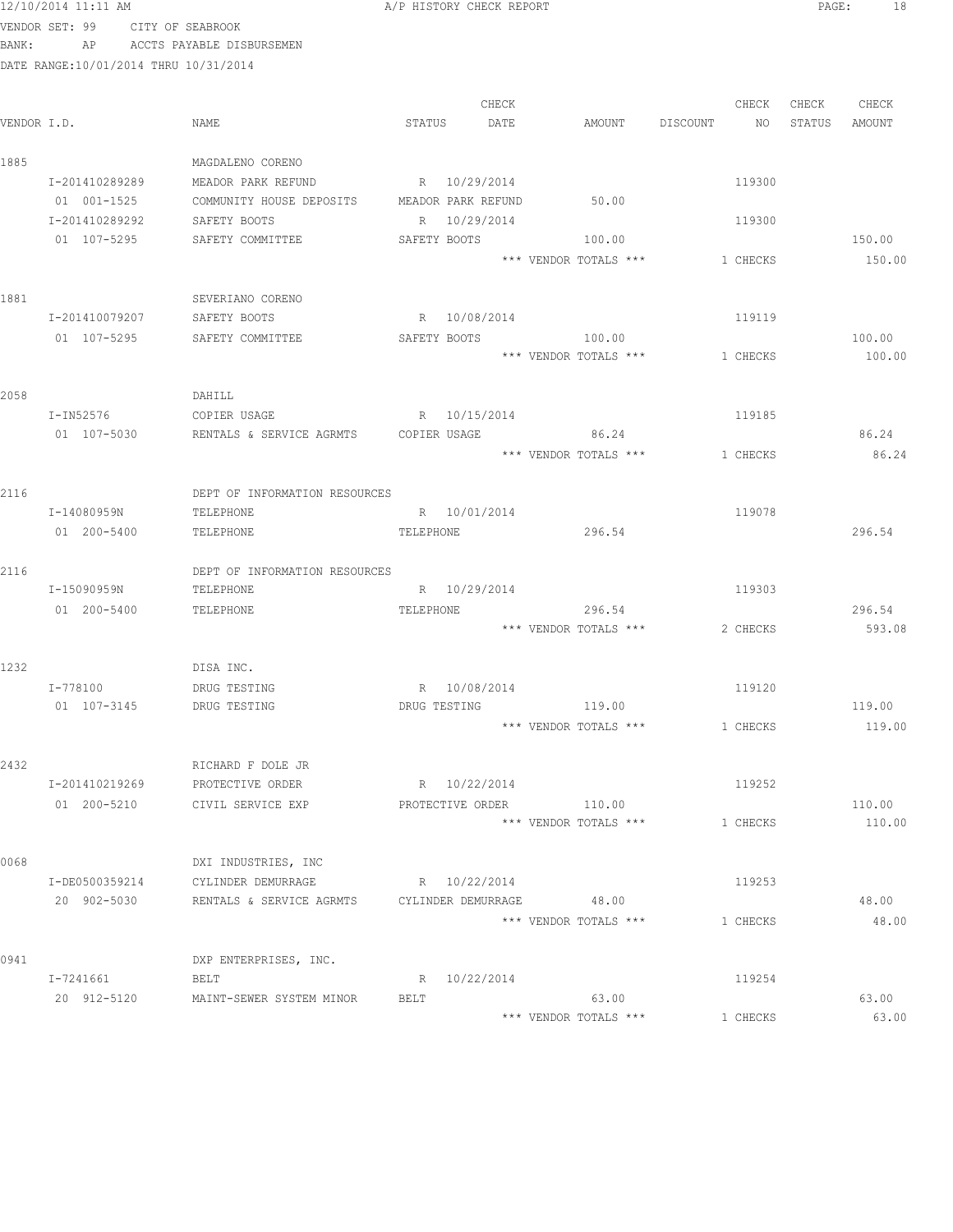## 12/10/2014 11:11 AM **PAGE:** 19 VENDOR SET: 99 CITY OF SEABROOK

BANK: AP ACCTS PAYABLE DISBURSEMEN

| VENDOR I.D. |              | NAME                                                             | STATUS            | CHECK<br>DATE | AMOUNT                        | DISCOUNT | CHECK<br>NO | CHECK<br>STATUS | CHECK<br>AMOUNT |
|-------------|--------------|------------------------------------------------------------------|-------------------|---------------|-------------------------------|----------|-------------|-----------------|-----------------|
| 0070        |              | EASTEX ENVIRONMENTAL LABORATOR                                   |                   |               |                               |          |             |                 |                 |
|             | I-C1409247   | LABORATORY TESTS                                                 | R 10/22/2014      |               |                               |          | 119255      |                 |                 |
|             | 20 912-5285  | LABORATORY FEES                                                  | LABORATORY TESTS  |               | 830.00                        |          |             |                 | 830.00          |
|             |              |                                                                  |                   |               | *** VENDOR TOTALS ***         |          | 1 CHECKS    |                 | 830.00          |
| 2389        |              | EMERGENCY COMMUNICATION SERVIC                                   |                   |               |                               |          |             |                 |                 |
|             | $I-1351$     | COMMUNICATION EQUIPMENT                                          | $V = 10/22/2014$  |               |                               |          | 119256      |                 | 8,299.20        |
| 1143        |              | ENTERPRISE RENT-A-CAR                                            |                   |               |                               |          |             |                 |                 |
|             | I-8C3778     | AUTO RENTAL                                                      | R 10/08/2014      |               |                               |          | 119121      |                 |                 |
|             | 09 901-5030  | RENTAL & SERVICE AGRMTS                                          | AUTO RENTAL       |               | 675.00                        |          |             |                 | 675.00          |
|             |              |                                                                  |                   |               | *** VENDOR TOTALS ***         |          | 1 CHECKS    |                 | 675.00          |
| 0883        |              | FASTENAL COMPANY                                                 |                   |               |                               |          |             |                 |                 |
|             | I-TXANG16493 | PARTS                                                            | R 10/01/2014      |               |                               |          | 119079      |                 |                 |
|             | 20 902-5130  | MAINT-WATER SYSTEM MINOR                                         | PARTS             |               | 22.49                         |          |             |                 | 22.49           |
| 0883        |              | FASTENAL COMPANY                                                 |                   |               |                               |          |             |                 |                 |
|             | I-TXANG16621 | CRIMP TOOL                                                       | R 10/29/2014      |               |                               |          | 119304      |                 |                 |
|             | 20 912-5120  | MAINT-SEWER SYSTEM MINOR                                         | CRIMP TOOL        |               | 76.91                         |          |             |                 |                 |
|             | I-TXANG16628 | PARTS                                                            | R 10/29/2014      |               |                               |          | 119304      |                 |                 |
|             | 20 902-5130  | MAINT-WATER SYSTEM MINOR                                         | PARTS             |               | 49.68                         |          |             |                 | 126.59          |
|             |              |                                                                  |                   |               | *** VENDOR TOTALS ***         |          | 2 CHECKS    |                 | 149.08          |
| 2007        |              | FIRST CHECK                                                      |                   |               |                               |          |             |                 |                 |
|             | $I - 4875$   | BACKGROUND CHECKS                                                | R 10/08/2014      |               |                               |          | 119122      |                 |                 |
|             | 01 107-3145  | DRUG TESTING                                                     | BACKGROUND CHECKS |               | 96.00                         |          |             |                 | 96.00           |
|             |              |                                                                  |                   |               | *** VENDOR TOTALS ***         |          | 1 CHECKS    |                 | 96.00           |
| 0927        |              | FITCH SERVICES INC                                               |                   |               |                               |          |             |                 |                 |
|             | I-13166      | SCADA SYSTEM REPAIRS                                             | R 10/08/2014      |               |                               |          | 119123      |                 |                 |
|             | 20 912-5120  | MAINT-SEWER SYSTEM MINOR                                         |                   |               | SCADA SYSTEM REPAIRS 2,064.00 |          |             |                 | 2,064.00        |
| 0927        |              | FITCH SERVICES INC                                               |                   |               |                               |          |             |                 |                 |
|             | I-13186      | CALIBRATE FLOW METER R 10/22/2014                                |                   |               |                               |          | 119257      |                 |                 |
|             | 20 912-5030  | RENTALS & SERVICE AGRMTS CALIBRATE FLOW METER 270.00             |                   |               |                               |          |             |                 | 270.00          |
| 0927        |              | FITCH SERVICES INC                                               |                   |               |                               |          |             |                 |                 |
|             | I-12907      | CALIBRATE FLOW METER                                             | R 10/29/2014      |               |                               |          | 119305      |                 |                 |
|             |              | 20 912-5030 RENTALS & SERVICE AGRMTS CALIBRATE FLOW METER 350.00 |                   |               |                               |          |             |                 | 350.00          |
|             |              |                                                                  |                   |               | *** VENDOR TOTALS ***         |          | 3 CHECKS    |                 | 2,684.00        |
| 1334        |              | FLEET SAFETY EQUIPMENT INC.                                      |                   |               |                               |          |             |                 |                 |
|             | I-140402     | P7 FREEDOM BAR                                                   | E 10/29/2014      |               |                               |          | 999999      |                 |                 |
|             | 01 200-5110  | MAINT-AUTOS & EQUIPMENT P7 FREEDOM BAR                           |                   |               | 839.20                        |          |             |                 | 839.20          |
|             |              |                                                                  |                   |               | *** VENDOR TOTALS ***         |          | 1 CHECKS    |                 | 839.20          |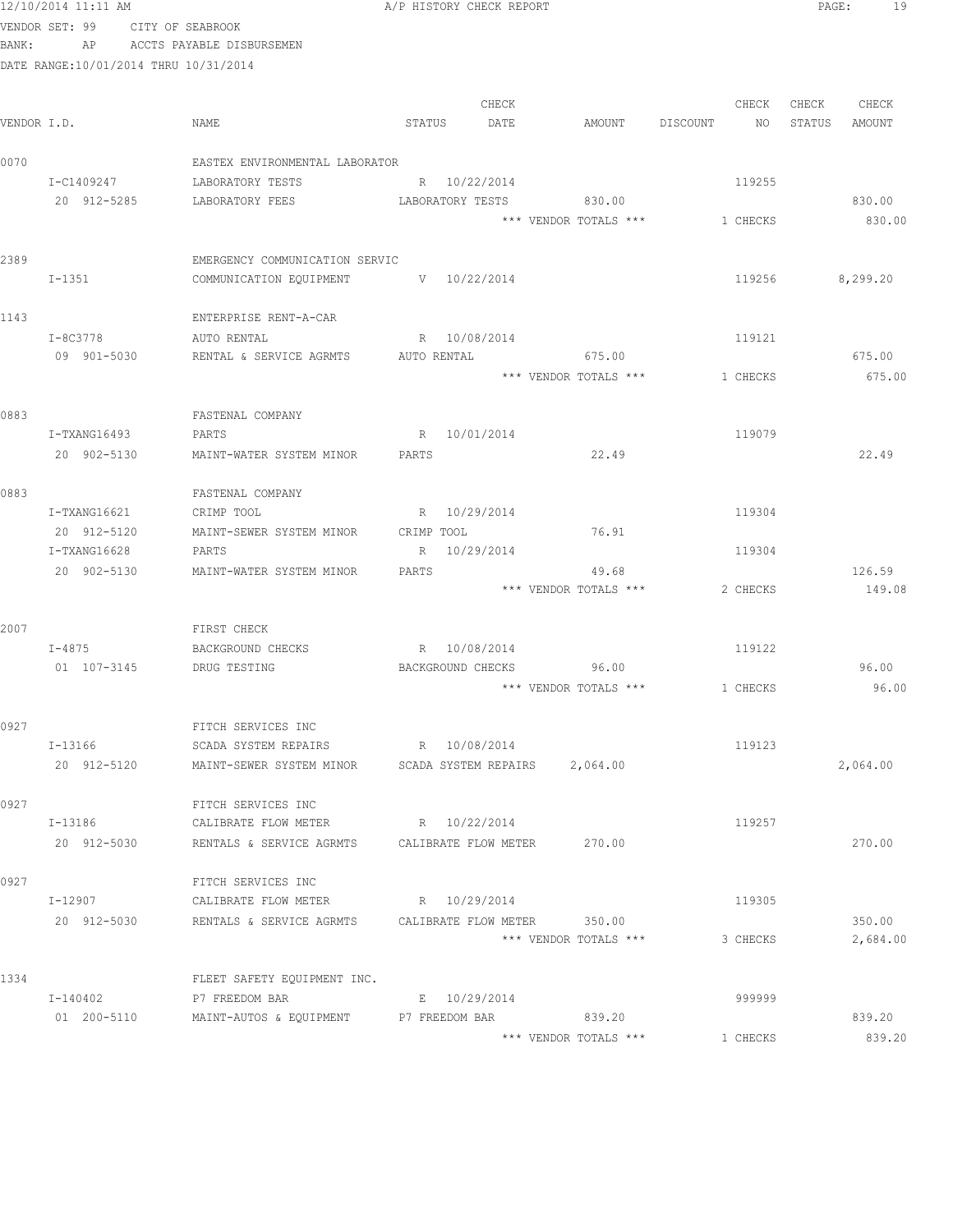VENDOR SET: 99 CITY OF SEABROOK BANK: AP ACCTS PAYABLE DISBURSEMEN

|             |                |                                |                  | CHECK |                       |          | CHECK    | CHECK  | CHECK    |
|-------------|----------------|--------------------------------|------------------|-------|-----------------------|----------|----------|--------|----------|
| VENDOR I.D. |                | NAME                           | STATUS           | DATE  | AMOUNT                | DISCOUNT | NO.      | STATUS | AMOUNT   |
| 1748        |                | FRY'S ELECTRONICS              |                  |       |                       |          |          |        |          |
|             | I-6243753      | CABLES                         | R 10/01/2014     |       |                       |          | 119080   |        |          |
|             | 01 103-4150    | SMALL TOOLS & EQUIPMENT        | CABLES           |       | 39.98                 |          |          |        |          |
|             | 79 790-4150    | SMALL TOOLS & EQUIP            | CABLES           |       | 69.99                 |          |          |        |          |
|             | I-6248595      | CABLE                          | R 10/01/2014     |       |                       |          | 119080   |        |          |
|             | 01 103-4150    | SMALL TOOLS & EQUIPMENT        | CABLE            |       | 90.41                 |          |          |        | 200.38   |
| 1748        |                | FRY'S ELECTRONICS              |                  |       |                       |          |          |        |          |
|             | I-6261723      | ELECTRONICS                    | R 10/22/2014     |       |                       |          | 119258   |        |          |
|             | 01 103-4150    | SMALL TOOLS & EQUIPMENT        | ELECTRONICS      |       | 312.93                |          |          |        | 312.93   |
|             |                |                                |                  |       | *** VENDOR TOTALS *** |          | 2 CHECKS |        | 513.31   |
| 1769        |                | G & K SERVICES INC             |                  |       |                       |          |          |        |          |
|             | I-1030786658   | UNIFORM SERVICES               | E 10/15/2014     |       |                       |          | 999999   |        |          |
|             | 01 500-5310    | UNIFORMS & LAUNDRY             | UNIFORM SERVICES |       | 167.08                |          |          |        |          |
|             | 20 902-5310    | UNIFORMS & LAUNDRY             | UNIFORM SERVICES |       | 167.09                |          |          |        |          |
|             | 20 912-5310    | UNIFORMS & LAUNDRY             | UNIFORM SERVICES |       | 167.09                |          |          |        |          |
|             | 01 400-5310    | UNIFORMS & LAUNDRY             | UNIFORM SERVICES |       | 148.80                |          |          |        |          |
|             | I-1030786660   | FLOOR MATS                     | E 10/15/2014     |       |                       |          | 999999   |        |          |
|             | 01 107-5030    | RENTALS & SERVICE AGRMTS       | FLOOR MATS       |       | 142.80                |          |          |        | 792.86   |
|             |                |                                |                  |       | *** VENDOR TOTALS *** |          | 1 CHECKS |        | 792.86   |
| 0082        |                | GALVESTON COUNTY HEALTH DISTRI |                  |       |                       |          |          |        |          |
|             | I-6095         | WATER SAMPLES                  | R 10/22/2014     |       |                       |          | 119259   |        |          |
|             | 20 902-5285    | LABORATORY FEES                | WATER SAMPLES    |       | 198.00                |          |          |        | 198.00   |
|             |                |                                |                  |       | *** VENDOR TOTALS *** |          | 1 CHECKS |        | 198.00   |
| 1889        |                | JUAN DE LA ROSA GARCIA         |                  |       |                       |          |          |        |          |
|             | I-201410219270 | SAFETY BOOTS                   | R 10/22/2014     |       |                       |          | 119260   |        |          |
|             | 01 107-5295    | SAFETY COMMITTEE               | SAFETY BOOTS     |       | 100.00                |          |          |        | 100.00   |
|             |                |                                |                  |       | *** VENDOR TOTALS *** |          | 1 CHECKS |        | 100.00   |
| 2084        |                | GATES IN MOTION INC            |                  |       |                       |          |          |        |          |
|             | I-41265        | GATE REPAIR                    | R 10/15/2014     |       |                       |          | 119186   |        |          |
|             | 01 200-5180    | MAINT-BLDGS & GROUNDS          | GATE REPAIR      |       | 455.00                |          |          |        | 455.00   |
| 2084        |                | GATES IN MOTION INC            |                  |       |                       |          |          |        |          |
|             | I-41104        | GATE REPAIR                    | R 10/29/2014     |       |                       |          | 119306   |        |          |
|             | 01 200-5180    | MAINT-BLDGS & GROUNDS          | GATE REPAIR      |       | 135.00                |          |          |        |          |
|             | $I - 41105$    | GATE REPAIR                    | R 10/29/2014     |       |                       |          | 119306   |        |          |
|             | 01 200-5180    | MAINT-BLDGS & GROUNDS          | GATE REPAIR      |       | 1,365.00              |          |          |        | 1,500.00 |
|             |                |                                |                  |       | *** VENDOR TOTALS *** |          | 2 CHECKS |        | 1,955.00 |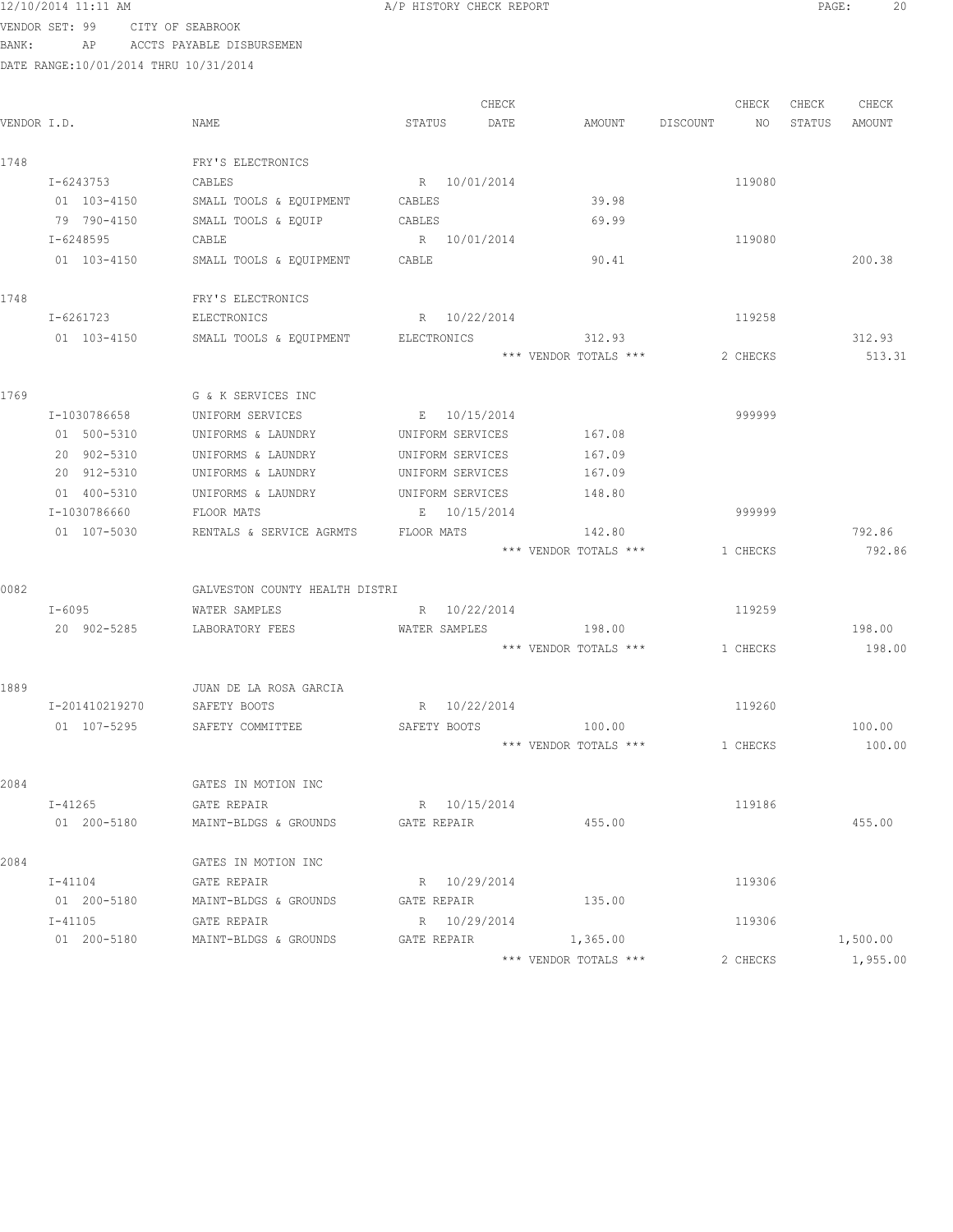|       | 12/10/2014 11:11 AM                   |                                             | A/P HISTORY CHECK REPORT      |                                 |          | PAGE:<br>21      |
|-------|---------------------------------------|---------------------------------------------|-------------------------------|---------------------------------|----------|------------------|
|       | VENDOR SET: 99 CITY OF SEABROOK       |                                             |                               |                                 |          |                  |
| BANK: |                                       | AP ACCTS PAYABLE DISBURSEMEN                |                               |                                 |          |                  |
|       | DATE RANGE:10/01/2014 THRU 10/31/2014 |                                             |                               |                                 |          |                  |
|       |                                       |                                             | CHECK                         |                                 | CHECK    | CHECK<br>CHECK   |
|       | VENDOR I.D.                           | NAME                                        | STATUS<br>DATE                | AMOUNT DISCOUNT                 | NO       | STATUS<br>AMOUNT |
| 0752  |                                       | MICHELE GLASER                              |                               |                                 |          |                  |
|       | I-201410289297                        | TRAVEL EXPENSES                             | R 10/29/2014                  |                                 | 119307   |                  |
|       | 01 100-5300                           | TRAINING & CONFERENCE TRAVEL EXPENSES 63.90 |                               |                                 |          | 63.90            |
|       |                                       |                                             |                               | *** VENDOR TOTALS ***           | 1 CHECKS | 63.90            |
| 1561  |                                       | RAFAEL GONZALES                             |                               |                                 |          |                  |
|       | I-201410289298                        | SAFETY BOOTS                                | R 10/29/2014                  |                                 | 119308   |                  |
|       | 01 107-5295                           | SAFETY COMMITTEE                            | SAFETY BOOTS                  | 100.00                          |          | 100.00           |
|       |                                       |                                             |                               | *** VENDOR TOTALS ***           | 1 CHECKS | 100.00           |
| 1878  |                                       | GOOD PROMOTIONS                             |                               |                                 |          |                  |
|       | $I - 5323$                            | STAMPS                                      | R 10/08/2014                  |                                 | 119124   |                  |
|       | 20 905-4010                           | OFFICE SUPPLIES                             | STAMPS                        | 55.97                           |          | 55.97            |
|       |                                       |                                             |                               | *** VENDOR TOTALS ***           | 1 CHECKS | 55.97            |
| 0208  |                                       | W.W. GRAINGER, INC                          |                               |                                 |          |                  |
|       | I-9552210693                          | PET WASTE BAGS BAGS R 10/15/2014            |                               |                                 | 119188   |                  |
|       | 01 400-5180                           | MAINT-BLDGS & GROUNDS                       | PET WASTE BAGS                | 148.45                          |          |                  |
|       | I-9556125012                          | HOUR METERS                                 | R 10/15/2014                  |                                 | 119188   |                  |
|       | 20 912-5120                           | MAINT-SEWER SYSTEM MINOR                    | HOUR METERS                   | 171.00                          |          | 319.45           |
| 0208  |                                       | W.W. GRAINGER, INC                          |                               |                                 |          |                  |
|       | I-9568369210                          | TRANSFER PUMP                               | R 10/29/2014                  |                                 | 119309   |                  |
|       | 20 912-5120                           | MAINT-SEWER SYSTEM MINOR                    | TRANSFER PUMP                 | 277.00<br>*** VENDOR TOTALS *** | 2 CHECKS | 277.00<br>596.45 |
|       |                                       |                                             |                               |                                 |          |                  |
| 1044  |                                       | GUIDRY NEWS SERVICE                         |                               |                                 |          |                  |
|       | I-5574                                | SUBSCRIPTION<br>DUES & SUBSCRIPTIONS        | R 10/22/2014                  |                                 | 119261   |                  |
|       | 01 107-5020                           |                                             | SUBSCRIPTION                  | 300.00<br>*** VENDOR TOTALS *** | 1 CHECKS | 300.00<br>300.00 |
|       |                                       |                                             |                               |                                 |          |                  |
| 1647  |                                       | GULF COAST FILM & VIDEO FESTIV              |                               |                                 |          |                  |
|       | I-080100115                           | 2015 FILM & VIDEO FESTIVAL                  | R 10/15/2014                  |                                 | 119189   |                  |
|       | 15 150-5466                           | EVENTS                                      | 2015 FILM & VIDEO FE 2,500.00 |                                 |          | 2,500.00         |
|       |                                       |                                             |                               | *** VENDOR TOTALS ***           | 1 CHECKS | 2,500.00         |
| 1540  |                                       | GULF COAST GFOA                             |                               |                                 |          |                  |
|       | I-201410149237                        | OCT14 LUNCHEON MEETING                      | R 10/15/2014                  |                                 | 119190   |                  |
|       | 01 102-5300                           | TRAINING & CONFERENCE                       | OCT14 LUNCHEON MEETI 40.00    |                                 |          | 40.00            |
|       |                                       |                                             |                               | *** VENDOR TOTALS ***           | 1 CHECKS | 40.00            |
| 0088  |                                       | GULF COAST WASTE DISPOSAL AUTH              |                               |                                 |          |                  |
|       | I-052947                              | LABORATORY SAMPLES                          | E 10/08/2014                  |                                 | 999999   |                  |
|       | 20 912-5285                           | LABORATORY FEES                             | LABORATORY SAMPLES            | 610.50                          |          | 610.50           |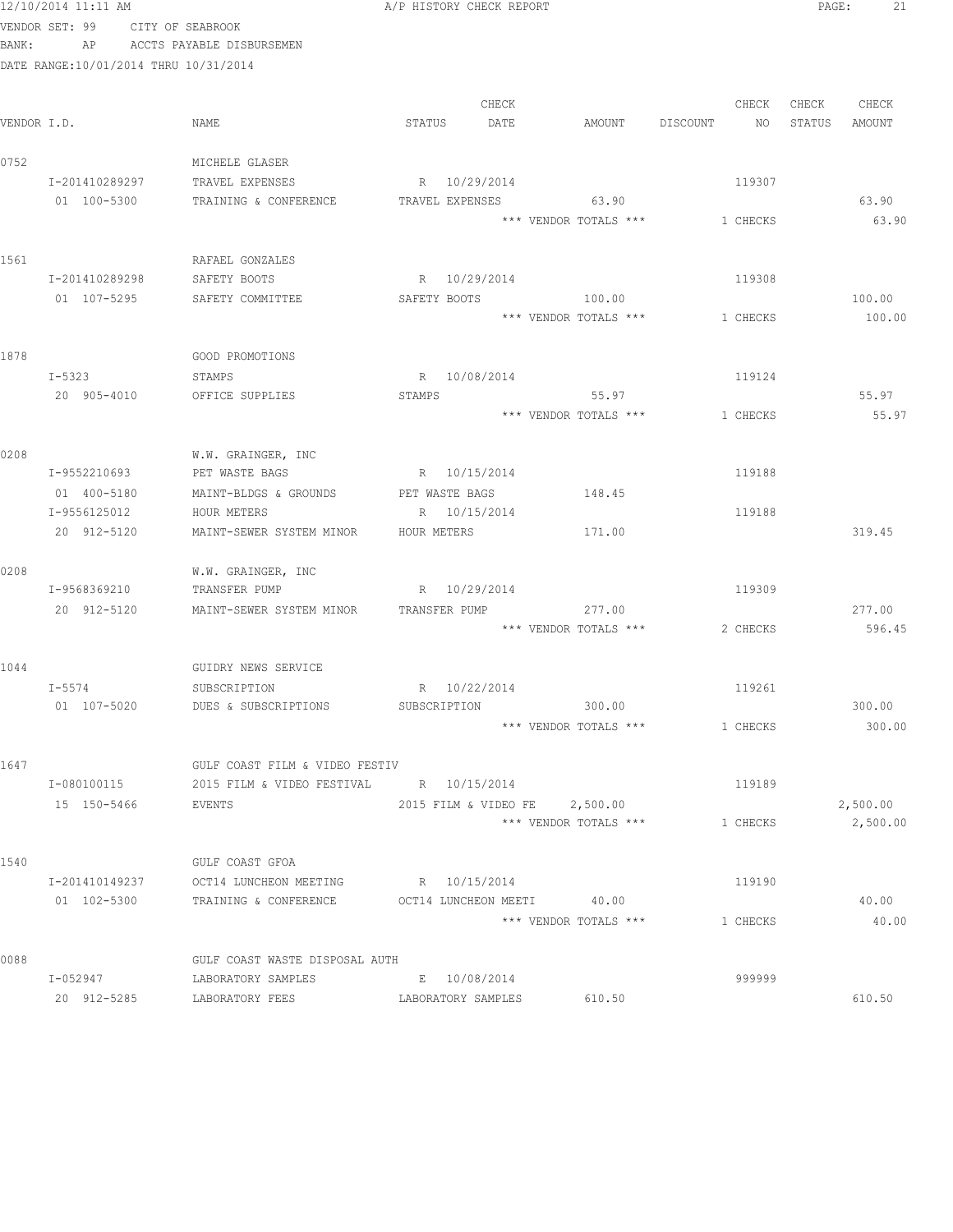|       | 12/10/2014 11:11 AM                   |                                   | A/P HISTORY CHECK REPORT    |       |                           |          |        | PAGE:  | 22              |
|-------|---------------------------------------|-----------------------------------|-----------------------------|-------|---------------------------|----------|--------|--------|-----------------|
|       | VENDOR SET: 99                        | CITY OF SEABROOK                  |                             |       |                           |          |        |        |                 |
| BANK: | AP                                    | ACCTS PAYABLE DISBURSEMEN         |                             |       |                           |          |        |        |                 |
|       | DATE RANGE:10/01/2014 THRU 10/31/2014 |                                   |                             |       |                           |          |        |        |                 |
|       |                                       |                                   |                             |       |                           |          |        |        |                 |
|       |                                       |                                   |                             | CHECK |                           | CHECK    |        | CHECK  | CHECK           |
|       | VENDOR I.D.                           | NAME                              | STATUS                      | DATE  | AMOUNT                    | DISCOUNT | NO     | STATUS | AMOUNT          |
|       |                                       |                                   |                             |       |                           |          |        |        |                 |
| 0088  |                                       | GULF COAST WASTE DISPOSAL AUTH    |                             |       |                           |          |        |        |                 |
|       | I-051468                              | LABORATORY TESTING                | E 10/22/2014                |       |                           | 999999   |        |        |                 |
|       | 20 912-5285                           | LABORATORY FEES                   |                             |       | LABORATORY TESTING 198.00 |          |        |        | 198.00          |
|       |                                       |                                   |                             |       | *** VENDOR TOTALS ***     | 2 CHECKS |        |        | 808.50          |
|       |                                       |                                   |                             |       |                           |          |        |        |                 |
| 0091  |                                       | HACH COMPANY                      |                             |       |                           |          |        |        |                 |
|       | I-9064029                             | FILTERS                           | R 10/22/2014                |       |                           | 119262   |        |        |                 |
|       | 20 912-5120                           | MAINT-SEWER SYSTEM MINOR          | FILTERS                     |       | 137.64                    |          |        |        | 137.64          |
|       |                                       |                                   |                             |       | *** VENDOR TOTALS ***     | 1 CHECKS |        |        | 137.64          |
|       |                                       |                                   |                             |       |                           |          |        |        |                 |
| 0092  |                                       | HAHN EQUIPMENT CO, INC            |                             |       |                           |          |        |        |                 |
|       | $I - 92155$                           | TRANSDUCER                        | E 10/01/2014                |       |                           | 999999   |        |        |                 |
|       | 20 912-5120                           | MAINT-SEWER SYSTEM MINOR          | TRANSDUCER                  |       | 550.00                    |          |        |        | 550.00          |
|       |                                       |                                   |                             |       | *** VENDOR TOTALS ***     | 1 CHECKS |        |        | 550.00          |
|       |                                       |                                   |                             |       |                           |          |        |        |                 |
| 1948  |                                       | HARRIS COUNTY CLERK               |                             |       |                           |          |        |        |                 |
|       | I-201409309189                        | SPECIAL BOND ELECTION             | R 10/01/2014                |       |                           | 119081   |        |        |                 |
|       | 01 100-5195                           | ELECTION EXPENSE                  | SPECIAL BOND ELECTIO        |       | 4,604.20                  |          |        |        | 4,604.20        |
|       |                                       |                                   |                             |       | *** VENDOR TOTALS ***     | 1 CHECKS |        |        | 4,604.20        |
|       |                                       |                                   |                             |       |                           |          |        |        |                 |
| 1192  |                                       | HARRIS COUNTY TREASURER           |                             |       |                           |          |        |        |                 |
|       | $I - 14022$                           | SEPT14 RADIO AIRTIME              | R 10/15/2014                |       |                           | 119191   |        |        |                 |
|       | 01 106-5170                           | MAINTENANCE - RADIOS              | SEPT14 RADIO AIRTIME 331.50 |       |                           |          |        |        | 331.50          |
|       |                                       |                                   |                             |       |                           |          |        |        |                 |
| 1192  |                                       | HARRIS COUNTY TREASURER           |                             |       |                           |          |        |        |                 |
|       | I-SETC001481                          | WARRANTS                          | R 10/15/2014                |       |                           | 119192   |        |        |                 |
|       | 01 700-5431                           | WARRANT INFORMATION SERV WARRANTS |                             |       | 19.60                     |          |        |        | 19.60           |
|       |                                       |                                   |                             |       | *** VENDOR TOTALS ***     |          |        |        | 2 CHECKS 351.10 |
|       |                                       |                                   |                             |       |                           |          |        |        |                 |
| 1062  |                                       | HARRIS-GALVESTON                  |                             |       |                           |          |        |        |                 |
|       | I-201409309195                        | WELL PERMIT                       | R 10/01/2014                |       |                           | 119082   |        |        |                 |
|       | 20 902-5440                           | COASTAL SUBSIDENCE FEES           | WELL PERMIT                 |       | 150.00                    |          |        |        | 150.00          |
|       |                                       |                                   |                             |       | *** VENDOR TOTALS ***     | 1 CHECKS |        |        | 150.00          |
|       |                                       |                                   |                             |       |                           |          |        |        |                 |
| 0170  |                                       | RION N HART, PH.D.                |                             |       |                           |          |        |        |                 |
|       | I-201409309190                        | PETROSKY                          | R 10/01/2014                |       |                           |          | 119083 |        |                 |
|       | 01 200-3140                           | PSYCHOLOGICAL SERVICES            | PETROSKY                    |       | 200.00                    |          |        |        | 200.00          |
|       |                                       |                                   |                             |       |                           |          |        |        |                 |
| 0170  |                                       | RION N HART, PH.D.                |                             |       |                           |          |        |        |                 |
|       | I-201410149239                        | CHRISTIANSON                      | R 10/15/2014                |       |                           | 119193   |        |        |                 |
|       | 01 200-3140                           | PSYCHOLOGICAL SERVICES            | CHRISTIANSON                |       | 200.00                    |          |        |        | 200.00          |
|       |                                       |                                   |                             |       | *** VENDOR TOTALS ***     | 2 CHECKS |        |        | 400.00          |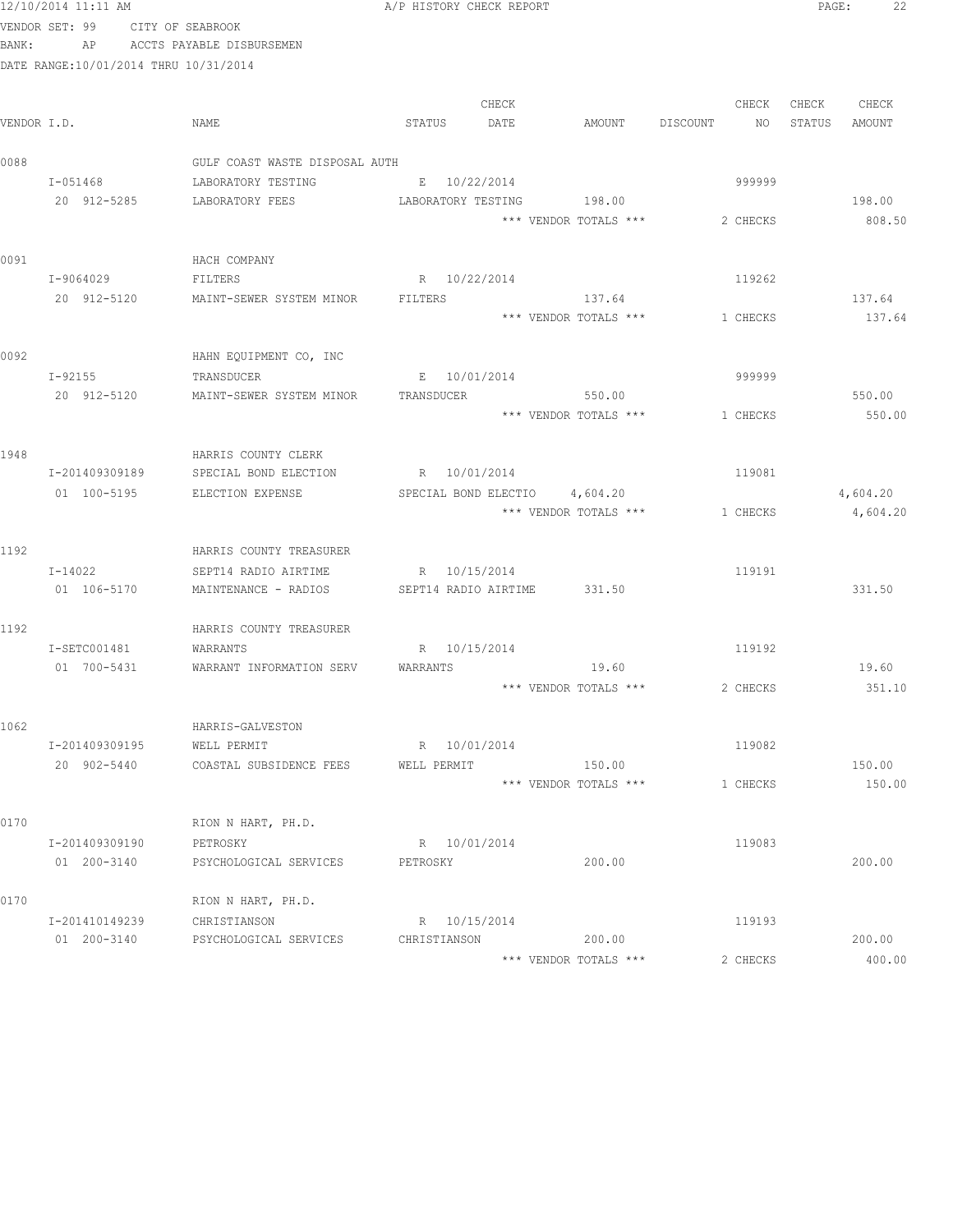| 12/10/2014 11:11<br>AM |  |
|------------------------|--|
|------------------------|--|

A/P HISTORY CHECK REPORT PAGE: 23

VENDOR SET: 99 CITY OF SEABROOK BANK: AP ACCTS PAYABLE DISBURSEMEN

| VENDOR I.D. |                | NAME                                                 | STATUS           | CHECK<br>DATE | AMOUNT DISCOUNT NO    | CHECK    | CHECK | CHECK<br>STATUS AMOUNT |
|-------------|----------------|------------------------------------------------------|------------------|---------------|-----------------------|----------|-------|------------------------|
| 2118        |                | HCMCA                                                |                  |               |                       |          |       |                        |
|             | $I-1193$       | SEPT14 MEETING                                       | R 10/15/2014     |               |                       | 119194   |       |                        |
|             |                | 01 100-3300 MAYOR & COUNCIL FEES                     |                  |               | SEPT14 MEETING 80.00  |          |       | 80.00                  |
|             |                |                                                      |                  |               | *** VENDOR TOTALS *** | 1 CHECKS |       | 80.00                  |
| 1544        |                | HD SUPPLY WATERWORKS, LTD                            |                  |               |                       |          |       |                        |
|             | I-C898680      | HANDHELD                                             | E 10/01/2014     |               |                       | 999999   |       |                        |
|             | 20 902-6090    | WATER SYSTEM/MAJOR                                   | HANDHELD         |               | 7,625.00              |          |       | 7,625.00               |
| 1544        |                | HD SUPPLY WATERWORKS, LTD                            |                  |               |                       |          |       |                        |
|             | I-D008814      | NEPTUNE METERS                                       | E 10/08/2014     |               |                       | 999999   |       |                        |
|             | 20 902-5130    | MAINT-WATER SYSTEM MINOR NEPTUNE METERS              |                  |               | 676.90                |          |       |                        |
|             | I-D023019      | CURB STOP                                            | E 10/08/2014     |               |                       | 999999   |       |                        |
|             | 20 902-5130    | MAINT-WATER SYSTEM MINOR CURB STOP                   |                  |               | 427.92                |          |       | 1,104.82               |
| 1544        |                | HD SUPPLY WATERWORKS, LTD                            |                  |               |                       |          |       |                        |
|             | I-D098661      | FLANGE                                               | E 10/29/2014     |               |                       | 999999   |       |                        |
|             | 20 912-5120    | MAINT-SEWER SYSTEM MINOR                             | FLANGE           |               | 52.00                 |          |       |                        |
|             | I-D098678      | 6 FLG KIT SIGMA                                      | E 10/29/2014     |               |                       | 999999   |       |                        |
|             |                | 20 912-5120 MAINT-SEWER SYSTEM MINOR 6 FLG KIT SIGMA |                  |               | 20.92                 |          |       | 72.92                  |
|             |                |                                                      |                  |               | *** VENDOR TOTALS *** | 3 CHECKS |       | 8,802.74               |
| 0276        |                | HEADRICK, ROBBIE                                     |                  |               |                       |          |       |                        |
|             | I-201410289300 | SAFETY BOOTS                                         | R 10/29/2014     |               |                       | 119310   |       |                        |
|             | 01 107-5295    | SAFETY COMMITTEE                                     |                  |               | SAFETY BOOTS 86.59    |          |       | 86.59                  |
|             |                |                                                      |                  |               | *** VENDOR TOTALS *** | 1 CHECKS |       | 86.59                  |
| 2103        |                | JAMES HERNANDEZ                                      |                  |               |                       |          |       |                        |
|             | I-201410289299 | SAFETY BOOTS                                         | R 10/29/2014     |               |                       | 119311   |       |                        |
|             |                | 01 107-5295 SAFETY COMMITTEE                         | SAFETY BOOTS     |               | 49.76                 |          |       | 49.76                  |
|             |                |                                                      |                  |               | *** VENDOR TOTALS *** | 1 CHECKS |       | 49.76                  |
| 0100        |                | HOME DEPOT CREDIT SERVICES                           |                  |               |                       |          |       |                        |
|             | I-201410079209 | SEPT14 STATEMENT                                     | R 10/08/2014     |               |                       | 119125   |       |                        |
|             | 43 430-6050    | FACILITIES/GROUNDS                                   | SEPT14 STATEMENT |               | 167.88                |          |       |                        |
|             | 01 500-5180    | MAINT-BLDGS & GROUNDS                                | SEPT14 STATEMENT |               | 22.97                 |          |       |                        |
|             | 41 410-5180    | MAINT-BLDG AND GROUNDS                               | SEPT14 STATEMENT |               | 481.99                |          |       |                        |
|             | 20 902-5130    | MAINT-WATER SYSTEM MINOR                             | SEPT14 STATEMENT |               | 3.27                  |          |       |                        |
|             | 01 200-4150    | SMALL TOOLS & EQUIP                                  | SEPT14 STATEMENT |               | 32.63                 |          |       |                        |
|             | 01 107-5180    | MAINT-BLDGS & GROUNDS                                | SEPT14 STATEMENT |               | 155.88                |          |       |                        |
|             | 01 400-5180    | MAINT-BLDGS & GROUNDS                                | SEPT14 STATEMENT |               | 120.92                |          |       | 985.54                 |
|             |                |                                                      |                  |               | *** VENDOR TOTALS *** | 1 CHECKS |       | 985.54                 |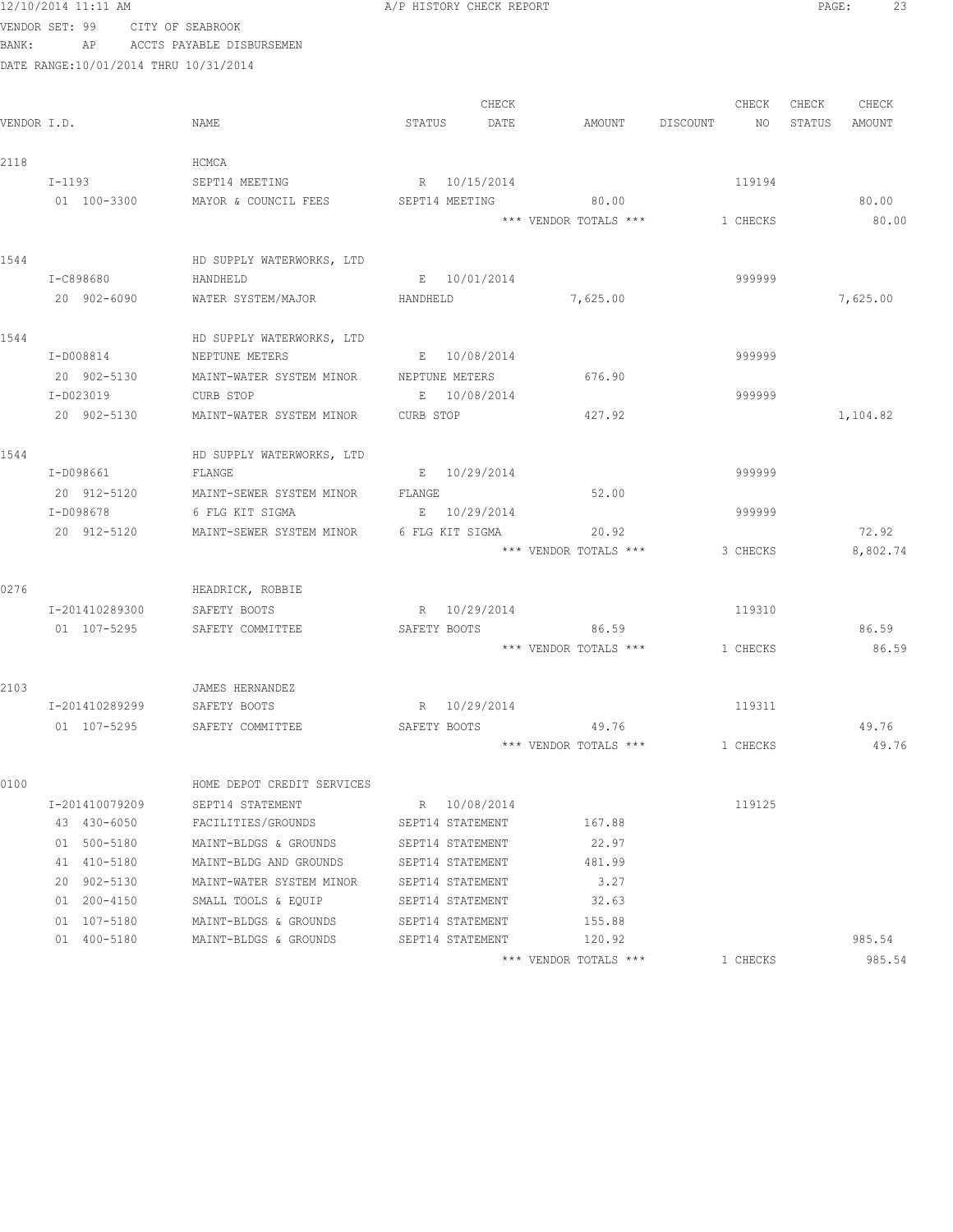|             | 12/10/2014 11:11 AM                   |                                                     | A/P HISTORY CHECK REPORT      |       |                       |          |          | PAGE:  | 24       |
|-------------|---------------------------------------|-----------------------------------------------------|-------------------------------|-------|-----------------------|----------|----------|--------|----------|
|             | VENDOR SET: 99 CITY OF SEABROOK       |                                                     |                               |       |                       |          |          |        |          |
| BANK:       |                                       | AP ACCTS PAYABLE DISBURSEMEN                        |                               |       |                       |          |          |        |          |
|             | DATE RANGE:10/01/2014 THRU 10/31/2014 |                                                     |                               |       |                       |          |          |        |          |
|             |                                       |                                                     |                               |       |                       |          |          |        |          |
|             |                                       |                                                     |                               | CHECK |                       |          | CHECK    | CHECK  | CHECK    |
| VENDOR I.D. |                                       | NAME                                                | STATUS                        | DATE  | AMOUNT                | DISCOUNT | NO       | STATUS | AMOUNT   |
|             |                                       |                                                     |                               |       |                       |          |          |        |          |
| 0213        |                                       | HOUSTON CHRONICLE                                   |                               |       |                       |          |          |        |          |
|             | I-813101002                           | ADVERTISING                                         | R 10/15/2014                  |       |                       |          | 119196   |        |          |
|             | 15 150-5010                           | ADVERTISING                                         | ADVERTISING                   |       | 825.00                |          |          |        | 825.00   |
|             |                                       |                                                     |                               |       |                       |          |          |        |          |
| 0213        |                                       | HOUSTON CHRONICLE                                   |                               |       |                       |          |          |        |          |
|             | I-850369006                           | LEGAL NOTICES                                       | R 10/22/2014                  |       |                       |          | 119263   |        |          |
|             | 01 500-5246                           | STORM WATER MANAGEMENT                              | LEGAL NOTICES                 |       | 301.01                |          |          |        | 301.01   |
|             |                                       |                                                     |                               |       | *** VENDOR TOTALS *** |          | 2 CHECKS |        | 1,126.01 |
|             |                                       |                                                     |                               |       |                       |          |          |        |          |
| 0864        |                                       | HOUSTON COMMUNITY NEWSPAPERS                        |                               |       |                       |          |          |        |          |
|             | I-1812520914                          | ADVERTISING                                         | R 10/08/2014                  |       |                       |          | 119126   |        |          |
|             | 01 107-5010                           | ADVERTISING                                         |                               |       | ADVERTISING 1,377.00  |          |          |        | 1,377.00 |
|             |                                       |                                                     |                               |       | *** VENDOR TOTALS *** |          | 1 CHECKS |        | 1,377.00 |
|             |                                       |                                                     |                               |       |                       |          |          |        |          |
| 2433        |                                       | HOUSTON METHODIST WELLNESS SER                      |                               |       |                       |          |          |        |          |
|             | I-Y8YS1QWJ8JG1BQV                     | FLU VACCINE                                         | R 10/29/2014                  |       |                       |          | 119312   |        |          |
|             | 01 107-3120                           | INSURANCE                                           | FLU VACCINE THE TRANSPORTENCE |       | 105.00                |          |          |        | 105.00   |
|             |                                       |                                                     |                               |       | *** VENDOR TOTALS *** |          | 1 CHECKS |        | 105.00   |
|             |                                       |                                                     |                               |       |                       |          |          |        |          |
| 0105        |                                       | ICMA RETIREMENT TRUST-457                           |                               |       |                       |          |          |        |          |
|             | I-ICM201410079222                     | EMPLOYEE DEDUCTIONS                                 | R 10/08/2014                  |       |                       |          | 119127   |        |          |
|             | 01 001-1031                           | ICMA INSURANCE DEDUCTS EMPLOYEE DEDUCTIONS 1,959.44 |                               |       |                       |          |          |        | 1,959.44 |
|             |                                       |                                                     |                               |       |                       |          |          |        |          |
| 0105        |                                       | ICMA RETIREMENT TRUST-457                           |                               |       |                       |          |          |        |          |
|             | I-ICM201410219279                     | EMPLOYEE DEDUCTIONS                                 | R 10/22/2014                  |       |                       |          | 119264   |        |          |
|             | 01 001-1031                           | ICMA INSURANCE DEDUCTS EMPLOYEE DEDUCTIONS 1,959.44 |                               |       |                       |          |          |        | 1,959.44 |
|             |                                       |                                                     |                               |       | *** VENDOR TOTALS *** |          | 2 CHECKS |        | 3,918.88 |
| 1267        |                                       |                                                     |                               |       |                       |          |          |        |          |
|             | I-201409309191                        | IMMEDIATE MEDICAL CARE, P.A.<br>DRUG TESTING        | R 10/01/2014                  |       |                       |          | 119084   |        |          |
|             | 01 107-3145                           | DRUG TESTING                                        | DRUG TESTING 1,320.00         |       |                       |          |          |        | 1,320.00 |
|             |                                       |                                                     |                               |       | *** VENDOR TOTALS *** |          | 1 CHECKS |        | 1,320.00 |
|             |                                       |                                                     |                               |       |                       |          |          |        |          |
| 0411        |                                       | INTERNATIONAL INSTITUTE                             |                               |       |                       |          |          |        |          |
|             | I-201410079210                        | 2015 MEMBERSHIP RENEWAL                             | R 10/08/2014                  |       |                       |          | 119128   |        |          |
|             | 01 100-5020                           | DUES & SUBSCRIPTIONS                                | 2015 MEMBERSHIP RENE 155.00   |       |                       |          |          |        | 155.00   |
|             |                                       |                                                     |                               |       | *** VENDOR TOTALS *** |          | 1 CHECKS |        | 155.00   |
|             |                                       |                                                     |                               |       |                       |          |          |        |          |
| 2060        |                                       | IPMA-HR                                             |                               |       |                       |          |          |        |          |
|             | I-24204208                            | EXAM SUPPLIES                                       | R 10/01/2014                  |       |                       |          | 119085   |        |          |
|             | 01 200-5210                           | CIVIL SERVICE EXP                                   | EXAM SUPPLIES                 |       | 402.50                |          |          |        | 402.50   |
|             |                                       |                                                     |                               |       | *** VENDOR TOTALS *** |          | 1 CHECKS |        | 402.50   |
|             |                                       |                                                     |                               |       |                       |          |          |        |          |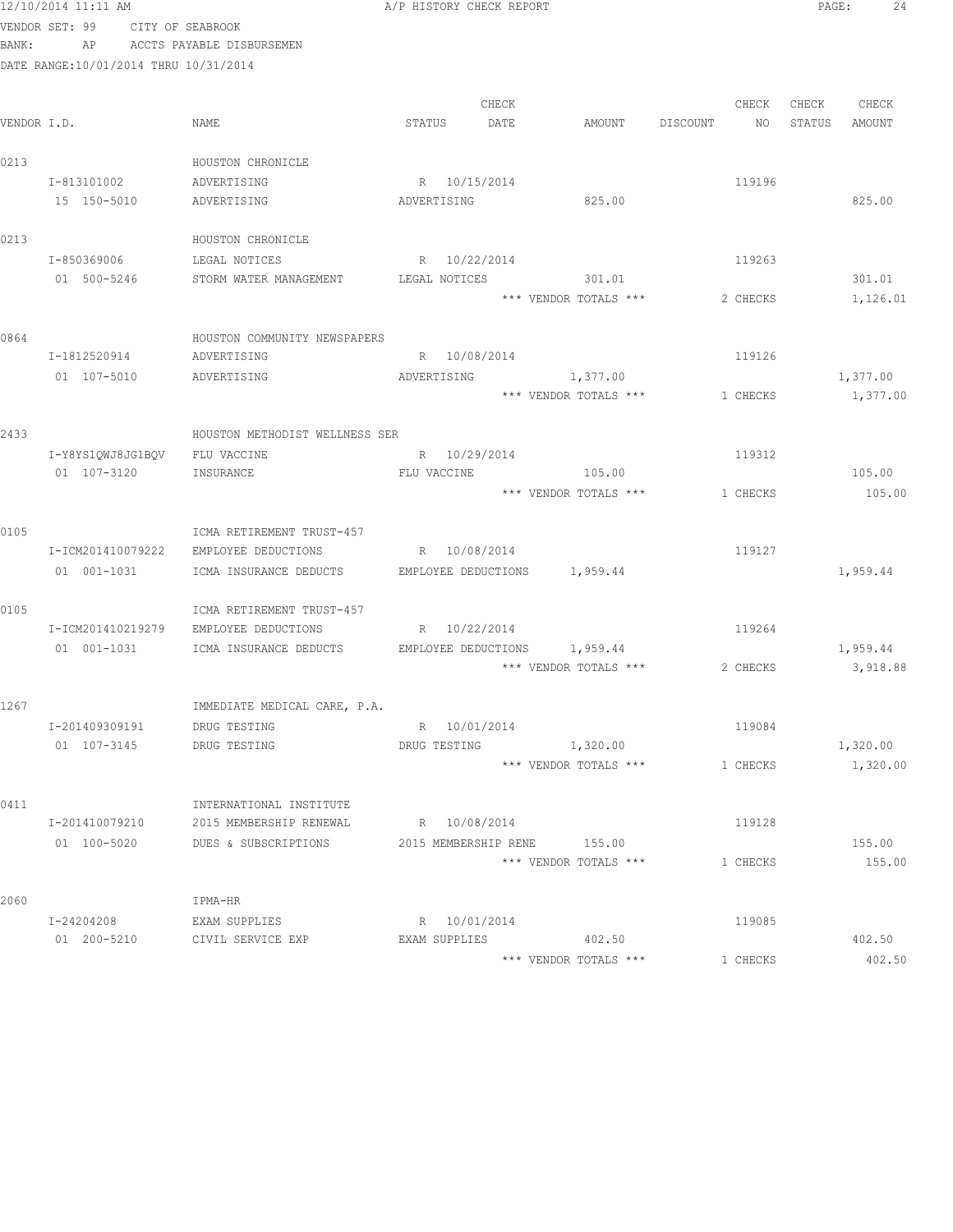12/10/2014 11:11 AM **A**/P HISTORY CHECK REPORT **PAGE:** 25

VENDOR SET: 99 CITY OF SEABROOK BANK: AP ACCTS PAYABLE DISBURSEMEN

|             |                |                           | CHECK              |                       | CHECK          | CHECK<br>CHECK   |
|-------------|----------------|---------------------------|--------------------|-----------------------|----------------|------------------|
| VENDOR I.D. |                | NAME                      | STATUS<br>DATE     | AMOUNT                | DISCOUNT<br>NO | AMOUNT<br>STATUS |
| 0109        |                | IRON MOUNTAIN             |                    |                       |                |                  |
|             | I-KSF6384      | RECORDS RETENTION         | E 10/01/2014       |                       | 999999         |                  |
|             | 01 700-5030    | RENTALS & SERVICE AGRMTS  | RECORDS RETENTION  | 148.20                |                | 148.20           |
| 0109        |                | IRON MOUNTAIN             |                    |                       |                |                  |
|             | I-KUL7644      | RECORDS RETENTION         | E 10/08/2014       |                       | 999999         |                  |
|             | 01 700-5030    | RENTALS & SERVICE AGRMTS  | RECORDS RETENTION  | 148.20                |                |                  |
|             | I-KUM3577      | RECORDS RETENTION         | 10/08/2014<br>Е    |                       | 999999         |                  |
|             | 01 107-5030    | RENTALS & SERVICE AGRMTS  | RECORDS RETENTION  | 269.94                |                |                  |
|             | I-KUR4633      | RECORDS RETENTION         | 10/08/2014<br>Е    |                       | 999999         |                  |
|             | 01 107-5030    | RENTALS & SERVICE AGRMTS  | RECORDS RETENTION  | 199.94                |                |                  |
|             | I-KUY6819      | RECORDS RETENTION         | 10/08/2014<br>Е    |                       | 999999         |                  |
|             | 01 200-5030    | RENTALS & SERVICE AGRMTS  | RECORDS RETENTION  | 60.64                 |                | 678.72           |
|             |                |                           |                    | *** VENDOR TOTALS *** | 2 CHECKS       | 826.92           |
| 1907        |                | J P COOKE COMPANY         |                    |                       |                |                  |
|             | I-310930       | DOG TAGS                  | R 10/29/2014       |                       | 119313         |                  |
|             | 01 107-4010    | OFFICE SUPPLIES           | DOG TAGS           | 70.75                 |                | 70.75            |
|             |                |                           |                    | *** VENDOR TOTALS *** | 1 CHECKS       | 70.75            |
| 0672        |                | JO/NEL ENTERPRISES        |                    |                       |                |                  |
|             | I-91114A       | UNIFORMS                  | R 10/01/2014       |                       | 119086         |                  |
|             | 01 600-5310    | UNIFORMS & LAUNDRY        | UNIFORMS           | 245.00                |                | 245.00           |
|             |                |                           |                    | *** VENDOR TOTALS *** | 1 CHECKS       | 245.00           |
| 1812        |                | JTB SAFETY RESOURCES LLC  |                    |                       |                |                  |
|             | I-2012462      | FIRE EXTINGUISHERS        | R 10/15/2014       |                       | 119197         |                  |
|             | 01 200-4005    | SUPPLIES-POLICE OPERATION | FIRE EXTINGUISHERS | 2,205.30              |                | 2,205.30         |
|             |                |                           |                    | *** VENDOR TOTALS *** | 1 CHECKS       | 2,205.30         |
| 0116        |                | KEMAH HARDWARE & LUMBER   |                    |                       |                |                  |
|             | I-201410079211 | SEPT14 STATEMENT          | R 10/08/2014       |                       | 119129         |                  |
|             | 01 400-5180    | MAINT-BLDGS & GROUNDS     | SEPT14 STATEMENT   | 23.66                 |                |                  |
|             | 20 902-5130    | MAINT-WATER SYSTEM MINOR  | SEPT14 STATEMENT   | 156.51                |                |                  |
|             | 01 500-5110    | MAINT-AUTOS & EQUIP       | SEPT14 STATEMENT   | 7.98                  |                | 188.15           |
| 0116        |                | KEMAH HARDWARE & LUMBER   |                    |                       |                |                  |
|             | I-201410289301 | OCT14 STATEMENT           | R 10/29/2014       |                       | 119314         |                  |
|             | 20 902-5130    | MAINT-WATER SYSTEM MINOR  | OCT14 STATEMENT    | 404.20                |                |                  |
|             | 01 400-5180    | MAINT-BLDGS & GROUNDS     | OCT14 STATEMENT    | 59.92                 |                |                  |
|             | 01 500-4400    | MISC SUPPLIES             | OCT14 STATEMENT    | 22.59                 |                |                  |
|             | 01 400-4400    | MISC SUPPLIES             | OCT14 STATEMENT    | 154.80                |                |                  |
|             | 20 912-4400    | MISC SUPPLIES             | OCT14 STATEMENT    | 28.93                 |                |                  |
|             | 01 500-5140    | MAINT STREETS             | OCT14 STATEMENT    | 56.60                 |                | 727.04           |
|             |                |                           |                    | *** VENDOR TOTALS *** | 2 CHECKS       | 915.19           |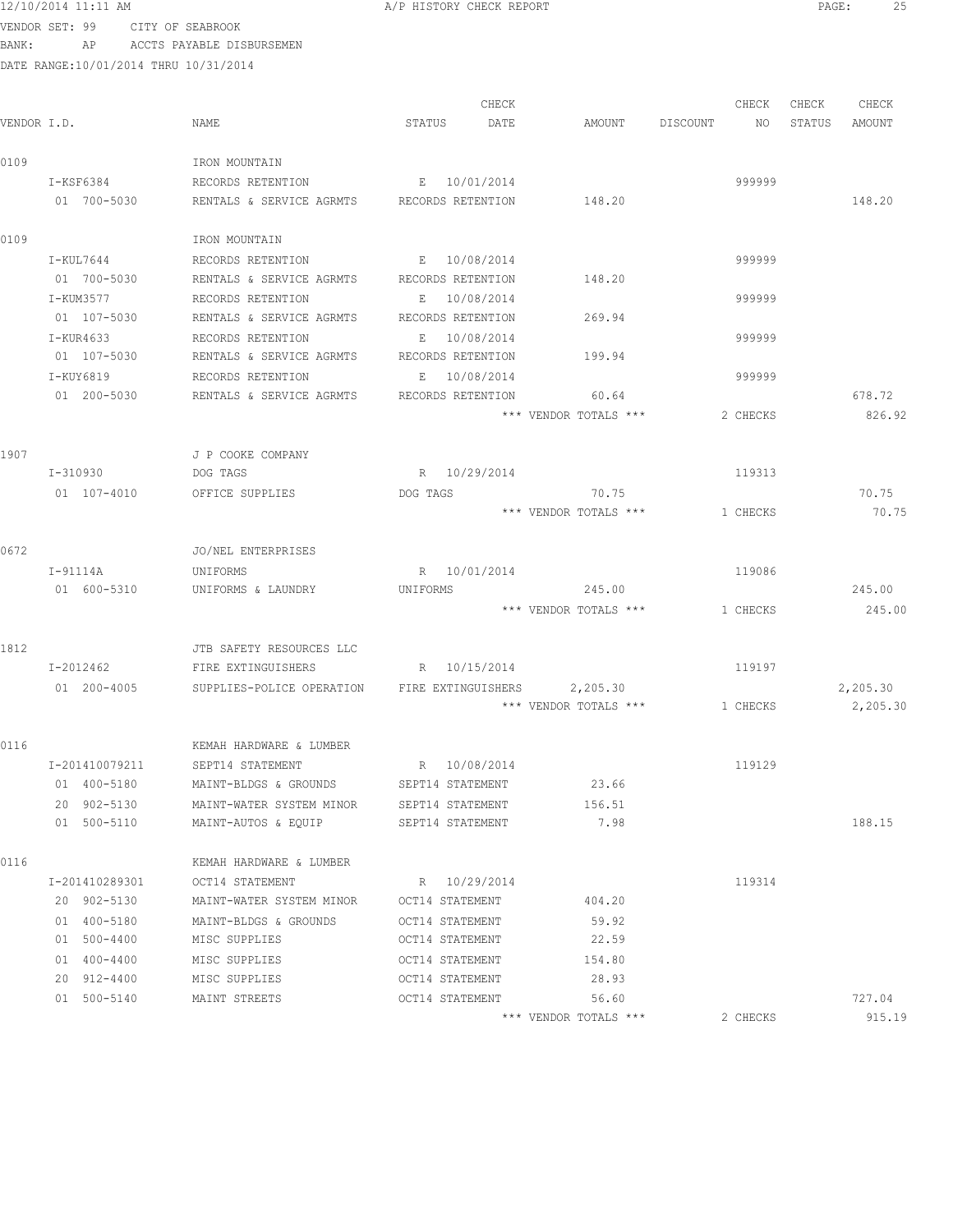|             | 12/10/2014 11:11 AM                   |                                         | A/P HISTORY CHECK REPORT                     |                       |                | 26<br>PAGE:      |
|-------------|---------------------------------------|-----------------------------------------|----------------------------------------------|-----------------------|----------------|------------------|
|             | VENDOR SET: 99                        | CITY OF SEABROOK                        |                                              |                       |                |                  |
| BANK:       | AP                                    | ACCTS PAYABLE DISBURSEMEN               |                                              |                       |                |                  |
|             | DATE RANGE:10/01/2014 THRU 10/31/2014 |                                         |                                              |                       |                |                  |
|             |                                       |                                         |                                              |                       |                |                  |
|             |                                       |                                         | CHECK                                        |                       | CHECK          | CHECK<br>CHECK   |
| VENDOR I.D. |                                       | NAME                                    | STATUS<br>DATE                               | AMOUNT                | DISCOUNT<br>NO | STATUS<br>AMOUNT |
| 1244        |                                       | KEMAH KOPIES                            |                                              |                       |                |                  |
|             | I-201410149240                        | ENVELOPES                               | R 10/15/2014                                 |                       | 119198         |                  |
|             | 01 400-4010                           | OFFICE SUPPLIES                         | ENVELOPES                                    | 231.93                |                | 231.93           |
|             |                                       |                                         |                                              | *** VENDOR TOTALS *** | 1 CHECKS       | 231.93           |
| 1978        |                                       | KENDRICK OIL COMPANY INC                |                                              |                       |                |                  |
|             | I-757239                              | FUEL                                    | R 10/08/2014                                 |                       | 119130         |                  |
|             | 01 107-4050                           | BULK PETROLEUM PURCHASES                | FUEL                                         | 5,395.45              |                | 5,395.45         |
|             |                                       |                                         |                                              |                       |                |                  |
| 1978        |                                       | KENDRICK OIL COMPANY INC                |                                              |                       |                |                  |
|             | I-745133                              | FUEL                                    | 10/15/2014<br>R                              |                       | 119199         |                  |
|             | 01 107-4050                           | BULK PETROLEUM PURCHASES                | FUEL                                         | 154.48                |                | 154.48           |
| 1978        |                                       | KENDRICK OIL COMPANY INC                |                                              |                       |                |                  |
|             | I-762877                              | FUEL                                    | R 10/29/2014                                 |                       | 119315         |                  |
|             | 01 107-4050                           | BULK PETROLEUM PURCHASES                | FUEL                                         | 6,513.39              |                | 6,513.39         |
|             |                                       |                                         |                                              | *** VENDOR TOTALS *** | 3 CHECKS       | 12,063.32        |
|             |                                       |                                         |                                              |                       |                |                  |
| 0120        |                                       | KROGER'S                                |                                              |                       |                |                  |
|             | I-092645<br>01 200-5465               | SUPPLIES<br>MISC EXPENSE                | E 10/29/2014<br>SUPPLIES                     | 42.40                 | 999999         |                  |
|             | 01 107-4010                           | OFFICE SUPPLIES                         | SUPPLIES                                     | 21.42                 |                | 63.82            |
|             |                                       |                                         |                                              | *** VENDOR TOTALS *** | 1 CHECKS       | 63.82            |
|             |                                       |                                         |                                              |                       |                |                  |
| 0984        |                                       | KWIK KAR OIL & LUBE                     |                                              |                       |                |                  |
|             | I-205287                              | 40014 EMISSIONS TESTING                 | R 10/08/2014                                 |                       | 119131         |                  |
|             | 01 500-5110                           | MAINT-AUTOS & EQUIP                     | 40014 EMISSIONS TEST 39.75                   |                       |                | 39.75            |
| 0984        |                                       | KWIK KAR OIL & LUBE                     |                                              |                       |                |                  |
|             | I-821891                              | EMISSIONS TEST                          | R 10/15/2014                                 |                       | 119201         |                  |
|             | 01 400-5110                           | MAINT-AUTOS & EQUIPMENT                 | EMISSIONS TEST                               | 39.75                 |                | 39.75            |
|             |                                       |                                         |                                              | *** VENDOR TOTALS *** | 2 CHECKS       | 79.50            |
|             |                                       |                                         |                                              |                       |                |                  |
| 1339        |                                       | LANGUAGE USA INC                        |                                              |                       |                |                  |
|             | I-852414<br>01 100-5195               | TRANSLATION SERVICE<br>ELECTION EXPENSE | R 10/15/2014<br>TRANSLATION SERVICE 3,633.28 |                       | 119202         | 3,633.28         |
|             |                                       |                                         |                                              | *** VENDOR TOTALS *** | 1 CHECKS       | 3,633.28         |
|             |                                       |                                         |                                              |                       |                |                  |
| 0125        |                                       | LANSDOWNE-MOODY CO, INC                 |                                              |                       |                |                  |
|             | I-IW85927                             | <b>BLADES</b>                           | R 10/01/2014                                 |                       | 119088         |                  |
|             | 01 400-5110                           | MAINT-AUTOS & EQUIPMENT                 | BLADES                                       | 101.94                |                | 101.94           |
| 0125        |                                       | LANSDOWNE-MOODY CO, INC                 |                                              |                       |                |                  |
|             | I-IW86453                             | PARTS                                   | R 10/15/2014                                 |                       | 119203         |                  |
|             | 01 400-5110                           | MAINT-AUTOS & EQUIPMENT                 | PARTS                                        | 14.57                 |                |                  |
|             | I-IW86585                             | PARTS                                   | R 10/15/2014                                 |                       | 119203         |                  |
|             | 01 400-5110                           | MAINT-AUTOS & EQUIPMENT                 | PARTS                                        | 77.37                 |                |                  |
|             | I-IW86797                             | PARTS                                   | R 10/15/2014                                 |                       | 119203         |                  |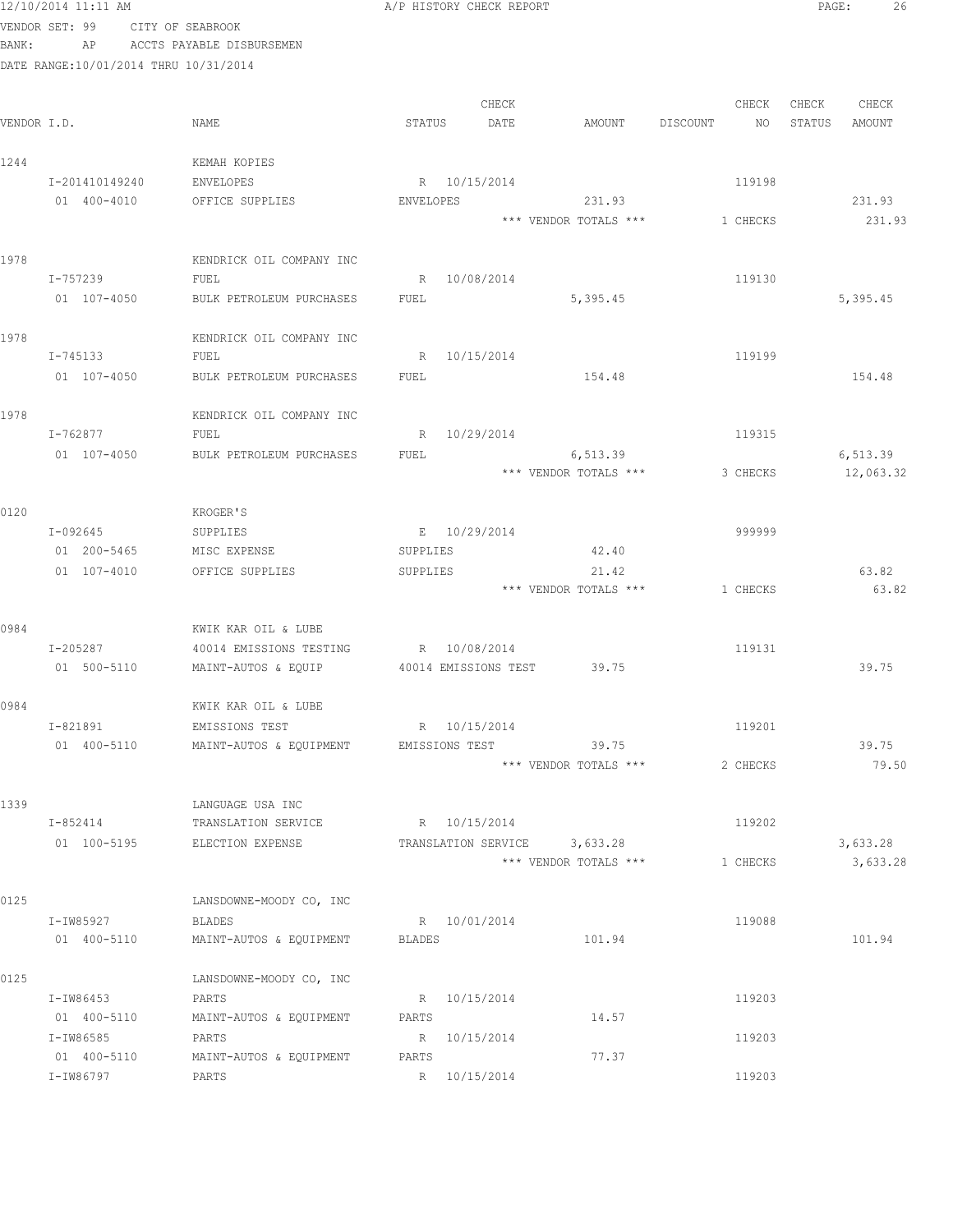### 12/10/2014 11:11 AM **Proved Allah Alexandric Allah Alexandric Check REPORT** PAGE: 27

VENDOR SET: 99 CITY OF SEABROOK BANK: AP ACCTS PAYABLE DISBURSEMEN

|             |                |                                  |           | CHECK        |                              |          | CHECK    | CHECK  | CHECK    |
|-------------|----------------|----------------------------------|-----------|--------------|------------------------------|----------|----------|--------|----------|
| VENDOR I.D. |                | NAME                             | STATUS    | DATE         | AMOUNT DISCOUNT              |          | NO       | STATUS | AMOUNT   |
| 0125        |                | LANSDOWNE-MOODY CO, INCONT       |           |              |                              |          |          |        |          |
|             | I-IW86797      | PARTS                            |           | R 10/15/2014 |                              |          | 119203   |        |          |
|             | 01 400-5110    | MAINT-AUTOS & EQUIPMENT PARTS    |           |              | 127.74                       |          |          |        |          |
|             | I-IW86798      | PARTS                            |           | R 10/15/2014 |                              |          | 119203   |        |          |
|             | 01 400-4150    | SMALL EQUIPMENT OR TOOLS         | PARTS     |              | 229.99                       |          |          |        |          |
|             | I-WW18069      | PARTS                            |           | R 10/15/2014 |                              |          | 119203   |        |          |
|             | 01 400-5110    | MAINT-AUTOS & EQUIPMENT          | PARTS     |              | 47.00                        |          |          |        | 496.67   |
|             |                |                                  |           |              | *** VENDOR TOTALS ***        |          | 2 CHECKS |        | 598.61   |
| 0417        |                | LAPORTE TIRE CENTER, INC         |           |              |                              |          |          |        |          |
|             | I-233944       | P4 TIRES                         |           | E 10/08/2014 |                              |          | 999999   |        |          |
|             | 01 200-5110    | MAINT-AUTOS & EQUIPMENT P4 TIRES |           |              | 708.92                       |          |          |        | 708.92   |
| 0417        |                | LAPORTE TIRE CENTER, INC         |           |              |                              |          |          |        |          |
|             | I-234190       | TIRES                            |           | E 10/22/2014 |                              |          | 999999   |        |          |
|             | 01 500-5110    | MAINT-AUTOS & EQUIP              | TIRES     |              | 756.28                       |          |          |        |          |
|             | I-234191       | TIRES                            |           | E 10/22/2014 |                              | 999999   |          |        |          |
|             | 01 400-5110    | MAINT-AUTOS & EQUIPMENT          | TIRES     |              | 704.80                       |          |          |        | 1,461.08 |
|             |                |                                  |           |              | *** VENDOR TOTALS ***        |          | 2 CHECKS |        | 2,170.00 |
| 2246        |                | JUAN LARA                        |           |              |                              |          |          |        |          |
|             | I-201410219271 | SAFETY BOOTS                     |           | R 10/22/2014 |                              | 119265   |          |        |          |
|             | 01 107-5295    | SAFETY COMMITTEE                 |           | SAFETY BOOTS | 100.00                       |          |          |        | 100.00   |
|             |                |                                  |           |              | *** VENDOR TOTALS ***        | 1 CHECKS |          |        | 100.00   |
| 1832        |                | KAREN LEMAY                      |           |              |                              |          |          |        |          |
|             | I-201410149252 | TRAVEL EXPENSES                  |           | E 10/15/2014 |                              | 999999   |          |        |          |
|             | 01 700-5300    | TRAINING & CONFERENCE            |           |              | TRAVEL EXPENSES 525.53       |          |          |        | 525.53   |
|             |                |                                  |           |              | *** VENDOR TOTALS ***        | 1 CHECKS |          |        | 525.53   |
| 0980        |                | LETCO GROUP, LLC                 |           |              |                              |          |          |        |          |
|             | I-2580675      | MULCH                            |           | R 10/15/2014 |                              |          | 119204   |        |          |
|             | 01 400-4095    | NURSERY SUPPLIES                 | MULCH     |              | 24.15                        |          |          |        | 24.15    |
|             |                |                                  |           |              | *** VENDOR TOTALS ***        | 1 CHECKS |          |        | 24.15    |
| 1523        |                | LLOYD GOSSELINK BLEVINS ROCHEL   |           |              |                              |          |          |        |          |
|             | I-97459346     | FRANCHISE AGREEMENT              |           | R 10/29/2014 |                              |          | 119317   |        |          |
|             | 01 107-5220    | PROF FEES-LEGAL                  |           |              | FRANCHISE AGREEMENT 1,979.00 |          |          |        | 1,979.00 |
|             |                |                                  |           |              | *** VENDOR TOTALS ***        |          | 1 CHECKS |        | 1,979.00 |
| 0783        |                | LOGIX COMMUNICATIONS             |           |              |                              |          |          |        |          |
|             | I-201410079212 | TELEPHONE                        |           | R 10/08/2014 |                              |          | 119132   |        |          |
|             | 01 107-5400    | TELEPHONE                        | TELEPHONE |              | 17.07                        |          |          |        | 17.07    |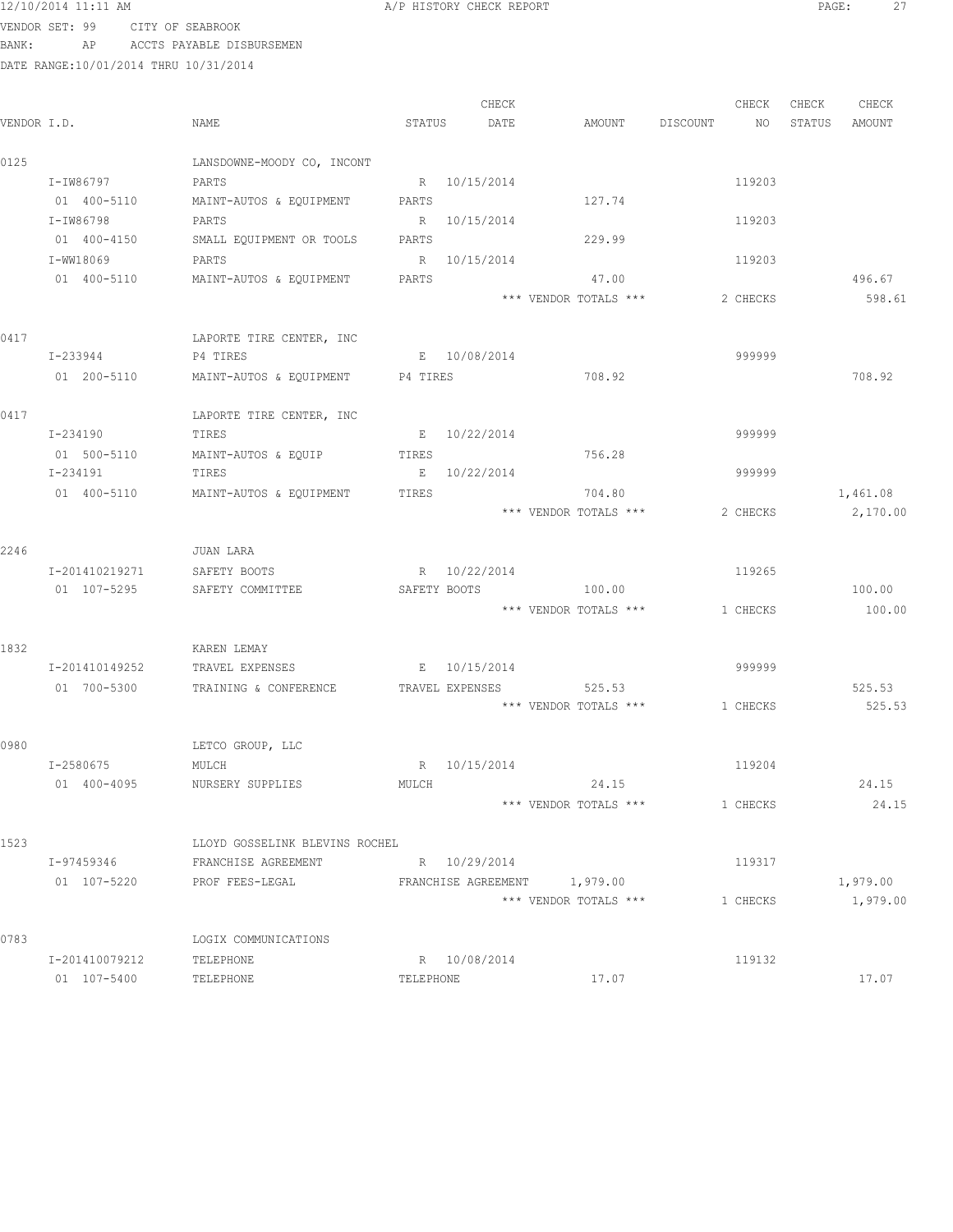|       | 12/10/2014 11:11 AM                   |                                                             | A/P HISTORY CHECK REPORT |       |                                |          |          | PAGE:  | 28       |
|-------|---------------------------------------|-------------------------------------------------------------|--------------------------|-------|--------------------------------|----------|----------|--------|----------|
|       | VENDOR SET: 99 CITY OF SEABROOK       |                                                             |                          |       |                                |          |          |        |          |
| BANK: |                                       | AP ACCTS PAYABLE DISBURSEMEN                                |                          |       |                                |          |          |        |          |
|       | DATE RANGE:10/01/2014 THRU 10/31/2014 |                                                             |                          |       |                                |          |          |        |          |
|       |                                       |                                                             |                          |       |                                |          |          |        |          |
|       |                                       |                                                             |                          | CHECK |                                |          | CHECK    | CHECK  | CHECK    |
|       | VENDOR I.D.                           | NAME                                                        | STATUS                   | DATE  | AMOUNT DISCOUNT                |          | NO       | STATUS | AMOUNT   |
|       |                                       |                                                             |                          |       |                                |          |          |        |          |
| 0783  |                                       | LOGIX COMMUNICATIONS                                        |                          |       |                                |          |          |        |          |
|       | I-201410219272                        | TELEPHONE                                                   | R 10/22/2014             |       |                                |          | 119266   |        |          |
|       | 01 107-5400                           | TELEPHONE                                                   | TELEPHONE                |       | 549.96                         |          |          |        | 549.96   |
|       |                                       |                                                             |                          |       | *** VENDOR TOTALS ***          |          | 2 CHECKS |        | 567.03   |
|       |                                       |                                                             |                          |       |                                |          |          |        |          |
| 2238  |                                       | LONE STAR DELIVERY & PROCESS                                |                          |       |                                |          |          |        |          |
|       | $I - 34176$                           | DELIVERY SERVICE                                            | R 10/22/2014             |       |                                |          | 119267   |        |          |
|       | 01 100-5195                           | ELECTION EXPENSE                                            | DELIVERY SERVICE         |       | 58.00                          |          |          |        | 58.00    |
|       |                                       |                                                             |                          |       | *** VENDOR TOTALS ***          | 1 CHECKS |          |        | 58.00    |
|       |                                       |                                                             |                          |       |                                |          |          |        |          |
| 1278  |                                       | LONE STAR UNIFORMS, INC.                                    |                          |       |                                |          |          |        |          |
|       | I-361922                              | UNIFORMS                                                    | E 10/01/2014             |       |                                |          | 999999   |        |          |
|       |                                       | 01  200-5310   UNIFORMS & LAUNDRY   UNIFORMS                |                          |       | 630.00                         |          |          |        |          |
|       | I-361932                              | UNIFORMS                                                    | E 10/01/2014             |       |                                |          | 999999   |        |          |
|       | 01 200-5310                           | UNIFORMS & LAUNDRY                                          | UNIFORMS                 |       | 32.85                          |          |          |        |          |
|       | I-362913                              | UNIFORMS                                                    | E 10/01/2014             |       |                                |          | 999999   |        |          |
|       | 01 200-5310                           | UNIFORMS & LAUNDRY                                          | UNIFORMS                 |       | 9.50                           |          |          |        |          |
|       | I-363505                              | UNIFORMS                                                    | E 10/01/2014             |       |                                |          | 999999   |        |          |
|       | 01 200-5310                           | UNIFORMS & LAUNDRY                                          | UNIFORMS                 |       | 1,680.45                       |          |          |        |          |
|       | I-363506                              | UNIFORMS                                                    | E 10/01/2014             |       |                                |          | 999999   |        |          |
|       | 01 200-5310                           | UNIFORMS & LAUNDRY                                          | UNIFORMS                 |       | 1,509.50                       |          |          |        | 3,862.30 |
|       |                                       |                                                             |                          |       | *** VENDOR TOTALS *** 1 CHECKS |          |          |        | 3,862.30 |
|       |                                       |                                                             |                          |       |                                |          |          |        |          |
| 0798  |                                       | MAILFINANCE                                                 |                          |       |                                |          |          |        |          |
|       | I-N4955259                            | POSTAGE METER LEASE                                         | E 10/22/2014             |       |                                |          | 999999   |        |          |
|       |                                       | 01  107-5030  RENTALS & SERVICE AGRMTS  POSTAGE METER LEASE |                          |       | 396.73                         |          |          |        | 396.73   |
|       |                                       |                                                             |                          |       | *** VENDOR TOTALS *** 1 CHECKS |          |          |        | 396.73   |
|       |                                       |                                                             |                          |       |                                |          |          |        |          |
| 0130  |                                       | MARBURGER'S                                                 |                          |       |                                |          |          |        |          |
|       | I-H5429                               | CORROSION X                                                 | R 10/08/2014             |       |                                |          | 119133   |        |          |
|       | 50 501-5503                           | MARINE PATROL                                               | CORROSION X              |       | 37.98                          |          |          |        | 37.98    |
|       |                                       |                                                             |                          |       | *** VENDOR TOTALS ***          | 1 CHECKS |          |        | 37.98    |
|       |                                       |                                                             |                          |       |                                |          |          |        |          |
| 1723  |                                       | JEREMY MAYES                                                |                          |       |                                |          |          |        |          |
|       | I-201410079213                        | SAFETY BOOTS                                                | R 10/08/2014             |       |                                |          | 119134   |        |          |
|       | 01 107-5295                           | SAFETY COMMITTEE                                            | SAFETY BOOTS             |       | 100.00                         |          |          |        | 100.00   |
|       |                                       |                                                             |                          |       | *** VENDOR TOTALS ***          | 1 CHECKS |          |        | 100.00   |
|       |                                       |                                                             |                          |       |                                |          |          |        |          |
| 2033  |                                       | MCC INNOVATIONS                                             |                          |       |                                |          |          |        |          |
|       | I-00005214                            | IMAGED PAGES                                                | R 10/08/2014             |       |                                |          | 119135   |        |          |
|       | 01 107-5190                           | CODIFICATION                                                | IMAGED PAGES             |       | 244.00                         |          |          |        | 244.00   |
|       |                                       |                                                             |                          |       | *** VENDOR TOTALS ***          | 1 CHECKS |          |        | 244.00   |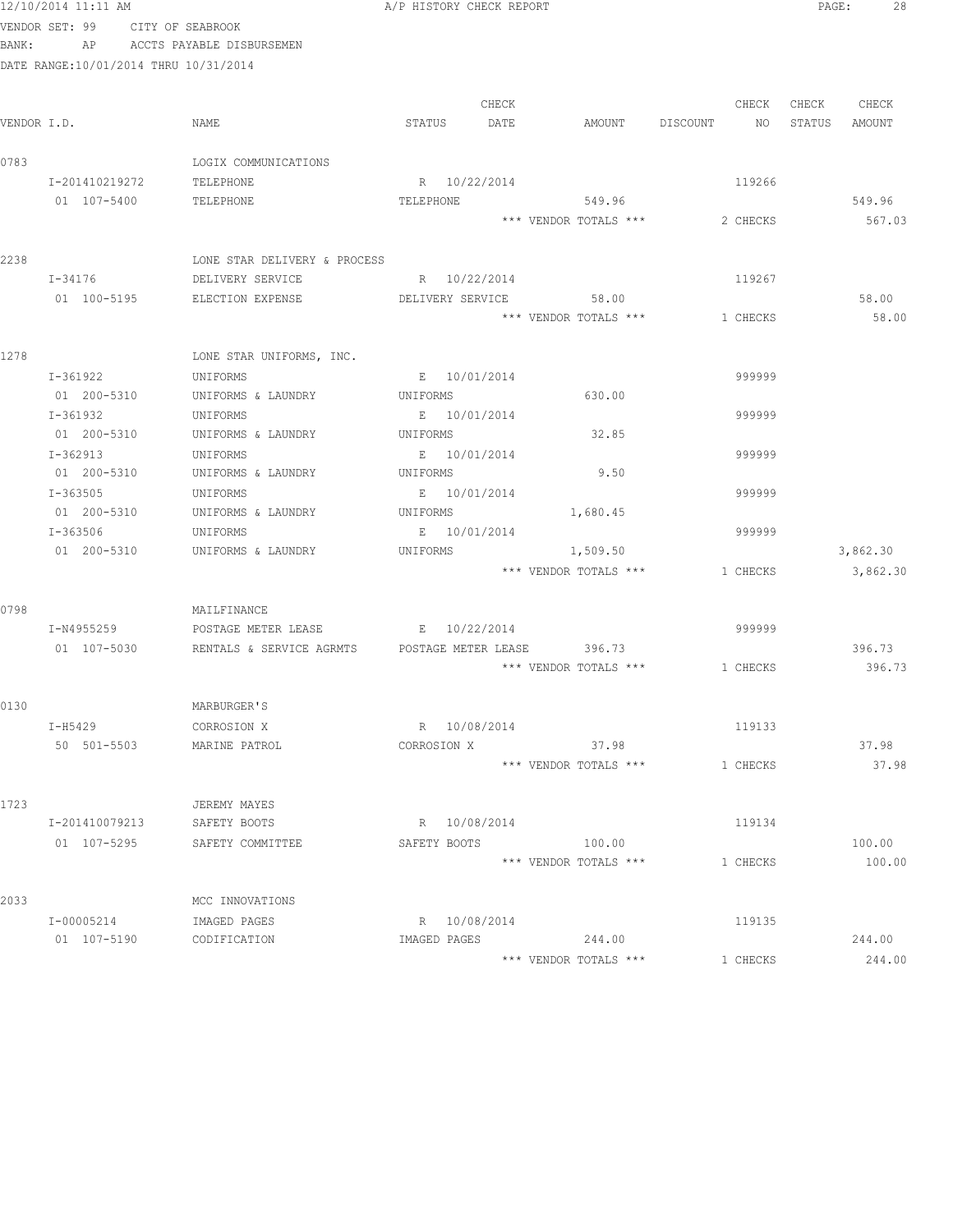| 12/10/2014 11:11 AM |    |                                       | A/P HISTORY CHECK REPORT |       |        |          |       | PAGE:  |        |
|---------------------|----|---------------------------------------|--------------------------|-------|--------|----------|-------|--------|--------|
| VENDOR SET: 99      |    | CITY OF SEABROOK                      |                          |       |        |          |       |        |        |
| BANK:               | ΑP | ACCTS PAYABLE DISBURSEMEN             |                          |       |        |          |       |        |        |
|                     |    | DATE RANGE:10/01/2014 THRU 10/31/2014 |                          |       |        |          |       |        |        |
|                     |    |                                       |                          | CHECK |        |          | CHECK | CHECK  | CHECK  |
| VENDOR I.D.         |    | NAME                                  | STATUS                   | DATE  | AMOUNT | DISCOUNT | NO.   | STATUS | AMOUNT |

| VENDOR I.D. |                | NAME                                              | STATUS<br>DATE        | AMOUNT                     | DISCOUNT<br>NO. | STATUS<br>AMOUNT |
|-------------|----------------|---------------------------------------------------|-----------------------|----------------------------|-----------------|------------------|
| 2145        |                | MEN IN BLACK PEST CONTROL INC                     |                       |                            |                 |                  |
|             | I-13748        | PEST CONTROL                                      | R 10/15/2014          |                            | 119205          |                  |
|             | 41 410-5180    | MAINT-BLDG AND GROUNDS PEST CONTROL               |                       | 95.00                      |                 | 95.00            |
|             |                |                                                   |                       | *** VENDOR TOTALS ***      | 1 CHECKS        | 95.00            |
| 2411        |                | METRO CITY CONSTRUCTION LP                        |                       |                            |                 |                  |
|             | I-201410149241 | SEASCAPE PAVING                                   | R 10/15/2014          |                            | 119206          |                  |
|             | 30 300-6115    | Sewer Projects Various                            | SEASCAPE PAVING       | 1,449.35                   |                 |                  |
|             | 30 300-6116    | VARIOUS WATER PROJECTS                            | SEASCAPE PAVING       | 14,114.00                  |                 |                  |
|             | 01 500-6065    | VARIOUS STREET PROJECTS                           | SEASCAPE PAVING       | 47,288.09                  |                 |                  |
|             | 01 001-1005    | ACCTS PAYABLE/RETAINAGE                           | SEASCAPE PAVING       | 3,142.57CR                 |                 | 59,708.87        |
|             |                |                                                   |                       | *** VENDOR TOTALS ***      | 1 CHECKS        | 59,708.87        |
| 0490        |                | MID-AMERICAN RESEARCH                             |                       |                            |                 |                  |
|             | I-0535466IN    | SUPER ZYME                                        | E 10/29/2014          |                            | 999999          |                  |
|             | 20 912-5280    | CHEMICAL SUPPLIES                                 | SUPER ZYME            | 183.33                     |                 | 183.33           |
|             |                |                                                   |                       | *** VENDOR TOTALS ***      | 1 CHECKS        | 183.33           |
|             |                | CARLOS D MARTINEZ                                 |                       |                            |                 |                  |
|             | I-201409309184 | REPLACEMENT                                       | R 10/01/2014          |                            | 119071          |                  |
|             | 01 100-9520    | OTHER REVENUE                                     |                       | CARLOS D MARTINEZ:RE 36.00 |                 | 36.00            |
|             |                | CITY OF TEXAS CITY                                |                       |                            |                 |                  |
|             | I-201409309188 | TLETS TRAIN                                       | R 10/01/2014          |                            | 119073          |                  |
|             | 01 103-5300    | TRAINING & CONFERENCE CITY OF TEXAS CITY: T       |                       | 20.00                      |                 | 20.00            |
|             |                | KELSEY BERKENPAS                                  |                       |                            |                 |                  |
|             | I-201409309192 | REFUND                                            | R 10/01/2014          |                            | 119087          |                  |
|             | 41 041-1525    | DEPOSITS - CAROTHER'S KELSEY BERKENPAS:REF 500.00 |                       |                            |                 | 500.00           |
|             |                | MELISSA MORRIS                                    |                       |                            |                 |                  |
|             | I-201409309193 | REFUND                                            | 10/01/2014<br>V       |                            | 119089          | 566.00           |
|             |                | MELISSA MORRIS                                    | UNPOST                |                            |                 |                  |
|             | M-CHECK        | MELISSA MORRIS                                    | UNPOST V 10/02/2014   |                            | 119089          | 566.00CR         |
| $1\,$       |                | REBECCA COLLINS                                   |                       |                            |                 |                  |
|             | I-201409309194 | REFUND                                            | R 10/01/2014          |                            | 119091          |                  |
|             | 01 100-9520    | OTHER REVENUE                                     | REBECCA COLLINS: REFU | 100.00                     |                 |                  |
|             | 01 100-8640    | LICENSES & PERMITS                                | REBECCA COLLINS: REFU | 50.00                      |                 | 150.00           |
|             |                | MELISSA MORRIS                                    |                       |                            |                 |                  |
|             | I-201410029197 | REFUND                                            | R 10/02/2014          |                            | 119101          |                  |
|             | 01 001-1011    | BAIL BONDS PAYABLE                                | MELISSA MORRIS: REFUN | 566.00                     |                 | 566.00           |

PAGE: 29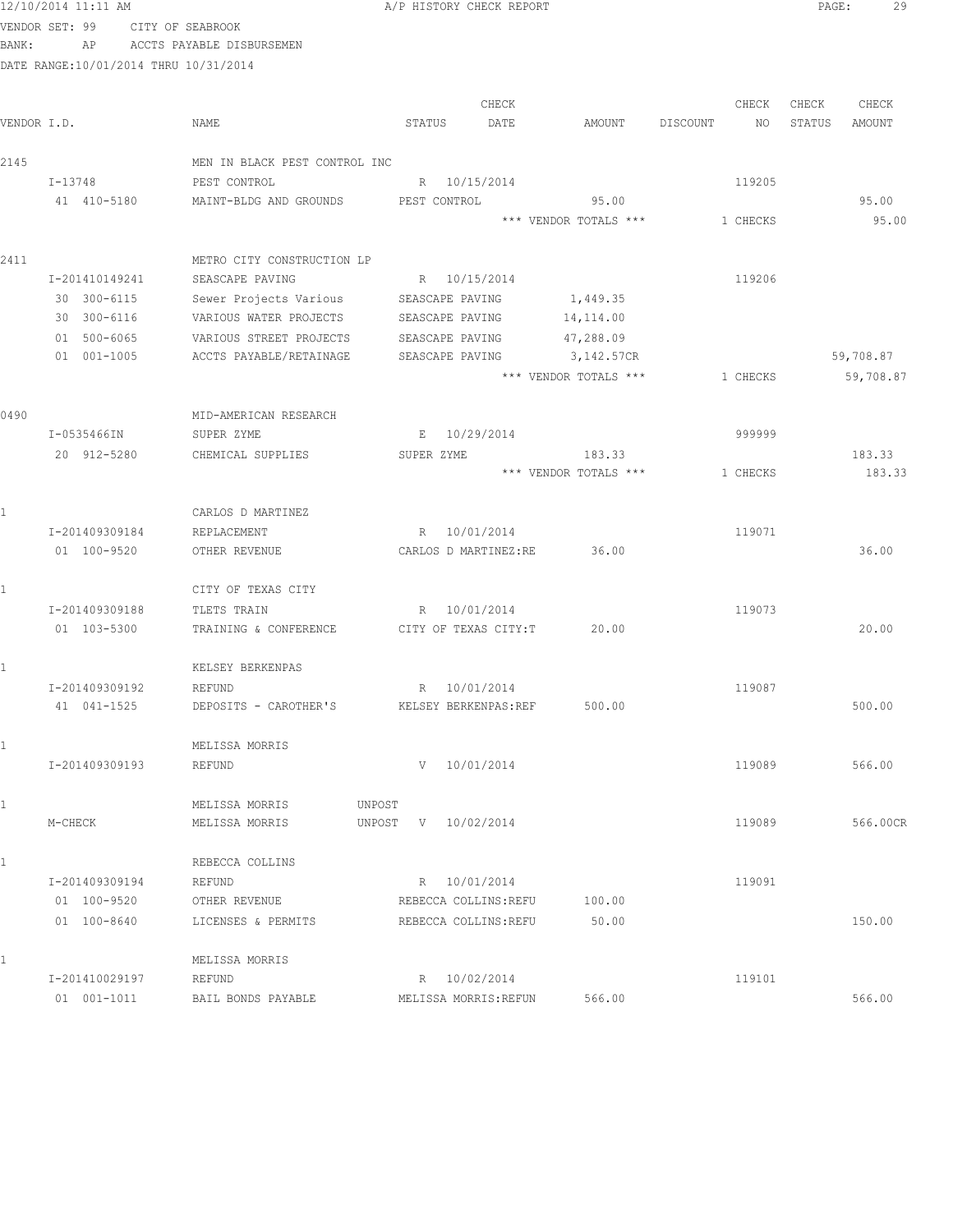VENDOR SET: 99 CITY OF SEABROOK BANK: AP ACCTS PAYABLE DISBURSEMEN

| VENDOR I.D.       | NAME                     | CHECK<br>DATE<br>STATUS | AMOUNT | CHECK<br>DISCOUNT<br>NO. | CHECK<br>STATUS | CHECK<br>AMOUNT |
|-------------------|--------------------------|-------------------------|--------|--------------------------|-----------------|-----------------|
|                   | ALICIA WILSON            |                         |        |                          |                 |                 |
| I-201410079220    | REFUND                   | 10/08/2014<br>R         |        | 119106                   |                 |                 |
| 01 001-1011       | BAIL BONDS PAYABLE       | ALICIA WILSON: REFUND   | 966.00 |                          |                 | 966.00          |
|                   | BAY AREA HOUSTON BALLET  |                         |        |                          |                 |                 |
| I-201410079201    | REFUND                   | R 10/08/2014            |        | 119110                   |                 |                 |
| 01 001-1525       | COMMUNITY HOUSE DEPOSITS | BAY AREA HOUSTON BAL    | 50.00  |                          |                 | 50.00           |
|                   | RICHARD L GRUEN          |                         |        |                          |                 |                 |
| I-201410079203    | REFUND                   | R 10/08/2014            |        | 119144                   |                 |                 |
| 01 100-3300       | MAYOR & COUNCIL FEES     | RICHARD L GRUEN: REFU   | 150.00 |                          |                 | 150.00          |
|                   | TIFFANY LOYD             |                         |        |                          |                 |                 |
| I-201410079221    | REFUND                   | R 10/08/2014            |        | 119157                   |                 |                 |
| 41 041-1525       | DEPOSITS - CAROTHER'S    | TIFFANY LOYD: REFUND    | 500.00 |                          |                 | 500.00          |
|                   | ARS PLUMBING-SOUTH       |                         |        |                          |                 |                 |
| I-000201410149228 | BP REFUND                | R 10/15/2014            |        | 119167                   |                 |                 |
| 01 100-8640       | LICENSES & PERMITS       | 1400735                 | 35.00  |                          |                 | 35.00           |
|                   | COURTNEY KNIGHTSTEP      |                         |        |                          |                 |                 |
| I-201410149248    | REFUND                   | R 10/15/2014            |        | 119184                   |                 |                 |
| 01 001-1011       | BAIL BONDS PAYABLE       | COURTNEY KNIGHTSTEP:    | 425.00 |                          |                 | 425.00          |
|                   | GINGER WILSON            |                         |        |                          |                 |                 |
| I-201410149250    | REFUND                   | 10/15/2014<br>R         |        | 119187                   |                 |                 |
| 01 001-1011       | BAIL BONDS PAYABLE       | GINGER WILSON: REFUND   | 400.00 |                          |                 | 400.00          |
|                   | HELEN WHITEHOUSE         |                         |        |                          |                 |                 |
| I-201410149238    | REFUND                   | 10/15/2014<br>R         |        | 119195                   |                 |                 |
| 41 041-1525       | DEPOSITS - CAROTHER'S    | HELEN WHITEHOUSE:REF    | 500.00 |                          |                 | 500.00          |
|                   | KRISTEN PLOTTS           |                         |        |                          |                 |                 |
| I-201410149249    | REFUND                   | R 10/15/2014            |        | 119200                   |                 |                 |
| 01 001-1011       | BAIL BONDS PAYABLE       | KRISTEN PLOTTS: REFUN   | 225.00 |                          |                 | 225.00          |
|                   | AMRO FARAG               |                         |        |                          |                 |                 |
| I-201410219278    | REFUND                   | R 10/22/2014            |        | 119229                   |                 |                 |
| 01 001-1011       | BAIL BONDS PAYABLE       | AMRO FARAG: REFUND      | 400.00 |                          |                 | 400.00          |
|                   | COURTNEY KNIGHTSTEP      |                         |        |                          |                 |                 |
| I-201410219277    | REFUND                   | R 10/22/2014            |        | 119251                   |                 |                 |
| 01 001-1011       | BAIL BONDS PAYABLE       | COURTNEY KNIGHTSTEP:    | 166.00 |                          |                 | 166.00          |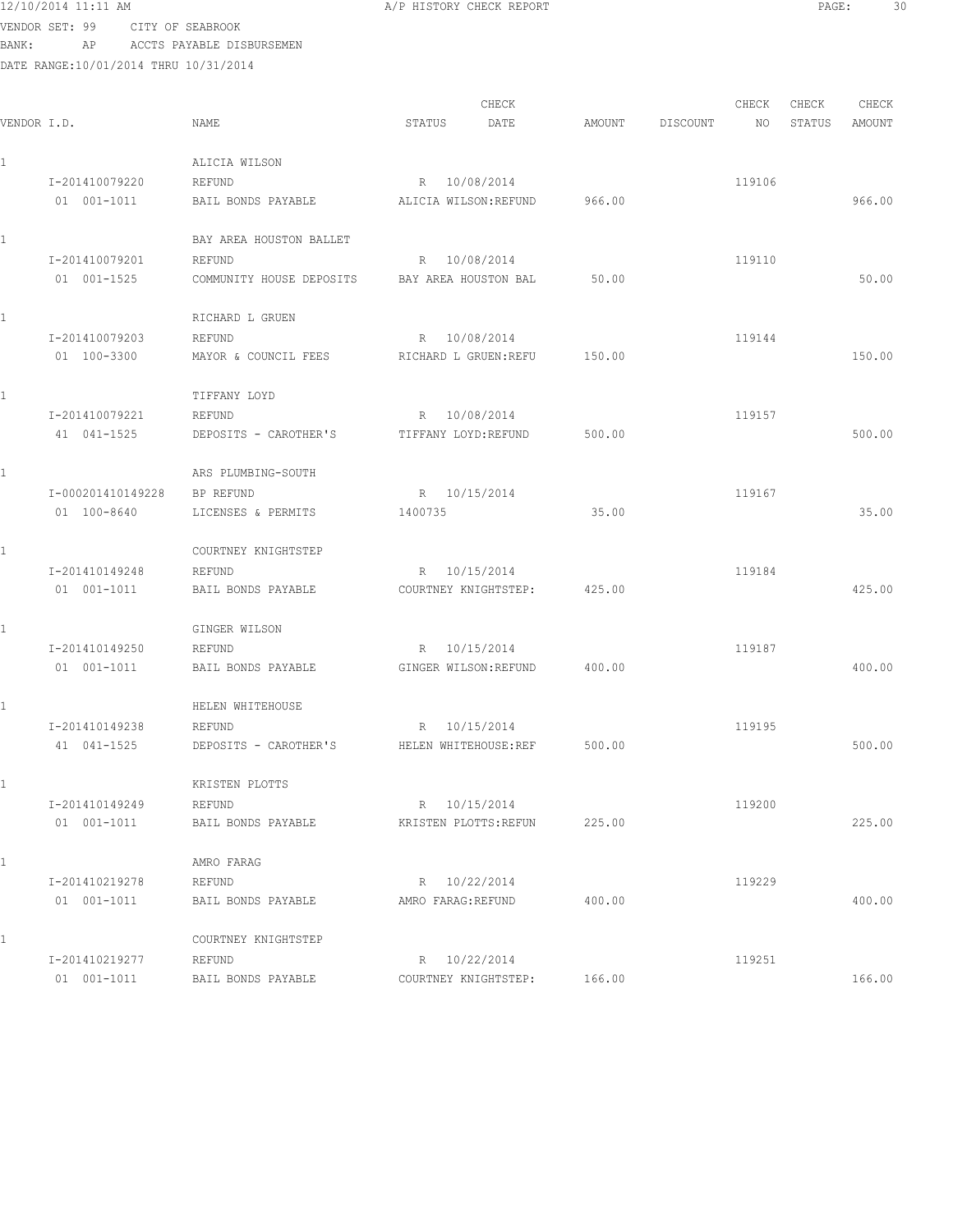VENDOR SET: 99 CITY OF SEABROOK BANK: AP ACCTS PAYABLE DISBURSEMEN

| VENDOR I.D. |                | NAME                         | STATUS                | CHECK<br>DATE              | AMOUNT                          | DISCOUNT | CHECK<br>NO | CHECK<br>STATUS | CHECK<br>AMOUNT  |
|-------------|----------------|------------------------------|-----------------------|----------------------------|---------------------------------|----------|-------------|-----------------|------------------|
|             |                | TMRS ANNUAL TRAINING SEMINAR |                       |                            |                                 |          |             |                 |                  |
|             | I-201410239280 | R                            | R 10/23/2014          |                            |                                 |          | 119286      |                 |                  |
|             | 01 102-5300    | TRAINING & CONFERENCE        | TMRS: REGISTRATION    |                            | 125.00                          |          |             |                 | 125.00           |
| ı           |                | ANDREA HALSTEAD              |                       |                            |                                 |          |             |                 |                  |
|             | I-201410289286 | REFUND                       | R 10/29/2014          |                            |                                 |          | 119291      |                 |                  |
|             | 41 041-1525    | DEPOSITS - CAROTHER'S        | ANDREA HALSTEAD: REFU |                            | 500.00                          |          |             |                 | 500.00           |
| 1.          |                | BIKE AROUND THE BAY          |                       |                            |                                 |          |             |                 |                  |
|             | I-201410289287 | REFUND                       | R 10/29/2014          |                            |                                 |          | 119293      |                 |                  |
|             | 01 001-1525    | COMMUNITY HOUSE DEPOSITS     | BIKE AROUND THE BAY:  |                            | 450.00                          |          |             |                 | 450.00           |
| 1           |                | DARRELL MATTHEWS             |                       |                            |                                 |          |             |                 |                  |
|             | I-201410289295 | REFUND                       | R 10/29/2014          |                            |                                 |          | 119301      |                 |                  |
|             | 01 001-1525    | COMMUNITY HOUSE DEPOSITS     | DARRELL MATTHEWS:REF  |                            | 50.00                           |          |             |                 | 50.00            |
|             |                | DELTA KAPPA GAMMA THETA ZETA |                       |                            |                                 |          |             |                 |                  |
|             | I-201410289296 | R                            | R 10/29/2014          |                            |                                 |          | 119302      |                 |                  |
|             | 01 001-1525    | COMMUNITY HOUSE DEPOSITS     | DELTA KAPPA GAMMA TH  |                            | 50.00                           |          |             |                 | 50.00            |
|             |                | LARRY N EDMONSON             |                       |                            |                                 |          |             |                 |                  |
|             | I-201410289302 | REFUND                       | R 10/29/2014          |                            |                                 |          | 119316      |                 |                  |
|             | 41 041-1525    | DEPOSITS - CAROTHER'S        | LARRY N EDMONSON: REF |                            | 500.00                          |          |             |                 | 500.00           |
|             |                | MELISSA A GARZA              |                       |                            |                                 |          |             |                 |                  |
|             | I-201410289303 | REFUND                       | R 10/29/2014          |                            |                                 |          | 119318      |                 |                  |
|             | 41 041-1525    | DEPOSITS - CAROTHER'S        | MELISSA A GARZA:REFU  |                            | 500.00                          |          |             |                 | 500.00           |
| ı           |                | MICHAEL HAYDEN               |                       |                            |                                 |          |             |                 |                  |
|             | I-201410289305 | REFUND                       | R 10/29/2014          |                            |                                 |          | 119319      |                 |                  |
|             | 01 001-1525    | COMMUNITY HOUSE DEPOSITS     | MICHAEL HAYDEN:REFUN  |                            | 100.00                          |          |             |                 | 100.00           |
|             |                | MONICA GIBBS                 |                       |                            |                                 |          |             |                 |                  |
|             | I-201410289304 | REFUND                       | R 10/29/2014          |                            |                                 |          | 119320      |                 |                  |
|             | 01 001-1525    | COMMUNITY HOUSE DEPOSITS     |                       | MONICA GIBBS: REFUND 50.00 |                                 |          |             |                 | 50.00            |
|             |                |                              |                       |                            | *** VENDOR TOTALS ***           |          | 25 CHECKS   |                 | 7,414.00         |
| 1209        |                | NAPIER WIPERS AND RAGS       |                       |                            |                                 |          |             |                 |                  |
|             | I-2260         | RAGS                         | R 10/01/2014          |                            |                                 |          | 119090      |                 |                  |
|             | 20 912-5120    | MAINT-SEWER SYSTEM MINOR     | RAGS                  |                            | 440.00<br>*** VENDOR TOTALS *** |          | 1 CHECKS    |                 | 440.00<br>440.00 |
|             |                |                              |                       |                            |                                 |          |             |                 |                  |
| 0425        |                | NATIONAL FIRE                |                       |                            |                                 |          |             |                 |                  |
|             | I-201410289306 | MEMBERSHIP RENEWAL           | R 10/29/2014          |                            |                                 |          | 119321      |                 |                  |
|             | 01 600-5020    | DUES & SUBSCRIPTIONS         | MEMBERSHIP RENEWAL    |                            | 165.00                          |          |             |                 | 165.00           |
|             |                |                              |                       |                            | *** VENDOR TOTALS ***           |          | 1 CHECKS    |                 | 165.00           |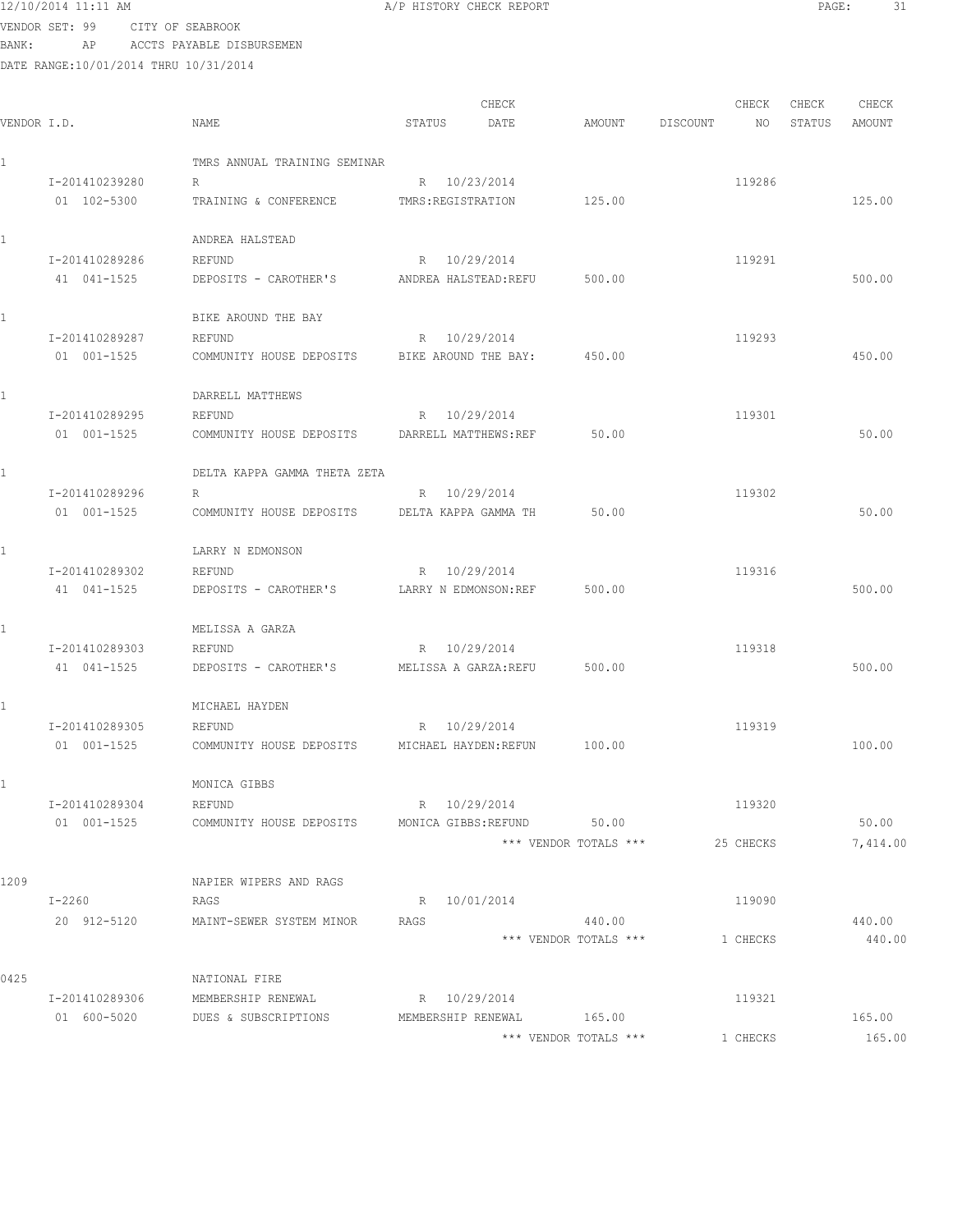| 12/10/2014 11<br>$11:11$ AM | CHECK REPORT<br>HISTORY<br>CHECK REPORT | $\sim$<br>PAGE<br>ے ب |  |
|-----------------------------|-----------------------------------------|-----------------------|--|
|                             |                                         |                       |  |

|             |                   |                                        |                      | CHECK |                       |          | CHECK    | CHECK  | CHECK    |
|-------------|-------------------|----------------------------------------|----------------------|-------|-----------------------|----------|----------|--------|----------|
| VENDOR I.D. |                   | NAME                                   | STATUS               | DATE  | AMOUNT                | DISCOUNT | NO       | STATUS | AMOUNT   |
| 2005        |                   | NEOPOST USA INC                        |                      |       |                       |          |          |        |          |
|             | I-14413040        | POSTAGE METER INK                      | E 10/29/2014         |       |                       |          | 999999   |        |          |
|             | 01 107-4010       | OFFICE SUPPLIES                        | POSTAGE METER INK    |       | 223.99                |          |          |        |          |
|             | I-14413055        | POSTAGE METER SEALING KIT E 10/29/2014 |                      |       |                       |          | 999999   |        |          |
|             | 01 107-4010       | OFFICE SUPPLIES                        | POSTAGE METER SEALIN |       | 60.99                 |          |          |        | 284.98   |
|             |                   |                                        |                      |       | *** VENDOR TOTALS *** |          | 1 CHECKS |        | 284.98   |
| 0740        |                   | O'REILLY AUTO PARTS                    |                      |       |                       |          |          |        |          |
|             | I-201410079214    | PARTS                                  | R 10/08/2014         |       |                       |          | 119136   |        |          |
|             | 01 400-5110       | MAINT-AUTOS & EQUIPMENT                | PARTS                |       | 349.67                |          |          |        |          |
|             | 01 200-5110       | MAINT-AUTOS & EQUIPMENT                | PARTS                |       | 19.99                 |          |          |        |          |
|             | 01 500-5110       | MAINT-AUTOS & EQUIP                    | PARTS                |       | 30.96                 |          |          |        |          |
|             | 20 902-5110       | MAINT-AUTOS & EQUIPMENT                | PARTS                |       | 45.20                 |          |          |        | 445.82   |
|             |                   |                                        |                      |       | *** VENDOR TOTALS *** |          | 1 CHECKS |        | 445.82   |
| 0147        |                   | OFFICE DEPOT CARD PLAN                 |                      |       |                       |          |          |        |          |
|             | I-730988141001    | OFFICE SUPPLIES                        | R 10/08/2014         |       |                       |          | 119137   |        |          |
|             | 01 200-4010       | OFFICE SUPPLIES                        | OFFICE SUPPLIES      |       | 306.86                |          |          |        |          |
|             | I-730988263001    | OFFICE SUPPLIES                        | R 10/08/2014         |       |                       |          | 119137   |        |          |
|             | 01 200-4010       | OFFICE SUPPLIES                        | OFFICE SUPPLIES      |       | 2.49                  |          |          |        |          |
|             | I-730988264001    | OFFICE SUPPLIES                        | R 10/08/2014         |       |                       |          | 119137   |        |          |
|             | 01 200-4010       | OFFICE SUPPLIES                        | OFFICE SUPPLIES      |       | 7.99                  |          |          |        | 317.34   |
| 0147        |                   | OFFICE DEPOT CARD PLAN                 |                      |       |                       |          |          |        |          |
|             | I-1721338140      | OFFICE SUPPLIES                        | R 10/29/2014         |       |                       |          | 119322   |        |          |
|             | 01 200-4010       | OFFICE SUPPLIES                        | OFFICE SUPPLIES      |       | 168.15                |          |          |        | 168.15   |
|             |                   |                                        |                      |       | *** VENDOR TOTALS *** |          | 2 CHECKS |        | 485.49   |
| 1196        |                   | OFFICE OF AG CHILD S UNIT              |                      |       |                       |          |          |        |          |
|             | I-RA 201410079222 | CHILD SUPPORT                          | $D = 10/07/2014$     |       |                       |          | 000000   |        |          |
|             | 01 001-1032       | OTHER PAYROLL DEDUCTIONS CHILD SUPPORT |                      |       | 138.46                |          |          |        | 138.46   |
| 1196        |                   | OFFICE OF AG CHILD S UNIT              |                      |       |                       |          |          |        |          |
|             | I-RA 201410219279 | CHILD SUPPORT                          | D 10/21/2014         |       |                       |          | 000000   |        |          |
|             | 01 001-1032       | OTHER PAYROLL DEDUCTIONS               | CHILD SUPPORT        |       | 138.46                |          |          |        | 138.46   |
|             |                   |                                        |                      |       | *** VENDOR TOTALS *** |          | 2 CHECKS |        | 276.92   |
| 2429        |                   | OFFICE TEAM                            |                      |       |                       |          |          |        |          |
|             | I-41374412        | VIVIANA ELIZALDE                       | R 10/08/2014         |       |                       |          | 119138   |        |          |
|             | 01 600-3016       | TEMPORARY SERVICES                     | VIVIANA ELIZALDE     |       | 1,046.78              |          |          |        | 1,046.78 |
| 2429        |                   | OFFICE TEAM                            |                      |       |                       |          |          |        |          |
|             | I-41426801        | VIVIANA ELIZALDE                       | R 10/15/2014         |       |                       |          | 119207   |        |          |
|             | 01 600-3016       | TEMPORARY SERVICES                     | VIVIANA ELIZALDE     |       | 1,052.67              |          |          |        | 1,052.67 |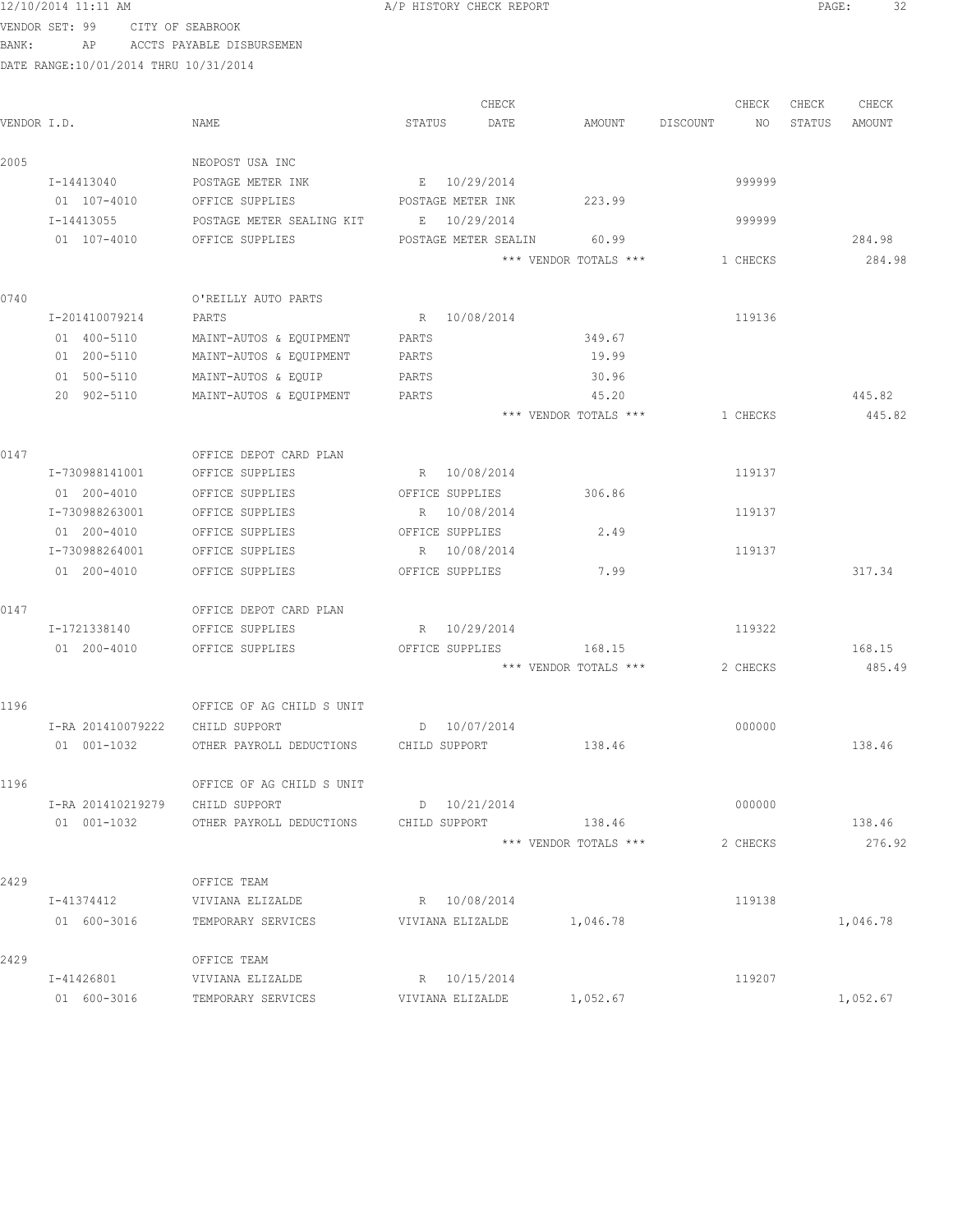|             | 12/10/2014 11:11 AM                   |                                         | A/P HISTORY CHECK REPORT   |                                |                   | PAGE:<br>33      |
|-------------|---------------------------------------|-----------------------------------------|----------------------------|--------------------------------|-------------------|------------------|
|             | VENDOR SET: 99                        | CITY OF SEABROOK                        |                            |                                |                   |                  |
| BANK:       | AP                                    | ACCTS PAYABLE DISBURSEMEN               |                            |                                |                   |                  |
|             | DATE RANGE:10/01/2014 THRU 10/31/2014 |                                         |                            |                                |                   |                  |
|             |                                       |                                         | CHECK                      |                                | CHECK             | CHECK<br>CHECK   |
| VENDOR I.D. |                                       | NAME                                    | STATUS<br>DATE             | AMOUNT                         | DISCOUNT<br>NO 11 | STATUS<br>AMOUNT |
| 2429        |                                       | OFFICE TEAM                             |                            |                                |                   |                  |
|             | I-41476723                            | VIVIANA ELIZALDE                        | R 10/22/2014               |                                | 119268            |                  |
|             | 01 600-3016                           | TEMPORARY SERVICES                      | VIVIANA ELIZALDE           | 840.72                         |                   | 840.72           |
| 2429        |                                       | OFFICE TEAM                             |                            |                                |                   |                  |
|             | I-41529728                            | VIVIANA ELZALDE                         | R 10/29/2014               |                                | 119323            |                  |
|             | 01 600-3016                           | TEMPORARY SERVICES                      |                            | VIVIANA ELZALDE 1,047.18       |                   | 1,047.18         |
|             |                                       |                                         |                            | *** VENDOR TOTALS ***          | 4 CHECKS          | 3,987.35         |
| 2227        |                                       | OFFSHORE THUNDER PRODUCTIONS            |                            |                                |                   |                  |
|             | I-0020187                             | 2015 TX OUTLAW CHALLENGE                | R 10/15/2014               |                                | 119208            |                  |
|             | 15 150-5466                           | EVENTS                                  |                            | 2015 TX OUTLAW CHALL 20,000.00 |                   | 20,000.00        |
|             |                                       |                                         |                            | *** VENDOR TOTALS ***          | 1 CHECKS          | 20,000.00        |
| 1336        |                                       | OMI INDUSTRIES                          |                            |                                |                   |                  |
|             | I-390383                              | MUNI                                    | R 10/29/2014               |                                | 119324            |                  |
|             | 20 912-5280                           | CHEMICAL SUPPLIES                       | MUNI                       | 1,296.98                       |                   | 1,296.98         |
|             |                                       |                                         |                            | *** VENDOR TOTALS ***          | 1 CHECKS          | 1,296.98         |
| 1102        |                                       | OMNIBASE SERVICES OF TEXAS              |                            |                                |                   |                  |
|             | I-0BS143001334                        | JULY-SEPT14 REPORT                      | R 10/08/2014               |                                | 119139            |                  |
|             | 01 001-1204                           | OMNI FEES PAYABLE                       | JULY-SEPT14 REPORT         | 265.65                         |                   | 265.65           |
|             |                                       |                                         |                            | *** VENDOR TOTALS ***          | 1 CHECKS          | 265.65           |
| 2424        |                                       | OPTUM BANK                              |                            |                                |                   |                  |
|             | I-HS 201410079222                     | EMPLOYEE DEDUCTIONS TO HSA R 10/08/2014 |                            |                                | 119140            |                  |
|             | $01 001 - 1023$                       | HSA PAYABLE                             | EMPLOYEE DEDUCTIONS 294.41 |                                |                   | 294.41           |
| 2424        |                                       | OPTUM BANK                              |                            |                                |                   |                  |
|             | I-HS 201410219279                     | EMPLOYEE DEDUCTIONS TO HSA R 10/22/2014 |                            |                                | 119269            |                  |
|             | 01 001-1023                           | HSA PAYABLE                             |                            | EMPLOYEE DEDUCTIONS 294.41     |                   | 294.41           |
|             |                                       |                                         |                            | *** VENDOR TOTALS ***          | 2 CHECKS          | 588.82           |
| 2012        |                                       | OVIVO USA LLC                           |                            |                                |                   |                  |
|             | I-8464318                             | SEALS                                   | E 10/29/2014               |                                | 999999            |                  |
|             | 20 912-5120                           | MAINT-SEWER SYSTEM MINOR                | SEALS                      | 1,090.28                       |                   | 1,090.28         |
|             |                                       |                                         |                            | *** VENDOR TOTALS ***          | 1 CHECKS          | 1,090.28         |
| 1289        |                                       | OZARKA                                  |                            |                                |                   |                  |
|             | I-14I0115909111                       | BOTTLED WATER                           | R 10/08/2014               |                                | 119141            |                  |
|             | 01 200-5465                           | MISC EXPENSE                            | BOTTLED WATER              | 46.73                          |                   | 46.73            |
| 1289        |                                       | OZARKA                                  |                            |                                |                   |                  |
|             | I-04J0121950364                       | BOTTLE WATER                            | R 10/22/2014               |                                | 119270            |                  |
|             | 01 107-5465 MISC EXPENSE              |                                         |                            | BOTTLE WATER 99.00             |                   | 99.00            |
|             |                                       |                                         |                            | *** VENDOR TOTALS ***          | 2 CHECKS          | 145.73           |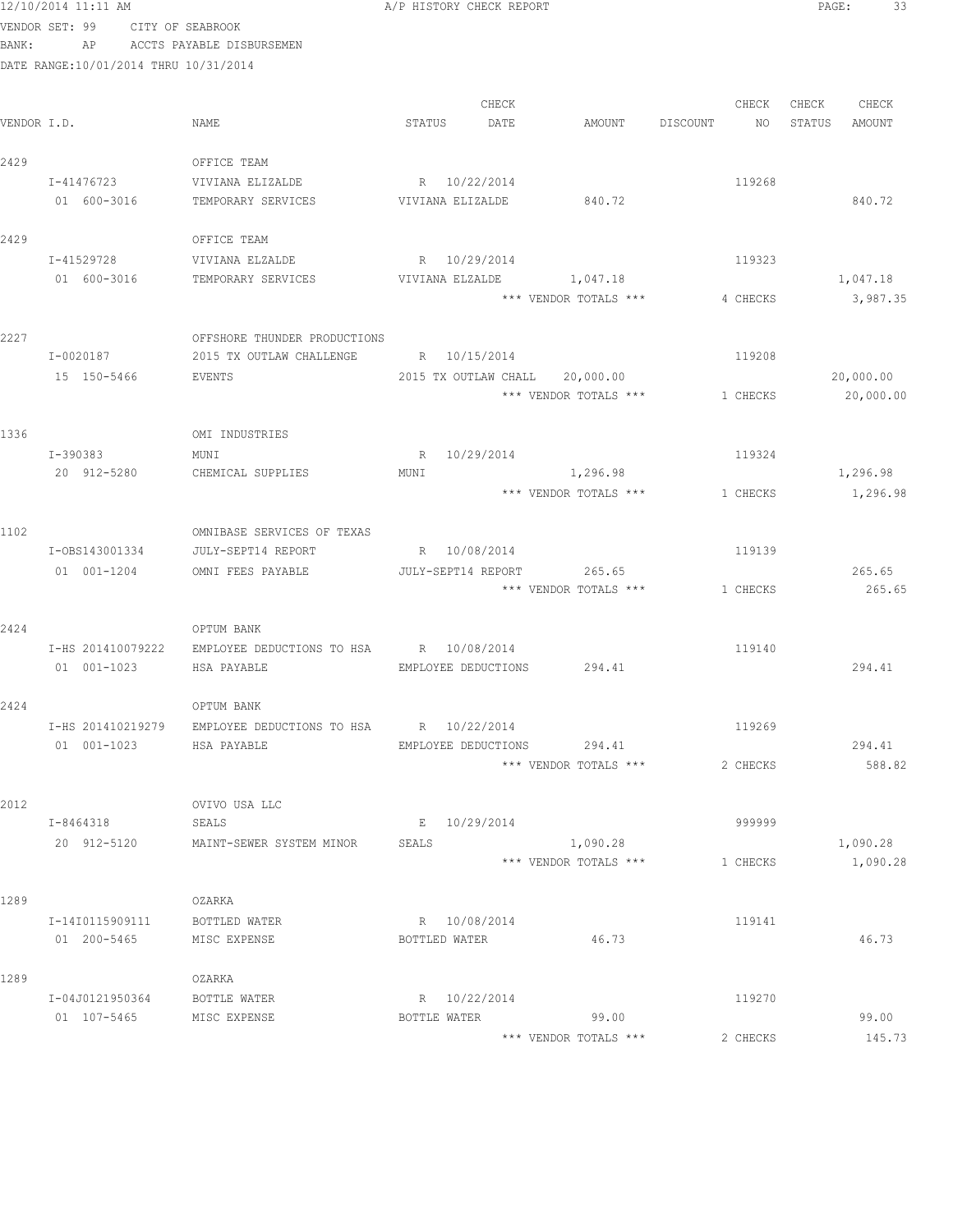|      | 12/10/2014 11:11 AM                   |                                                      | A/P HISTORY CHECK REPORT |                                 |                                | PAGE:<br>34       |
|------|---------------------------------------|------------------------------------------------------|--------------------------|---------------------------------|--------------------------------|-------------------|
|      | VENDOR SET: 99 CITY OF SEABROOK       |                                                      |                          |                                 |                                |                   |
|      | BANK:                                 | AP ACCTS PAYABLE DISBURSEMEN                         |                          |                                 |                                |                   |
|      | DATE RANGE:10/01/2014 THRU 10/31/2014 |                                                      |                          |                                 |                                |                   |
|      |                                       |                                                      |                          |                                 |                                |                   |
|      |                                       |                                                      | CHECK                    |                                 |                                | CHECK CHECK CHECK |
|      | VENDOR I.D.                           | NAME                                                 | STATUS DATE              | AMOUNT DISCOUNT                 |                                | NO STATUS AMOUNT  |
| 0491 |                                       | PADGETT, KEVIN                                       |                          |                                 |                                |                   |
|      | I-201410219273                        | SAFETY BOOTS                                         | R 10/22/2014             |                                 | 119271                         |                   |
|      | 01 107-5295                           | SAFETY COMMITTEE                                     | SAFETY BOOTS 64.80       |                                 |                                | 64.80             |
|      |                                       |                                                      |                          |                                 | *** VENDOR TOTALS *** 1 CHECKS | 64.80             |
|      |                                       |                                                      |                          |                                 |                                |                   |
| 1382 |                                       | PASADENA TRAILER & TRUCK ACCES                       |                          |                                 |                                |                   |
|      | I-253495                              | JACK                                                 | R 10/29/2014             |                                 | 119325                         |                   |
|      | 01 400-5110                           | MAINT-AUTOS & EQUIPMENT JACK                         |                          | 36.50                           |                                | 36.50             |
|      |                                       |                                                      |                          | *** VENDOR TOTALS ***           | 1 CHECKS                       | 36.50             |
|      |                                       |                                                      |                          |                                 |                                |                   |
| 2297 |                                       | PATHMARK TRAFFIC PRODUCTS                            |                          |                                 |                                |                   |
|      | I-007711                              | STRIPING PAINT                                       | R 10/29/2014             |                                 | 119326                         |                   |
|      | 01 400-5180                           | MAINT-BLDGS & GROUNDS                                | STRIPING PAINT 522.00    |                                 |                                | 522.00            |
|      |                                       |                                                      |                          |                                 | *** VENDOR TOTALS *** 1 CHECKS | 522.00            |
| 0153 |                                       | PFEIFFER & SON LTD                                   |                          |                                 |                                |                   |
|      | $I - 82055$                           | WELL 3 REPAIRS                                       | E 10/15/2014             |                                 | 999999                         |                   |
|      | 20 912-5275                           | ELECTRICAL SERVICES                                  | WELL 3 REPAIRS 309.69    |                                 |                                | 309.69            |
|      |                                       |                                                      |                          |                                 | *** VENDOR TOTALS *** 1 CHECKS | 309.69            |
|      |                                       |                                                      |                          |                                 |                                |                   |
| 2147 |                                       | PHYSIO-CONTROL INC                                   |                          |                                 |                                |                   |
|      | I-115044308                           | FIRST RESPONDER KIT                                  | R 10/08/2014             |                                 | 119142                         |                   |
|      | 14 140-4150                           | SMALL TOOLS & EQUIPMENT FIRST RESPONDER KIT 1,830.85 |                          |                                 |                                |                   |
|      | I-115045145                           | SHIPPING ASSY                                        | R 10/08/2014             |                                 | 119142                         |                   |
|      | 01  106-5465   MISC EXPENSE           |                                                      | SHIPPING ASSY 1,040.45   |                                 |                                | 2,871.30          |
|      |                                       |                                                      |                          |                                 | *** VENDOR TOTALS *** 1 CHECKS | 2,871.30          |
|      |                                       |                                                      |                          |                                 |                                |                   |
| 0155 |                                       | PITNEY BOWES                                         |                          |                                 |                                |                   |
|      | I-23117040T14                         | POSTAGE METER RENTAL<br>RENTALS & SERVICE AGRMTS     | R 10/29/2014             |                                 | 119327                         |                   |
|      | 01 200-5030                           |                                                      | POSTAGE METER RENTAL     | 108.00<br>*** VENDOR TOTALS *** | 1 CHECKS                       | 108.00<br>108.00  |
|      |                                       |                                                      |                          |                                 |                                |                   |
| 1537 |                                       | POOLSURE                                             |                          |                                 |                                |                   |
|      | I-14129519708                         | BLEACH                                               | R 10/15/2014             |                                 | 119209                         |                   |
|      | 20 912-5280                           | CHEMICAL SUPPLIES                                    | BLEACH                   | 2,787.60                        |                                |                   |
|      | I-14129519713                         | SODIUM BISULFITE                                     | R 10/15/2014             |                                 | 119209                         |                   |
|      | 20 912-5280                           | CHEMICAL SUPPLIES                                    | SODIUM BISULFITE         | 1,390.00                        |                                |                   |
|      | I-14129519824                         | BLEACH                                               | R 10/15/2014             |                                 | 119209                         |                   |
|      | 01 400-5160                           | MAINT-POOL & GROUNDS                                 | BLEACH                   | 811.00                          |                                | 4,988.60          |
|      |                                       |                                                      |                          |                                 |                                |                   |
| 1537 |                                       | POOLSURE                                             |                          |                                 |                                |                   |
|      | I-14129521332                         | BLEACH                                               | R 10/29/2014             |                                 | 119328                         |                   |
|      | 20 912-5280                           | CHEMICAL SUPPLIES                                    | BLEACH                   | 2,954.12                        |                                | 2,954.12          |
|      |                                       |                                                      |                          | *** VENDOR TOTALS ***           | 2 CHECKS                       | 7,942.72          |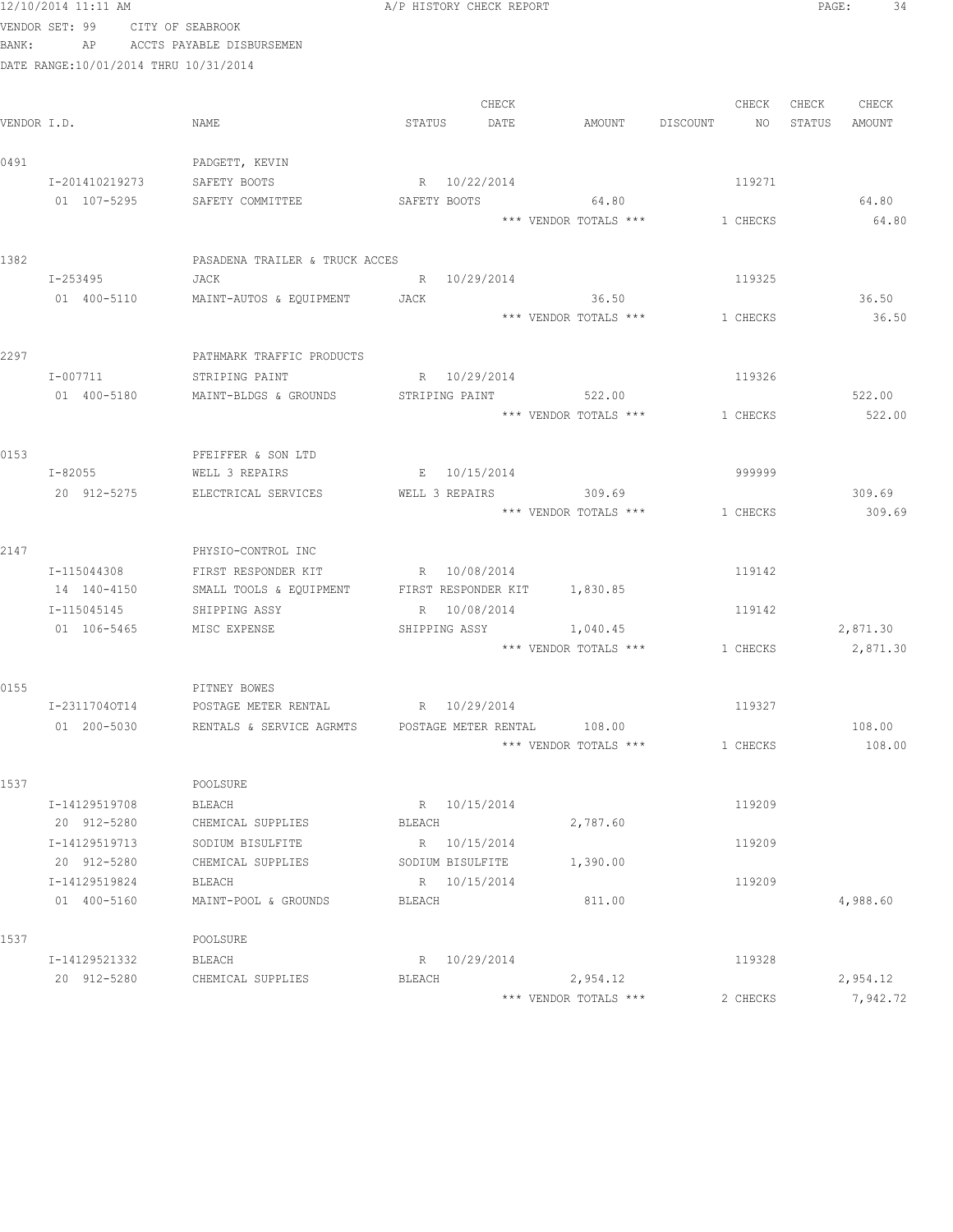| 12/10/2014 11:11 AM | A/P HISTORY CHECK REPORT<br>the contract of the contract of the contract of the contract of the contract of the contract of the contract of | PAGE | -- |
|---------------------|---------------------------------------------------------------------------------------------------------------------------------------------|------|----|
|                     |                                                                                                                                             |      |    |

|             |                           |                                                |                    | CHECK                                |                                | CHECK            | CHECK | CHECK       |
|-------------|---------------------------|------------------------------------------------|--------------------|--------------------------------------|--------------------------------|------------------|-------|-------------|
| VENDOR I.D. |                           | NAME                                           | STATUS             | DATE                                 | AMOUNT DISCOUNT NO STATUS      |                  |       | AMOUNT      |
| 0156        |                           | POSTMASTER SEABROOK                            |                    |                                      |                                |                  |       |             |
|             | I-201410289308            | WATER BILL POSTAGE                             | R 10/29/2014       |                                      |                                | 119329           |       |             |
|             | 20 905-4011               | POSTAGE                                        |                    |                                      | WATER BILL POSTAGE 1,200.00    |                  |       | 1,200.00    |
|             |                           |                                                |                    |                                      | *** VENDOR TOTALS *** 1 CHECKS |                  |       | 1,200.00    |
|             |                           |                                                |                    |                                      |                                |                  |       |             |
| 0536        |                           | PRESTO BUSINESS CARDS INC                      |                    |                                      |                                |                  |       |             |
|             | I-222830                  | BUSINESS CARDS                                 | R 10/29/2014       |                                      |                                | 119330           |       |             |
|             | 01 107-4010               | OFFICE SUPPLIES                                | BUSINESS CARDS     |                                      | 20.79                          |                  |       |             |
|             | I-223613                  | BUSINESS CARDS                                 | R 10/29/2014       |                                      |                                | 119330           |       |             |
|             | 01 107-4010               | OFFICE SUPPLIES                                | BUSINESS CARDS     |                                      | 20.79                          |                  |       | 41.58       |
|             |                           |                                                |                    |                                      | *** VENDOR TOTALS ***          | 1 CHECKS         |       | 41.58       |
| 0159        |                           | PROJECT SURVEILLANCE INC                       |                    |                                      |                                |                  |       |             |
|             | I-12802                   | JUNE14 OBSERVATION SERVICES R 10/08/2014       |                    |                                      |                                | 119143           |       |             |
|             | 01 107-5211               | PROF FEES - INSPECTIONS                        |                    |                                      | JUNE14 OBSERVATION S 2,360.00  |                  |       |             |
|             | $I - 12803$               | JUNE14 OBSERVATION SERVICES                    | R 10/08/2014       |                                      |                                | 119143           |       |             |
|             | 01 107-5211               | PROF FEES - INSPECTIONS                        |                    |                                      | JUNE14 OBSERVATION S 1,416.00  |                  |       | 3,776.00    |
| 0159        |                           | PROJECT SURVEILLANCE INC                       |                    |                                      |                                |                  |       |             |
|             |                           |                                                | R 10/22/2014       |                                      |                                | 119272           |       |             |
|             | I-1779<br>01 107-5211     | INSPECTION SERVICE<br>PROF FEES - INSPECTIONS  | INSPECTION SERVICE |                                      | 1,121.00                       |                  |       |             |
|             | I-1780                    | INSPECTION SERVICE                             | R 10/22/2014       |                                      |                                | 119272           |       |             |
|             | 01 107-5211               | PROF FEES - INSPECTIONS                        | INSPECTION SERVICE |                                      | 708.00                         |                  |       | 1,829.00    |
|             |                           |                                                |                    |                                      | *** VENDOR TOTALS ***          | 2 CHECKS         |       | 5,605.00    |
|             |                           |                                                |                    |                                      |                                |                  |       |             |
| 0749        |                           | PURCHASE POWER                                 |                    |                                      |                                |                  |       |             |
|             | I-201410289307            | POSTAGE FOR METER                              | R 10/29/2014       |                                      |                                | 119331           |       |             |
|             | 01 200-4011               | POSTAGE                                        | POSTAGE FOR METER  |                                      | 165.66                         |                  |       | 165.66      |
|             |                           |                                                |                    |                                      | *** VENDOR TOTALS *** 1 CHECKS |                  |       | 165.66      |
| 2219        |                           | ROGELIO ROBLES                                 |                    |                                      |                                |                  |       |             |
|             | I-201410079215            | SAFETY BOOTS                                   | R 10/08/2014       |                                      |                                | 119145           |       |             |
|             | 01 107-5295               | SAFETY COMMITTEE                               |                    |                                      | SAFETY BOOTS 100.00            |                  |       | 100.00      |
|             |                           |                                                |                    |                                      | *** VENDOR TOTALS ***          | 1 CHECKS         |       | 100.00      |
| 1409        |                           | SANDRA ROLLINS                                 |                    |                                      |                                |                  |       |             |
|             | I-201409309196            | DIRECTORS CHAIRS                               | R 10/01/2014       |                                      |                                | 119092           |       |             |
|             | 41 410-5180               | MAINT-BLDG AND GROUNDS DIRECTORS CHAIRS 269.85 |                    |                                      |                                |                  |       | 269.85      |
|             |                           |                                                |                    |                                      | *** VENDOR TOTALS ***          | 1 CHECKS         |       | 269.85      |
|             |                           |                                                |                    |                                      |                                |                  |       |             |
| 1101        |                           | ROSS BANKS MAY CRON & CAVIN                    |                    |                                      |                                |                  |       |             |
|             | I-129024                  | LEGAL SERVICES                                 |                    | $V = 10/15/2014$                     |                                | 119210           |       |             |
|             | I-129025                  | LEGAL SERVICES                                 | $V = 10/15/2014$   |                                      |                                | 119210           |       |             |
|             | I-129026                  | LEGAL SERVICES                                 | $V = 10/15/2014$   |                                      |                                | 119210           |       |             |
|             | I-129027                  | LEGAL SERVICES                                 |                    | $V = 10/15/2014$                     |                                | 119210           |       |             |
|             | I-129028<br>I-39578129025 | LEGAL SERVICES<br>LEGAL SERVICES               |                    | $V = 10/15/2014$<br>$V = 10/15/2014$ |                                | 119210<br>119210 |       | 24, 273. 22 |
|             |                           |                                                |                    |                                      |                                |                  |       |             |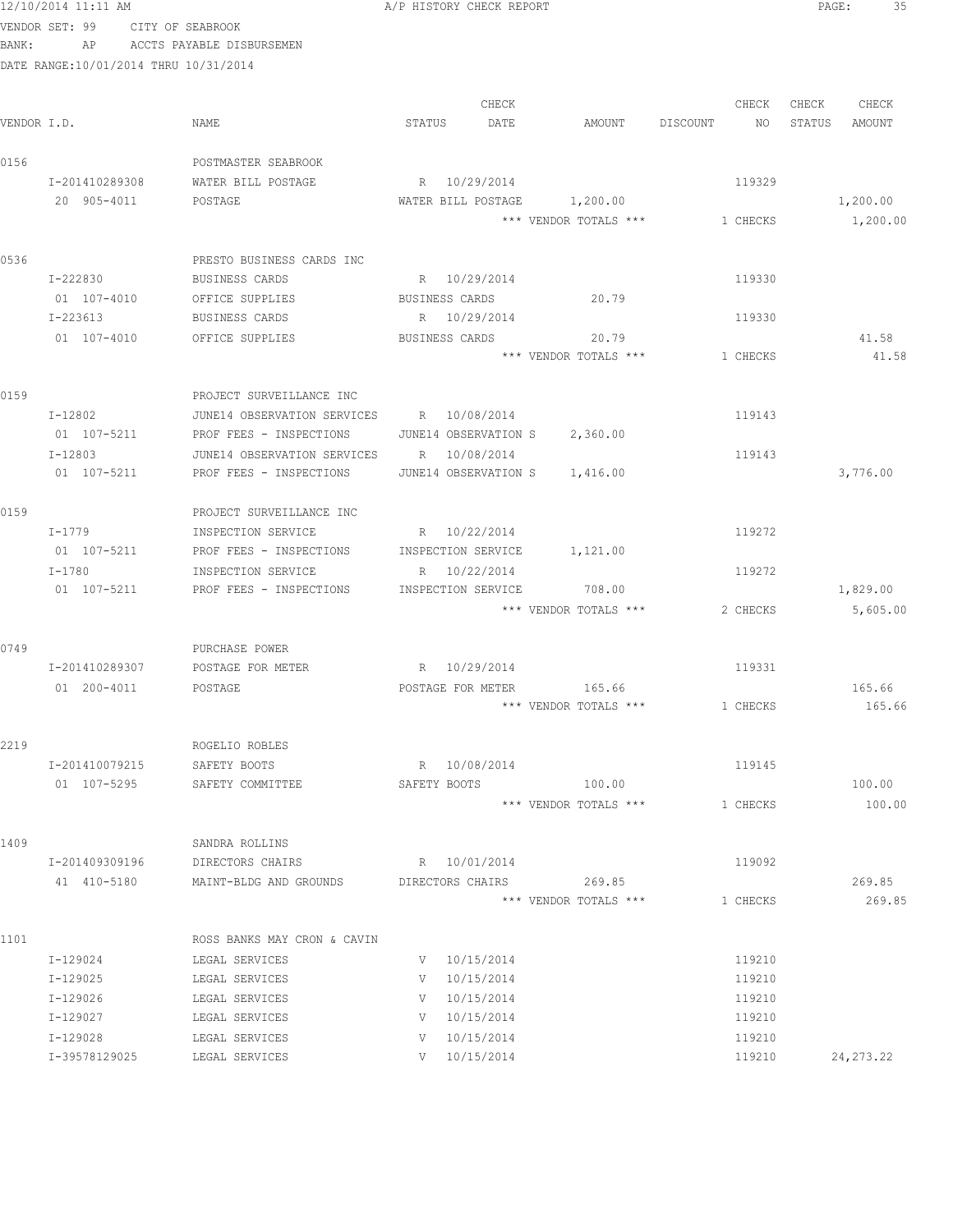VENDOR SET: 99 CITY OF SEABROOK BANK: AP ACCTS PAYABLE DISBURSEMEN

| VENDOR I.D. |                | NAME                                             | STATUS          | CHECK<br>DATE        | AMOUNT                      | DISCOUNT NO | CHECK    | CHECK<br>STATUS | CHECK<br>AMOUNT |
|-------------|----------------|--------------------------------------------------|-----------------|----------------------|-----------------------------|-------------|----------|-----------------|-----------------|
| 1101        |                | ROSS BANKS MAY CRON & CAVIN                      |                 |                      |                             |             |          |                 |                 |
|             | M-CHECK        | ROSS BANKS MAY CRON & CAUNPOST V 10/20/2014      |                 |                      |                             |             | 119210   |                 | 24, 273.22CR    |
| 1101        |                | ROSS BANKS MAY CRON & CAVIN                      |                 |                      |                             |             |          |                 |                 |
|             | I-129024C      | LEGAL SERVICES                                   | R 10/22/2014    |                      |                             |             | 119273   |                 |                 |
|             | 01 200-5210    | CIVIL SERVICE EXP                                | LEGAL SERVICES  |                      | 499.50                      |             |          |                 |                 |
|             | 01 107-5220    | PROF FEES-LEGAL                                  | LEGAL SERVICES  |                      | 4,207.62                    |             |          |                 |                 |
|             | I-129025C      | LEGAL SERVICES                                   | R 10/22/2014    |                      |                             |             | 119273   |                 |                 |
|             | 01 107-5220    | PROF FEES-LEGAL                                  | LEGAL SERVICES  |                      | 77.88                       |             |          |                 |                 |
|             | I-129026C      | LEGAL SERVICES                                   | R 10/22/2014    |                      |                             |             | 119273   |                 |                 |
|             | 01 107-5220    | PROF FEES-LEGAL                                  | LEGAL SERVICES  |                      | 3,219.00                    |             |          |                 |                 |
|             | I-129027C      | LEGAL SERVICES                                   | R 10/22/2014    |                      |                             |             | 119273   |                 |                 |
|             | 01 200-5210    | CIVIL SERVICE EXP                                | LEGAL SERVICES  |                      | 111.00                      |             |          |                 |                 |
|             | I-129028C      | LEGAL SERVICES                                   | R 10/22/2014    |                      |                             |             | 119273   |                 |                 |
|             | 01 200-5210    | CIVIL SERVICE EXP                                | LEGAL SERVICES  |                      | 4,021.61                    |             |          |                 | 12,136.61       |
|             |                |                                                  |                 |                      | *** VENDOR TOTALS ***       |             | 1 CHECKS |                 | 12,136.61       |
| 2041        |                | GLENN R ROYAL                                    |                 |                      |                             |             |          |                 |                 |
|             | I-201410149242 | TRAVEL EXPENSES                                  | R 10/15/2014    |                      |                             |             | 119212   |                 |                 |
|             | 01 100-3300    | MAYOR & COUNCIL FEES                             | TRAVEL EXPENSES |                      | 853.90                      |             |          |                 |                 |
|             | 01 001-0710    | PREPAID EXPENSE                                  | TRAVEL EXPENSES |                      | 388.74                      |             |          |                 | 1,242.64        |
|             |                |                                                  |                 |                      | *** VENDOR TOTALS ***       |             | 1 CHECKS |                 | 1,242.64        |
| 1857        |                | STEPHEN M RUTHSTROM                              |                 |                      |                             |             |          |                 |                 |
|             | I-201409309173 | 09/26/14 FIRE INSPECTOR FEE B 10/01/2014         |                 |                      |                             |             | 999999   |                 |                 |
|             | 01 600-3015    | CONTRACT LABOR 09/26/14 FIRE INSPEC 280.00       |                 |                      |                             |             |          |                 | 280.00          |
| 1857        |                | STEPHEN M RUTHSTROM                              |                 |                      |                             |             |          |                 |                 |
|             | I-201410079198 | 10/03/14 FIRE INSPECTOR FEE B 10/08/2014         |                 |                      |                             |             | 999999   |                 |                 |
|             | 01 600-3015    | CONTRACT LABOR 10/03/14 FIRE INSPEC 280.00       |                 |                      |                             |             |          |                 | 280.00          |
| 1857        |                | STEPHEN M RUTHSTROM                              |                 |                      |                             |             |          |                 |                 |
|             | I-201410149229 | 10/10/14 FIRE INSPECTOR FEE B 10/15/2014         |                 |                      |                             |             | 999999   |                 |                 |
|             | 01 600-3015    | CONTRACT LABOR                                   |                 |                      | 10/10/14 FIRE INSPEC 280.00 |             |          |                 | 280.00          |
| 1857        |                | STEPHEN M RUTHSTROM                              |                 |                      |                             |             |          |                 |                 |
|             |                |                                                  |                 |                      |                             |             | 999999   |                 |                 |
|             |                | 01 600-3015 CONTRACT LABOR                       |                 |                      | 10/17/14 FIRE INSPEC 280.00 |             |          |                 | 280.00          |
|             |                |                                                  |                 |                      | *** VENDOR TOTALS ***       |             | 4 CHECKS |                 | 1,120.00        |
| 1761        |                | ELAINE SALLES                                    |                 |                      |                             |             |          |                 |                 |
|             | I-201410219274 | PETTY CASH REIMBURSEMENT R 10/22/2014            |                 |                      |                             |             | 119274   |                 |                 |
|             | 01 102-5300    | TRAINING & CONFERENCE PETTY CASH REIMBURSE 87.12 |                 |                      |                             |             |          |                 |                 |
|             | 01 107-5465    | MISC EXPENSE                                     |                 | PETTY CASH REIMBURSE | 96.66                       |             |          |                 |                 |
|             | 01 107-3900    | MERIT AWARDS                                     |                 | PETTY CASH REIMBURSE | 153.46                      |             |          |                 |                 |
|             | 20 902-4400    | MISC SUPPLIES                                    |                 | PETTY CASH REIMBURSE | 10.00                       |             |          |                 |                 |
|             | 20 905-5300    | TRAINING & CONFERENCE                            |                 | PETTY CASH REIMBURSE | 14.07                       |             |          |                 | 361.31          |
|             |                |                                                  |                 |                      | *** VENDOR TOTALS ***       |             | 1 CHECKS |                 | 361.31          |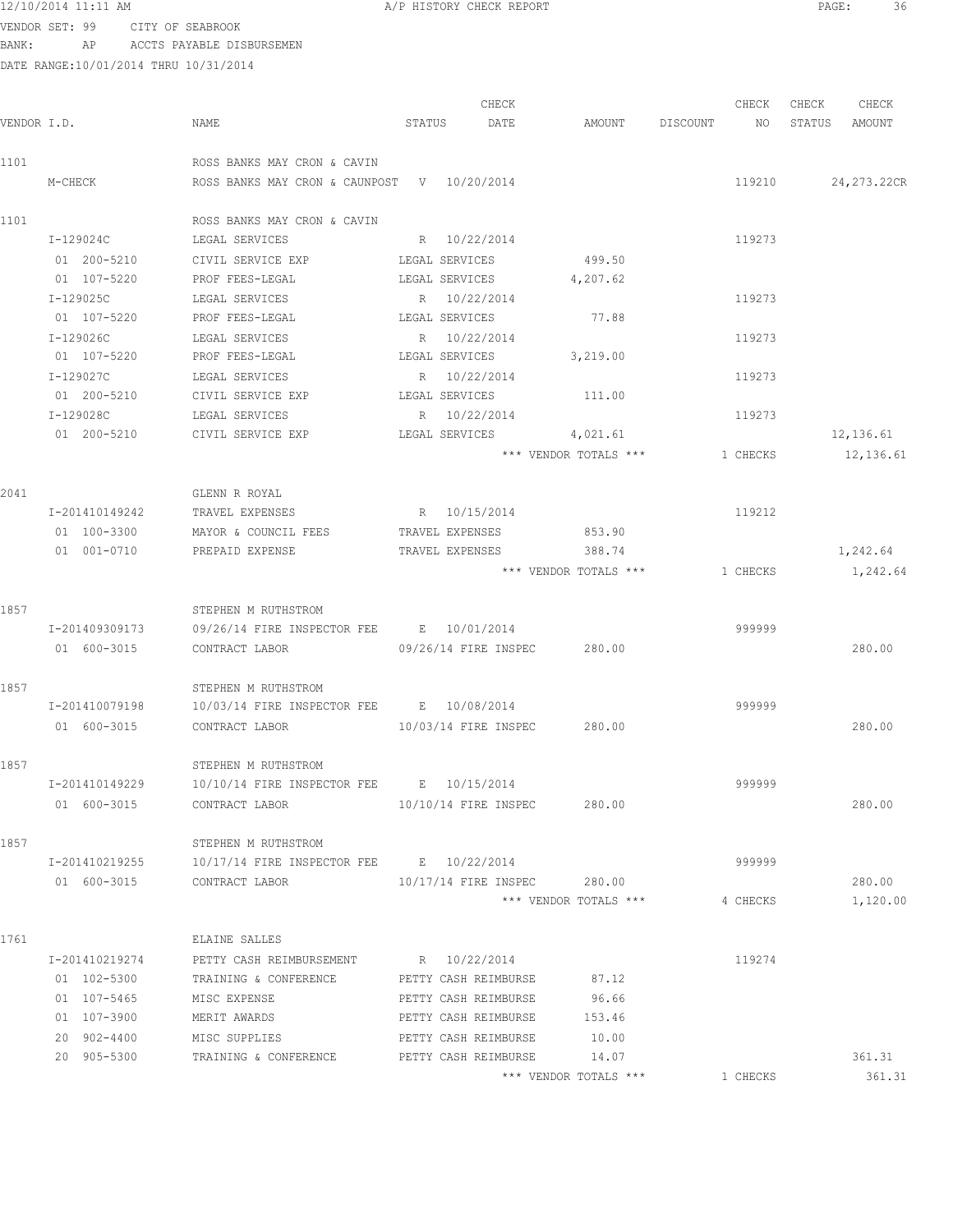|             | 12/10/2014 11:11 AM                   |                                              | A/P HISTORY CHECK REPORT |                                |          | PAGE:  | 37       |
|-------------|---------------------------------------|----------------------------------------------|--------------------------|--------------------------------|----------|--------|----------|
|             | VENDOR SET: 99 CITY OF SEABROOK       |                                              |                          |                                |          |        |          |
| BANK:       |                                       | AP ACCTS PAYABLE DISBURSEMEN                 |                          |                                |          |        |          |
|             | DATE RANGE:10/01/2014 THRU 10/31/2014 |                                              |                          |                                |          |        |          |
|             |                                       |                                              |                          |                                |          |        |          |
|             |                                       |                                              | CHECK                    |                                | CHECK    | CHECK  | CHECK    |
| VENDOR I.D. |                                       | NAME                                         | STATUS<br>DATE           | AMOUNT DISCOUNT                | NO       | STATUS | AMOUNT   |
| 0227        |                                       | SAM'S CLUB/GECRB                             |                          |                                |          |        |          |
|             | I-201410149243                        | SEPT14 STATEMENT                             | R 10/15/2014             |                                | 119213   |        |          |
|             | 50 501-5340                           | DETENTION SUPPLIES                           | SEPT14 STATEMENT         | 129.74                         |          |        |          |
|             | 01 400-5464                           | EVENTS                                       | SEPT14 STATEMENT         | 380.73                         |          |        |          |
|             | 01 400-4400                           | MISC SUPPLIES                                | SEPT14 STATEMENT         | 15.96                          |          |        | 526.43   |
|             |                                       |                                              |                          | *** VENDOR TOTALS ***          | 1 CHECKS |        | 526.43   |
| 2434        |                                       | JOSE SANCHEZ                                 |                          |                                |          |        |          |
|             | I-201410289310                        | TRAVEL EXPENSES                              | R 10/29/2014             |                                | 119332   |        |          |
|             | 01 102-5300                           | TRAINING & CONFERENCE TRAVEL EXPENSES 673.09 |                          |                                |          |        | 673.09   |
|             |                                       |                                              |                          | *** VENDOR TOTALS ***          | 1 CHECKS |        | 673.09   |
|             |                                       |                                              |                          |                                |          |        |          |
| 1886        |                                       | JUAN C SANCHEZ                               |                          |                                |          |        |          |
|             | I-201410149244                        | SAFETY BOOTS                                 | R 10/15/2014             |                                | 119214   |        |          |
|             | 01 107-5295                           | SAFETY COMMITTEE                             | SAFETY BOOTS 99.56       |                                |          |        | 99.56    |
|             |                                       |                                              |                          | *** VENDOR TOTALS ***          | 1 CHECKS |        | 99.56    |
| 0714        |                                       | SCHINDLER ELEVATOR CORP                      |                          |                                |          |        |          |
|             | I-8103847120                          | QRTLY MAINTENANCE                            | R 10/15/2014             |                                | 119215   |        |          |
|             | 01 107-5180                           | MAINT-BLDGS & GROUNDS                        | QRTLY MAINTENANCE        | 864.87                         |          |        | 864.87   |
|             |                                       |                                              |                          | *** VENDOR TOTALS ***          | 1 CHECKS |        | 864.87   |
| 1083        |                                       | VICTOR O SCHINNERER & CO INC                 |                          |                                |          |        |          |
|             | I-R110150077                          | MCCULLOCH PREMIUM                            | R 10/22/2014             |                                | 119275   |        |          |
|             | 01 107-5330                           | INSURANCE-MISC                               | MCCULLOCH PREMIUM        | 200.00                         |          |        | 200.00   |
|             |                                       |                                              |                          | *** VENDOR TOTALS *** 1 CHECKS |          |        | 200.00   |
|             |                                       |                                              |                          |                                |          |        |          |
| 0438        |                                       | SEABROOK POLICE OFFICERS ASSOC               |                          |                                |          |        |          |
|             | I-SPA201410079222                     | EMPLOYEE DEDUCTIONS                          | 10/08/2014<br>Е          |                                | 999999   |        |          |
|             | $01 001 - 1032$                       | OTHER PAYROLL DEDUCTIONS                     | EMPLOYEE DEDUCTIONS      | 170.00                         |          |        | 170.00   |
| 0438        |                                       | SEABROOK POLICE OFFICERS ASSOC               |                          |                                |          |        |          |
|             | I-SPA201410219279                     | EMPLOYEE DEDUCTIONS                          | E 10/22/2014             |                                | 999999   |        |          |
|             | 01 001-1032                           | OTHER PAYROLL DEDUCTIONS                     | EMPLOYEE DEDUCTIONS      | 170.00                         |          |        | 170.00   |
|             |                                       |                                              |                          | *** VENDOR TOTALS ***          | 2 CHECKS |        | 340.00   |
| 0179        |                                       | SEABROOK POSTMASTER                          |                          |                                |          |        |          |
|             | I-201410079219                        | POSTAGE                                      | R 10/08/2014             |                                | 119146   |        |          |
|             | 01 600-4011                           | POSTAGE                                      | POSTAGE                  | 1,734.24                       |          |        | 1,734.24 |
|             |                                       |                                              |                          | *** VENDOR TOTALS ***          | 1 CHECKS |        | 1,734.24 |
| 0249        |                                       | SEABROOK ROTARY CLUB                         |                          |                                |          |        |          |
|             | $I-1359$                              | MEMBERSHIP DUES                              | R 10/15/2014             |                                | 119216   |        |          |
|             | 01 102-5020                           | DUES & SUBSCRIPTIONS                         | MEMBERSHIP DUES          | 140.00                         |          |        | 140.00   |
|             |                                       |                                              |                          | *** VENDOR TOTALS ***          | 1 CHECKS |        | 140.00   |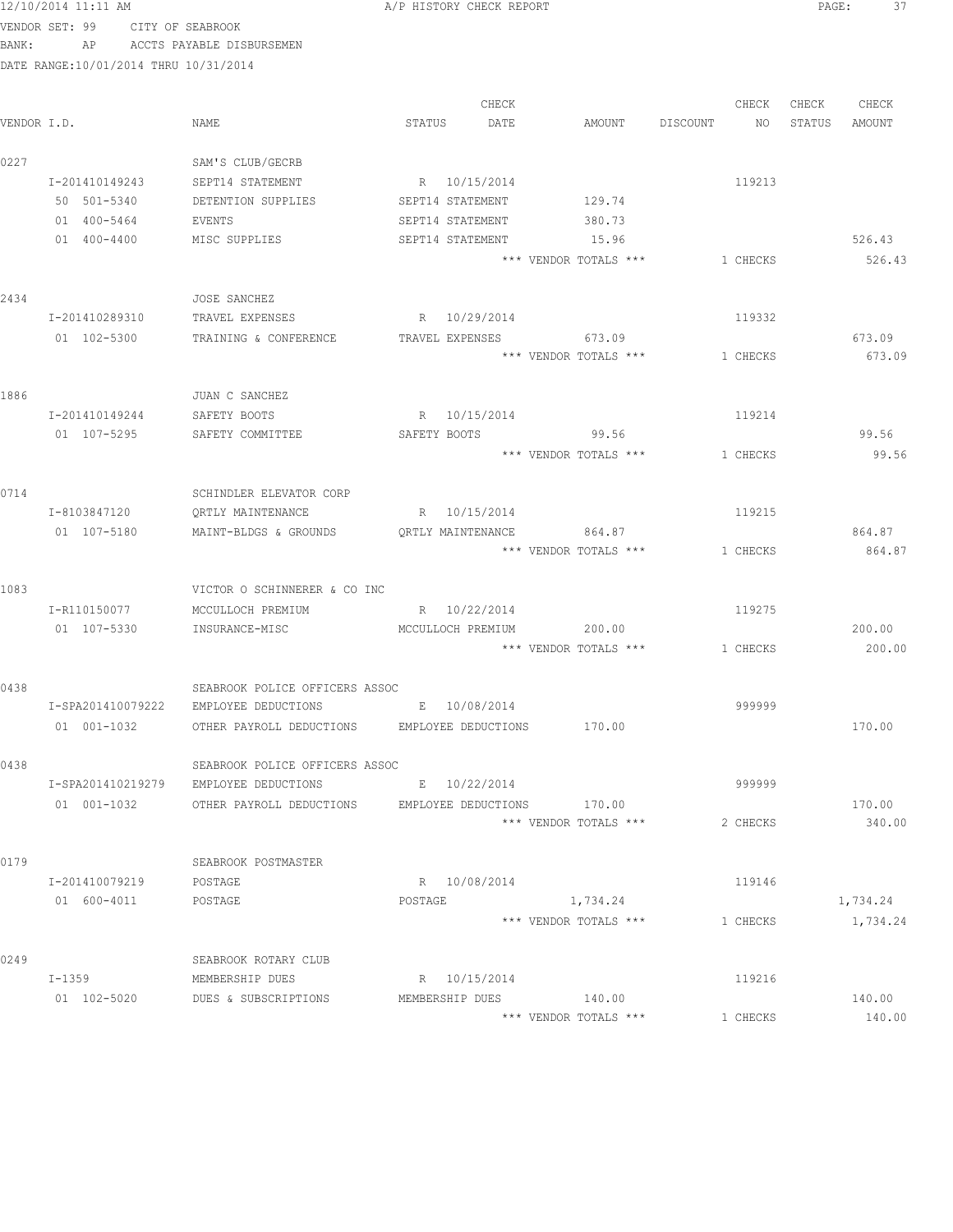12/10/2014 11:11 AM **Proved Contains A** A PHISTORY CHECK REPORT **PAGE:** 38

VENDOR SET: 99 CITY OF SEABROOK BANK: AP ACCTS PAYABLE DISBURSEMEN

|             |                   |                                              | CHECK                      |                       | CHECK          | CHECK<br>CHECK   |
|-------------|-------------------|----------------------------------------------|----------------------------|-----------------------|----------------|------------------|
| VENDOR I.D. |                   | NAME                                         | STATUS<br>DATE             | AMOUNT                | DISCOUNT<br>NO | STATUS<br>AMOUNT |
| 0180        |                   | SEABROOK VOL. FIRE DEPT                      |                            |                       |                |                  |
|             | I-201410079216    | OCT14 CONTRACT FEE                           | R 10/08/2014               |                       | 119147         |                  |
|             | 01 107-5235       | CONTRACT-FIRE DEPT                           | OCT14 CONTRACT FEE         | 71,859.63             |                |                  |
|             | 01 100-8605       | DISPATCH & ANIMAL CONTROL OCT14 CONTRACT FEE |                            | 833.37CR              |                |                  |
|             | 01 100-8606       | LEASE OF FIRE STATION                        | OCT14 CONTRACT FEE         | 45,948.62CR           |                | 25,077.64        |
|             |                   |                                              |                            | *** VENDOR TOTALS *** | 1 CHECKS       | 25,077.64        |
| 0493        |                   | SEASIDE GALLERY                              |                            |                       |                |                  |
|             | I-6009            | COUNCIL PHOTO FRAME                          | R 10/15/2014               |                       | 119217         |                  |
|             | 01 100-5465       | MISC EXPENDITURES                            | COUNCIL PHOTO FRAME        | 388.59                |                | 388.59           |
|             |                   |                                              |                            | *** VENDOR TOTALS *** | 1 CHECKS       | 388.59           |
| 1775        |                   | SEVERN TRENT ENVIRONMENTAL SER               |                            |                       |                |                  |
|             | I-CSB0814OP129811 | AUG14 METER READS                            | R 10/29/2014               |                       | 119333         |                  |
|             | 20 902-5216       | PROF FEES - METER READING                    | AUG14 METER READS          | 3,525.30              |                |                  |
|             | I-CSB0914OP129812 | SEPT14 METER READS                           | R 10/29/2014               |                       | 119333         |                  |
|             | 20 902-5216       | PROF FEES - METER READING                    | SEPT14 METER READS         | 3,546.90              |                | 7,072.20         |
|             |                   |                                              |                            | *** VENDOR TOTALS *** | 1 CHECKS       | 7,072.20         |
| 0183        |                   | SHERWIN WILLIAMS                             |                            |                       |                |                  |
|             | I-00435           | PAINT SUPPLIES                               | R 10/08/2014               |                       | 119148         |                  |
|             | 41 410-5180       | MAINT-BLDG AND GROUNDS                       | PAINT SUPPLIES             | 18.74                 |                | 18.74            |
| 0183        |                   | SHERWIN WILLIAMS                             |                            |                       |                |                  |
|             | C-90491           | CITY HALL FLOORING                           | R 10/22/2014               |                       | 119276         |                  |
|             | 01 107-5180       | MAINT-BLDGS & GROUNDS                        | CITY HALL FLOORING         | 12,265.11CR           |                |                  |
|             | I-17190           | CITY HALL FLOORING                           | R 10/22/2014               |                       | 119276         |                  |
|             | 01 107-5180       | MAINT-BLDGS & GROUNDS                        | CITY HALL FLOORING         | 12,265.11             |                |                  |
|             | I-92075           | CITY HALL FLOORING                           | R 10/22/2014               |                       | 119276         |                  |
|             | 01 107-5180       | MAINT-BLDGS & GROUNDS                        | CITY HALL FLOORING         | 11,493.00             |                | 11,493.00        |
| 0183        |                   | SHERWIN WILLIAMS                             |                            |                       |                |                  |
|             | I-05962           | PAINT SUPPLIES                               | R 10/29/2014               |                       | 119334         |                  |
|             | 01 107-5180       | MAINT-BLDGS & GROUNDS                        | PAINT SUPPLIES             | 53.08                 |                | 53.08            |
|             |                   |                                              |                            | *** VENDOR TOTALS *** | 3 CHECKS       | 11,564.82        |
| 1115        |                   | SHI GOVERNMENT SOLUTIONS                     |                            |                       |                |                  |
|             | I-GB00126677      | FUJITSU SCANNER                              | R 10/08/2014               |                       | 119149         |                  |
|             | 01 600-4150       | SMALL TOOLS & EQUIP FUJITSU SCANNER          |                            | 895.00                |                |                  |
|             | I-GB00127876      | 3 YR MAINT AGREEMENT                         | R 10/08/2014               |                       | 119149         |                  |
|             | 50 501-5030       | RENTALS & SERVICE AGMTS                      | 3 YR MAINT AGREEMENT 52.66 |                       |                |                  |
|             | 01 001-0710       | PREPAID EXPENSE                              | 3 YR MAINT AGREEMENT       | 105.34                |                | 1,053.00         |
|             |                   |                                              |                            | *** VENDOR TOTALS *** | 1 CHECKS       | 1,053.00         |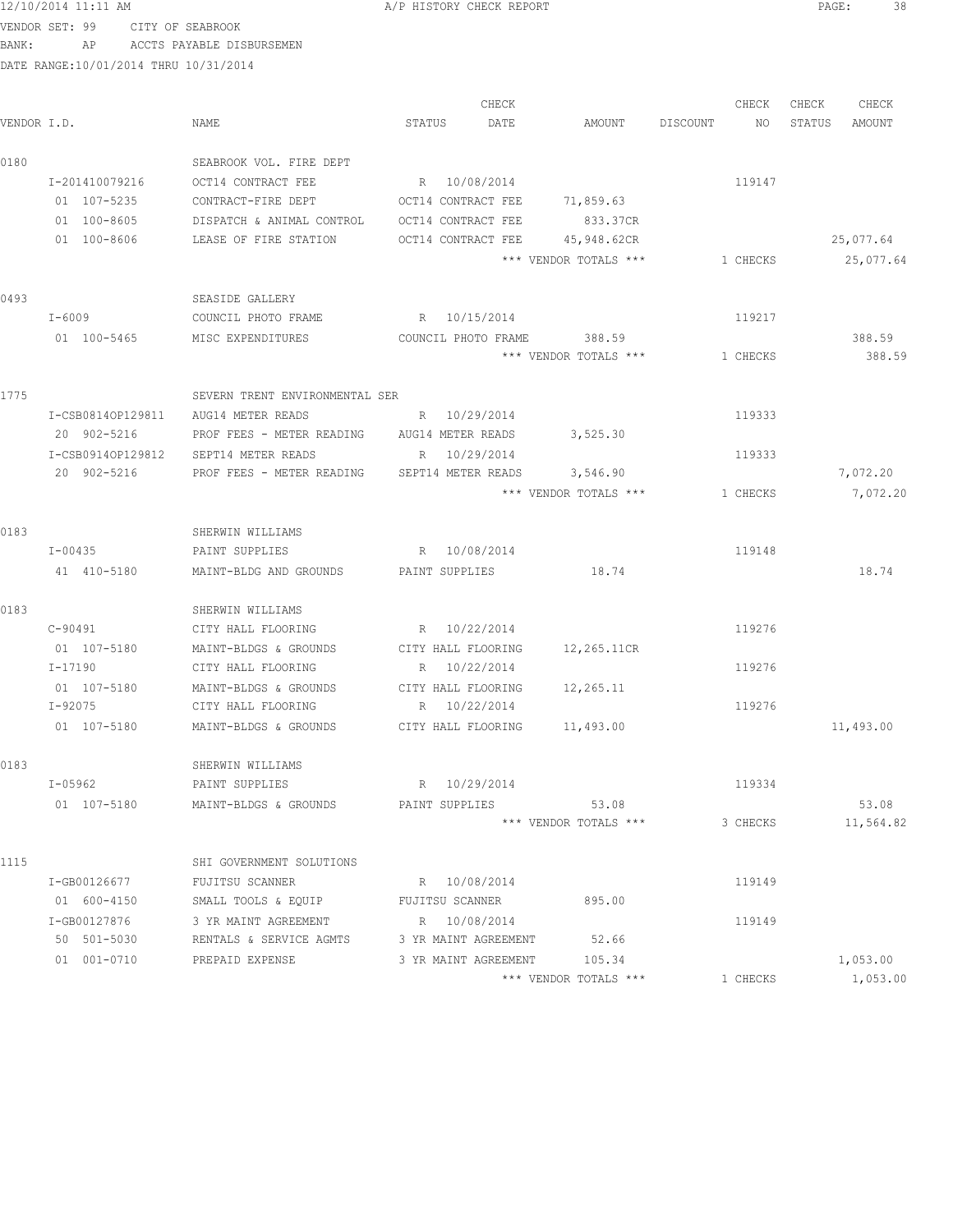| 12/10/2014 11:11 AM |                                        |                                |        | A/P HISTORY CHECK REPORT |                       |          |          | PAGE:  | 39     |  |
|---------------------|----------------------------------------|--------------------------------|--------|--------------------------|-----------------------|----------|----------|--------|--------|--|
| VENDOR SET: 99      |                                        | CITY OF SEABROOK               |        |                          |                       |          |          |        |        |  |
| BANK:               | ΑP                                     | ACCTS PAYABLE DISBURSEMEN      |        |                          |                       |          |          |        |        |  |
|                     | DATE RANGE: 10/01/2014 THRU 10/31/2014 |                                |        |                          |                       |          |          |        |        |  |
|                     |                                        |                                |        | CHECK                    |                       |          | CHECK    | CHECK  | CHECK  |  |
| VENDOR I.D.         |                                        | NAME                           | STATUS | DATE                     | AMOUNT                | DISCOUNT | NO.      | STATUS | AMOUNT |  |
| 2344                |                                        | SIDDONS-MARTIN EMERGENCY GROUP |        |                          |                       |          |          |        |        |  |
| I-EVS3496           |                                        | ROUND COMPARTMENT              | R      | 10/29/2014               |                       |          | 119335   |        |        |  |
| 01                  | 200-5110                               | MAINT-AUTOS & EQUIPMENT        |        | ROUND COMPARTMENT        | 95.00                 |          |          |        | 95.00  |  |
|                     |                                        |                                |        |                          | *** VENDOR TOTALS *** |          | 1 CHECKS |        | 95.00  |  |

1999 SOLIDS RECOVERY SERVICES INC

|      | $I - 211518$   | SLUDGE DISPOSAL              | $R_{\perp}$ | 10/08/2014      |                       | 119150   |          |
|------|----------------|------------------------------|-------------|-----------------|-----------------------|----------|----------|
|      | 20 912-5455    | SLUDGE DISPOSAL              |             | SLUDGE DISPOSAL | 7,001.31              |          | 7,001.31 |
| 1999 |                | SOLIDS RECOVERY SERVICES INC |             |                 |                       |          |          |
|      | $I - 211525$   | SLUDGE DISPOSAL              | R           | 10/15/2014      |                       | 119218   |          |
|      | 20 912-5455    | SLUDGE DISPOSAL              |             | SLUDGE DISPOSAL | 2,623.81              |          | 2,623.81 |
|      |                |                              |             |                 | *** VENDOR TOTALS *** | 2 CHECKS | 9,625.12 |
| 2409 |                | SOLUTIONS STORES             |             |                 |                       |          |          |
|      | I-K014022      | FIRE ANT KILLER              | R           | 10/22/2014      |                       | 119277   |          |
|      | 400-4400<br>01 | MISC SUPPLIES                |             | FIRE ANT KILLER | 12.33                 |          | 12.33    |
|      |                |                              |             |                 | *** VENDOR TOTALS *** | 1 CHECKS | 12.33    |

| 1851 |                          | SOUTHEAST REGIONAL LEPC       |                   |                       |          |        |
|------|--------------------------|-------------------------------|-------------------|-----------------------|----------|--------|
|      | I-201410289309           | 2015 MEMBERSHIP               | R 10/29/2014      |                       | 119336   |        |
|      | 01 106-5020              | DUES & SUBSCRIPTIONS          | 2015 MEMBERSHIP   | 250.00                |          | 250.00 |
|      |                          |                               |                   | *** VENDOR TOTALS *** | 1 CHECKS | 250.00 |
| 0743 |                          | SPACE CITY ACE HARDWARE       |                   |                       |          |        |
|      | I-201410079217           | HARDWARE SUPPLIES             | R 10/08/2014      |                       | 119151   |        |
|      | 20 912-5120              | MAINT-SEWER SYSTEM MINOR      | HARDWARE SUPPLIES | 27.76                 |          |        |
|      | 41 410-5180              | MAINT-BLDG AND GROUNDS        | HARDWARE SUPPLIES | 15.98                 |          |        |
|      | 500-5140<br>01           | MAINT STREETS                 | HARDWARE SUPPLIES | 29.82                 |          |        |
|      | $400 - 4400$<br>01       | MISC SUPPLIES                 | HARDWARE SUPPLIES | 22.45                 |          |        |
|      | 400-5180<br>01           | MAINT-BLDGS & GROUNDS         | HARDWARE SUPPLIES | 5.56                  |          |        |
|      | 902-5130<br>$20^{\circ}$ | MAINT-WATER SYSTEM MINOR      | HARDWARE SUPPLIES | 33.88                 |          |        |
|      | 400-5165<br>01           | MAINT-RECREATION EQUIP        | HARDWARE SUPPLIES | 9.95                  |          | 145.40 |
|      |                          |                               |                   | *** VENDOR TOTALS *** | 1 CHECKS | 145.40 |
| 2435 |                          | STANDARD CEMENT MATERIALS INC |                   |                       |          |        |
|      | I-18955                  | MANHOLE REHAB                 | R 10/29/2014      |                       | 119337   |        |

|      | 20 912-6102     | LAKESIDE LIFT STATION REPAIR | MANHOLE REHAB   | 10,750.00             |          | 10,750.00 |  |
|------|-----------------|------------------------------|-----------------|-----------------------|----------|-----------|--|
|      |                 |                              |                 | *** VENDOR TOTALS *** | . CHECKS | 10,750.00 |  |
| 1681 |                 | STAPLES ADVANTAGE            |                 |                       |          |           |  |
|      | I-3242814660    | OFFICE SUPPLIES              | 10/01/2014<br>R |                       | 119093   |           |  |
|      | 107-4010<br>01. | OFFICE SUPPLIES              | OFFICE SUPPLIES | 574.42                |          | 574.42    |  |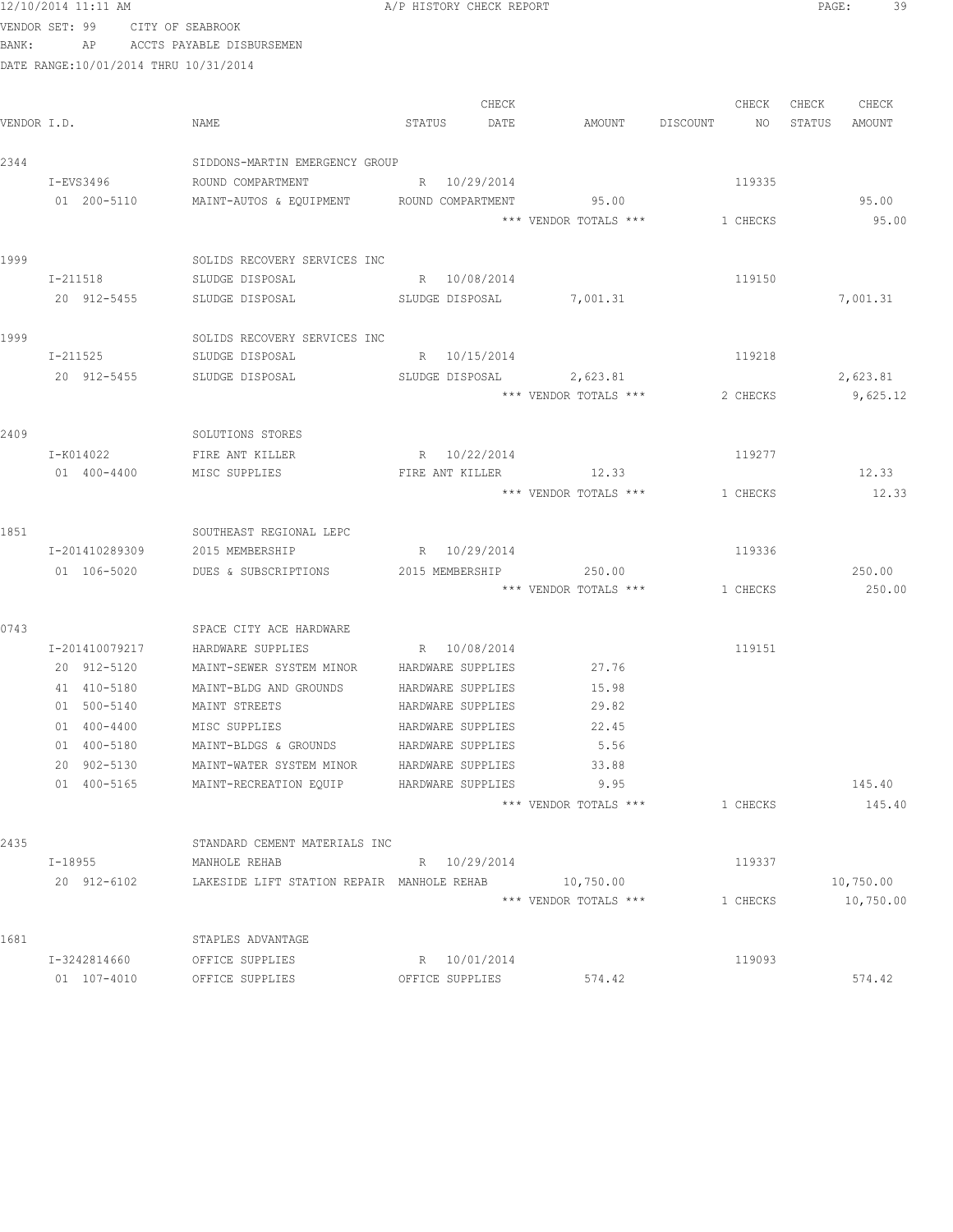12/10/2014 11:11 AM **Proved Contains A** A PHISTORY CHECK REPORT **PAGE:** 40

VENDOR SET: 99 CITY OF SEABROOK BANK: AP ACCTS PAYABLE DISBURSEMEN

|             |              |                          |                 | CHECK                        |                       |          | CHECK    | CHECK  | CHECK    |
|-------------|--------------|--------------------------|-----------------|------------------------------|-----------------------|----------|----------|--------|----------|
| VENDOR I.D. |              | NAME                     | STATUS          | DATE                         | AMOUNT                | DISCOUNT | NO       | STATUS | AMOUNT   |
| 1681        |              | STAPLES ADVANTAGE        |                 |                              |                       |          |          |        |          |
|             | I-3232224051 | OFFICE SUPPLIES          |                 | R 10/08/2014                 |                       |          | 119152   |        |          |
|             | 01 107-4010  | OFFICE SUPPLIES          | OFFICE SUPPLIES |                              | 466.62                |          |          |        |          |
|             | I-3244008521 | OFFICE SUPPLIES          |                 | R 10/08/2014                 |                       |          | 119152   |        |          |
|             | 01 107-4010  | OFFICE SUPPLIES          | OFFICE SUPPLIES |                              | 16.00                 |          |          |        |          |
|             | I-3244008522 | OFFICE SUPPLIES          |                 | R 10/08/2014                 |                       |          | 119152   |        |          |
|             | 01 107-4010  | OFFICE SUPPLIES          | OFFICE SUPPLIES |                              | 159.69                |          |          |        |          |
|             | I-3244008523 | OFFICE SUPPLIES          |                 | R 10/08/2014                 |                       |          | 119152   |        |          |
|             | 01 107-4010  | OFFICE SUPPLIES          | OFFICE SUPPLIES |                              | 19.92                 |          |          |        | 662.23   |
| 1681        |              | STAPLES ADVANTAGE        |                 |                              |                       |          |          |        |          |
|             | I-3243401317 | OFFICE SUPPLIES          |                 | R 10/15/2014                 |                       |          | 119219   |        |          |
|             | 01 400-4150  | SMALL EQUIPMENT OR TOOLS | OFFICE SUPPLIES |                              | 90.26                 |          |          |        |          |
|             | I-3243401318 | OFFICE SUPPLIES          |                 | R 10/15/2014                 |                       |          | 119219   |        |          |
|             | 01 400-4150  | SMALL EQUIPMENT OR TOOLS | OFFICE SUPPLIES |                              | 23.74                 |          |          |        |          |
|             | I-3243401319 | OFFICE SUPPLIES          |                 | R 10/15/2014                 |                       |          | 119219   |        |          |
|             | 01 400-5180  | MAINT-BLDGS & GROUNDS    | OFFICE SUPPLIES |                              | 37.24                 |          |          |        | 151.24   |
| 1681        |              | STAPLES ADVANTAGE        |                 |                              |                       |          |          |        |          |
|             | I-3245062787 | OFFICE SUPPLIES          |                 | R 10/22/2014                 |                       |          | 119278   |        |          |
|             | 01 107-4010  | OFFICE SUPPLIES          | OFFICE SUPPLIES |                              | 459.60                |          |          |        |          |
|             | I-3245119177 | OFFICE SUPPLIES          |                 | R 10/22/2014                 |                       |          | 119278   |        |          |
|             | 01 107-4010  | OFFICE SUPPLIES          | OFFICE SUPPLIES |                              | 181.44                |          |          |        |          |
|             | I-3245119178 | OFFICE SUPPLIES          |                 | R 10/22/2014                 |                       |          | 119278   |        |          |
|             | 01 107-4010  | OFFICE SUPPLIES          | OFFICE SUPPLIES |                              | 46.75                 |          |          |        |          |
|             | I-3245572577 | OFFICE SUPPLIES          |                 | R 10/22/2014                 |                       |          | 119278   |        |          |
|             | 01 107-4010  | OFFICE SUPPLIES          | OFFICE SUPPLIES |                              | 178.48                |          |          |        | 866.27   |
| 1681        |              | STAPLES ADVANTAGE        |                 |                              |                       |          |          |        |          |
|             | I-3245679915 | OFFICE SUPPLIES          | R 10/29/2014    |                              |                       |          | 119338   |        |          |
|             | 01 107-4010  | OFFICE SUPPLIES          | OFFICE SUPPLIES |                              | 355.30                |          |          |        |          |
|             | I-3246193198 | OFFICE SUPPLIES          |                 | R 10/29/2014                 |                       |          | 119338   |        |          |
|             | 01 107-4010  | OFFICE SUPPLIES          |                 | OFFICE SUPPLIES              | 259.05                |          |          |        | 614.35   |
|             |              |                          |                 |                              | *** VENDOR TOTALS *** |          | 5 CHECKS |        | 2,868.51 |
| 0854        |              | STAR BUSINESS PRODUCTS   |                 |                              |                       |          |          |        |          |
|             | I-28523      | FLOOD SAFETY MAILER      | R 10/08/2014    |                              |                       |          | 119153   |        |          |
|             | 01 600-4010  | OFFICE SUPPLIES          |                 | FLOOD SAFETY MAILER 1,020.90 |                       |          |          |        | 1,020.90 |
| 0854        |              | STAR BUSINESS PRODUCTS   |                 |                              |                       |          |          |        |          |
|             | I-28561      | STAMPS                   |                 | R 10/15/2014                 |                       |          | 119220   |        |          |
|             | 01 700-4010  | OFFICE SUPPLIES          | STAMPS          |                              | 53.50                 |          |          |        | 53.50    |
|             |              |                          |                 |                              | *** VENDOR TOTALS *** |          | 2 CHECKS |        | 1,074.40 |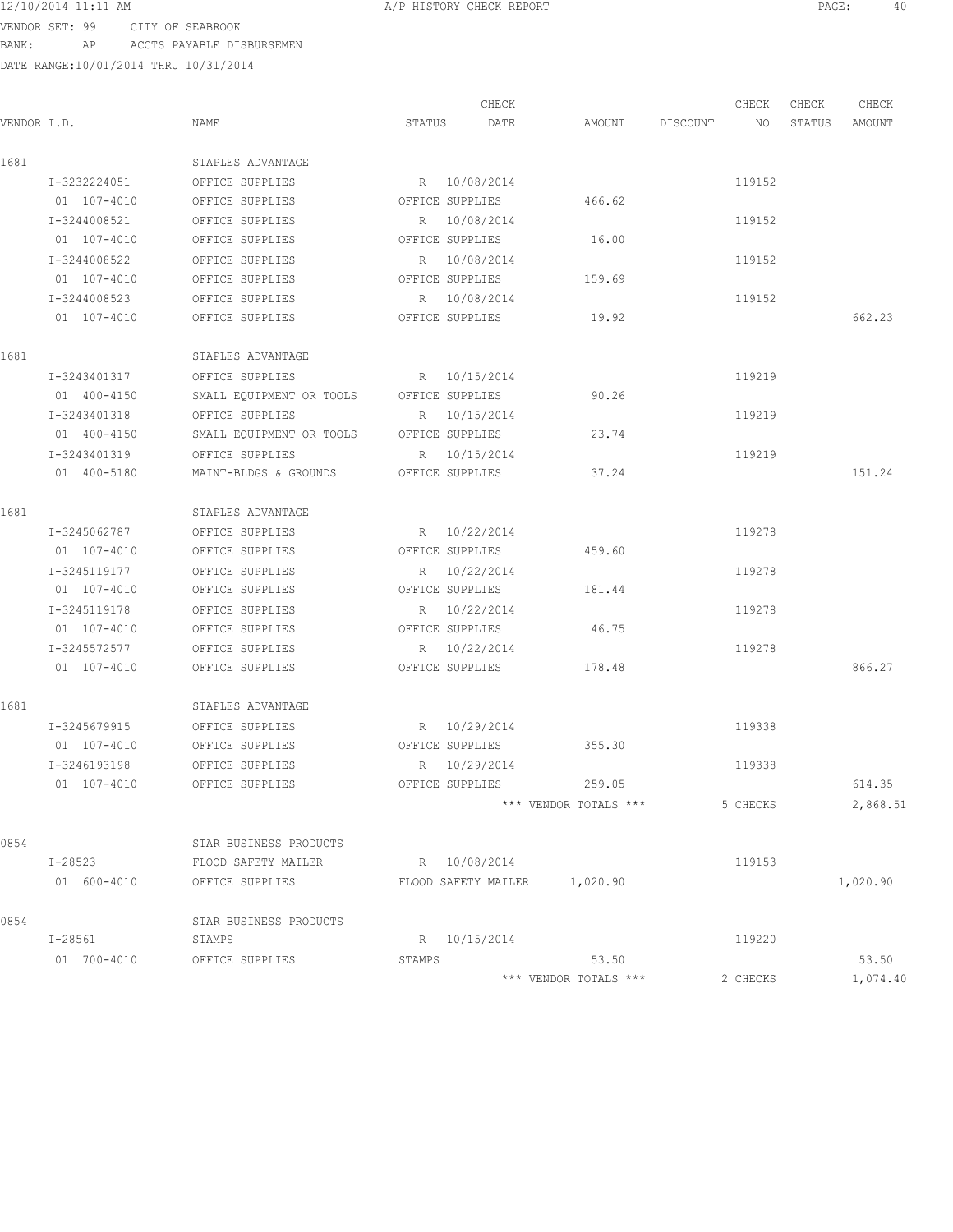|             | VENDOR SET: 99                        | CITY OF SEABROOK          |                      |       |                               |          |          |        |           |
|-------------|---------------------------------------|---------------------------|----------------------|-------|-------------------------------|----------|----------|--------|-----------|
| BANK:       | AP                                    | ACCTS PAYABLE DISBURSEMEN |                      |       |                               |          |          |        |           |
|             | DATE RANGE:10/01/2014 THRU 10/31/2014 |                           |                      |       |                               |          |          |        |           |
|             |                                       |                           |                      |       |                               |          |          |        |           |
|             |                                       |                           |                      | CHECK |                               |          | CHECK    | CHECK  | CHECK     |
| VENDOR I.D. |                                       | NAME                      | STATUS               | DATE  | AMOUNT                        | DISCOUNT | NO       | STATUS | AMOUNT    |
| 0976        |                                       | RANDALL B STRONG          |                      |       |                               |          |          |        |           |
|             | I-11062                               | PROFESSIONAL SERVICES     | R 10/22/2014         |       |                               |          | 119279   |        |           |
|             | 01 700-3310                           | MUNICIPAL JUDGES' FEES    |                      |       | PROFESSIONAL SERVICE 825.00   |          |          |        | 825.00    |
|             |                                       |                           |                      |       | *** VENDOR TOTALS ***         |          | 1 CHECKS |        | 825.00    |
| 1461        |                                       | EARL G STURROCK           |                      |       |                               |          |          |        |           |
|             | I-148504JDD                           | PRE-EMPLOYMENT EXAMS      | R 10/01/2014         |       |                               |          | 119094   |        |           |
|             | 01 200-3140                           | PSYCHOLOGICAL SERVICES    |                      |       | PRE-EMPLOYMENT EXAMS 1,000.00 |          |          |        | 1,000.00  |
|             |                                       |                           |                      |       | *** VENDOR TOTALS ***         |          | 1 CHECKS |        | 1,000.00  |
| 2430        |                                       | SUNGARD PUBLIC SECTOR INC |                      |       |                               |          |          |        |           |
|             | I-88013                               | OSSI/CAD RMS              | R 10/08/2014         |       |                               |          | 119154   |        |           |
|             | 01 200-6020                           | EQUIPMENT                 | OSSI/CAD RMS         |       | 39,744.00                     |          |          |        |           |
|             | I-88076                               | OSSI/CAD RMS              | R 10/08/2014         |       |                               |          | 119154   |        |           |
|             | 01 200-6020                           | EQUIPMENT                 |                      |       | OSSI/CAD RMS 3,320.00         |          |          |        | 43,064.00 |
|             |                                       |                           |                      |       | *** VENDOR TOTALS ***         |          | 1 CHECKS |        | 43,064.00 |
| 2015        |                                       | SYSCO HOUSTON, INC.       |                      |       |                               |          |          |        |           |
|             | I-409260626                           | SUPPLIES                  | R 10/01/2014         |       |                               |          | 119095   |        |           |
|             | 01 400-5180                           | MAINT-BLDGS & GROUNDS     | SUPPLIES             |       | 605.33                        |          |          |        | 605.33    |
|             |                                       |                           |                      |       | *** VENDOR TOTALS ***         |          | 1 CHECKS |        | 605.33    |
| 1472        |                                       | T.A.A.F.                  |                      |       |                               |          |          |        |           |
|             | I-26810                               | 2015 MEMBERSHIP DUES      | R 10/08/2014         |       |                               |          | 119155   |        |           |
|             | 01 400-5020                           | DUES & SUBSCRIPTIONS      | 2015 MEMBERSHIP DUES |       | 200.00                        |          |          |        | 200.00    |
|             |                                       |                           |                      |       | *** VENDOR TOTALS ***         |          | 1 CHECKS |        | 200.00    |
| 1227        |                                       | TEKPLAN SOLUTIONS TEXAS   |                      |       |                               |          |          |        |           |
|             | $I-684$                               | QRTLY HVAC MAINTENANCE    | E 10/15/2014         |       |                               |          | 999999   |        |           |
|             | 01 107-5180                           | MAINT-BLDGS & GROUNDS     | QRTLY HVAC MAINTENAN |       | 6,300.00                      |          |          |        | 6,300.00  |
|             |                                       |                           |                      |       | *** VENDOR TOTALS ***         |          | 1 CHECKS |        | 6,300.00  |
| 0038        |                                       | TERMINIX INTERNATIONAL    |                      |       |                               |          |          |        |           |
|             | I-338848271                           | PEST CONTROL              | R 10/08/2014         |       |                               |          | 119156   |        |           |
|             | 01 200-5180                           | MAINT-BLDGS & GROUNDS     | PEST CONTROL         |       | 55.00                         |          |          |        |           |
|             | 01 210-5180                           | MAINT-BLDGS & GROUNDS     | PEST CONTROL         |       | 56.00                         |          |          |        |           |
|             | 01 400-5180                           | MAINT-BLDGS & GROUNDS     | PEST CONTROL         |       | 61.00                         |          |          |        |           |
|             | 01 107-5180                           | MAINT-BLDGS & GROUNDS     | PEST CONTROL         |       | 42.00                         |          |          |        | 214.00    |
|             |                                       |                           |                      |       | *** VENDOR TOTALS ***         |          | 1 CHECKS |        | 214.00    |
| 0404        |                                       | TEXAS MUNICIPAL LEAGUE    |                      |       |                               |          |          |        |           |
|             | I-201410219276                        | MEMBERSHIP                | R 10/22/2014         |       |                               |          | 119280   |        |           |
|             | 01 107-5020                           | DUES & SUBSCRIPTIONS      | MEMBERSHIP           |       | 2,428.00                      |          |          |        | 2,428.00  |
|             |                                       |                           |                      |       | *** VENDOR TOTALS ***         |          | 1 CHECKS |        | 2,428.00  |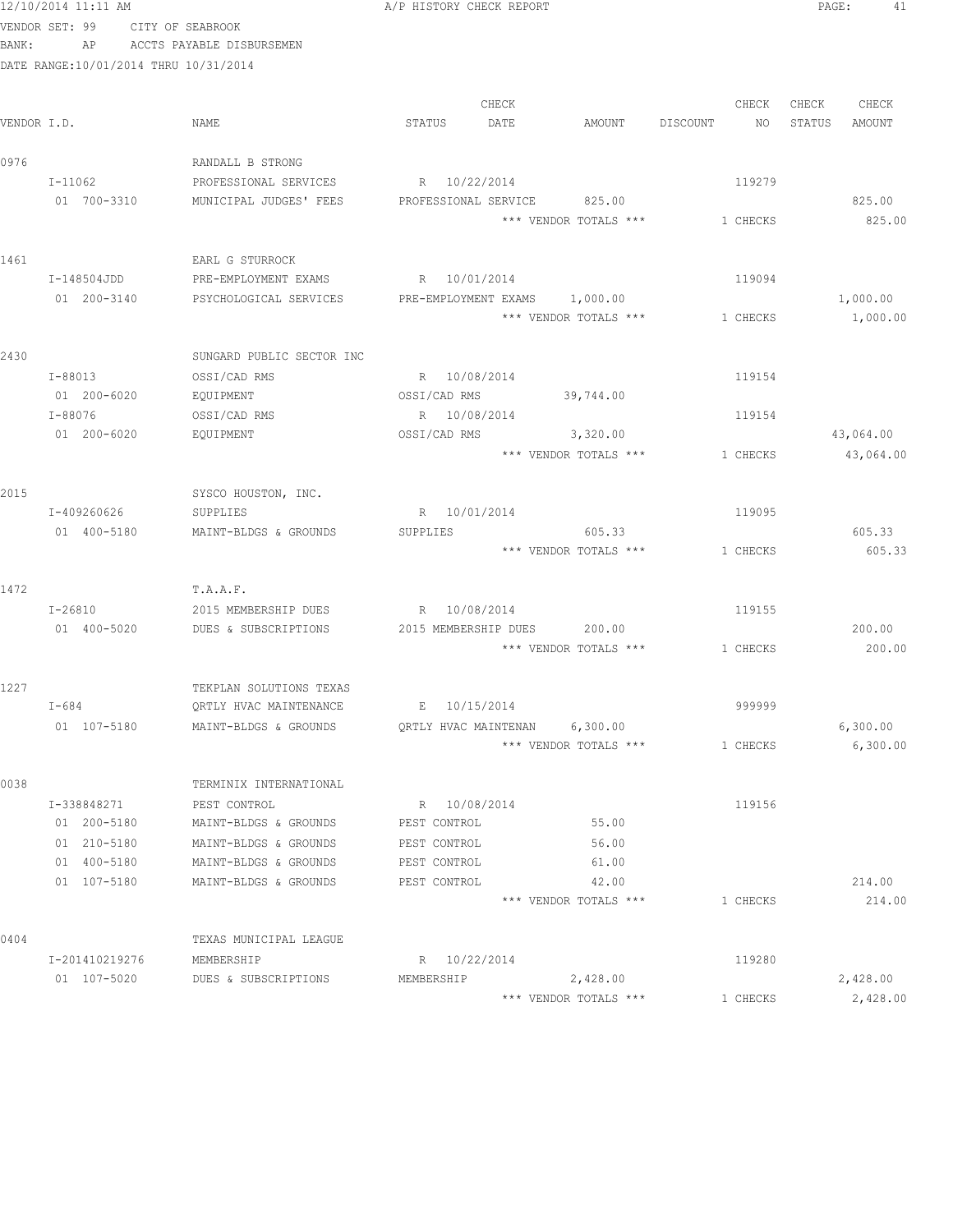VENDOR SET: 99 CITY OF SEABROOK BANK: AP ACCTS PAYABLE DISBURSEMEN

DATE RANGE:10/01/2014 THRU 10/31/2014

|             |                   |                          | CHECK                           |                       |          | CHECK    | CHECK  | CHECK      |
|-------------|-------------------|--------------------------|---------------------------------|-----------------------|----------|----------|--------|------------|
| VENDOR I.D. |                   | NAME                     | DATE<br>STATUS                  | AMOUNT                | DISCOUNT | NO       | STATUS | AMOUNT     |
| 0200        |                   | TEXAS MUNICIPAL          |                                 |                       |          |          |        |            |
|             | I-TMR201410079222 | CITY & EMPLOYEE PORTIONS | R 10/29/2014                    |                       |          | 119339   |        |            |
|             | 01 001-1028       | RETIREMENT PAYABLE       | CITY & EMPLOYEE PORT            | 13,873.55             |          |          |        |            |
|             | 01 100-3110       | RETIREMENT               | CITY & EMPLOYEE PORT            | 816.38                |          |          |        |            |
|             | 01 102-3110       | RETIREMENT               | CITY & EMPLOYEE PORT            | 3,046.44              |          |          |        |            |
|             | 01 103-3110       | RETIREMENT               | CITY & EMPLOYEE PORT            | 879.94                |          |          |        |            |
|             | 01 106-3110       | RETIREMENT               | CITY & EMPLOYEE PORT            | 356.25                |          |          |        |            |
|             | 01 200-3110       | RETIREMENT               | CITY & EMPLOYEE PORT            | 10,284.65             |          |          |        |            |
|             | 01 210-3110       | RETIREMENT               | CITY & EMPLOYEE PORT            | 310.69                |          |          |        |            |
|             | 01 400-3110       | RETIREMENT               | CITY & EMPLOYEE PORT            | 1,419.31              |          |          |        |            |
|             | 01 500-3110       | RETIREMENT               | CITY & EMPLOYEE PORT            | 2,302.37              |          |          |        |            |
|             | 600-3110<br>01    | RETIREMENT               | CITY & EMPLOYEE PORT            | 1,421.70              |          |          |        |            |
|             | 01 700-3110       | RETIREMENT               | CITY & EMPLOYEE PORT            | 991.33                |          |          |        |            |
|             | 09 901-3110       | RETIREMENT               | CITY & EMPLOYEE PORT            | 144.90                |          |          |        |            |
|             | 15 150-3110       | RETIREMENT               | CITY & EMPLOYEE PORT            | 204.16                |          |          |        |            |
|             | 20 902-3110       | RETIREMENT               | CITY & EMPLOYEE PORT            | 1,951.45              |          |          |        |            |
|             | 20 905-3110       | RETIREMENT               | CITY & EMPLOYEE PORT            | 685.51                |          |          |        |            |
|             | 20 912-3110       | RETIREMENT               | CITY & EMPLOYEE PORT            | 1,804.46              |          |          |        |            |
|             | 50 501-3110       | RETIREMENT               | CITY & EMPLOYEE PORT            | 2,495.13              |          |          |        |            |
|             | I-TMR201410219279 | CITY & EMPLOYEE PORTIONS | R 10/29/2014                    |                       |          | 119339   |        |            |
|             | 01 001-1028       | RETIREMENT PAYABLE       | CITY & EMPLOYEE PORT            | 14,041.51             |          |          |        |            |
|             | 01 100-3110       | RETIREMENT               | CITY & EMPLOYEE PORT            | 859.85                |          |          |        |            |
|             | 01 102-3110       | RETIREMENT               | CITY & EMPLOYEE PORT            | 3,418.41              |          |          |        |            |
|             | 01 103-3110       | RETIREMENT               | CITY & EMPLOYEE PORT            | 874.45                |          |          |        |            |
|             | 01 106-3110       | RETIREMENT               | CITY & EMPLOYEE PORT            | 363.02                |          |          |        |            |
|             | 01 200-3110       | RETIREMENT               | CITY & EMPLOYEE PORT            | 10,661.80             |          |          |        |            |
|             | 01 210-3110       | RETIREMENT               | CITY & EMPLOYEE PORT            | 315.04                |          |          |        |            |
|             | 01 400-3110       | RETIREMENT               | CITY & EMPLOYEE PORT            | 1,349.38              |          |          |        |            |
|             | 01 500-3110       | RETIREMENT               | CITY & EMPLOYEE PORT            | 2,371.84              |          |          |        |            |
|             | 600-3110<br>01    | RETIREMENT               | CITY & EMPLOYEE PORT            | 1,428.11              |          |          |        |            |
|             | 01 700-3110       | RETIREMENT               | CITY & EMPLOYEE PORT            | 1,011.28              |          |          |        |            |
|             | 09 901-3110       | RETIREMENT               | CITY & EMPLOYEE PORT            | 116.75                |          |          |        |            |
|             | 15 150-3110       | RETIREMENT               | CITY & EMPLOYEE PORT            | 208.00                |          |          |        |            |
|             | 20 902-3110       | RETIREMENT               | CITY & EMPLOYEE PORT            | 2,116.68              |          |          |        |            |
|             | 20 905-3110       | RETIREMENT               | CITY & EMPLOYEE PORT            | 697.15                |          |          |        |            |
|             | 20 912-3110       | RETIREMENT               | CITY & EMPLOYEE PORT            | 1,540.63              |          |          |        |            |
|             | 50 501-3110       | RETIREMENT               | CITY & EMPLOYEE PORT            | 2,134.73              |          |          |        |            |
|             | I-TMR201410239281 | CITY & EMPLOYEE PORTIONS | R 10/29/2014                    |                       |          | 119339   |        |            |
|             | 01 001-1028       | RETIREMENT PAYABLE       | CITY & EMPLOYEE PORT            | 924.50                |          |          |        |            |
|             | 01 200-3110       | RETIREMENT               | CITY & EMPLOYEE PORT 1,940.13   |                       |          |          |        | 89,361.48  |
|             |                   |                          |                                 | *** VENDOR TOTALS *** |          | 1 CHECKS |        | 89, 361.48 |
| 0160        |                   | TML INTERGOV'L RISK POOL |                                 |                       |          |          |        |            |
|             | I-201410149245    | CONTRACT 7019 PREMIUM    | R 10/15/2014                    |                       |          | 119221   |        |            |
|             | 01 107-5330       | INSURANCE-MISC           | CONTRACT 7019 PREMIU 254,106.20 |                       |          |          |        | 254,106.20 |

\*\*\* VENDOR TOTALS \*\*\* 1 CHECKS 254,106.20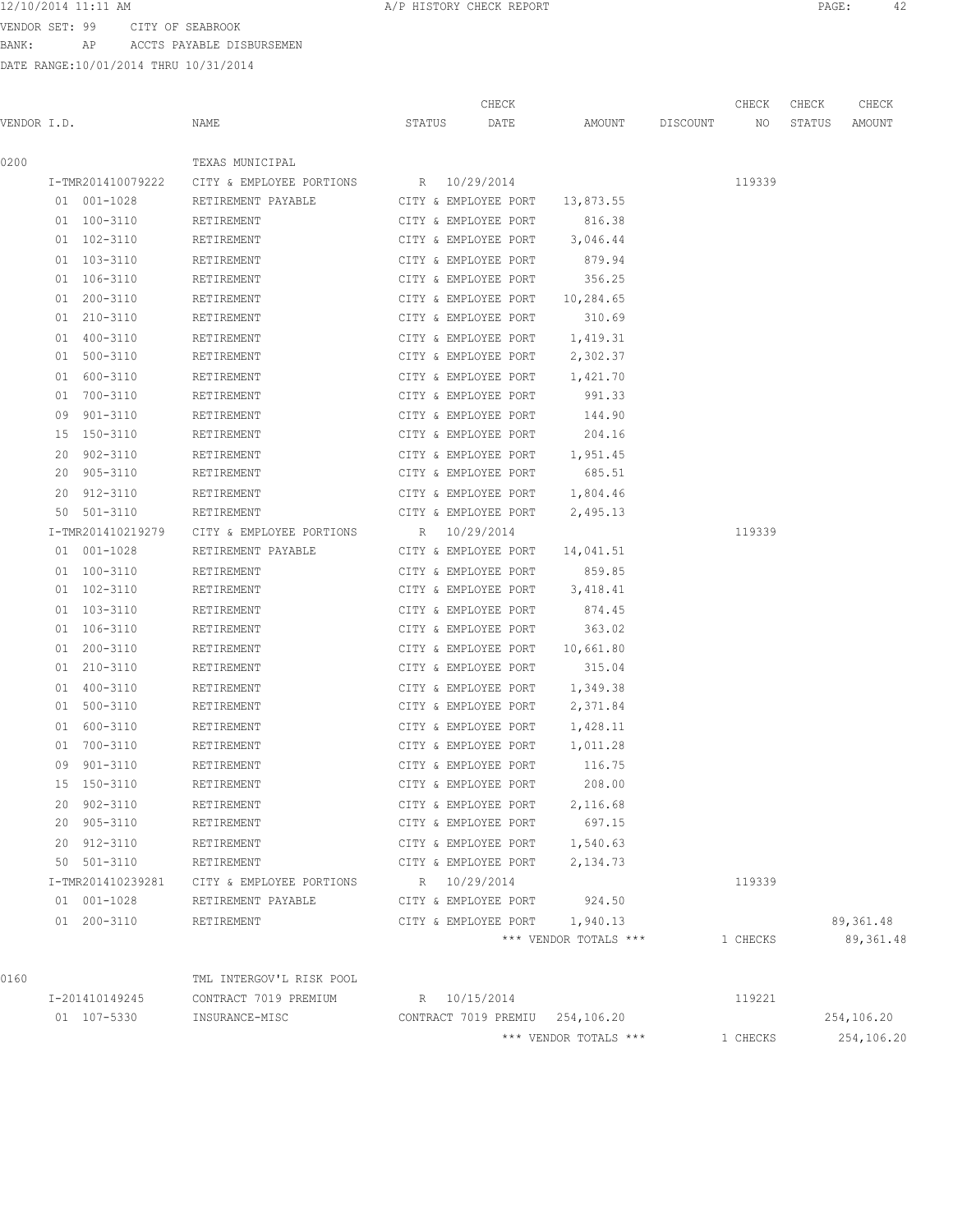VENDOR SET: 99 CITY OF SEABROOK

| VLNUUR ƏLI; YY |    |                | ALLI OL SEADRUUN |                                       |        |                     |                       |          |          |        |          |  |
|----------------|----|----------------|------------------|---------------------------------------|--------|---------------------|-----------------------|----------|----------|--------|----------|--|
| BANK:          |    | AP             |                  | ACCTS PAYABLE DISBURSEMEN             |        |                     |                       |          |          |        |          |  |
|                |    |                |                  | DATE RANGE:10/01/2014 THRU 10/31/2014 |        |                     |                       |          |          |        |          |  |
|                |    |                |                  |                                       |        | CHECK               |                       |          | CHECK    | CHECK  | CHECK    |  |
| VENDOR I.D.    |    |                |                  | NAME                                  | STATUS | DATE                | AMOUNT                | DISCOUNT | NO.      | STATUS | AMOUNT   |  |
| 2089           |    |                |                  |                                       |        |                     |                       |          |          |        |          |  |
|                |    | I-201410219275 |                  | REFUND                                | R      | 10/22/2014          |                       |          | 119281   |        |          |  |
|                | 01 | 100-7100       |                  | SALES TAX                             | REFUND |                     |                       |          |          |        |          |  |
|                | 01 | 001-0507       |                  | DUE FROM EDC                          | REFUND |                     |                       |          |          |        | ∎4       |  |
|                |    |                |                  |                                       |        |                     | *** VENDOR TOTALS *** |          | 1 CHECKS |        |          |  |
| 2397           |    |                |                  | TOP PUP MEDIA LLC                     |        |                     |                       |          |          |        |          |  |
|                |    | I-20140925A    |                  | PRODUCTION SERVICES                   | R      | 10/01/2014          |                       |          | 119096   |        |          |  |
|                | 01 | 107-5010       |                  | ADVERTISING                           |        | PRODUCTION SERVICES | 1,800.00              |          |          |        | 1,800.00 |  |
|                |    |                |                  |                                       |        |                     | *** VENDOR TOTALS *** |          | 1 CHECKS |        | 1,800.00 |  |

| 2254 |                   | TRANSUNION RISK AND ALTERNATIV |                 |                       |          |        |
|------|-------------------|--------------------------------|-----------------|-----------------------|----------|--------|
|      | I-201410079218    | TELEPHONE                      | R 10/08/2014    |                       | 119158   |        |
|      | 50 501-5497       | C.I.D.                         | TELEPHONE       | 111.00                |          | 111.00 |
|      |                   |                                |                 | *** VENDOR TOTALS *** | 1 CHECKS | 111.00 |
| 0804 |                   | RENE TREVINO                   |                 |                       |          |        |
|      | I-201410289311    | SAFETY BOOTS                   | R 10/29/2014    |                       | 119343   |        |
|      | 01 107-5295       | SAFETY COMMITTEE               | SAFETY BOOTS    | 100.00                |          | 100.00 |
|      |                   |                                |                 | *** VENDOR TOTALS *** | 1 CHECKS | 100.00 |
| 0748 |                   | TX CHILD SUPPORT DISBURSE      |                 |                       |          |        |
|      | I-CS5201410079222 | CHILD SUPPORT                  | D 10/07/2014    |                       | 000000   |        |
|      | 01 001-1032       | OTHER PAYROLL DEDUCTIONS       | CHILD SUPPORT   | 309.69                |          |        |
|      | I-CS6201410079222 | CHILD SUPPORT                  | 10/07/2014<br>D |                       | 000000   |        |
|      | 01 001-1032       | OTHER PAYROLL DEDUCTIONS       | CHILD SUPPORT   | 166.15                |          | 475.84 |
| 0748 |                   | TX CHILD SUPPORT DISBURSE      |                 |                       |          |        |
|      | I-CS5201410219279 | CHILD SUPPORT                  | D 10/21/2014    |                       | 000000   |        |
|      | 01 001-1032       | OTHER PAYROLL DEDUCTIONS       | CHILD SUPPORT   | 309.69                |          |        |
|      | I-CS6201410219279 | CHILD SUPPORT                  | 10/21/2014<br>D |                       | 000000   |        |
|      | 01 001-1032       | OTHER PAYROLL DEDUCTIONS       | CHILD SUPPORT   | 166.15                |          | 475.84 |
|      |                   |                                |                 | *** VENDOR TOTALS *** | 2 CHECKS | 951.68 |
|      |                   |                                |                 |                       |          |        |

| 1628 |                     | TX CHILD SUPPORT DISBURSEMENT |   |               |                       |          |        |
|------|---------------------|-------------------------------|---|---------------|-----------------------|----------|--------|
|      | I-CS2201410079222   | CHILD SUPPORT                 | D | 10/07/2014    |                       | 000000   |        |
|      | $001 - 1032$<br>01  | OTHER PAYROLL DEDUCTIONS      |   | CHILD SUPPORT | 293.06                |          | 293.06 |
| 1628 |                     | TX CHILD SUPPORT DISBURSEMENT |   |               |                       |          |        |
|      | T-CS2201410219279   | CHILD SUPPORT                 | D | 10/21/2014    |                       | 000000   |        |
|      | $001 - 1032$<br>01. | OTHER PAYROLL DEDUCTIONS      |   | CHILD SUPPORT | 293.06                |          | 293.06 |
|      |                     |                               |   |               | *** VENDOR TOTALS *** | 2 CHECKS | 586.12 |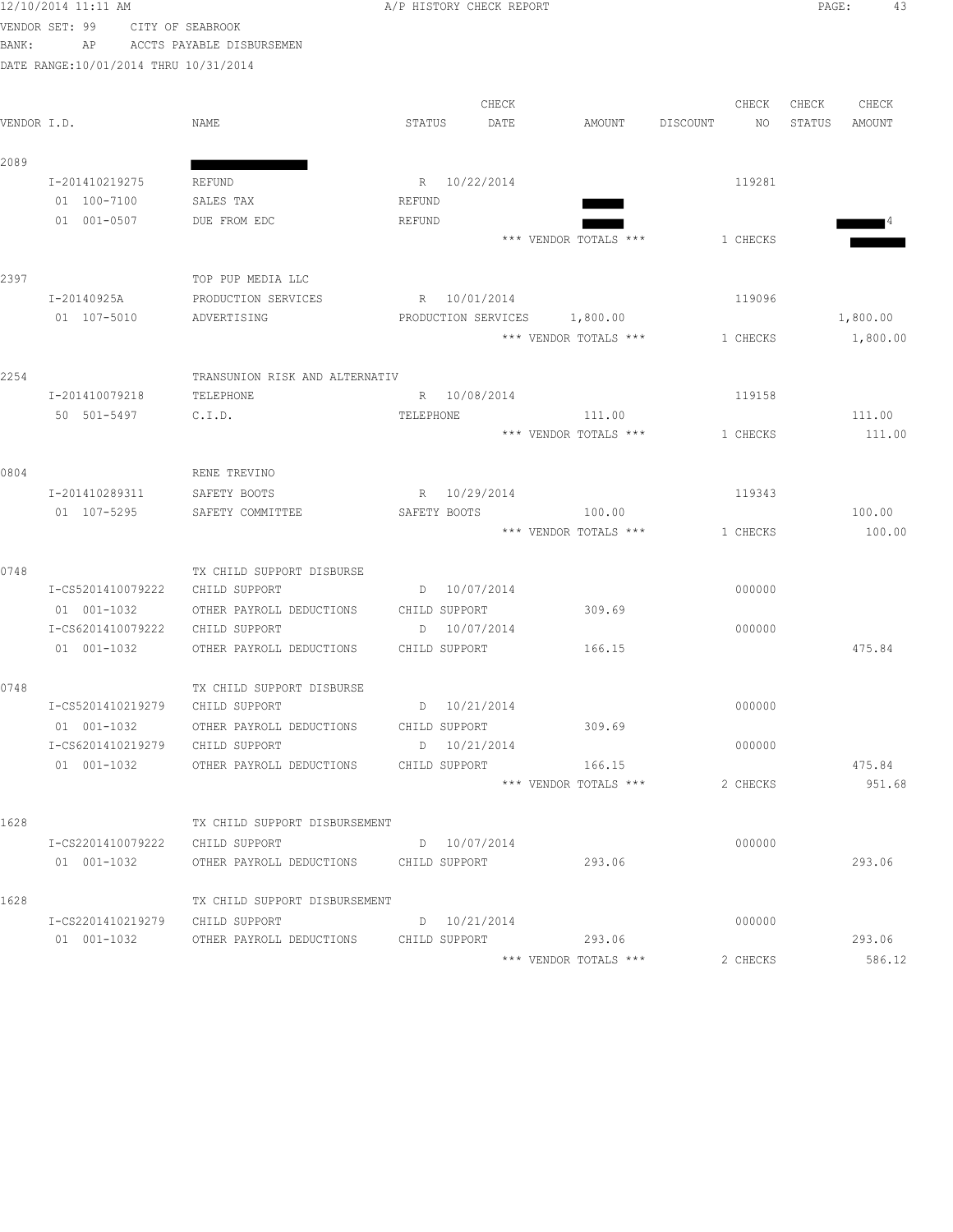|             | 12/10/2014 11:11 AM                   |                                                     | A/P HISTORY CHECK REPORT |       |                       |          |          | PAGE:  | 44       |  |
|-------------|---------------------------------------|-----------------------------------------------------|--------------------------|-------|-----------------------|----------|----------|--------|----------|--|
|             | VENDOR SET: 99                        | CITY OF SEABROOK                                    |                          |       |                       |          |          |        |          |  |
| BANK:       | AP                                    | ACCTS PAYABLE DISBURSEMEN                           |                          |       |                       |          |          |        |          |  |
|             | DATE RANGE:10/01/2014 THRU 10/31/2014 |                                                     |                          |       |                       |          |          |        |          |  |
|             |                                       |                                                     |                          |       |                       |          |          |        |          |  |
|             |                                       |                                                     |                          | CHECK |                       |          | CHECK    | CHECK  | CHECK    |  |
| VENDOR I.D. |                                       | NAME                                                | STATUS                   | DATE  | AMOUNT                | DISCOUNT | NO       | STATUS | AMOUNT   |  |
| 0217        |                                       | TX MUNICIPAL POLICE ASSN                            |                          |       |                       |          |          |        |          |  |
|             | I-TPA201410079222                     | EMPLOYEE DEDUCTIONS                                 | R 10/08/2014             |       |                       |          | 119159   |        |          |  |
|             | 01 001-1032                           | OTHER PAYROLL DEDUCTIONS EMPLOYEE DEDUCTIONS 323.00 |                          |       |                       |          |          |        | 323.00   |  |
| 0217        |                                       | TX MUNICIPAL POLICE ASSN                            |                          |       |                       |          |          |        |          |  |
|             | I-TPA201410219279                     | EMPLOYEE DEDUCTIONS                                 | R 10/22/2014             |       |                       |          | 119282   |        |          |  |
|             | 01 001-1032                           | OTHER PAYROLL DEDUCTIONS                            | EMPLOYEE DEDUCTIONS      |       | 323.00                |          |          |        | 323.00   |  |
|             |                                       |                                                     |                          |       | *** VENDOR TOTALS *** |          | 2 CHECKS |        | 646.00   |  |
| 1426        |                                       | TYLER TECHNOLOGIES - INCODE DI                      |                          |       |                       |          |          |        |          |  |
|             | I-025107023                           | INSITE FEES                                         | R 10/08/2014             |       |                       |          | 119160   |        |          |  |
|             | 20 905-5030                           | RENTALS & SERVICE AGRMTS INSITE FEES 3,706.25       |                          |       |                       |          |          |        | 3,706.25 |  |
| 1426        |                                       | TYLER TECHNOLOGIES - INCODE DI                      |                          |       |                       |          |          |        |          |  |
|             | I-025108683                           | NOV14 MAINTENANCE                                   | R 10/22/2014             |       |                       |          | 119283   |        |          |  |
|             | 20 905-5030                           | RENTALS & SERVICE AGRMTS                            | NOV14 MAINTENANCE        |       | 190.00                |          |          |        |          |  |

I-025108684 NOV14 MAINTENANCE R 10/22/2014 119283

I-263860629 COPIER LEASE R 10/22/2014 R 100 119284

I-451997 PARTS E 10/08/2014 999999

I-453244 PARTS E 10/08/2014 999999

I-468566 DO METER E 10/29/2014 999999

I-9731295668 TELEPHONE R 10/01/2014 119097

I-9731423321 TELEPHONE R 10/01/2014 119098

01 200–5400 TELEPHONE TELEPHONE TELEPHONE TELEPHONE 147.57 147.57

20 912-5120 MAINT-SEWER SYSTEM MINOR PARTS 506.05

2044 U S BANK EQUIPMENT FINANCE INC

0776 USA BLUEBOOK C# 312524

0776 USA BLUEBOOK C# 312524

0919 **VERIZON WIRELESS** 

0919 **VERIZON WIRELESS** 

01 700-5030 RENTALS & SERVICE AGRMTS NOV14 MAINTENANCE 150.00 340.00

01 107-5030 RENTALS & SERVICE AGRMTS COPIER LEASE 677.84 677.84 677.84

20 912-5120 MAINT-SEWER SYSTEM MINOR PARTS 204.84 710.89

20 912-5120 MAINT-SEWER SYSTEM MINOR DO METER 979.55 979.55

01 106-5405 PHONE NETWORK NOTIFICATION SYSTELEPHONE 37.99 37.99

\*\*\* VENDOR TOTALS \*\*\* 2 CHECKS 4,046.25

 $***$  VENDOR TOTALS  $***$  1 CHECKS 677.84

\*\*\* VENDOR TOTALS \*\*\* 2 CHECKS 1,690.44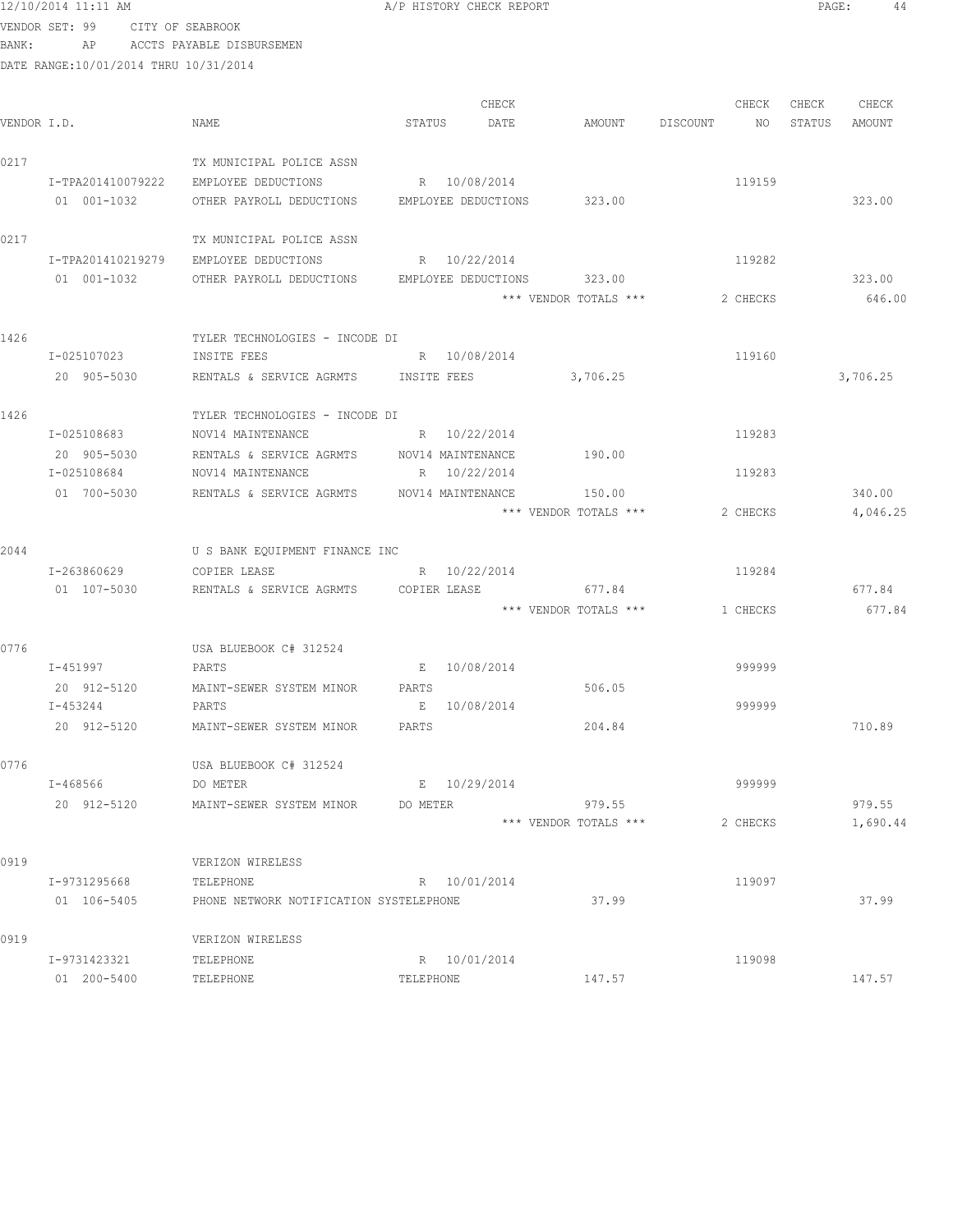VENDOR SET: 99 CITY OF SEABROOK BANK: AP ACCTS PAYABLE DISBURSEMEN

|                |                                                     |                      | CHECK      |                                                         |                 | CHECK    | CHECK  | CHECK       |
|----------------|-----------------------------------------------------|----------------------|------------|---------------------------------------------------------|-----------------|----------|--------|-------------|
| VENDOR I.D.    | NAME                                                | STATUS               | DATE       | AMOUNT                                                  | <b>DISCOUNT</b> | NO       | STATUS | AMOUNT      |
| 0919           | VERIZON WIRELESS                                    |                      |            |                                                         |                 |          |        |             |
| I-9732252747   | TELEPHONE                                           | R 10/01/2014         |            |                                                         |                 | 119099   |        |             |
| 01 100-5400    | TELEPHONE                                           | TELEPHONE            |            | 116.49                                                  |                 |          |        |             |
| 01 102-5400    | TELEPHONE                                           | TELEPHONE            |            | 152.04                                                  |                 |          |        |             |
| 01 103-5400    | TELEPHONE                                           | TELEPHONE            |            | 159.35                                                  |                 |          |        |             |
| 01 107-5400    | TELEPHONE                                           | TELEPHONE            |            | 37.99                                                   |                 |          |        |             |
| 01 700-5400    | TELEPHONE                                           | TELEPHONE            |            | 93.68                                                   |                 |          |        |             |
| 01 001-0507    | DUE FROM EDC                                        | TELEPHONE            |            | 50.68                                                   |                 |          |        |             |
| 01 400-5400    | TELEPHONE                                           | TELEPHONE            |            | 103.96                                                  |                 |          |        |             |
| 01 500-5400    | TELEPHONE                                           | TELEPHONE            |            | 63.34                                                   |                 |          |        |             |
| 01 600-5400    | TELEPHONE                                           | TELEPHONE            |            | 125.03                                                  |                 |          |        |             |
| 902-5400<br>20 | TELEPHONE                                           | TELEPHONE            |            | 130.15                                                  |                 |          |        |             |
| 20 912-5400    | TELEPHONE                                           | TELEPHONE            |            | 131.46                                                  |                 |          |        | 1,164.17    |
| 0919           | VERIZON WIRELESS                                    |                      |            |                                                         |                 |          |        |             |
| I-9732234276   | TELEPHONE                                           | R 10/08/2014         |            |                                                         |                 | 119161   |        |             |
| 01 200-5400    | TELEPHONE                                           | TELEPHONE            |            | 460.21                                                  |                 |          |        | 460.21      |
| 0919           | VERIZON WIRELESS                                    |                      |            |                                                         |                 |          |        |             |
| I-9732605036   | TELEPHONE                                           | R 10/08/2014         |            |                                                         |                 | 119162   |        |             |
| 01 200-5400    | TELEPHONE                                           | TELEPHONE            |            | 799.84                                                  |                 |          |        | 799.84      |
| 0919           | VERIZON WIRELESS                                    |                      |            |                                                         |                 |          |        |             |
| I-9732926344   | TELEPHONE                                           | R 10/15/2014         |            |                                                         |                 | 119222   |        |             |
| 01 106-5405    | PHONE NETWORK NOTIFICATION SYSTELEPHONE             |                      |            | 20.75                                                   |                 |          |        | 20.75       |
| 0919           | VERIZON WIRELESS                                    |                      |            |                                                         |                 |          |        |             |
| I-9732993893   | TELEPHONE                                           | R                    | 10/15/2014 |                                                         |                 | 119223   |        |             |
| 01 106-5405    | PHONE NETWORK NOTIFICATION SYSTELEPHONE             |                      |            | 75.98                                                   |                 |          |        | 75.98       |
| 0919           | VERIZON WIRELESS                                    |                      |            |                                                         |                 |          |        |             |
| I-9733122104   | TELEPHONE                                           | 10/29/2014<br>R      |            |                                                         |                 | 119344   |        |             |
| 01 200-5400    | TELEPHONE                                           | TELEPHONE            |            | 147.57                                                  |                 |          |        | 147.57      |
|                |                                                     |                      |            | *** VENDOR TOTALS ***                                   |                 | 8 CHECKS |        | 2,854.08    |
| 2087           | JOHN A WALKER ROOFING CO INC                        |                      |            |                                                         |                 |          |        |             |
| I-091434       | CITY HALL ROOF REPAIR                               | R 10/01/2014         |            |                                                         |                 | 119100   |        |             |
| 01 107-5180    | MAINT-BLDGS & GROUNDS CITY HALL ROOF REPAI 9,840.00 |                      |            |                                                         |                 |          |        | 9,840.00    |
|                |                                                     |                      |            | *** VENDOR TOTALS ***                                   |                 | 1 CHECKS |        | 9,840.00    |
| 0035           | WASTE MANAGEMENT OF TEXAS INC                       |                      |            |                                                         |                 |          |        |             |
| I-201410089227 | OCT14 DUMPSTER CHARGES                              | R 10/08/2014         |            |                                                         |                 | 119163   |        |             |
| 20 922-5479    | COMMERCIAL SANIT SERVICE                            | OCT14 DUMPSTER CHARG |            | 55,557.96                                               |                 |          |        |             |
| 20 922-7210    | FRANCHISE FEES                                      | OCT14 DUMPSTER CHARG |            | 19,286.71CR                                             |                 |          |        |             |
| 20 922-9535    | SANITATION BILLING FEES                             | OCT14 DUMPSTER CHARG |            | 10,286.25CR                                             |                 |          |        |             |
| 20 922-5469    | RESIDENTIAL SANIT SERVICE                           | OCT14 DUMPSTER CHARG |            | 73,020.11                                               |                 |          |        |             |
| 20 922-5467    | RECYCLING CHARGES                                   | OCT14 DUMPSTER CHARG |            | 6,418.17                                                |                 |          |        | 105,423.28  |
|                |                                                     |                      |            | $^{\star\star\star}$ VENDOR TOTALS $^{\star\star\star}$ |                 | 1 CHECKS |        | 105, 423.28 |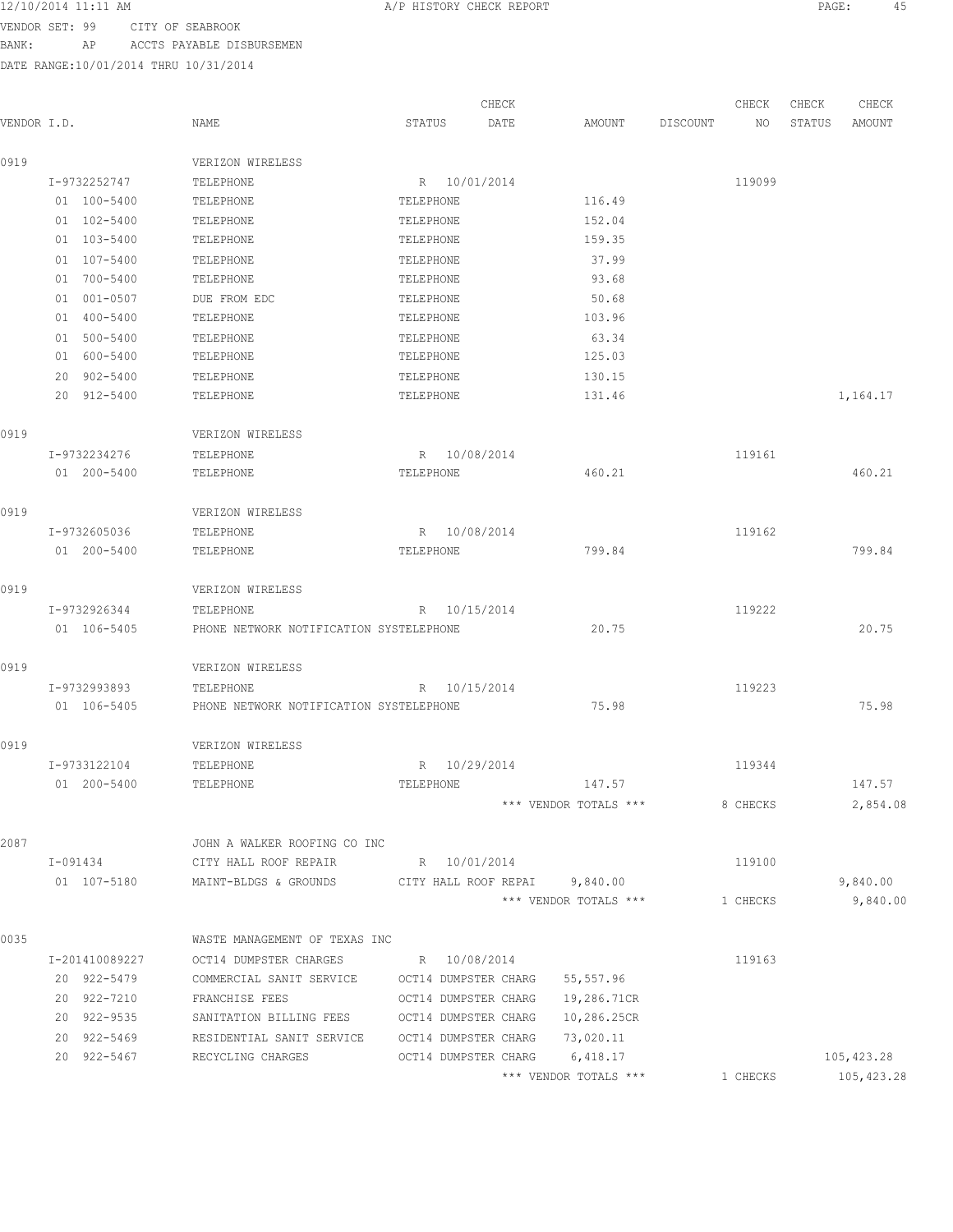VENDOR SET: 99 CITY OF SEABROOK

BANK: AP ACCTS PAYABLE DISBURSEMEN

DATE RANGE:10/01/2014 THRU 10/31/2014

| VENDOR I.D. |    |                   | NAME             | STATUS      | CHECK<br>DATE | AMOUNT    | DISCOUNT | CHECK<br>NO | CHECK<br>STATUS | CHECK<br>AMOUNT |
|-------------|----|-------------------|------------------|-------------|---------------|-----------|----------|-------------|-----------------|-----------------|
| 0031        |    |                   | WELLS FARGO      |             |               |           |          |             |                 |                 |
|             |    | I-T3 201410079222 | FICA TAXES       |             | D 10/07/2014  |           |          | 000000      |                 |                 |
|             |    | 01 001-1025       | FICA TAX PAYABLE | FICA TAXES  |               | 12,045.15 |          |             |                 |                 |
|             |    | 01 100-3100       | FICA TAXES       | FICA TAXES  |               | 337.82    |          |             |                 |                 |
|             |    | 01 102-3100       | FICA TAXES       | FICA TAXES  |               | 1,231.86  |          |             |                 |                 |
|             |    | 01 103-3100       | FICA TAXES       | FICA TAXES  |               | 337.82    |          |             |                 |                 |
|             |    | 01 106-3100       | FICA TAXES       | FICA TAXES  |               | 146.99    |          |             |                 |                 |
|             |    | 01 200-3100       | FICA TAXES       | FICA TAXES  |               | 4,120.42  |          |             |                 |                 |
|             |    | 01 210-3100       | PAYROLL TAX      | FICA TAXES  |               | 131.13    |          |             |                 |                 |
|             |    | 01 400-3100       | FICA TAXES       | FICA TAXES  |               | 639.05    |          |             |                 |                 |
|             |    | 01 500-3100       | PAYROLL TAX      | FICA TAXES  |               | 927.00    |          |             |                 |                 |
|             |    | 01 600-3100       | PAYROLL TAX      | FICA TAXES  |               | 571.54    |          |             |                 |                 |
|             |    | 01 700-3100       | FICA TAXES       | FICA TAXES  |               | 678.79    |          |             |                 |                 |
|             | 09 | $901 - 3100$      | FICA             | FICA TAXES  |               | 58.02     |          |             |                 |                 |
|             |    | 15 150-3100       | FICA             | FICA TAXES  |               | 115.97    |          |             |                 |                 |
|             | 20 | 902-3100          | FICA TAXES       | FICA TAXES  |               | 758.84    |          |             |                 |                 |
|             | 20 | 905-3100          | FICA TAXES       | FICA TAXES  |               | 279.50    |          |             |                 |                 |
|             | 20 | 912-3100          | FICA TAXES       | FICA TAXES  |               | 720.19    |          |             |                 |                 |
|             |    | 50 501-3100       | FICA TAXES       | FICA TAXES  |               | 990.21    |          |             |                 |                 |
|             |    | I-T4 201410079222 | MEDICARE WH      |             | D 10/07/2014  |           |          | 000000      |                 |                 |
|             |    | 01 001-1025       | FICA TAX PAYABLE | MEDICARE WH |               | 2,817.05  |          |             |                 |                 |
|             |    | 01 100-3100       | FICA TAXES       | MEDICARE WH |               | 79.00     |          |             |                 |                 |
|             |    | 01 102-3100       | FICA TAXES       | MEDICARE WH |               | 288.10    |          |             |                 |                 |
|             |    | 01 103-3100       | FICA TAXES       | MEDICARE WH |               | 79.01     |          |             |                 |                 |
|             |    | 01 106-3100       | FICA TAXES       | MEDICARE WH |               | 34.38     |          |             |                 |                 |
|             |    | 01 200-3100       | FICA TAXES       | MEDICARE WH |               | 963.66    |          |             |                 |                 |
|             |    | 01 210-3100       | PAYROLL TAX      | MEDICARE WH |               | 30.67     |          |             |                 |                 |
|             |    | 01 400-3100       | FICA TAXES       | MEDICARE WH |               | 149.46    |          |             |                 |                 |
|             | 01 | 500-3100          | PAYROLL TAX      | MEDICARE WH |               | 216.78    |          |             |                 |                 |
|             | 01 | 600-3100          | PAYROLL TAX      | MEDICARE WH |               | 133.66    |          |             |                 |                 |
|             |    | 01 700-3100       | FICA TAXES       | MEDICARE WH |               | 158.75    |          |             |                 |                 |
|             | 09 | $901 - 3100$      | FICA             | MEDICARE WH |               | 13.57     |          |             |                 |                 |
|             |    | 15 150-3100       | FICA             | MEDICARE WH |               | 27.12     |          |             |                 |                 |
|             | 20 | 902-3100          | FICA TAXES       | MEDICARE WH |               | 177.47    |          |             |                 |                 |
|             | 20 | $905 - 3100$      | FICA TAXES       | MEDICARE WH |               | 65.37     |          |             |                 |                 |
|             | 20 | $912 - 3100$      | FICA TAXES       | MEDICARE WH |               | 168.46    |          |             |                 |                 |
|             | 50 | $501 - 3100$      | FICA TAXES       | MEDICARE WH |               | 231.59    |          |             |                 | 29,724.40       |

0031 WELLS FARGO

|    | I-T3 201410219279 | FICA TAXES       | $D = 10/21/2014$ |             | 000000 |
|----|-------------------|------------------|------------------|-------------|--------|
|    | 01 001-1025       | FICA TAX PAYABLE | FICA TAXES       | 12, 151. 13 |        |
| 01 | 100-3100          | FICA TAXES       | FICA TAXES       | 356.16      |        |
|    | 01 102-3100       | FICA TAXES       | FICA TAXES       | 1,388.84    |        |
|    | 01 103-3100       | FICA TAXES       | FICA TAXES       | 335.50      |        |
|    | 01 106-3100       | FICA TAXES       | FICA TAXES       | 149.85      |        |
|    | $01200 - 3100$    | FICA TAXES       | FICA TAXES       | 4,277.20    |        |
|    | 01 210-3100       | PAYROLL TAX      | FICA TAXES       | 132.96      |        |
| 01 | $400 - 3100$      | FICA TAXES       | FICA TAXES       | 609.83      |        |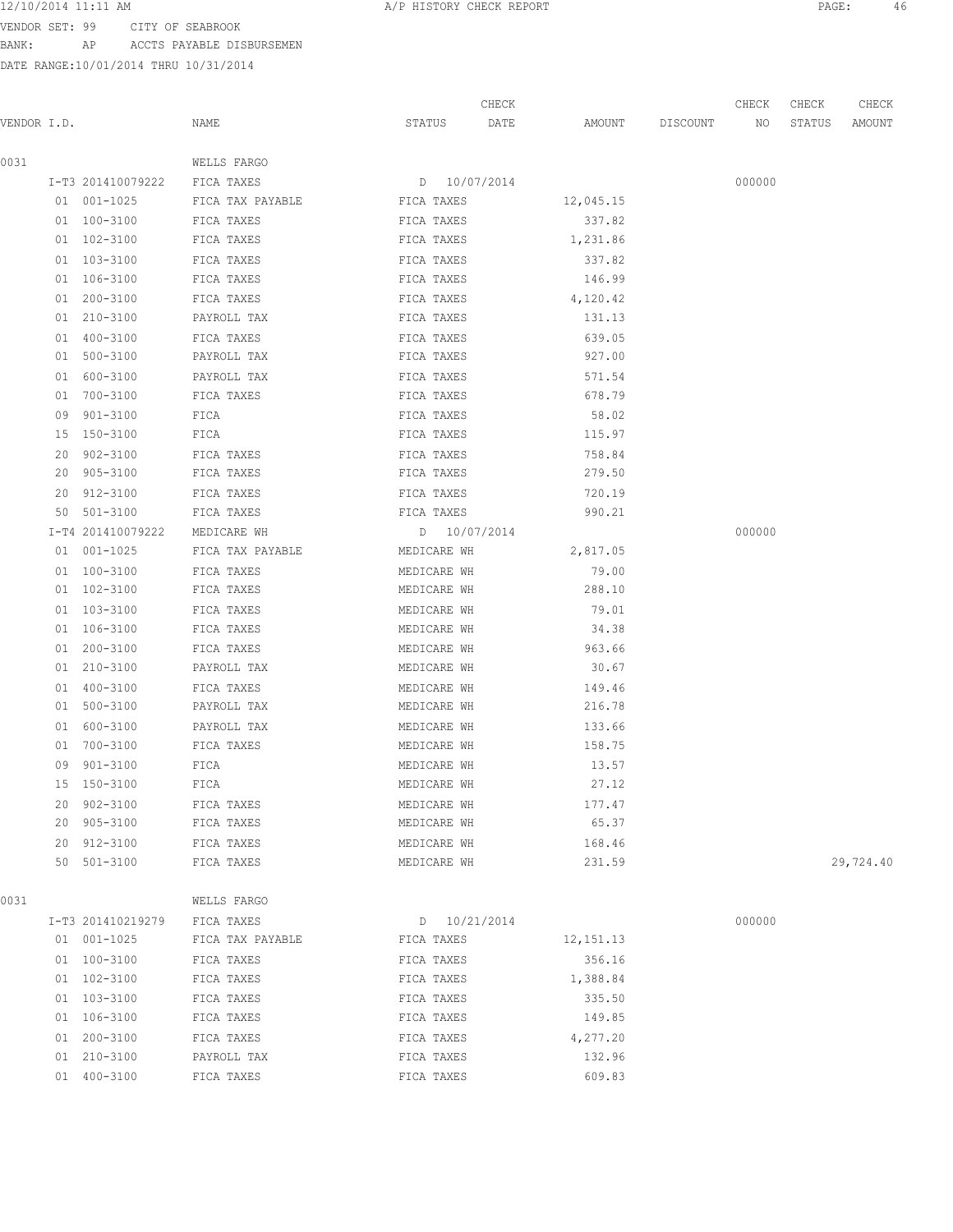VENDOR SET: 99 CITY OF SEABROOK BANK: AP ACCTS PAYABLE DISBURSEMEN

|             |    |                   |                     |      |                   | CHECK |                       |          | CHECK    | CHECK  | CHECK     |
|-------------|----|-------------------|---------------------|------|-------------------|-------|-----------------------|----------|----------|--------|-----------|
| VENDOR I.D. |    |                   | NAME                |      | STATUS            | DATE  | AMOUNT                | DISCOUNT | NO       | STATUS | AMOUNT    |
| 0031        |    |                   | WELLS FARGO         | CONT |                   |       |                       |          |          |        |           |
|             |    | I-T3 201410219279 | FICA TAXES          |      | D 10/21/2014      |       |                       |          | 000000   |        |           |
|             |    | 01 500-3100       | PAYROLL TAX         |      | FICA TAXES        |       | 956.28                |          |          |        |           |
|             |    | 01 600-3100       | PAYROLL TAX         |      | FICA TAXES        |       | 574.24                |          |          |        |           |
|             | 01 | 700-3100          | FICA TAXES          |      | FICA TAXES        |       | 638.39                |          |          |        |           |
|             |    | 09 901-3100       | FICA                |      | FICA TAXES        |       | 46.63                 |          |          |        |           |
|             |    | 15 150-3100       | FICA                |      | FICA TAXES        |       | 123.39                |          |          |        |           |
|             | 20 | 902-3100          | FICA TAXES          |      | FICA TAXES        |       | 828.55                |          |          |        |           |
|             |    | 20 905-3100       | FICA TAXES          |      | FICA TAXES        |       | 284.41                |          |          |        |           |
|             | 20 | 912-3100          | FICA TAXES          |      | FICA TAXES        |       | 608.87                |          |          |        |           |
|             | 50 | 501-3100          | FICA TAXES          |      | FICA TAXES        |       | 840.03                |          |          |        |           |
|             |    | I-T4 201410219279 | MEDICARE WH         |      | D 10/21/2014      |       |                       |          | 000000   |        |           |
|             |    | 01 001-1025       | FICA TAX PAYABLE    |      | MEDICARE WH       |       | 2,841.81              |          |          |        |           |
|             |    | 01 100-3100       | FICA TAXES          |      | MEDICARE WH       |       | 83.30                 |          |          |        |           |
|             |    | 01 102-3100       | FICA TAXES          |      | MEDICARE WH       |       | 324.81                |          |          |        |           |
|             |    | 01 103-3100       | FICA TAXES          |      | MEDICARE WH       |       | 78.46                 |          |          |        |           |
|             |    | 01 106-3100       | FICA TAXES          |      | MEDICARE WH       |       | 35.04                 |          |          |        |           |
|             |    | 01 200-3100       | FICA TAXES          |      | MEDICARE WH       |       | 1,000.31              |          |          |        |           |
|             |    | 01 210-3100       | PAYROLL TAX         |      | MEDICARE WH       |       | 31.10                 |          |          |        |           |
|             |    | 01 400-3100       | FICA TAXES          |      | MEDICARE WH       |       | 142.62                |          |          |        |           |
|             |    | 01 500-3100       | PAYROLL TAX         |      | MEDICARE WH       |       | 223.64                |          |          |        |           |
|             | 01 | 600-3100          | PAYROLL TAX         |      | MEDICARE WH       |       | 134.30                |          |          |        |           |
|             |    | 01 700-3100       | FICA TAXES          |      | MEDICARE WH       |       | 149.31                |          |          |        |           |
|             | 09 | $901 - 3100$      | FICA                |      | MEDICARE WH       |       | 10.90                 |          |          |        |           |
|             |    | 15 150-3100       | FICA                |      | MEDICARE WH       |       | 28.86                 |          |          |        |           |
|             | 20 | 902-3100          | FICA TAXES          |      | MEDICARE WH       |       | 193.78                |          |          |        |           |
|             | 20 | 905-3100          | FICA TAXES          |      | MEDICARE WH       |       | 66.52                 |          |          |        |           |
|             | 20 | 912-3100          | FICA TAXES          |      | MEDICARE WH       |       | 142.41                |          |          |        |           |
|             | 50 | 501-3100          | FICA TAXES          |      | MEDICARE WH       |       | 196.45                |          |          |        | 29,985.88 |
| 0031        |    |                   | WELLS FARGO         |      |                   |       |                       |          |          |        |           |
|             |    | I-T3 201410239281 | FICA TAXES          |      | D 10/23/2014      |       |                       |          | 000000   |        |           |
|             |    | 01 001-1025       | FICA TAX PAYABLE    |      | FICA TAXES        |       | 818.84                |          |          |        |           |
|             |    | 01 200-3100       | FICA TAXES          |      | FICA TAXES        |       | 818.84                |          |          |        |           |
|             |    | I-T4 201410239281 | MEDICARE WH         |      | D 10/23/2014      |       |                       |          | 000000   |        |           |
|             |    | 01 001-1025       | FICA TAX PAYABLE    |      | MEDICARE WH       |       | 191.50                |          |          |        |           |
|             |    | 01 200-3100       | FICA TAXES          |      | MEDICARE WH       |       | 191.50                |          |          |        | 2,020.68  |
|             |    |                   |                     |      |                   |       | *** VENDOR TOTALS *** |          | 3 CHECKS |        | 61,730.96 |
| 0032        |    |                   | WELLS FARGO         |      |                   |       |                       |          |          |        |           |
|             |    | I-T1 201410079222 | WITHHOLDING TAXES   |      | D 10/07/2014      |       |                       |          | 000000   |        |           |
|             |    | 01 001-1020       | WITHHOLDING PAYABLE |      | WITHHOLDING TAXES |       | 22,972.54             |          |          |        | 22,972.54 |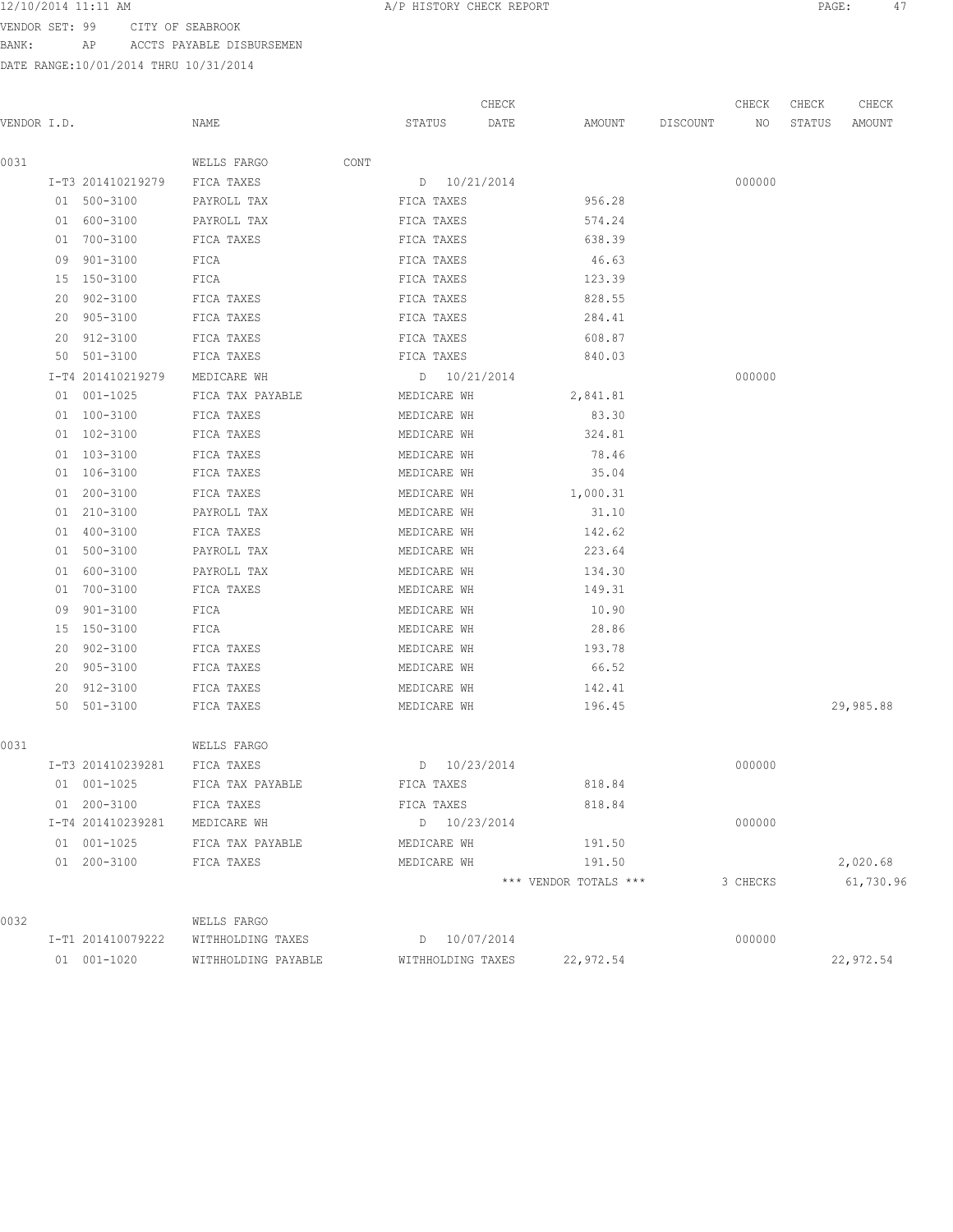|       | 12/10/2014 11:11 AM                   |                                          | A/P HISTORY CHECK REPORT |               |                                 |          |             | PAGE:           | 48              |
|-------|---------------------------------------|------------------------------------------|--------------------------|---------------|---------------------------------|----------|-------------|-----------------|-----------------|
|       | VENDOR SET: 99 CITY OF SEABROOK       |                                          |                          |               |                                 |          |             |                 |                 |
| BANK: | AP                                    | ACCTS PAYABLE DISBURSEMEN                |                          |               |                                 |          |             |                 |                 |
|       | DATE RANGE:10/01/2014 THRU 10/31/2014 |                                          |                          |               |                                 |          |             |                 |                 |
|       |                                       |                                          |                          |               |                                 |          |             |                 |                 |
|       | VENDOR I.D.                           | NAME                                     | STATUS                   | CHECK<br>DATE | AMOUNT                          | DISCOUNT | CHECK<br>NO | CHECK<br>STATUS | CHECK<br>AMOUNT |
|       |                                       |                                          |                          |               |                                 |          |             |                 |                 |
| 0032  |                                       | WELLS FARGO                              |                          |               |                                 |          |             |                 |                 |
|       | I-T1 201410219279                     | WITHHOLDING TAXES                        | $D = 10/21/2014$         |               |                                 |          | 000000      |                 |                 |
|       | 01 001-1020                           | WITHHOLDING PAYABLE                      | WITHHOLDING TAXES        |               | 23,324.80                       |          |             |                 | 23,324.80       |
|       |                                       |                                          |                          |               |                                 |          |             |                 |                 |
| 0032  |                                       | WELLS FARGO                              |                          |               |                                 |          |             |                 |                 |
|       | I-T1 201410239281                     | WITHHOLDING TAXES                        | D 10/23/2014             |               |                                 |          | 000000      |                 |                 |
|       | 01 001-1020                           | WITHHOLDING PAYABLE                      | WITHHOLDING TAXES        |               | 3,428.88                        |          |             |                 | 3,428.88        |
|       |                                       |                                          |                          |               | *** VENDOR TOTALS ***           |          | 3 CHECKS    |                 | 49,726.22       |
|       |                                       |                                          |                          |               |                                 |          |             |                 |                 |
| 2105  |                                       | WEX BANK                                 |                          |               |                                 |          |             |                 |                 |
|       | I-38185029                            | FUEL                                     |                          | R 10/08/2014  |                                 |          | 119164      |                 |                 |
|       | 01 200-4030                           | GAS & OIL/OUTSIDE SUPPLY                 | FUEL                     |               | 394.84                          |          |             |                 | 394.84          |
|       |                                       |                                          |                          |               | *** VENDOR TOTALS ***           |          | 1 CHECKS    |                 | 394.84          |
| 2131  |                                       | WILLIAM HEITKAMP                         |                          |               |                                 |          |             |                 |                 |
|       | I-BKR201410079222                     | JAMES HERNANDEZ - #14-33040 R 10/08/2014 |                          |               |                                 |          | 119165      |                 |                 |
|       | 01 001-1032                           | OTHER PAYROLL DEDUCTIONS                 |                          |               | JAMES HERNANDEZ $-$ #1 630.00   |          |             |                 | 630.00          |
|       |                                       |                                          |                          |               |                                 |          |             |                 |                 |
| 2131  |                                       | WILLIAM HEITKAMP                         |                          |               |                                 |          |             |                 |                 |
|       | I-BKR201410219279                     | JAMES HERNANDEZ - #14-33040 R 10/22/2014 |                          |               |                                 |          | 119285      |                 |                 |
|       | 01 001-1032                           | OTHER PAYROLL DEDUCTIONS                 |                          |               | JAMES HERNANDEZ $-$ #1 630.00   |          |             |                 | 630.00          |
|       |                                       |                                          |                          |               | *** VENDOR TOTALS ***           |          | 2 CHECKS    |                 | 1,260.00        |
|       |                                       |                                          |                          |               |                                 |          |             |                 |                 |
| 0664  |                                       | SEAN WRIGHT                              |                          |               |                                 |          |             |                 |                 |
|       | I-201410149246                        | TRAVEL EXPENSE                           | R 10/15/2014             |               |                                 |          | 119224      |                 |                 |
|       | 01 200-5300                           | TRAINING & CONFERENCE                    | TRAVEL EXPENSE           |               | 1,130.48                        |          |             |                 | 1,130.48        |
|       |                                       |                                          |                          |               |                                 |          |             |                 |                 |
| 0664  |                                       | SEAN WRIGHT                              |                          |               |                                 |          |             |                 |                 |
|       | I-201410289312                        | TRAVEL EXPENSE                           | R 10/29/2014             |               |                                 |          | 119345      |                 |                 |
|       | 01 200-5300                           | TRAINING & CONFERENCE                    | TRAVEL EXPENSE           |               | 787.70<br>*** VENDOR TOTALS *** |          | 2 CHECKS    |                 | 787.70          |
|       |                                       |                                          |                          |               |                                 |          |             |                 | 1,918.18        |
| 0210  |                                       | XEROX FINANCIAL SERVICES                 |                          |               |                                 |          |             |                 |                 |
|       | I-211583                              | COPIER LEASE                             |                          | R 10/08/2014  |                                 |          | 119166      |                 |                 |
|       | 01 200-5030                           | RENTALS & SERVICE AGRMTS                 | COPIER LEASE             |               | 330.60                          |          |             |                 | 330.60          |
|       |                                       |                                          |                          |               | *** VENDOR TOTALS ***           |          | 1 CHECKS    |                 | 330.60          |
|       |                                       |                                          |                          |               |                                 |          |             |                 |                 |
| 2108  |                                       | YACHTY GRAS, INC                         |                          |               |                                 |          |             |                 |                 |
|       | I-201410149247                        | 2015 SPONSORSHIP                         |                          | R 10/15/2014  |                                 |          | 119225      |                 |                 |
|       | 15 150-5466                           | EVENTS                                   | 2015 SPONSORSHIP         |               | 1,500.00                        |          |             |                 | 1,500.00        |
|       |                                       |                                          |                          |               | *** VENDOR TOTALS ***           |          | 1 CHECKS    |                 | 1,500.00        |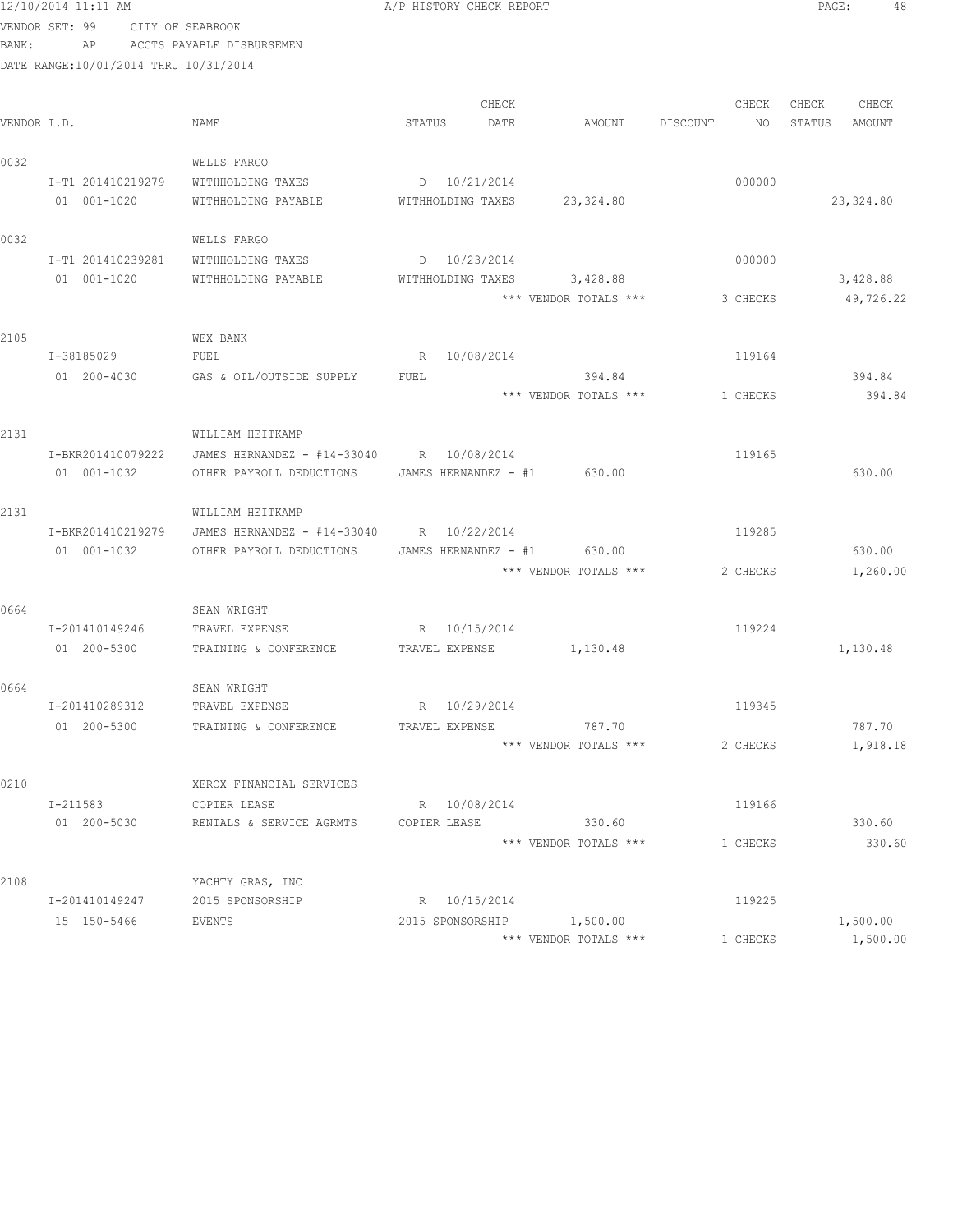VENDOR SET: 99 CITY OF SEABROOK BANK: AP ACCTS PAYABLE DISBURSEMEN

DATE RANGE:10/01/2014 THRU 10/31/2014

| VENDOR I.D.      | NAME        |               | CHECK<br>STATUS<br>DATE | AMOUNT         | DISCOUNT         | CHECK<br>NO | CHECK<br>STATUS | CHECK<br>AMOUNT |
|------------------|-------------|---------------|-------------------------|----------------|------------------|-------------|-----------------|-----------------|
|                  |             |               |                         |                |                  |             |                 |                 |
|                  |             |               |                         |                |                  |             |                 |                 |
| $*$ * TOTALS * * | NO.         |               |                         | INVOICE AMOUNT | <b>DISCOUNTS</b> |             |                 | CHECK AMOUNT    |
| REGULAR CHECKS:  | 281         |               |                         | 1,044,031.33   | 0.00             |             |                 | 1,010,892.91    |
| HAND CHECKS:     | $\mathbb O$ |               |                         | 0.00           | 0.00             |             |                 | 0.00            |
| DRAFTS:          | 14          |               |                         | 114,333.44     | 0.00             |             |                 | 114,333.44      |
| EFT:             | 37          |               |                         | 60,172.27      | 0.00             |             |                 | 60,172.27       |
| NON CHECKS:      | 0           |               |                         | 0.00           | 0.00             |             |                 | 0.00            |
| VOID CHECKS:     |             | 3 VOID DEBITS | 0.00                    |                |                  |             |                 |                 |
|                  |             | VOID CREDITS  | 24,839.22CR             | 24,839.22CR    | 0.00             |             |                 |                 |

TOTAL ERRORS: 0

|              | G/L ACCOUNT NAME                     | AMOUNT      |
|--------------|--------------------------------------|-------------|
|              |                                      |             |
|              | 01  001-0507  DUE FROM EDC           | 505.89      |
| 01 001-0710  | PREPAID EXPENSE                      | 3,119.08    |
|              | 01 001-1005 ACCTS PAYABLE/RETAINAGE  | 3,142.57CR  |
|              | 01 001-1011 BAIL BONDS PAYABLE       | 3,148.00    |
| 01 001-1020  | WITHHOLDING PAYABLE                  | 49,726.22   |
|              |                                      | 588.82      |
|              | 01 001-1025 FICA TAX PAYABLE         | 30,865.48   |
| 01  001-1028 | RETIREMENT PAYABLE                   | 28,839.56   |
|              | 01 001-1030 AFLAC INSURANCE DEDUCTS  | 4,270.52    |
|              | 01 001-1031 ICMA INSURANCE DEDUCTS   | 3,918.88    |
| 01 001-1032  | OTHER PAYROLL DEDUCTIONS             | 5,122.26    |
|              | 01 001-1204 OMNI FEES PAYABLE        | 265.65      |
|              | 01 001-1525 COMMUNITY HOUSE DEPOSITS | 800.00      |
| 01 100-3100  | FICA TAXES                           | 856.28      |
|              | 01  100-3110  RETIREMENT             | 1,676.23    |
|              | 01 100-3300 MAYOR & COUNCIL FEES     | 1,083.90    |
| 01 100-5020  | DUES & SUBSCRIPTIONS                 | 155.00      |
|              | 01 100-5195 ELECTION EXPENSE         | 8,295.48    |
|              | 01 100-5300 TRAINING & CONFERENCE    | 63.90       |
| 01 100-5400  | TELEPHONE                            | 116.49      |
|              | 01 100-5465 MISC EXPENDITURES        | 422.29      |
|              | 01 100-7100 SALES TAX                | 852.43      |
| 01 100-8605  | DISPATCH & ANIMAL CONTROL            | 833.37CR    |
|              | 01 100-8606 LEASE OF FIRE STATION    | 45,948.62CR |
|              | 01 100-8640 LICENSES & PERMITS       | 85.00       |
| 01 100-9520  | OTHER REVENUE                        | 136.00      |
|              | 01 102-3100 FICA TAXES               | 3,233.61    |
|              | 01  102-3110  RETIREMENT             | 6,464.85    |
|              | 01 102-5020 DUES & SUBSCRIPTIONS     | 243.35      |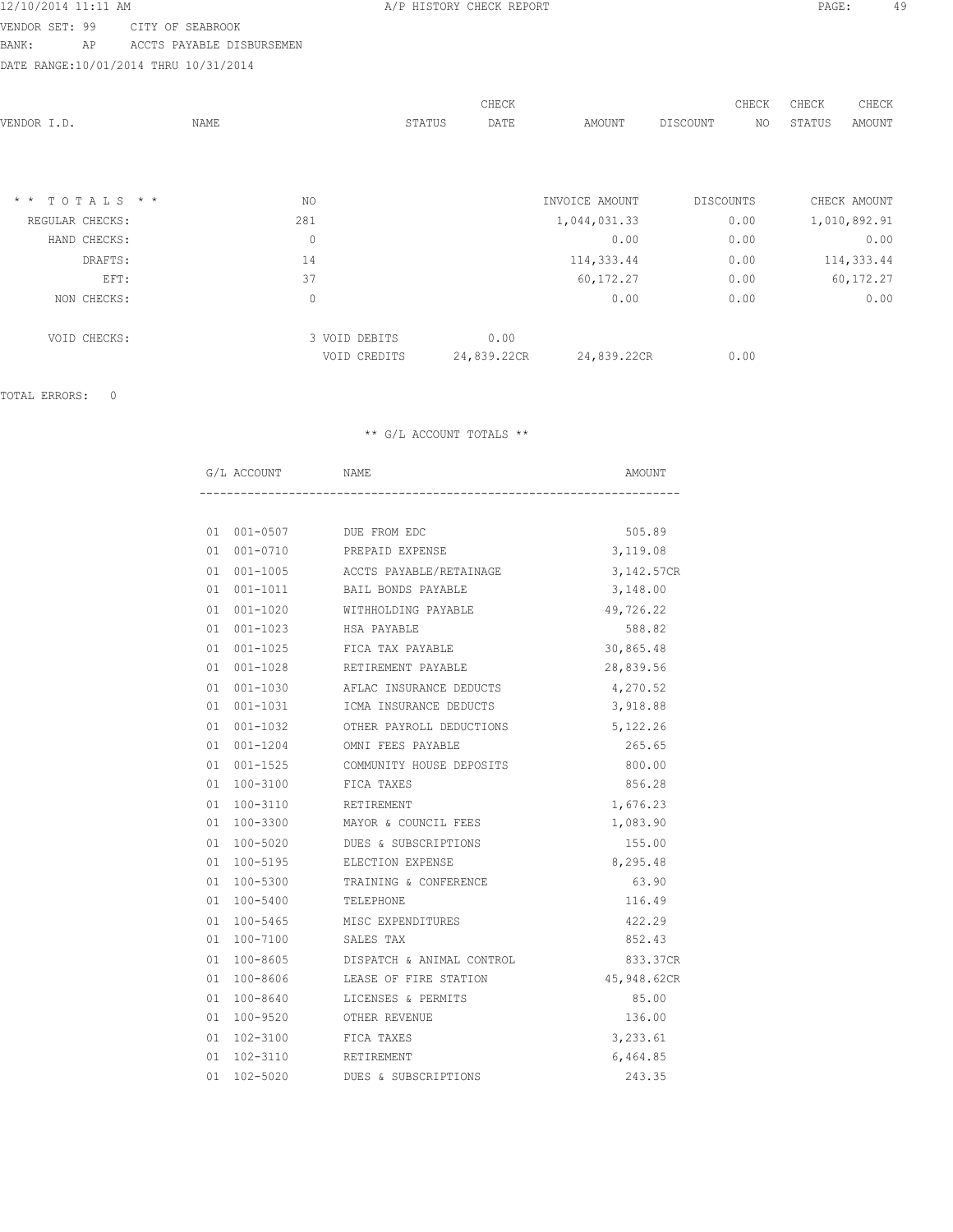DATE RANGE:10/01/2014 THRU 10/31/2014

| G/L ACCOUNT | NAME                           | AMOUNT     |
|-------------|--------------------------------|------------|
|             |                                |            |
| 01 102-5300 | TRAINING & CONFERENCE          | 1,220.21   |
| 01 102-5400 | TELEPHONE                      | 152.04     |
| 01 103-3100 | FICA TAXES                     | 830.79     |
| 01 103-3110 | RETIREMENT                     | 1,754.39   |
| 01 103-4150 | SMALL TOOLS & EQUIPMENT        | 736.25     |
| 01 103-5300 | TRAINING & CONFERENCE          | 20.00      |
| 01 103-5400 | TELEPHONE                      | 159.35     |
| 01 106-3100 | FICA TAXES                     | 366.26     |
| 01 106-3110 | RETIREMENT                     | 719.27     |
| 01 106-5020 | DUES & SUBSCRIPTIONS           | 250.00     |
| 01 106-5170 | MAINTENANCE - RADIOS           | 331.50     |
| 01 106-5400 | TELEPHONE                      | 669.77     |
| 01 106-5405 | PHONE NETWORK NOTIFICATION SYS | 134.72     |
| 01 106-5465 | MISC EXPENSE                   | 1,040.45   |
| 01 107-3120 | INSURANCE                      | 105.00     |
| 01 107-3145 | DRUG TESTING                   | 1,535.00   |
| 01 107-3900 | MERIT AWARDS                   | 153.46     |
| 01 107-4010 | OFFICE SUPPLIES                | 3,136.00   |
| 01 107-4011 | POSTAGE                        | 2,469.85   |
| 01 107-4050 | BULK PETROLEUM PURCHASES       | 12,063.32  |
| 01 107-4150 | SMALL EQUIPMENT                | 484.38     |
| 01 107-5010 | ADVERTISING                    | 5,721.26   |
| 01 107-5020 | DUES & SUBSCRIPTIONS           | 2,728.00   |
| 01 107-5030 | RENTALS & SERVICE AGRMTS       | 4,427.15   |
| 01 107-5175 | JANITORIAL SERVICES            | 1,815.95   |
| 01 107-5180 | MAINT-BLDGS & GROUNDS          | 29,529.79  |
| 01 107-5190 | CODIFICATION                   | 244.00     |
| 01 107-5211 | PROF FEES - INSPECTIONS        | 5,605.00   |
| 01 107-5215 | PROF FEES-ENGINEERING          | 7,019.13   |
| 01 107-5220 | PROF FEES-LEGAL                | 9,483.50   |
| 01 107-5230 | CONTRACT-AMBULANCE SERV        | 17,845.60  |
| 01 107-5235 | CONTRACT-FIRE DEPT             | 71,859.63  |
| 01 107-5295 | SAFETY COMMITTEE               | 1,489.02   |
| 01 107-5330 | INSURANCE-MISC                 | 254,306.20 |
| 01 107-5400 | TELEPHONE                      | 681.12     |
| 01 107-5410 | UTILITIES                      | 8,181.65   |
| 01 107-5465 | MISC EXPENSE                   | 253.79     |
| 01 107-5466 | FIRE STATION EXPENSE           | 2,689.18   |
| 01 200-3100 | FICA TAXES                     | 11,371.93  |
| 01 200-3110 | RETIREMENT                     | 22,886.58  |
| 01 200-3140 | PSYCHOLOGICAL SERVICES         | 1,400.00   |
| 01 200-4005 | SUPPLIES-POLICE OPERATION      | 2,211.30   |
| 01 200-4010 | OFFICE SUPPLIES                | 485.49     |
| 01 200-4011 | POSTAGE                        | 165.66     |
| 01 200-4030 | GAS & OIL/OUTSIDE SUPPLY       | 414.84     |
| 01 200-4150 | SMALL TOOLS & EQUIP            | 324.77     |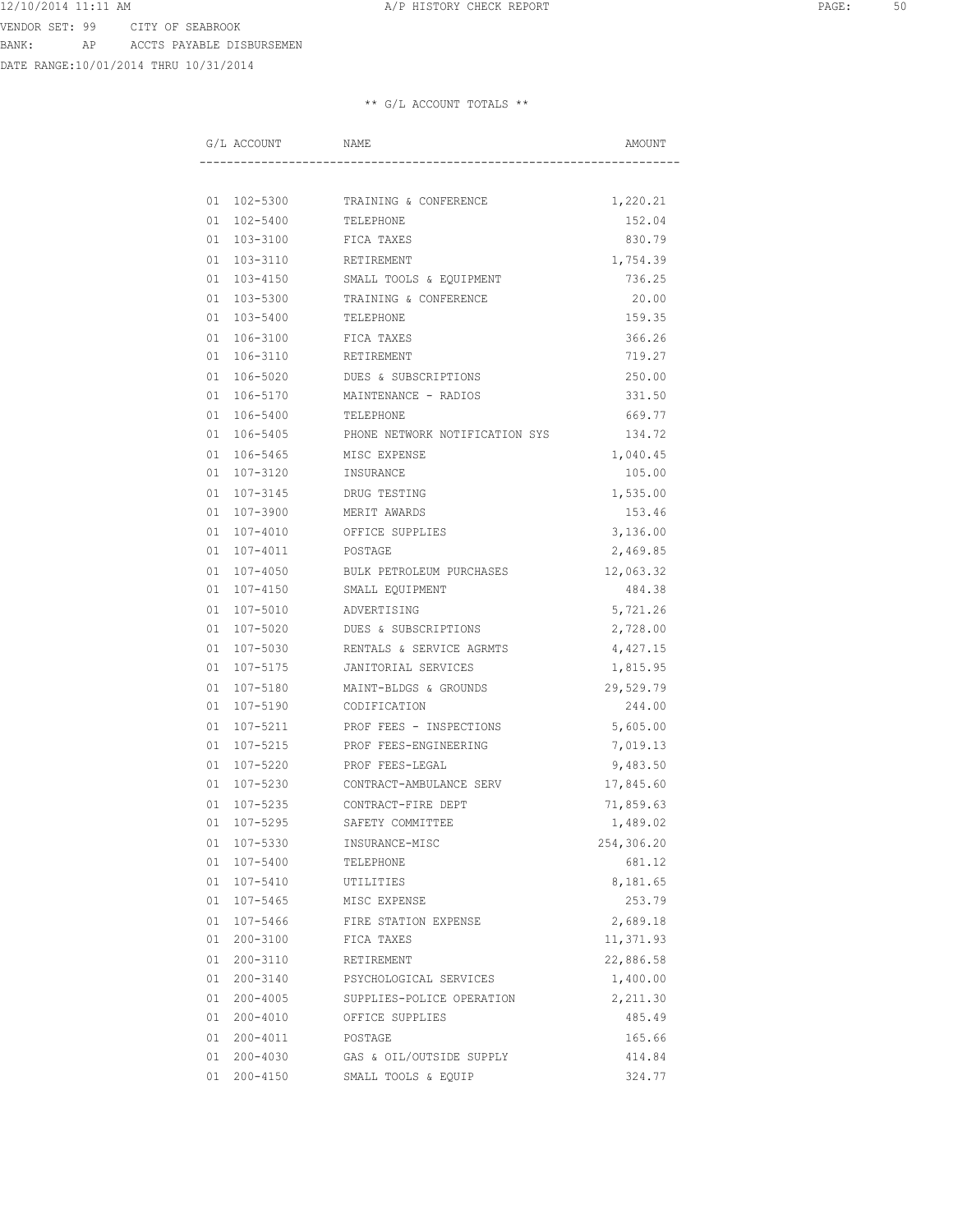DATE RANGE:10/01/2014 THRU 10/31/2014

| G/L ACCOUNT | NAME                     | AMOUNT    |
|-------------|--------------------------|-----------|
|             |                          |           |
| 01 200-5030 | RENTALS & SERVICE AGRMTS | 1,627.57  |
| 01 200-5110 | MAINT-AUTOS & EQUIPMENT  | 3,095.26  |
| 01 200-5175 | JANITORIAL SERVICES      | 1,750.00  |
| 01 200-5180 | MAINT-BLDGS & GROUNDS    | 2,010.00  |
| 01 200-5210 | CIVIL SERVICE EXP        | 5, 144.61 |
| 01 200-5300 | TRAINING & CONFERENCE    | 2,076.00  |
| 01 200-5310 | UNIFORMS & LAUNDRY       | 3,862.30  |
| 01 200-5400 | TELEPHONE                | 2,149.24  |
| 01 200-5410 | UTILITIES                | 408.75    |
| 01 200-5465 | MISC EXPENSE             | 253.19    |
| 01 200-6020 | EQUIPMENT                | 43,064.00 |
| 01 210-3100 | PAYROLL TAX              | 325.86    |
| 01 210-3110 | RETIREMENT               | 625.73    |
| 01 210-5110 | MAINT- AUTOS & EQUIP     | 188.98    |
| 01 210-5180 | MAINT-BLDGS & GROUNDS    | 56.00     |
| 01 210-5400 | TELEPHONE                | 54.38     |
| 01 210-5410 | UTILITIES                | 566.81    |
| 01 400-3100 | FICA TAXES               | 1,540.96  |
| 01 400-3110 | RETIREMENT               | 2,768.69  |
| 01 400-4010 | OFFICE SUPPLIES          | 231.93    |
| 01 400-4095 | NURSERY SUPPLIES         | 24.15     |
| 01 400-4150 | SMALL EQUIPMENT OR TOOLS | 343.99    |
| 01 400-4400 | MISC SUPPLIES            | 205.54    |
| 01 400-5020 | DUES & SUBSCRIPTIONS     | 200.00    |
| 01 400-5030 | RENTALS & SERVICE AGRMTS | 138.40    |
| 01 400-5110 | MAINT-AUTOS & EQUIPMENT  | 2,001.11  |
| 01 400-5160 | MAINT-POOL & GROUNDS     | 811.00    |
| 01 400-5165 | MAINT-RECREATION EQUIP   | 9.95      |
| 01 400-5180 | MAINT-BLDGS & GROUNDS    | 1,584.08  |
| 01 400-5310 | UNIFORMS & LAUNDRY       | 148.80    |
| 01 400-5400 | TELEPHONE                | 438.29    |
| 01 400-5410 | UTILITIES                | 6,523.15  |
| 01 400-5464 | EVENTS                   | 380.73    |
| 01 400-5465 | MISC EXPENSE             | 95.64     |
| 01 500-3100 | PAYROLL TAX              | 2,323.70  |
| 01 500-3110 | RETIREMENT               | 4,674.21  |
| 01 500-4150 | SMALL TOOLS & EQUIP      | 508.17    |
| 01 500-4400 | MISC SUPPLIES            | 22.59     |
| 01 500-5030 | RENTALS & SERVICE AGRMTS | 25.13     |
| 01 500-5110 | MAINT-AUTOS & EQUIP      | 1,428.85  |
| 01 500-5140 | MAINT STREETS            | 86.42     |
| 01 500-5180 | MAINT-BLDGS & GROUNDS    | 956.31    |
| 01 500-5215 | PROF FEES - ENGR         | 2,289.00  |
| 01 500-5246 | STORM WATER MANAGEMENT   | 301.01    |
| 01 500-5310 | UNIFORMS & LAUNDRY       | 167.08    |
| 01 500-5400 | TELEPHONE                | 164.20    |
|             |                          |           |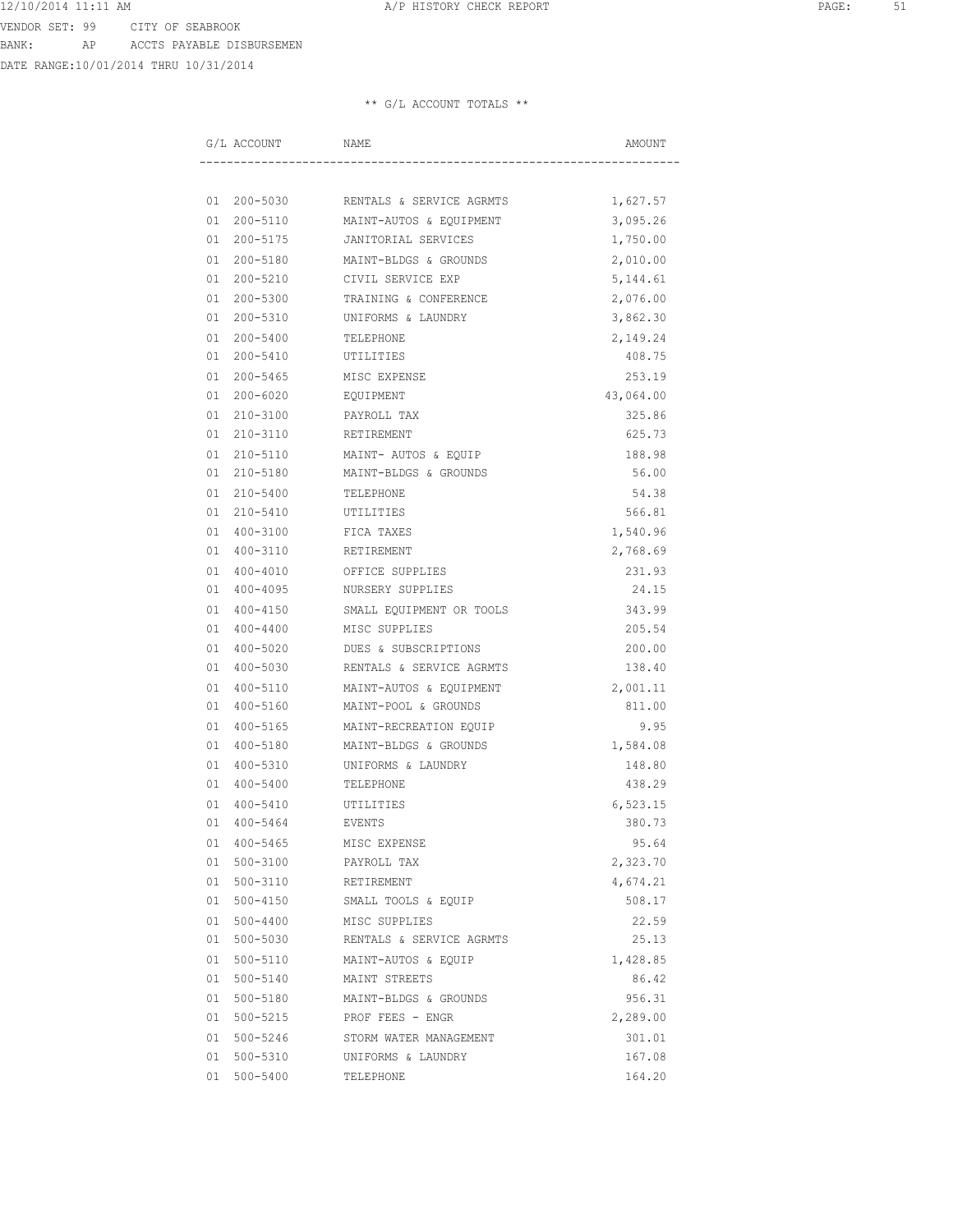DATE RANGE:10/01/2014 THRU 10/31/2014

| G/L ACCOUNT NAME |                                                | AMOUNT     |
|------------------|------------------------------------------------|------------|
|                  |                                                |            |
|                  | 01 500-5410 UTILITIES                          | 531.41     |
| 01 500-5411      | UTILITIES - STREET LIGHTS                      | 30,858.89  |
| 01 500-6065      | VARIOUS STREET PROJECTS                        | 47,288.09  |
| 01 600-3015      | CONTRACT LABOR                                 | 2,267.97   |
| 01 600-3016      | TEMPORARY SERVICES                             | 3,987.35   |
| 01 600-3100      | PAYROLL TAX                                    | 1,413.74   |
|                  | 01 600-3110 RETIREMENT                         | 2,849.81   |
|                  | 01 600-4010 OFFICE SUPPLIES                    | 1,020.90   |
|                  | 01 600-4011 POSTAGE                            | 1,739.99   |
|                  | 01 600-4150 SMALL TOOLS & EQUIP                | 895.00     |
|                  | 01 600-5020 DUES & SUBSCRIPTIONS               | 165.00     |
| 01 600-5030      | RENTALS & SERVICE AGRMTS                       | 266.24     |
| 01 600-5110      | MAINT-AUTOS & EQUIP                            | 620.31     |
| 01 600-5240      | CONTRACT SVCS-MOWING/DEMOLITIO                 | 134.72     |
| 01 600-5300      | TRAINING & CONFERENCE                          | 484.00     |
| 01 600-5310      | UNIFORMS & LAUNDRY                             | 245.00     |
| 01 600-5400      | TELEPHONE                                      | 125.03     |
| 01 600-5465      | MISC EXPENDITURES                              | 35.00      |
|                  | 01 700-3100 FICA TAXES                         | 1,625.24   |
|                  | 01 700-3110 RETIREMENT                         | 2,002.61   |
|                  | 01 700-3310 MUNICIPAL JUDGES' FEES             | 825.00     |
|                  | 01 700-4010 OFFICE SUPPLIES                    | 53.50      |
|                  | 01 700-5030 RENTALS & SERVICE AGRMTS           | 446.40     |
| 01 700-5300      | TRAINING & CONFERENCE                          | 1,048.48   |
| 01 700-5400      | TELEPHONE                                      | 93.68      |
|                  |                                                |            |
| 01 700-5431      | WARRANT INFORMATION SERV<br>*** FUND TOTAL *** | 19.60      |
|                  |                                                | 795,097.88 |
| 09 901-3100      | FICA                                           | 129.12     |
|                  | 09 901-3110 RETIREMENT                         | 261.65     |
| 09 901-5030      | RENTAL & SERVICE AGRMTS                        | 675.00     |
|                  | *** FUND TOTAL ***                             | 1,065.77   |
| 13 130-6070      | LAND ACQUISITIONS                              | 1,087.00   |
|                  | *** FUND TOTAL ***                             | 1,087.00   |
|                  |                                                |            |
| 14 140-4150      | SMALL TOOLS & EQUIPMENT                        | 1,830.85   |
|                  | *** FUND TOTAL ***                             | 1,830.85   |
| 15 150-3100      | FICA                                           | 295.34     |
| 15 150-3110      | RETIREMENT                                     | 412.16     |
| 15 150-4010      | OFFICE SUPPLIES                                | 27.04      |
| 15 150-5010      | ADVERTISING                                    | 4,985.63   |
| 15 150-5465      | MISCELLANEOUS                                  | 3.00       |
| 15 150-5466      | EVENTS                                         | 64,000.00  |
|                  | *** FUND TOTAL ***                             | 69,723.17  |
|                  |                                                |            |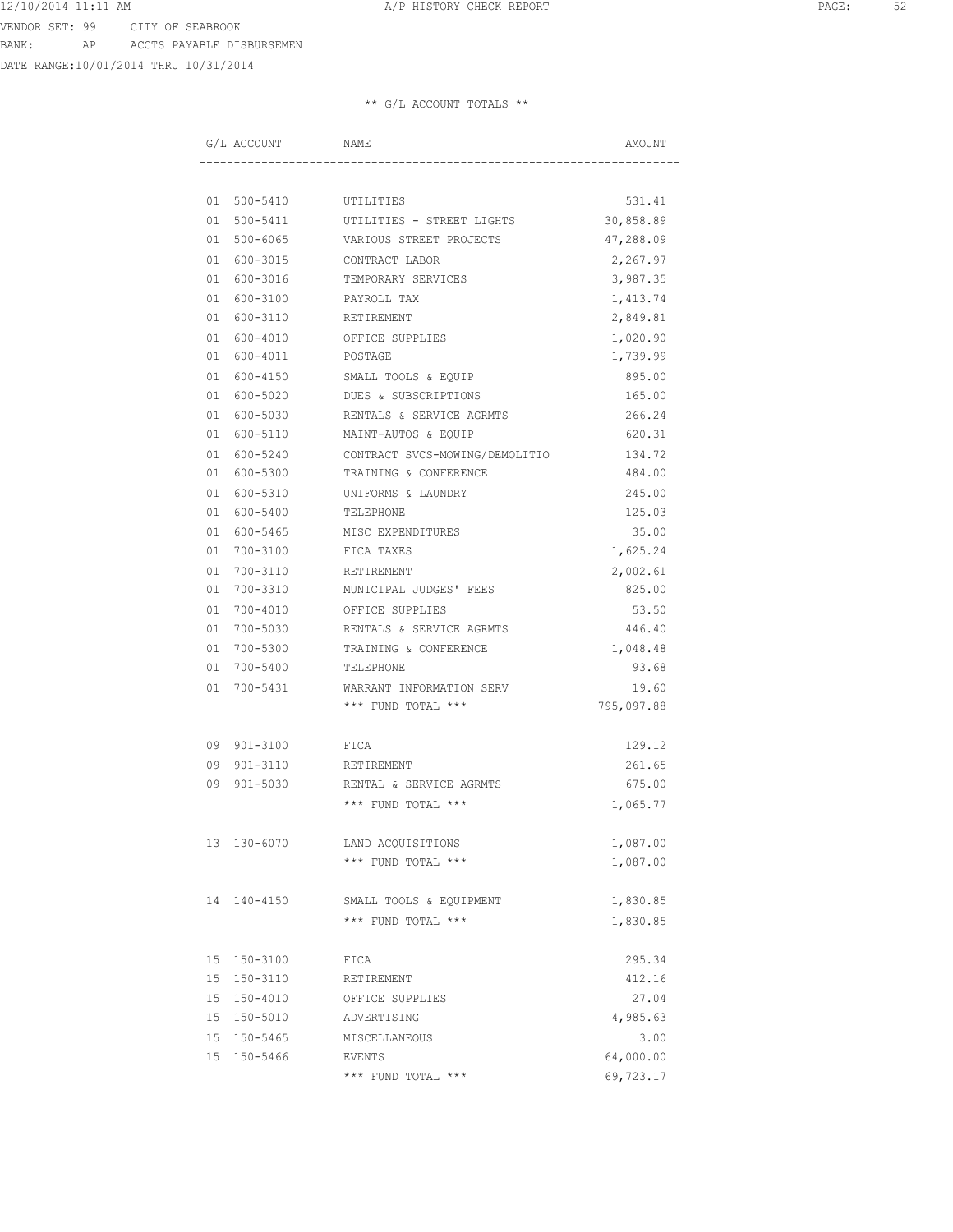VENDOR SET: 99 CITY OF SEABROOK BANK: AP ACCTS PAYABLE DISBURSEMEN

DATE RANGE:10/01/2014 THRU 10/31/2014

|    | G/L ACCOUNT  | NAME                         | AMOUNT     |
|----|--------------|------------------------------|------------|
|    |              |                              |            |
|    | 19 929-5215  | PROF FEES-ENGINEERING        | 2,085.00   |
|    |              | *** FUND TOTAL ***           | 2,085.00   |
|    | 20 902-3100  | FICA TAXES                   | 1,958.64   |
| 20 | 902-3110     | RETIREMENT                   | 4,068.13   |
| 20 | $902 - 4150$ | SMALL EQUIPMENT OR TOOLS     | 1,198.90   |
| 20 | $902 - 4400$ | MISC SUPPLIES                | 10.00      |
| 20 | $902 - 5030$ | RENTALS & SERVICE AGRMTS     | 73.14      |
| 20 | $902 - 5110$ | MAINT-AUTOS & EQUIPMENT      | 556.69     |
| 20 | $902 - 5130$ | MAINT-WATER SYSTEM MINOR     | 1,946.80   |
| 20 | $902 - 5180$ | MAINT-BLDGS & GROUNDS        | 933.33     |
| 20 | $902 - 5216$ | PROF FEES - METER READING    | 7,072.20   |
| 20 | 902-5285     | LABORATORY FEES              | 198.00     |
| 20 | 902-5300     | TRAINING & CONFERENCE        | 111.00     |
| 20 | 902-5310     | UNIFORMS & LAUNDRY           | 167.09     |
| 20 | $902 - 5400$ | TELEPHONE                    | 254.10     |
| 20 | 902-5410     | UTILITIES                    | 4,647.04   |
| 20 | $902 - 5440$ | COASTAL SUBSIDENCE FEES      | 150.00     |
| 20 | $902 - 5451$ | PASADENA WATER SUPPLY        | 45, 415.06 |
| 20 | $902 - 6090$ | WATER SYSTEM/MAJOR           | 7,625.00   |
| 20 | $905 - 3100$ | FICA TAXES                   | 695.80     |
| 20 | 905-3110     | RETIREMENT                   | 1,382.66   |
| 20 | 905-4010     | OFFICE SUPPLIES              | 55.97      |
| 20 | 905-4011     | POSTAGE                      | 1,200.00   |
| 20 | 905-5030     | RENTALS & SERVICE AGRMTS     | 3,896.25   |
| 20 | 905-5300     | TRAINING & CONFERENCE        | 14.07      |
| 20 | 912-3100     | FICA TAXES                   | 1,639.93   |
| 20 | 912-3110     | RETIREMENT                   | 3,345.09   |
| 20 | 912-4150     | SMALL EQUIPMENT OR TOLLS     | 508.17     |
| 20 | 912-4400     | MISC SUPPLIES                | 28.93      |
| 20 | 912-5030     | RENTALS & SERVICE AGRMTS     | 725.51     |
| 20 | 912-5110     | MAINT-AUTOS & EQUIPMENT      | 476.49     |
| 20 | 912-5120     | MAINT-SEWER SYSTEM MINOR     | 8,127.81   |
|    | 20 912-5180  | MAINT-BLDGS & GROUNDS        | 933.33     |
| 20 | 912-5275     | ELECTRICAL SERVICES          | 309.69     |
|    | 20 912-5280  | CHEMICAL SUPPLIES            | 10,102.03  |
|    | 20 912-5285  | LABORATORY FEES              | 1,638.50   |
|    | 20 912-5310  | UNIFORMS & LAUNDRY           | 167.09     |
|    | 20 912-5400  | TELEPHONE                    | 301.58     |
|    | 20 912-5410  | UTILITIES                    | 21,465.96  |
|    | 20 912-5455  | SLUDGE DISPOSAL              | 9,625.12   |
|    | 20 912-5459  | CLEAN TV/SEWER SYSTEM        | 780.00     |
|    | 20 912-6100  | SEWER SYSTEM-REPAIR/MAINT    | 20,017.89  |
|    | 20 912-6101  | SEWER PLANT SCREEN & ENGR    | 990.00     |
| 20 | $912 - 6102$ | LAKESIDE LIFT STATION REPAIR | 10,750.00  |
|    | 20 922-5467  | RECYCLING CHARGES            | 6,418.17   |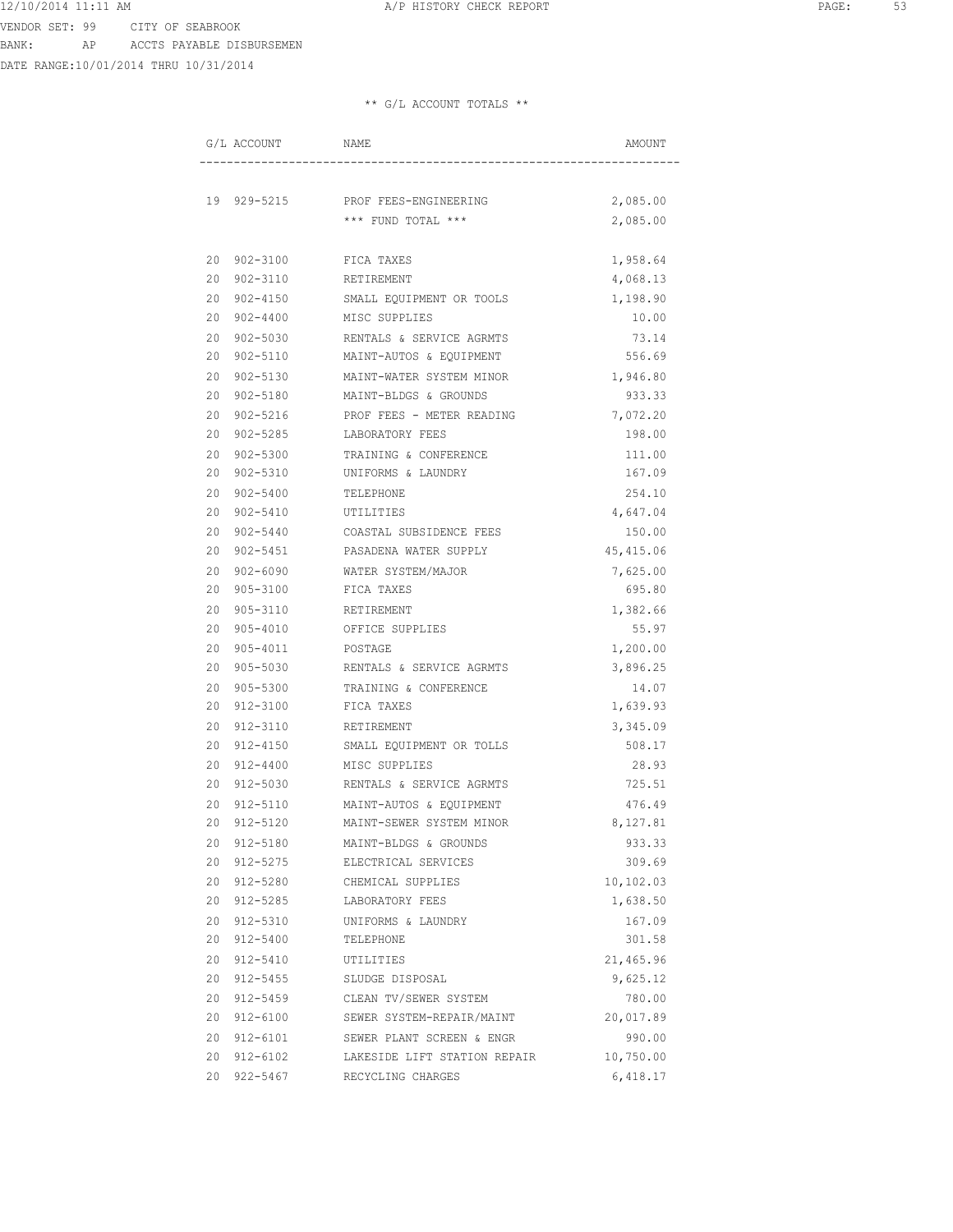VENDOR SET: 99 CITY OF SEABROOK BANK: AP ACCTS PAYABLE DISBURSEMEN

DATE RANGE:10/01/2014 THRU 10/31/2014

## \*\* G/L ACCOUNT TOTALS \*\*

|                         |         | G/L ACCOUNT |     | NAME                                            | AMOUNT         |           |                |
|-------------------------|---------|-------------|-----|-------------------------------------------------|----------------|-----------|----------------|
|                         |         |             |     |                                                 |                |           |                |
|                         |         |             |     | 20 922-5469 RESIDENTIAL SANIT SERVICE 73,020.11 |                |           |                |
|                         |         |             |     | 20 922-5479 COMMERCIAL SANIT SERVICE 55,557.96  |                |           |                |
|                         |         |             |     | 20 922-7210 FRANCHISE FEES                      | 19,286.71CR    |           |                |
|                         |         |             |     | 20 922-9535 SANITATION BILLING FEES 10,286.25CR |                |           |                |
|                         |         |             |     | *** FUND TOTAL ***                              | 280,986.27     |           |                |
|                         |         |             |     |                                                 |                |           |                |
|                         |         | 30 300-6115 |     | Sewer Projects Various                          | 1,449.35       |           |                |
|                         |         | 30 300-6116 |     | VARIOUS WATER PROJECTS                          | 14,114.00      |           |                |
|                         |         |             |     | *** FUND TOTAL ***                              | 15,563.35      |           |                |
|                         |         |             |     |                                                 |                |           |                |
|                         |         | 33 330-4150 |     | SMALL TOOLS & EQUIP                             | 848.75         |           |                |
|                         |         |             |     | *** FUND TOTAL ***                              | 848.75         |           |                |
|                         |         | 38 380-5465 |     | MISC EXPENSE                                    | 673.00         |           |                |
|                         |         |             |     | *** FUND TOTAL ***                              | 673.00         |           |                |
|                         |         |             |     |                                                 |                |           |                |
|                         |         |             |     | 41 041-1525 DEPOSITS - CAROTHER'S               | 3,000.00       |           |                |
|                         |         | 41 410-5030 |     | RENTALS & SERVICE AGREEMENTS                    | 857.08         |           |                |
|                         |         | 41 410-5180 |     | MAINT-BLDG AND GROUNDS                          | 2,412.28       |           |                |
|                         |         | 41 410-5400 |     | TELEPHONE                                       | 57.90          |           |                |
|                         |         | 41 410-5410 |     | UTILITIES                                       | 1,962.39       |           |                |
|                         |         |             |     | *** FUND TOTAL ***                              | 8,289.65       |           |                |
|                         |         | 43 430-6050 |     | FACILITIES/GROUNDS                              | 167.88         |           |                |
|                         |         |             |     | *** FUND TOTAL ***                              | 167.88         |           |                |
|                         |         |             |     |                                                 |                |           |                |
|                         |         |             |     | 50 501-3100 FICA TAXES                          | 2,258.28       |           |                |
|                         |         | 50 501-3110 |     | RETIREMENT                                      | 4,629.86       |           |                |
|                         |         | 50 501-5030 |     | RENTALS & SERVICE AGMTS                         | 52.66          |           |                |
|                         |         | 50 501-5110 |     | MAINT - VEHICLES                                | 8.98           |           |                |
|                         |         | 50 501-5340 |     | DETENTION SUPPLIES                              | 735.54         |           |                |
|                         |         | 50 501-5497 |     | C.I.D.                                          | 111.00         |           |                |
|                         |         | 50 501-5503 |     | MARINE PATROL                                   | 37.98          |           |                |
|                         |         |             |     | *** FUND TOTAL ***                              | 7,834.30       |           |                |
|                         |         |             |     |                                                 |                |           |                |
|                         |         | 79 790-4150 |     | SMALL TOOLS & EQUIP                             | 69.99          |           |                |
|                         |         |             |     | *** FUND TOTAL ***                              | 69.99          |           |                |
|                         |         | 83 830-4150 |     |                                                 | 75.76          |           |                |
|                         |         |             |     | SMALL TOOLS & EQUIP<br>*** FUND TOTAL ***       | 75.76          |           |                |
|                         |         |             |     |                                                 |                |           |                |
|                         |         |             | NO  |                                                 | INVOICE AMOUNT | DISCOUNTS | CHECK AMOUNT   |
| VENDOR SET: 99 BANK: AP | TOTALS: |             | 335 |                                                 | 1, 193, 697.82 | 0.00      | 1, 185, 398.62 |

BANK: AP TOTALS: 335 335 1,193,697.82 0.00 1,185,398.62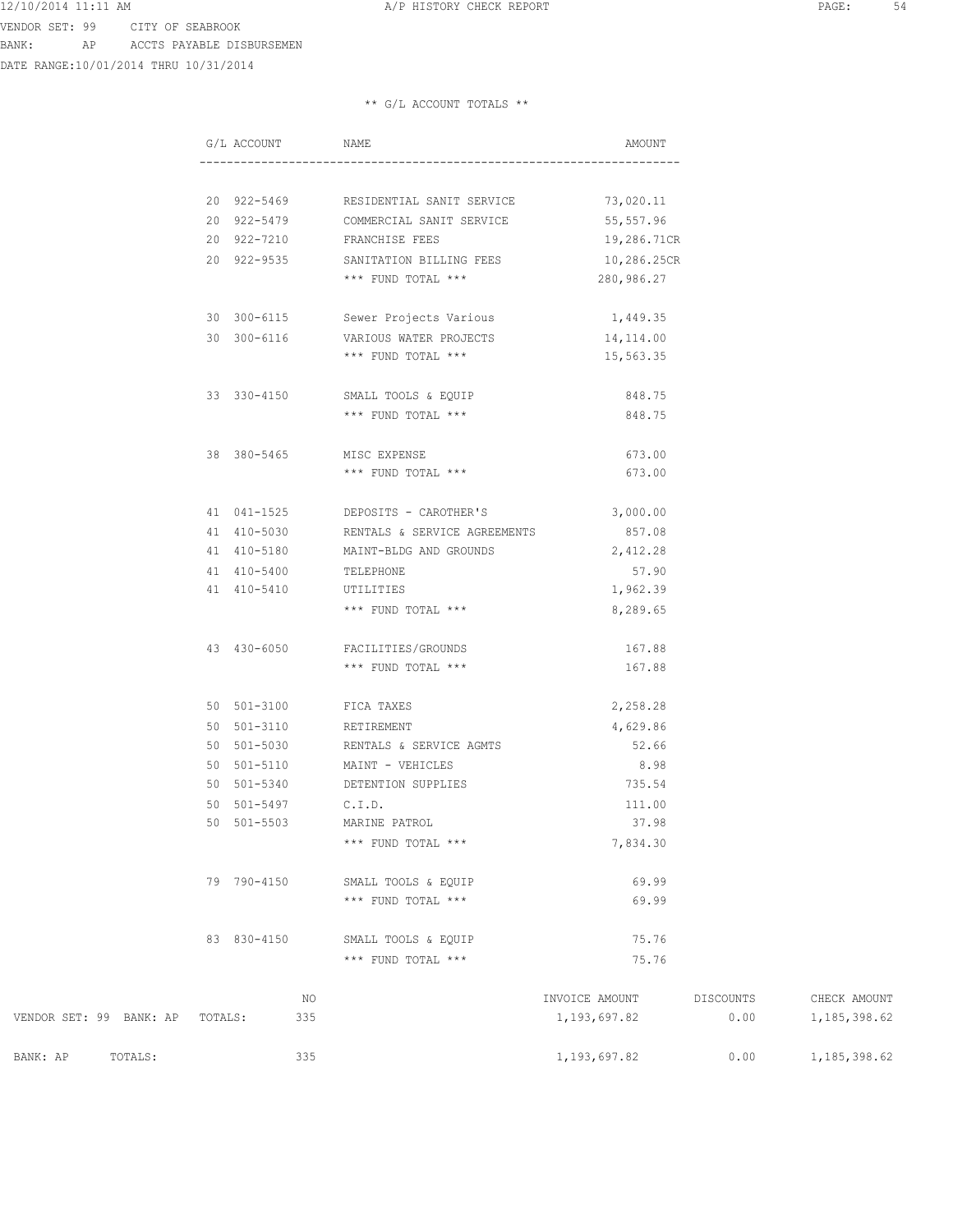12/10/2014 11:11 AM A/P HISTORY CHECK REPORT PAGE: 55 VENDOR SET: 01 CITY OF SEABROOK

BANK: IP INSURANCE-EMPLOYEE TRUST

|             |         |                            |                                             |        |               | CHECK |                       |          | CHECK    | CHECK  | CHECK    |
|-------------|---------|----------------------------|---------------------------------------------|--------|---------------|-------|-----------------------|----------|----------|--------|----------|
| VENDOR I.D. |         |                            | NAME                                        | STATUS |               | DATE  | AMOUNT                | DISCOUNT | NO       | STATUS | AMOUNT   |
|             |         |                            |                                             |        |               |       |                       |          |          |        |          |
| 0000        |         |                            | AETNA                                       |        |               |       |                       |          |          |        |          |
|             |         | I-G5480725                 | OCT14 PREMIUM                               |        | R 10/01/2014  |       |                       |          | 100337   |        |          |
|             |         | 01 001-1036                | DENTAL INSURANCE PAYABLE                    |        | OCT14 PREMIUM |       | 1,961.50              |          |          |        |          |
|             |         | 01 001-1036<br>01 100-3120 | DENTAL INSURANCE PAYABLE                    |        | OCT14 PREMIUM |       | 775.34                |          |          |        |          |
|             |         |                            | HOSPITALIZATION                             |        | OCT14 PREMIUM |       | 68.66                 |          |          |        |          |
|             |         | 01 102-3120                | HOSPITALIZATION                             |        | OCT14 PREMIUM |       | 248.87                |          |          |        |          |
|             |         | 01 106-3120                | HOSPITALIZATION                             |        | OCT14 PREMIUM |       | 34.34                 |          |          |        |          |
|             |         | 01 103-3120                | HOSPITALIZATION                             |        | OCT14 PREMIUM |       | 68.63                 |          |          |        |          |
|             | 01      | $200 - 3120$               | HOSPITALIZATION                             |        | OCT14 PREMIUM |       | 909.72                |          |          |        |          |
|             | 01      | $001 - 0501$               | DUE FROM CRIME DISTRICT                     |        | OCT14 PREMIUM |       | 188.84                |          |          |        |          |
|             | 01      | 210-3120                   | HOSPITALIZATION                             |        | OCT14 PREMIUM |       | 34.34                 |          |          |        |          |
|             | 01      | 400-3120                   | HOSPITALIZATION                             |        | OCT14 PREMIUM |       | 257.50                |          |          |        |          |
|             |         | 01 500-3120                | HOSPITALIZATION                             |        | OCT14 PREMIUM |       | 246.05                |          |          |        |          |
|             |         | 01 600-3120                | HOSPITALIZATION                             |        | OCT14 PREMIUM |       | 137.31                |          |          |        |          |
|             |         | 01 700-3120                | HOSPITALIZATION                             |        | OCT14 PREMIUM |       | 137.31                |          |          |        |          |
|             |         | 01 001-0515                | DUE FROM SPECIAL REVENUE FUND OCT14 PREMIUM |        |               |       | 17.15                 |          |          |        |          |
|             |         | $01 001 - 0500$            | DUE FROM ENTERPRISE FUND                    |        | OCT14 PREMIUM |       | 397.63                |          |          |        | 5,483.19 |
|             |         |                            |                                             |        |               |       | *** VENDOR TOTALS *** |          | 1 CHECKS |        | 5,483.19 |
| 0001        |         |                            | BLOCK VISION OF TEXAS INC                   |        |               |       |                       |          |          |        |          |
|             |         | I-56329                    | OCT14 PREMIUM                               |        | E 10/01/2014  |       |                       |          | 999999   |        |          |
|             |         | 01 001-1037                | VISION INSURANCE PAYABLE                    |        | OCT14 PREMIUM |       | 238.50                |          |          |        |          |
|             |         | 01 001-1037                | VISION INSURANCE PAYABLE                    |        | OCT14 PREMIUM |       | 9.08                  |          |          |        |          |
|             |         | 01 001-1037                | VISION INSURANCE PAYABLE                    |        | OCT14 PREMIUM |       | 19.28CR               |          |          |        |          |
|             |         | 01 001-1037                | VISION INSURANCE PAYABLE                    |        | OCT14 PREMIUM |       | 9.08                  |          |          |        |          |
|             |         | 01 001-1037                | VISION INSURANCE PAYABLE                    |        | OCT14 PREMIUM |       | 5.65CR                |          |          |        |          |
|             |         | 01 100-3120                | HOSPITALIZATION                             |        | OCT14 PREMIUM |       | 11.29                 |          |          |        |          |
|             |         | 01 102-3120                | HOSPITALIZATION                             |        | OCT14 PREMIUM |       | 32.47                 |          |          |        |          |
|             |         | 01 102-3020                | EDC HOSPITALIZATION                         |        | OCT14 PREMIUM |       | 5.64                  |          |          |        |          |
|             |         | 01 103-3120                | HOSPITALIZATION                             |        | OCT14 PREMIUM |       | 11.26                 |          |          |        |          |
|             |         | 01 106-3120                | HOSPITALIZATION                             |        | OCT14 PREMIUM |       | 5.65                  |          |          |        |          |
|             |         | 01 200-3120                | HOSPITALIZATION                             |        | OCT14 PREMIUM |       | 155.21                |          |          |        |          |
|             |         | 01 001-0501                | DUE FROM CRIME DISTRICT                     |        | OCT14 PREMIUM |       | 31.04                 |          |          |        |          |
|             |         | 01 210-3120                | HOSPITALIZATION                             |        | OCT14 PREMIUM |       | 5.65                  |          |          |        |          |
|             |         | 01 400-3120                | HOSPITALIZATION                             |        | OCT14 PREMIUM |       | 42.32                 |          |          |        |          |
|             |         | 01 500-3120                | HOSPITALIZATION                             |        | OCT14 PREMIUM |       | 40.39                 |          |          |        |          |
|             |         | 01 600-3120                | HOSPITALIZATION                             |        | OCT14 PREMIUM |       | 28.23                 |          |          |        |          |
|             |         | 01 700-3120                | HOSPITALIZATION                             |        | OCT14 PREMIUM |       | 22.55                 |          |          |        |          |
|             |         | 01 001-0500                | DUE FROM ENTERPRISE FUND                    |        | OCT14 PREMIUM |       | 65.33                 |          |          |        | 688.76   |
|             |         |                            |                                             |        |               |       |                       |          |          |        |          |
| 0001        |         |                            | BLOCK VISION OF TEXAS INC                   |        |               |       |                       |          |          |        |          |
|             | I-57481 |                            | NOV14 PREMIUM                               |        | E 10/29/2014  |       |                       |          | 999999   |        |          |
|             |         | 01 001-1037                | VISION INSURANCE PAYABLE                    |        | NOV14 PREMIUM |       | 238.50                |          |          |        |          |
|             |         | 01 001-1037                | VISION INSURANCE PAYABLE                    |        | NOV14 PREMIUM |       | 5.65                  |          |          |        |          |
|             |         | 01 001-1037                | VISION INSURANCE PAYABLE                    |        | NOV14 PREMIUM |       | 5.65                  |          |          |        |          |
|             |         | 01 001-1037                | VISION INSURANCE PAYABLE                    |        | NOV14 PREMIUM |       | 5.65                  |          |          |        |          |
|             |         | 01 001-1037                | VISION INSURANCE PAYABLE                    |        | NOV14 PREMIUM |       | 5.65                  |          |          |        |          |
|             |         | 01 100-3120                | HOSPITALIZATION                             |        | NOV14 PREMIUM |       | 11.29                 |          |          |        |          |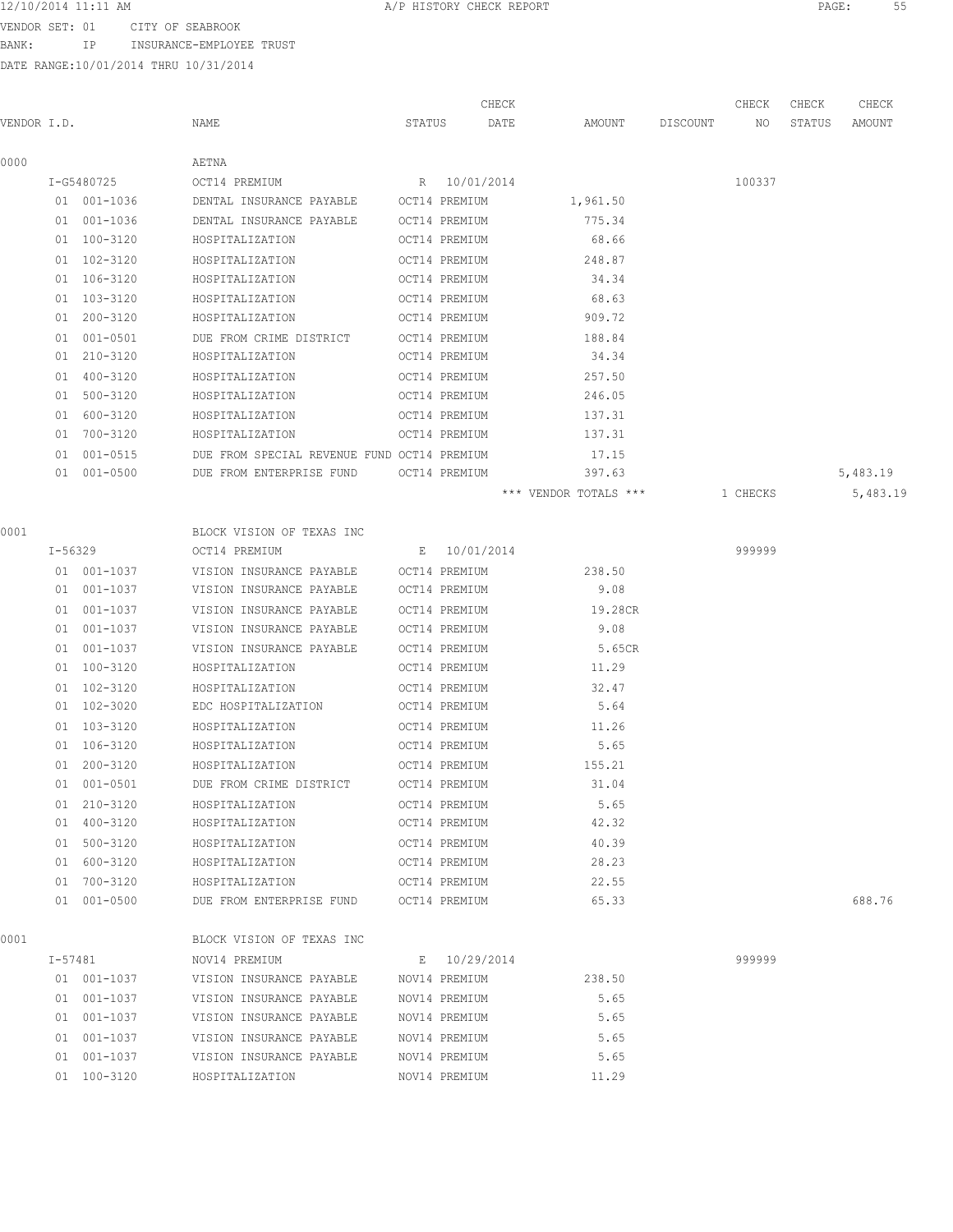VENDOR SET: 01 CITY OF SEABROOK

BANK: IP INSURANCE-EMPLOYEE TRUST

|             |             |                |                            |        |                | CHECK |                       |          | CHECK    | CHECK  | CHECK    |
|-------------|-------------|----------------|----------------------------|--------|----------------|-------|-----------------------|----------|----------|--------|----------|
| VENDOR I.D. |             |                | NAME                       | STATUS |                | DATE  | AMOUNT                | DISCOUNT | NO       | STATUS | AMOUNT   |
| 0001        |             |                | BLOCK VISION OF TEXAS CONT |        |                |       |                       |          |          |        |          |
|             | $I - 57481$ |                | NOV14 PREMIUM              | Ε      | 10/29/2014     |       |                       |          | 999999   |        |          |
|             |             | 01 102-3120    | HOSPITALIZATION            |        | NOV14 PREMIUM  |       | 26.81                 |          |          |        |          |
|             |             | 01 102-3020    | EDC HOSPITALIZATION        |        | NOV14 PREMIUM  |       | 5.65                  |          |          |        |          |
|             |             | 01 103-3120    | HOSPITALIZATION            |        | NOV14 PREMIUM  |       | 11.26                 |          |          |        |          |
|             |             | 01 106-3120    | HOSPITALIZATION            |        | NOV14 PREMIUM  |       | 5.65                  |          |          |        |          |
|             |             | 01 200-3120    | HOSPITALIZATION            |        | NOV14 PREMIUM  |       | 166.51                |          |          |        |          |
|             |             | 01 001-0501    | DUE FROM CRIME DISTRICT    |        | NOV14 PREMIUM  |       | 31.04                 |          |          |        |          |
|             |             | 01 210-3120    | HOSPITALIZATION            |        | NOV14 PREMIUM  |       | 5.65                  |          |          |        |          |
|             | 01          | 400-3120       | HOSPITALIZATION            |        | NOV14 PREMIUM  |       | 42.32                 |          |          |        |          |
|             | 01          | 500-3120       | HOSPITALIZATION            |        | NOV14 PREMIUM  |       | 40.39                 |          |          |        |          |
|             | 01          | 600-3120       | HOSPITALIZATION            |        | NOV14 PREMIUM  |       | 22.58                 |          |          |        |          |
|             | 01          | 700-3120       | HOSPITALIZATION            |        | NOV14 PREMIUM  |       | 22.55                 |          |          |        |          |
|             |             | 01 001-0500    | DUE FROM ENTERPRISE FUND   |        | NOV14 PREMIUM  |       | 65.33                 |          |          |        | 718.13   |
|             |             |                |                            |        |                |       | *** VENDOR TOTALS *** |          | 2 CHECKS |        | 1,406.89 |
| 0012        |             |                | COMPASS                    |        |                |       |                       |          |          |        |          |
|             | $I - 44526$ |                | NOV14 PREMIUM              | R      | 10/22/2014     |       |                       |          | 100348   |        |          |
|             |             | 01 100-3120    | HOSPITALIZATION            |        | NOV14 PREMIUM  |       | 12.00                 |          |          |        |          |
|             |             | 01 102-3120    | HOSPITALIZATION            |        | NOV14 PREMIUM  |       | 40.50                 |          |          |        |          |
|             |             | 01 103-3120    | HOSPITALIZATION            |        | NOV14 PREMIUM  |       | 12.00                 |          |          |        |          |
|             |             | 01 106-3120    | HOSPITALIZATION            |        | NOV14 PREMIUM  |       | 6.00                  |          |          |        |          |
|             |             | 01 200-3120    | HOSPITALIZATION            |        | NOV14 PREMIUM  |       | 228.00                |          |          |        |          |
|             |             | 01 001-0501    | DUE FROM CRIME DISTRICT    |        | NOV14 PREMIUM  |       | 12.00                 |          |          |        |          |
|             | 01          | $210 - 3120$   | HOSPITALIZATION            |        | NOV14 PREMIUM  |       | 6.00                  |          |          |        |          |
|             | 01          | 400-3120       | HOSPITALIZATION            |        | NOV14 PREMIUM  |       | 39.00                 |          |          |        |          |
|             | 01          | 500-3120       | HOSPITALIZATION            |        | NOV14 PREMIUM  |       | 43.00                 |          |          |        |          |
|             | 01          | 600-3120       | HOSPITALIZATION            |        | NOV14 PREMIUM  |       | 30.00                 |          |          |        |          |
|             | 01          | 700-3120       | HOSPITALIZATION            |        | NOV14 PREMIUM  |       | 24.00                 |          |          |        |          |
|             |             | 01 001-0500    | DUE FROM ENTERPRISE FUND   |        | NOV14 PREMIUM  |       | 75.50                 |          |          |        | 528.00   |
|             |             |                |                            |        |                |       | *** VENDOR TOTALS *** |          | 1 CHECKS |        | 528.00   |
| 0003        |             |                | LINA                       |        |                |       |                       |          |          |        |          |
|             |             | I-090114142444 | SEPT14 PREMIUM             | R      | 10/01/2014     |       |                       |          | 100339   |        |          |
|             |             | 01 100-3120    | HOSPITALIZATION            |        | SEPT14 PREMIUM |       | 56.45                 |          |          |        |          |
|             |             | 01 102-3120    | HOSPITALIZATION            |        | SEPT14 PREMIUM |       | 213.95                |          |          |        |          |
|             |             | 01 106-3120    | HOSPITALIZATION            |        | SEPT14 PREMIUM |       | 19.99                 |          |          |        |          |
|             |             | 01 103-3120    | HOSPITALIZATION            |        | SEPT14 PREMIUM |       | 48.20                 |          |          |        |          |
|             |             | 01 200-3120    | HOSPITALIZATION            |        | SEPT14 PREMIUM |       | 552.97                |          |          |        |          |
|             |             | 01 001-0501    | DUE FROM CRIME DISTRICT    |        | SEPT14 PREMIUM |       | 97.43                 |          |          |        |          |
|             |             | 01 210-3120    | HOSPITALIZATION            |        | SEPT14 PREMIUM |       | 12.35                 |          |          |        |          |
|             |             | 01 400-3120    | HOSPITALIZATION            |        | SEPT14 PREMIUM |       | 117.72                |          |          |        |          |
|             |             | 01 500-3120    | HOSPITALIZATION            |        | SEPT14 PREMIUM |       | 139.85                |          |          |        |          |
|             |             | 01 600-3120    | HOSPITALIZATION            |        | SEPT14 PREMIUM |       | 79.51                 |          |          |        |          |
|             |             | 01 700-3120    | HOSPITALIZATION            |        | SEPT14 PREMIUM |       | 57.91                 |          |          |        |          |
|             |             | 01 001-0500    | DUE FROM ENTERPRISE FUND   |        | SEPT14 PREMIUM |       | 161.83                |          |          |        |          |
|             |             | 01 001-1038    | CIGNA INSURANCE PAYABLE    |        | SEPT14 PREMIUM |       | 1,187.30              |          |          |        | 2,745.46 |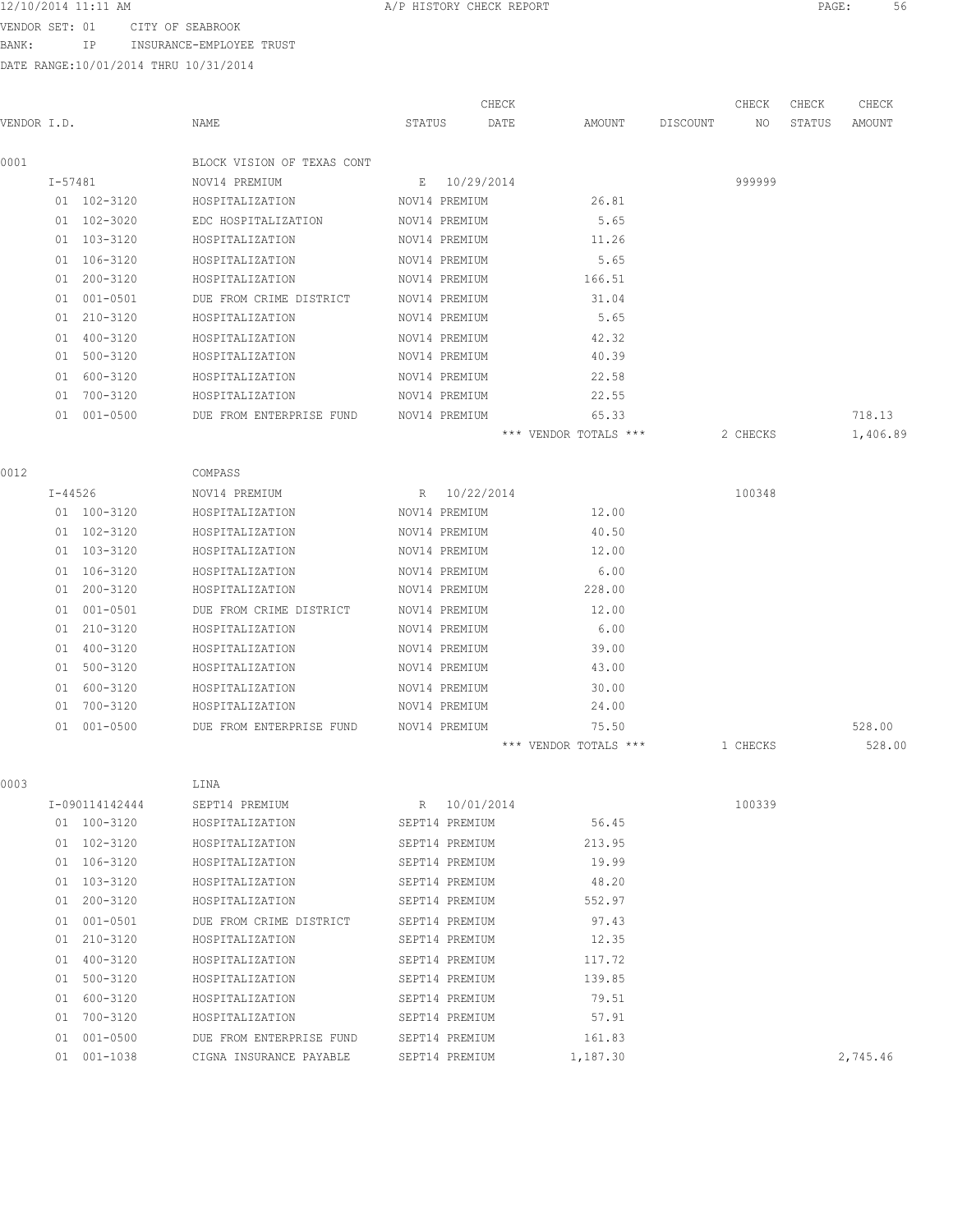12/10/2014 11:11 AM **Proved Contains A**/P HISTORY CHECK REPORT **PAGE:** 57

VENDOR SET: 01 CITY OF SEABROOK BANK: IP INSURANCE-EMPLOYEE TRUST

DATE RANGE:10/01/2014 THRU 10/31/2014

|             |                |                                             |        |               | CHECK |                                |          | CHECK    | CHECK  | CHECK     |
|-------------|----------------|---------------------------------------------|--------|---------------|-------|--------------------------------|----------|----------|--------|-----------|
| VENDOR I.D. |                | NAME                                        | STATUS |               | DATE  | AMOUNT                         | DISCOUNT | NO       | STATUS | AMOUNT    |
| 0003        |                | LINA                                        |        |               |       |                                |          |          |        |           |
|             | I-100114142740 | OCT14 PREMIUM                               |        | R 10/15/2014  |       |                                |          | 100346   |        |           |
|             | 01 001-1038    | CIGNA INSURANCE PAYABLE                     |        | OCT14 PREMIUM |       | 1,187.30                       |          |          |        |           |
|             | 01 100-3120    | HOSPITALIZATION                             |        | OCT14 PREMIUM |       | 56.45                          |          |          |        |           |
|             | 01 102-3120    | HOSPITALIZATION                             |        | OCT14 PREMIUM |       | 234.28                         |          |          |        |           |
|             | 01 106-3120    | HOSPITALIZATION                             |        | OCT14 PREMIUM |       | 19.99                          |          |          |        |           |
|             | 01 103-3120    | HOSPITALIZATION                             |        | OCT14 PREMIUM |       | 48.20                          |          |          |        |           |
|             | 01 200-3120    | HOSPITALIZATION                             |        | OCT14 PREMIUM |       | 554.86                         |          |          |        |           |
|             | 01 001-0501    | DUE FROM CRIME DISTRICT                     |        | OCT14 PREMIUM |       | 107.43                         |          |          |        |           |
|             | 01 210-3120    | HOSPITALIZATION                             |        | OCT14 PREMIUM |       | 11.65                          |          |          |        |           |
|             | 01 400-3120    | HOSPITALIZATION                             |        | OCT14 PREMIUM |       | 127.72                         |          |          |        |           |
|             | 01 500-3120    | HOSPITALIZATION                             |        | OCT14 PREMIUM |       | 139.85                         |          |          |        |           |
|             | 01 600-3120    | HOSPITALIZATION                             |        | OCT14 PREMIUM |       | 79.51                          |          |          |        |           |
|             | 01 700-3120    | HOSPITALIZATION                             |        | OCT14 PREMIUM |       | 57.91                          |          |          |        |           |
|             | 01 001-0500    | DUE FROM ENTERPRISE FUND                    |        | OCT14 PREMIUM |       | 161.83                         |          |          |        | 2,786.98  |
|             |                |                                             |        |               |       | *** VENDOR TOTALS ***          |          | 2 CHECKS |        | 5,532.44  |
| 0014        |                | UNITED HEALTHCARE INSURANCE CO              |        |               |       |                                |          |          |        |           |
|             | I-0035928851   | OCT14 PREMIUM                               |        | R 10/01/2014  |       |                                |          | 100341   |        |           |
|             | 01 001-1029    | MEDICAL INSURANCE PAYABLE                   |        | OCT14 PREMIUM |       | 14,311.06                      |          |          |        |           |
|             | 01 001-1029    | MEDICAL INSURANCE PAYABLE                   |        | OCT14 PREMIUM |       | 586.75                         |          |          |        |           |
|             | 01 100-3120    | HOSPITALIZATION                             |        | OCT14 PREMIUM |       | 1,150.02                       |          |          |        |           |
|             | 01 102-3120    | HOSPITALIZATION                             |        | OCT14 PREMIUM |       | 4,371.01                       |          |          |        |           |
|             | 01 106-3120    | HOSPITALIZATION                             |        | OCT14 PREMIUM |       | 575.01                         |          |          |        |           |
|             | 01 103-3120    | HOSPITALIZATION                             |        | OCT14 PREMIUM |       | 2,019.81                       |          |          |        |           |
|             | 01 200-3120    | HOSPITALIZATION                             |        | OCT14 PREMIUM |       | 19,221.47                      |          |          |        |           |
|             | 01 001-0501    | DUE FROM CRIME DISTRICT                     |        | OCT14 PREMIUM |       | 3,856.99                       |          |          |        |           |
|             | 01 400-3120    | HOSPITALIZATION                             |        | OCT14 PREMIUM |       | 4,247.21                       |          |          |        |           |
|             | 01 500-3120    | HOSPITALIZATION                             |        | OCT14 PREMIUM |       | 4,859.31                       |          |          |        |           |
|             | 01 600-3120    | HOSPITALIZATION                             |        | OCT14 PREMIUM |       | 2,735.50                       |          |          |        |           |
|             | 01 700-3120    | HOSPITALIZATION                             |        | OCT14 PREMIUM |       | 2,944.70                       |          |          |        |           |
|             | 01 001-0515    | DUE FROM SPECIAL REVENUE FUND OCT14 PREMIUM |        |               |       | 411.07                         |          |          |        |           |
|             | 01 001-0500    | DUE FROM ENTERPRISE FUND                    |        | OCT14 PREMIUM |       | 8,635.35                       |          |          |        | 69,925.26 |
|             |                |                                             |        |               |       | *** VENDOR TOTALS *** 1 CHECKS |          |          |        | 69,925.26 |
| 0002        |                | UNUM LIFE INSURANCE CO OF AMER              |        |               |       |                                |          |          |        |           |
|             | I-201409309172 | OCT14 PREMIUM R 10/01/2014                  |        |               |       |                                |          | 100343   |        |           |
|             | 01 001-1033    | UNUM INSURANCE DEDUCTS OCT14 PREMIUM        |        |               |       | <b>9.73CR</b>                  |          |          |        |           |
|             | 01 100-3120    | HOSPITALIZATION OCT14 PREMIUM               |        |               |       | 73.90                          |          |          |        |           |
|             | 01 102-3120    | HOSPITALIZATION OCT14 PREMIUM               |        |               |       | 75.07                          |          |          |        |           |
|             | 01 106-3120    | HOSPITALIZATION OCT14 PREMIUM               |        |               |       | 3.50                           |          |          |        |           |
|             | 01 001-0501    | DUE FROM CRIME DISTRICT OCT14 PREMIUM       |        |               |       | 37.05                          |          |          |        |           |
|             | 01 103-3120    | HOSPITALIZATION                             |        | OCT14 PREMIUM |       | 6.90                           |          |          |        |           |
|             | 01 200-3120    | HOSPITALIZATION                             |        | OCT14 PREMIUM |       | 98.15                          |          |          |        |           |
|             | 01 210-3120    | HOSPITALIZATION                             |        | OCT14 PREMIUM |       | 7.30                           |          |          |        |           |
|             | 01 400-3120    | HOSPITALIZATION                             |        | OCT14 PREMIUM |       | 36.65                          |          |          |        |           |
|             | 01 500-3120    | HOSPITALIZATION                             |        | OCT14 PREMIUM |       | 33.78                          |          |          |        |           |
|             |                |                                             |        |               |       |                                |          |          |        |           |

01 600-3120 HOSPITALIZATION OCT14 PREMIUM 18.30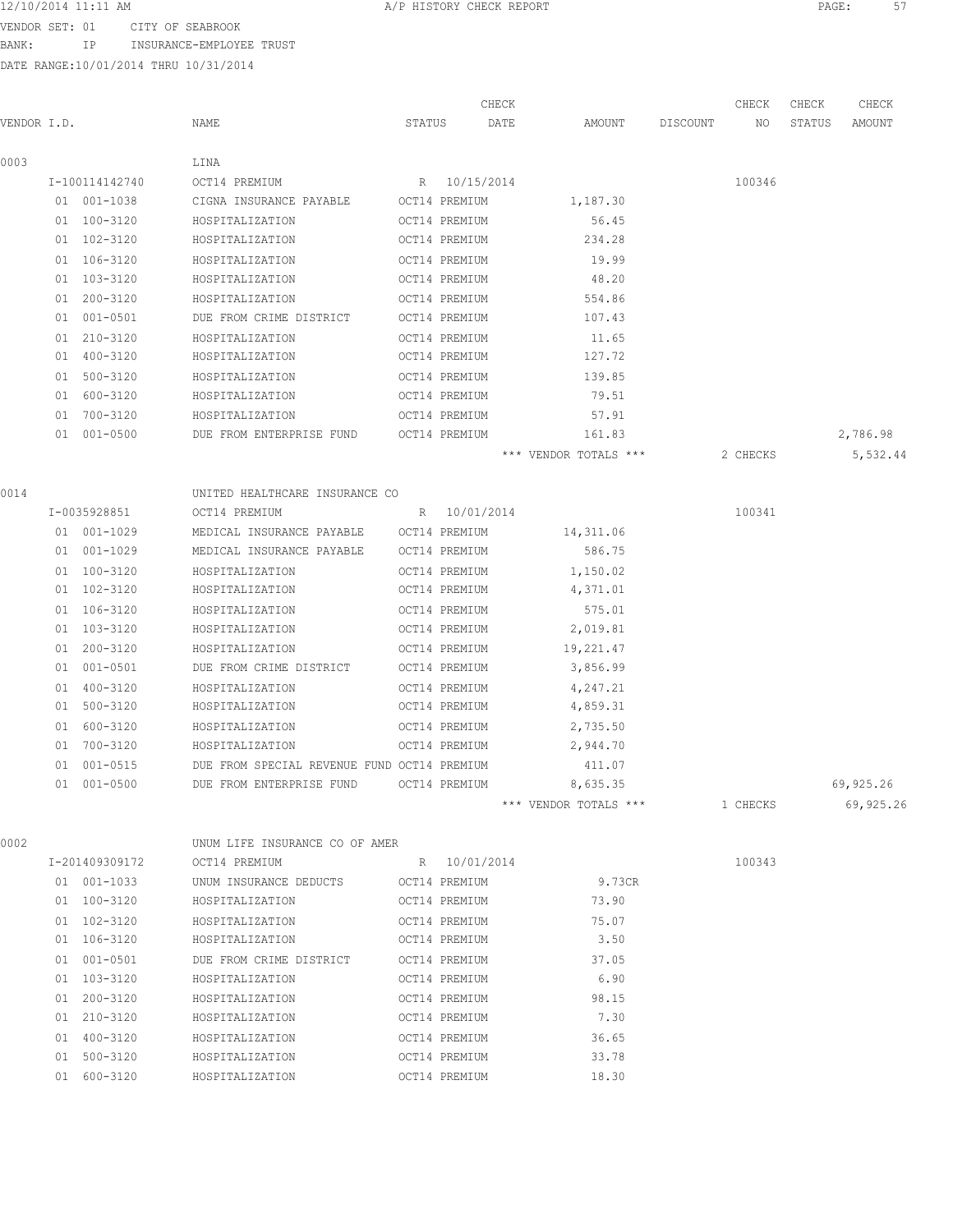### 12/10/2014 11:11 AM **Proved Contains A** A PHISTORY CHECK REPORT **PAGE:** 58

VENDOR SET: 01 CITY OF SEABROOK

BANK: IP INSURANCE-EMPLOYEE TRUST

|             |                |                                                 |                | CHECK |                       |          | CHECK    | CHECK  | CHECK  |
|-------------|----------------|-------------------------------------------------|----------------|-------|-----------------------|----------|----------|--------|--------|
| VENDOR I.D. |                | NAME                                            | STATUS         | DATE  | AMOUNT                | DISCOUNT | NO       | STATUS | AMOUNT |
| 0002        |                | UNUM LIFE INSURANCE COCONT                      |                |       |                       |          |          |        |        |
|             | I-201409309172 | OCT14 PREMIUM                                   | R 10/01/2014   |       |                       |          | 100343   |        |        |
|             | 01 700-3120    | HOSPITALIZATION                                 | OCT14 PREMIUM  |       | 24.40                 |          |          |        |        |
|             | 01 001-0500    | DUE FROM ENTERPRISE FUND                        | OCT14 PREMIUM  |       | 83.40                 |          |          |        | 488.67 |
|             |                |                                                 |                |       | *** VENDOR TOTALS *** |          | 1 CHECKS |        | 488.67 |
|             |                |                                                 |                |       |                       |          |          |        |        |
| 0013        |                | UNUM LIFE INSURANCE CO OF AMER                  |                |       |                       |          |          |        |        |
|             | I-201409309171 | SEPT14 PREMIUM                                  | R 10/01/2014   |       |                       |          | 100345   |        |        |
|             | 01 102-3120    | HOSPITALIZATION                                 | SEPT14 PREMIUM |       | 38.22                 |          |          |        |        |
|             | 01 106-3120    | HOSPITALIZATION                                 | SEPT14 PREMIUM |       | 45.96                 |          |          |        |        |
|             | 01 001-0501    | DUE FROM CRIME DISTRICT                         | SEPT14 PREMIUM |       | 26.17                 |          |          |        |        |
|             | 01 200-3120    | HOSPITALIZATION                                 | SEPT14 PREMIUM |       | 251.89                |          |          |        |        |
|             | 01 500-3120    | HOSPITALIZATION                                 | SEPT14 PREMIUM |       | 36.26                 |          |          |        |        |
|             | 01 600-3120    | HOSPITALIZATION                                 | SEPT14 PREMIUM |       | 40.82                 |          |          |        |        |
|             | 01 700-3120    | HOSPITALIZATION                                 | SEPT14 PREMIUM |       | 19.90                 |          |          |        |        |
|             | 01 001-0500    | DUE FROM ENTERPRISE FUND                        | SEPT14 PREMIUM |       | 75.00                 |          |          |        | 534.22 |
|             |                |                                                 |                |       | *** VENDOR TOTALS *** |          | 1 CHECKS |        | 534.22 |
|             |                |                                                 |                |       |                       |          |          |        |        |
| 0002        | I-201410289283 | UNUM LIFE INSURANCE CO OF AMER<br>NOV14 PREMIUM | R 10/29/2014   |       |                       |          | 100350   |        |        |
|             | 01 100-3120    | HOSPITALIZATION                                 | NOV14 PREMIUM  |       | 73.90                 |          |          |        |        |
|             |                |                                                 |                |       |                       |          |          |        |        |
|             | 01 102-3120    | HOSPITALIZATION                                 | NOV14 PREMIUM  |       | 77.97                 |          |          |        |        |
|             | 01 106-3120    | HOSPITALIZATION                                 | NOV14 PREMIUM  |       | 3.50                  |          |          |        |        |
|             | 01 001-0501    | DUE FROM CRIME DISTRICT                         | NOV14 PREMIUM  |       | 37.05                 |          |          |        |        |
|             | 01 103-3120    | HOSPITALIZATION                                 | NOV14 PREMIUM  |       | 6.90                  |          |          |        |        |
|             | 01 200-3120    | HOSPITALIZATION                                 | NOV14 PREMIUM  |       | 98.15                 |          |          |        |        |
|             | 01 210-3120    | HOSPITALIZATION                                 | NOV14 PREMIUM  |       | 7.30                  |          |          |        |        |
|             | 01 400-3120    | HOSPITALIZATION                                 | NOV14 PREMIUM  |       | 36.65                 |          |          |        |        |
|             | 01 500-3120    | HOSPITALIZATION                                 | NOV14 PREMIUM  |       | 33.78                 |          |          |        |        |
|             | 01 600-3120    | HOSPITALIZATION                                 | NOV14 PREMIUM  |       | 18.30                 |          |          |        |        |
|             | 01 700-3120    | HOSPITALIZATION                                 | NOV14 PREMIUM  |       | 24.40                 |          |          |        |        |
|             | 01 001-0500    | DUE FROM ENTERPRISE FUND                        | NOV14 PREMIUM  |       | 83.40                 |          |          |        | 501.30 |
|             |                |                                                 |                |       | *** VENDOR TOTALS *** |          | 1 CHECKS |        | 501.30 |
| 0013        |                | UNUM LIFE INSURANCE CO OF AMER                  |                |       |                       |          |          |        |        |
|             | I-201410289282 | OCT14 PREMIUM                                   | R 10/29/2014   |       |                       |          | 100352   |        |        |
|             | 01 001-1033    | UNUM INSURANCE DEDUCTS OCT14 PREMIUM            |                |       | 534.22                |          |          |        | 534.22 |
|             |                |                                                 |                |       | *** VENDOR TOTALS *** |          | 1 CHECKS |        | 534.22 |
|             |                |                                                 |                |       |                       |          |          |        |        |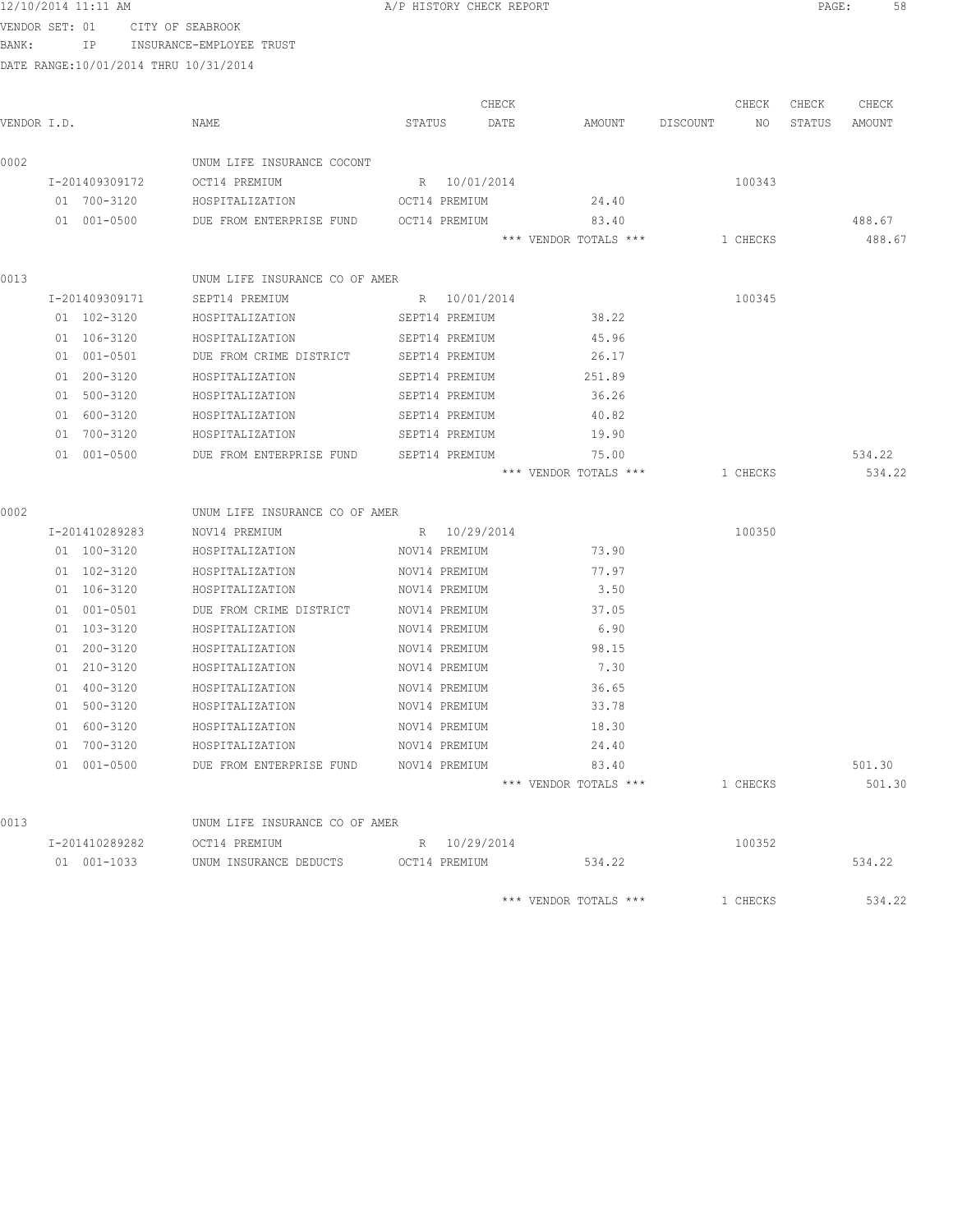VENDOR SET: 01 CITY OF SEABROOK

BANK: IP INSURANCE-EMPLOYEE TRUST

DATE RANGE:10/01/2014 THRU 10/31/2014

| VENDOR I.D.      | NAME |                | STATUS | CHECK<br>DATE | AMOUNT         | DISCOUNT  | CHECK<br>NO | CHECK<br>STATUS | CHECK<br><b>AMOUNT</b> |
|------------------|------|----------------|--------|---------------|----------------|-----------|-------------|-----------------|------------------------|
|                  |      |                |        |               |                |           |             |                 |                        |
| $*$ * TOTALS * * |      | NO.            |        |               | INVOICE AMOUNT | DISCOUNTS |             |                 | CHECK AMOUNT           |
| REGULAR CHECKS:  |      | 9              |        |               | 83,527.30      | 0.00      |             |                 | 83,527.30              |
| HAND CHECKS:     |      | $\circ$        |        |               | 0.00           | 0.00      |             |                 | 0.00                   |
| DRAFTS:          |      | $\mathbb O$    |        |               | 0.00           | 0.00      |             |                 | 0.00                   |
| EFT:             |      | $\overline{c}$ |        |               | 1,406.89       | 0.00      |             |                 | 1,406.89               |
| NON CHECKS:      |      | $\circ$        |        |               | 0.00           | 0.00      |             |                 | 0.00                   |
| VOID CHECKS:     |      | 0 VOID DEBITS  |        | 0.00          |                |           |             |                 |                        |
|                  |      | VOID CREDITS   |        | 0.00          | 0.00           | 0.00      |             |                 |                        |

TOTAL ERRORS: 0

### \*\* G/L ACCOUNT TOTALS \*\*

|    | G/L ACCOUNT NAME |                        |                                     | AMOUNT    |
|----|------------------|------------------------|-------------------------------------|-----------|
|    |                  |                        |                                     |           |
| 01 |                  |                        | 001-0500 DUE FROM ENTERPRISE FUND   | 9,804.60  |
| 01 | $001 - 0501$     |                        | DUE FROM CRIME DISTRICT             | 4,425.04  |
| 01 | $001 - 0515$     |                        | DUE FROM SPECIAL REVENUE FUND       | 428.22    |
| 01 | $001 - 1029$     |                        | MEDICAL INSURANCE PAYABLE 14,897.81 |           |
| 01 | $001 - 1033$     | UNUM INSURANCE DEDUCTS |                                     | 524.49    |
| 01 | $001 - 1036$     |                        | DENTAL INSURANCE PAYABLE            | 2,736.84  |
| 01 | $001 - 1037$     |                        | VISION INSURANCE PAYABLE            | 492.83    |
| 01 | 001-1038         |                        | CIGNA INSURANCE PAYABLE             | 2,374.60  |
| 01 | 100-3120         | HOSPITALIZATION        |                                     | 1,513.96  |
| 01 | 102-3020         | EDC HOSPITALIZATION    |                                     | 11.29     |
| 01 | 102-3120         | HOSPITALIZATION        |                                     | 5,359.15  |
| 01 | 103-3120         | HOSPITALIZATION        |                                     | 2,233.16  |
| 01 | 106-3120         | HOSPITALIZATION        |                                     | 719.59    |
| 01 | 200-3120         | HOSPITALIZATION        |                                     | 22,236.93 |
| 01 | $210 - 3120$     | HOSPITALIZATION        |                                     | 90.24     |
| 01 | $400 - 3120$     | HOSPITALIZATION        |                                     | 4,947.09  |
| 01 | $500 - 3120$     | HOSPITALIZATION        |                                     | 5,612.66  |
| 01 | 600-3120         | HOSPITALIZATION        |                                     | 3,190.06  |
| 01 | 700-3120         | HOSPITALIZATION        |                                     | 3,335.63  |
|    |                  | $***$ FUND TOTAL $***$ |                                     | 84,934.19 |

\*\*\* FUND TOTAL \*\*\* 0.00

 NO INVOICE AMOUNT DISCOUNTS CHECK AMOUNT VENDOR SET: 01 BANK: IP TOTALS: 11 84,934.19 0.00 84,934.19 BANK: IP TOTALS: 11 1 84,934.19 0.00 84,934.19 REPORT TOTALS: 368 368 368 1,247,123.38 0.00 1,296,801.82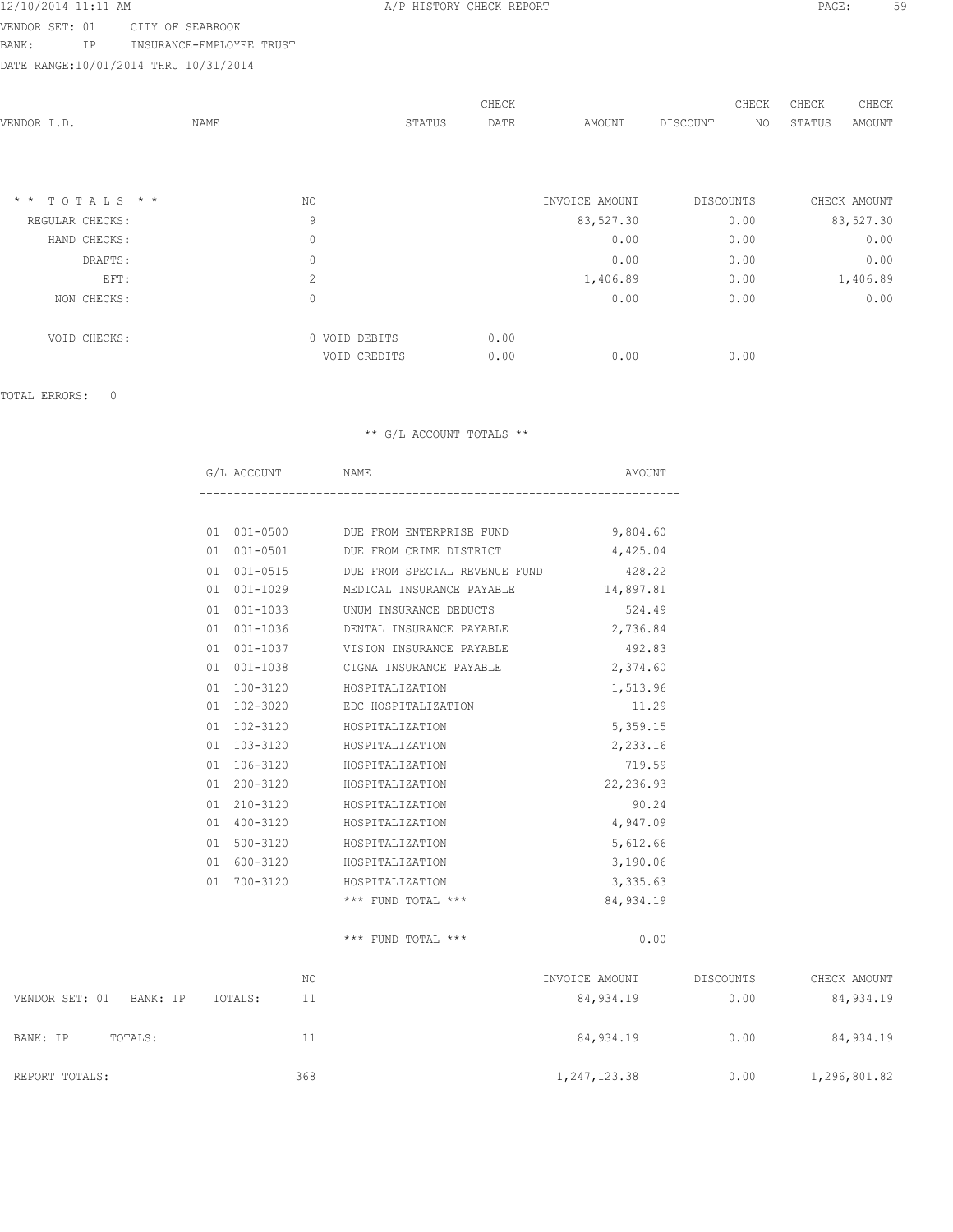| G/L ACCOUNT                | DATE SYS DT REFEREN              | СE<br>=======DESCRIPTION========                     | PO           | <b>AMOUNT</b>  |
|----------------------------|----------------------------------|------------------------------------------------------|--------------|----------------|
| TRANSACTION NO:            | B21468 PACKET NO: 02822          | JE NO: 013203                                        |              |                |
| 01 001-0001                | 10/01/14 10/02 E.F.T.            | 202255 EBT CASH TRANSFER                             | 79,176.80CR  |                |
| 01 001-0016                | 10/01/14 10/02 E.F.T.            | 202255 EBT CASH TRANSFER                             |              | 79,176.80      |
|                            |                                  |                                                      |              |                |
| TRANSACTION NO:            | B21470 PACKET NO: 02822          | JE NO: 013205                                        |              |                |
| 20 020-0040                | 10/01/14 10/02                   | MONTHLY O&M TRANSFER                                 | 121,574.26CR |                |
| 20 902-6250                | 10/01/14 10/02                   | <b>MONTHLY O&amp;M TRANSFER</b>                      |              | 55,944.63      |
| 20 912-6250                | 10/01/14 10/02                   | MONTHLY O&M TRANSFER                                 |              | 60,606.75      |
| 20 922-6250                | 10/01/14 10/02                   | <b>MONTHLY O&amp;M TRANSFER</b>                      |              | 5,022.88       |
| <b>TRANSACTION NO:</b>     | B21472 PACKET NO: 02822          | JE NO: 013207                                        |              |                |
| 20 020-0075                | 10/01/14 10/02                   | <b>MONTHLY DS TRANSFER</b>                           | 35,074.50CR  |                |
| 20 902-6325                | 10/01/14 10/02                   | <b>MONTHLY DS TRANSFER</b>                           |              | 11,041.63      |
| 20 902-6350                | 10/01/14 10/02                   | MONTHLY DS TRANSFER                                  |              | 6,495.62       |
| 20 912-6325                | 10/01/14 10/02                   | <b>MONTHLY DS TRANSFER</b>                           |              | 11,041.63      |
| 20 912-6350                | 10/01/14 10/02                   | <b>MONTHLY DS TRANSFER</b>                           |              | 6,495.62       |
|                            |                                  |                                                      |              |                |
| TRANSACTION NO:            | B21473 PACKET NO: 02822          | JE NO: 013208                                        |              |                |
| 70 070-0040                | 10/01/14 10/02                   | <b>MONTHLY EDC TRANSFER</b>                          | 10,416.63CR  |                |
| 70 707-6250                | 10/01/14 10/02                   | <b>MONTHLY EDC TRANSFER</b>                          |              | 10,416.63      |
| TRANSACTION NO:            | B21475 PACKET NO: 02822          | JE NO: 013210                                        |              |                |
| 20 020-0040                | 10/01/14 10/02                   | STREET MAINT TRANSFER                                | 19,312.50CR  |                |
| 20 922-6251                | 10/01/14 10/02                   | STREET MAINT TRANSFER                                |              | 19,312.50      |
| TRANSACTION NO:            | B21491 PACKET NO: 02827          | JE NO: 013222                                        |              |                |
| 01 001-0001                | 10/06/14 10/06                   | <b>WORKERS COMP PAYMENT</b>                          | 1,594.65CR   |                |
| 01 001-1010                | 10/06/14 10/06                   | <b>WORKERS COMP PAYMENT</b>                          |              | 1,594.65       |
|                            |                                  |                                                      |              |                |
| TRANSACTION NO:            | B21515 PACKET NO: 02831          | JE NO: 013244                                        |              |                |
| 01 001-0001                | 10/07/14 10/09 E.F.T.            | 202259 PAYROLL CASH TRANSFER                         | 137,132.99CR |                |
| 01 001-0030                | 10/07/14 10/09 E.F.T.            | 202259 PAYROLL CASH TRANSFER                         |              | 137,132.99     |
| TRANSACTION NO:            | B21519 PACKET NO: 02831          | JE NO: 013248                                        |              |                |
| 20 020-0001                | 10/09/14 10/09                   | SALES TAX PAYMENT                                    | 7,787.31CR   |                |
| 20 020-1001                | 10/09/14 10/09                   | SALES TAX PAYMENT                                    |              | 7,787.31       |
|                            |                                  |                                                      |              |                |
| TRANSACTION NO:            | B21553 PACKET NO: 02836          | JE NO: 013257                                        |              |                |
| 01 001-0001                | 10/14/14 10/21                   | <b>CLIENT ANALYSIS</b>                               | 994.57CR     |                |
| 01 107-5025                | 10/14/14 10/21                   | <b>CLIENT ANALYSIS</b>                               |              | 994.57         |
| TRANSACTION NO:            | B21554 PACKET NO: 02836          | JE NO: 013258                                        |              |                |
| 70 070-0001                | 10/14/14 10/21 Srv Chg           | 101414 CLIENT ANALYSIST                              | 91.78CR      |                |
| 70 707-5465                | 10/14/14 10/21                   | <b>CLIENT ANALYSIST</b>                              |              | 91.78          |
|                            |                                  |                                                      |              |                |
| TRANSACTION NO:            | B21555 PACKET NO: 02836          | JE NO: 013259                                        |              |                |
| 01 001-0001<br>01 001-0016 | 10/15/14 10/21 E.F.T.            | 202264 EBT CASH TRANSFER<br>202264 EBT CASH TRANSFER | 3,000.00CR   | 3,000.00       |
|                            | 10/15/14 10/21 E.F.T.            |                                                      |              |                |
| TRANSACTION NO:            | B21557 PACKET NO: 02836          | JE NO: 013261                                        |              |                |
| 20 020-0040                | 10/14/14 10/21                   | <b>INSURANCE PREMIUM</b>                             | 9,343.54CR   |                |
| 20 902-3120                | 10/14/14 10/21                   | AETNA DENTAL PREMIUM                                 |              | 198.99         |
| 20 902-3120                | 10/14/14 10/21                   | <b>UNUM PREMIUM</b>                                  |              | 23.13          |
| 20 902-3120                | 10/14/14 10/21                   | UNITED PREMIUM                                       |              | 5,121.28       |
| 20 902-3120                | 10/14/14 10/21                   | <b>BLOCK PREMIUM</b>                                 |              | 32.69          |
| 20 902-3120                | 10/14/14 10/21                   | LINA PREMIUM                                         |              | 65.07          |
| 20 905-3120                | 10/14/14 10/21                   | AETNA DENTAL PREMIUM                                 |              | 68.68          |
| 20 905-3120                | 10/14/14 10/21                   | UNUM PREMIUM                                         |              | 24.1           |
| 20 905-3120                | 10/14/14 10/21                   | UNITED PREMIUM                                       |              | 1,133.02       |
| 20 905-3120<br>20 905-3120 | 10/14/14 10/21<br>10/14/14 10/21 | <b>BLOCK PREMIUM</b><br>LINA PREMIUM                 |              | 11.28<br>40.45 |
| 20 912-3120                | 10/14/14 10/21                   | AETNA DENTAL PREMIUM                                 |              | 129.96         |
| 20 912-3120                | 10/14/14 10/21                   | UNUM PREMIUM                                         |              | 36.17          |
| 20 912-3120                | 10/14/14 10/21                   | UNITED PREMIUM                                       |              | 2,381.05       |
| 20 912-3120                | 10/14/14 10/21                   | <b>BLOCK PREMIUM</b>                                 |              | 21.36          |